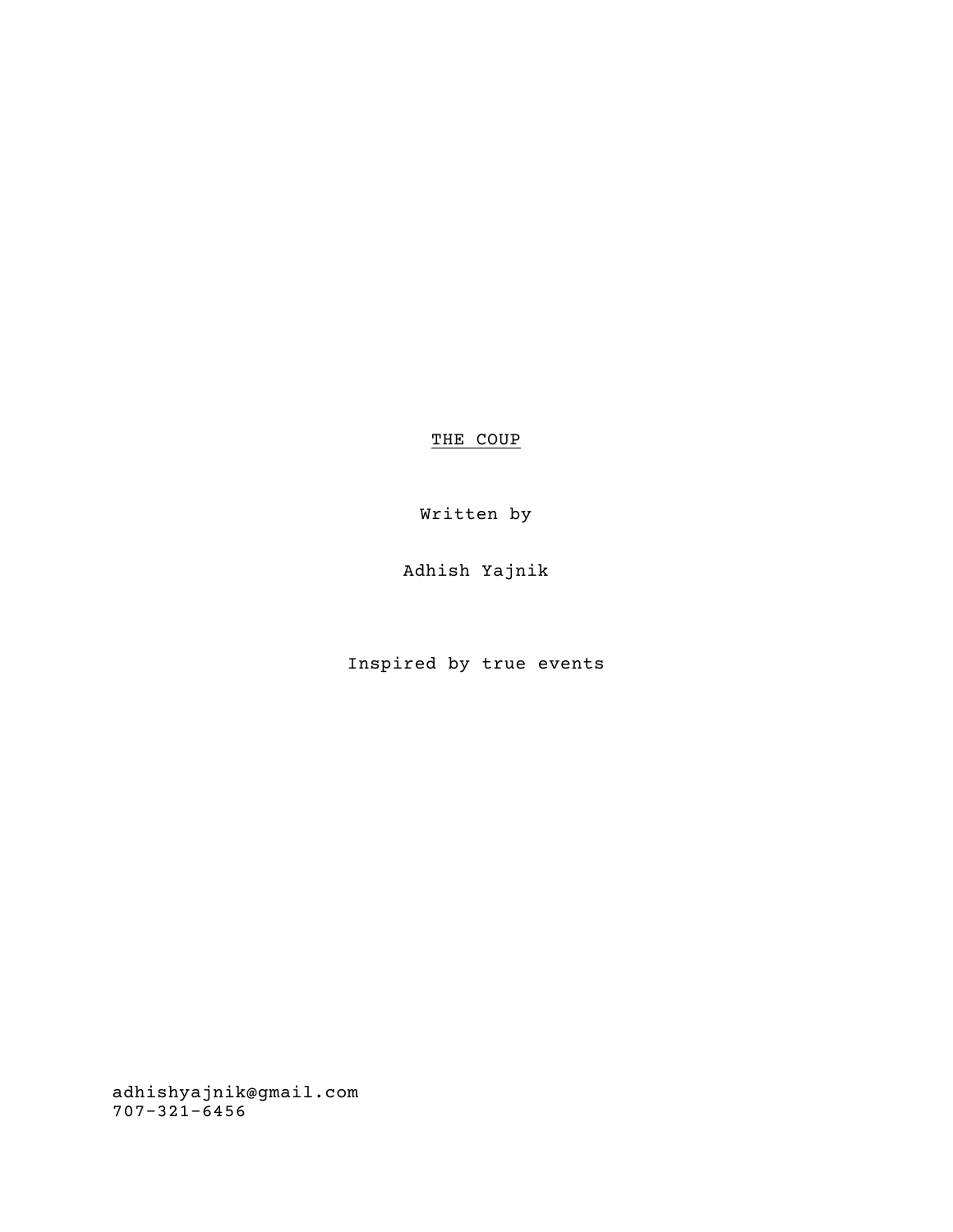#### EXT. DOWNTOWN SANTIAGO, CHILE - DAY

Soaring above a vibrant metropolis: gleaming skyscrapers and suburban sprawl, wide avenues bustling with cars, commerce, and life. It feels like anywhere in America until:

SUPERIMPOSE: "SANTIAGO, CHILE. 2000."

Descend towards:

# EXT. SANTIAGO COURT OF APPEALS - DAY

Throngs of reporters and civilians cover the steps of a venerable courthouse, the air buzzing with the energy of a once-in-a-lifetime legal spectacle.

Rows of news correspondents speak into cameras. Their voices overlap, snippets from each one:

> CORRESPONDENT 1 In just a few moments, the trial of General Augusto Pinochet, ruler --

CORRESPONDENT 2 -- fascist dictator of Chile for nearly two decades, famous for --

CORRESPONDENT 3 -- torture, death, and disappearances of over a hundred thousand Chileans --

Many civilians in the crowd hold signs reading: "DEATH TO GENERAL PINOCHET!"

> CORRESPONDENT 4 -- took power in the brutal military coup of 1973 that overthrew democratically-elected socialist, Salvador Allende --

CORRESPONDENT 5 -- rescued Chile from an economic collapse caused by a CIA-funded campaign of financial sabotage --

Other civilians hold signs reading: "MI GENERAL! THE SAVIOR!"

> CORRESPONDENT 1 -- judiciary is hearing almost two hundred public complaints on his human rights abuses --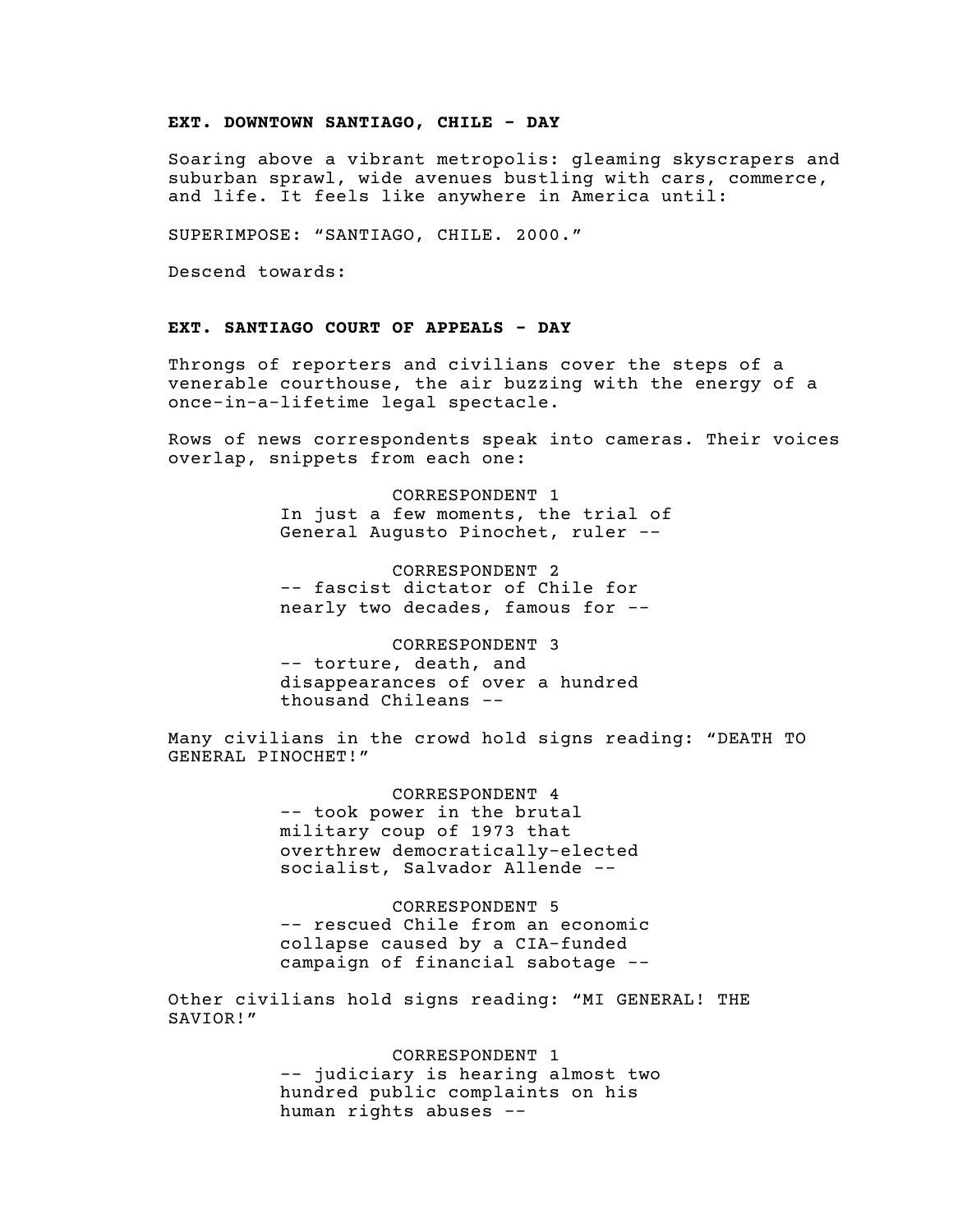The crowd swarms a motorcade of bulletproof cars as it pulls up to the courthouse steps.

OLD AUGUSTO PINOCHET, 85, steps out of the main car. His thin whiskers and pale skin match his crisp white military uniform and his eyes are hidden behind dark glasses.

Secret servicemen try to hurry General Pinochet up the courthouse steps, but he can't be bothered.

## INT. SANTIAGO COURT OF APPEALS - DAY

The courthouse is packed to the gills, murmuring excitedly as Pinochet and his counsel make their way to their table.

> BAILIFF All rise, the honorable Judge Juan Guzman presiding.

JUDGE GUZMAN, 61 -- bald head and close-cropped white beard -- enters. The courtroom rises. Pin-drop silence.

> JUDGE GUZMAN Please be seated. Before we resume this hearing, are there any motions the prosecution or the defense would like to file?  $(b$ eat $)$ If not, then we'll hear from complainant number seventy-two.

An ATTENDANT (50s) with salt and pepper hair stands up at the front of the gallery. He extends his hand to the woman sitting next to him.

Everyone in the courthouse cranes to see her face.

#### EXT. COURTHOUSE STEPS - DAY

The reporters continue addressing their cameras:

CORRESPONDENT 1 But the main draw for Chilenos and outsiders alike is the testimony of Miria Contreras --

# INT. SANTIAGO COURT OF APPEALS - DAY

The attendant helps the woman toward the stand, and the court finally glimpses her face: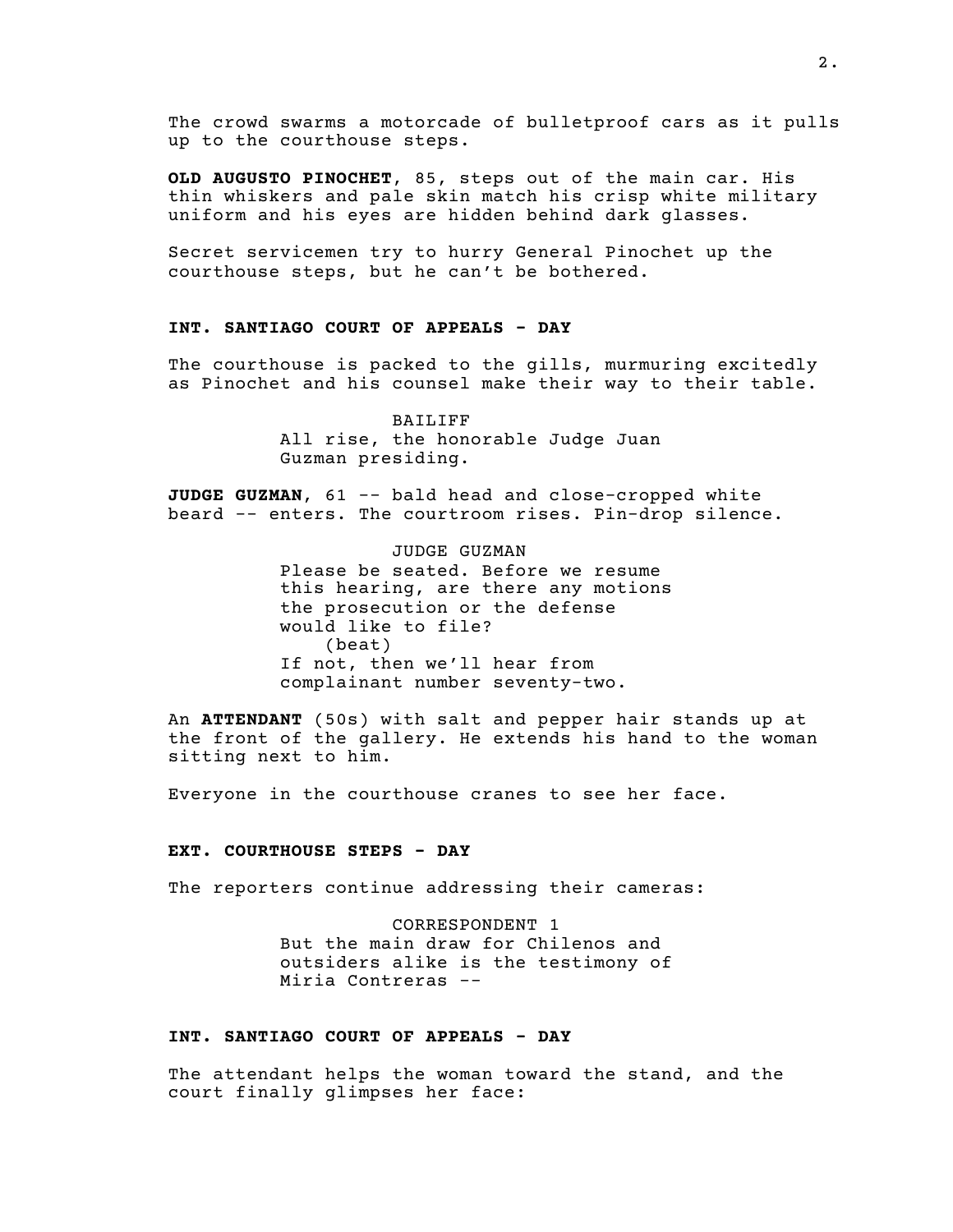OLD MIRIA CONTRERAS (72) an unremarkable woman in the plainest of clothes. No medals. No honors. Her slightly large front teeth might be her only memorable feature.

But she stares daggers at General Pinochet.

The reporters' words continue as her attendant returns to his seat and Old Miria takes her oath:

> CORRESPONDENT 2 (V.O.) -- once the secretary and close adviser of the deposed President Allende --

> CORRESPONDENT 4 (V.O.) -- she remains one of the few living witnesses who was in the Moneda Palace with President Allende on the day of General Pinochet's infamous military coup --

CORRESPONDENT 5 (V.O.) -- perhaps the only person left who can answer the polarizing question that has consumed Chile ever since: was President Salvador Allende really murdered and martyred by General Pinochet, or did he commit suicide?

Old Miria takes her time pulling out a sheaf of handwritten pages, unfolds them, looks for her reading glasses. Finally, she clears her throat and begins reading:

> OLD MIRIA  $(reading)$ The months and weeks leading up to the coup were complete chaos --

But a dashing FEDERAL PROSECUTOR, 30s, interrupts her:

FEDERAL PROSECUTOR I'm so sorry. Before we get into that, could you tell us a little bit about yourself? How you got into politics?

OLD MIRIA Allende invited me.

The prosecutor nods, waits for more.

OLD MIRIA (cont'd) This doesn't seem relevant.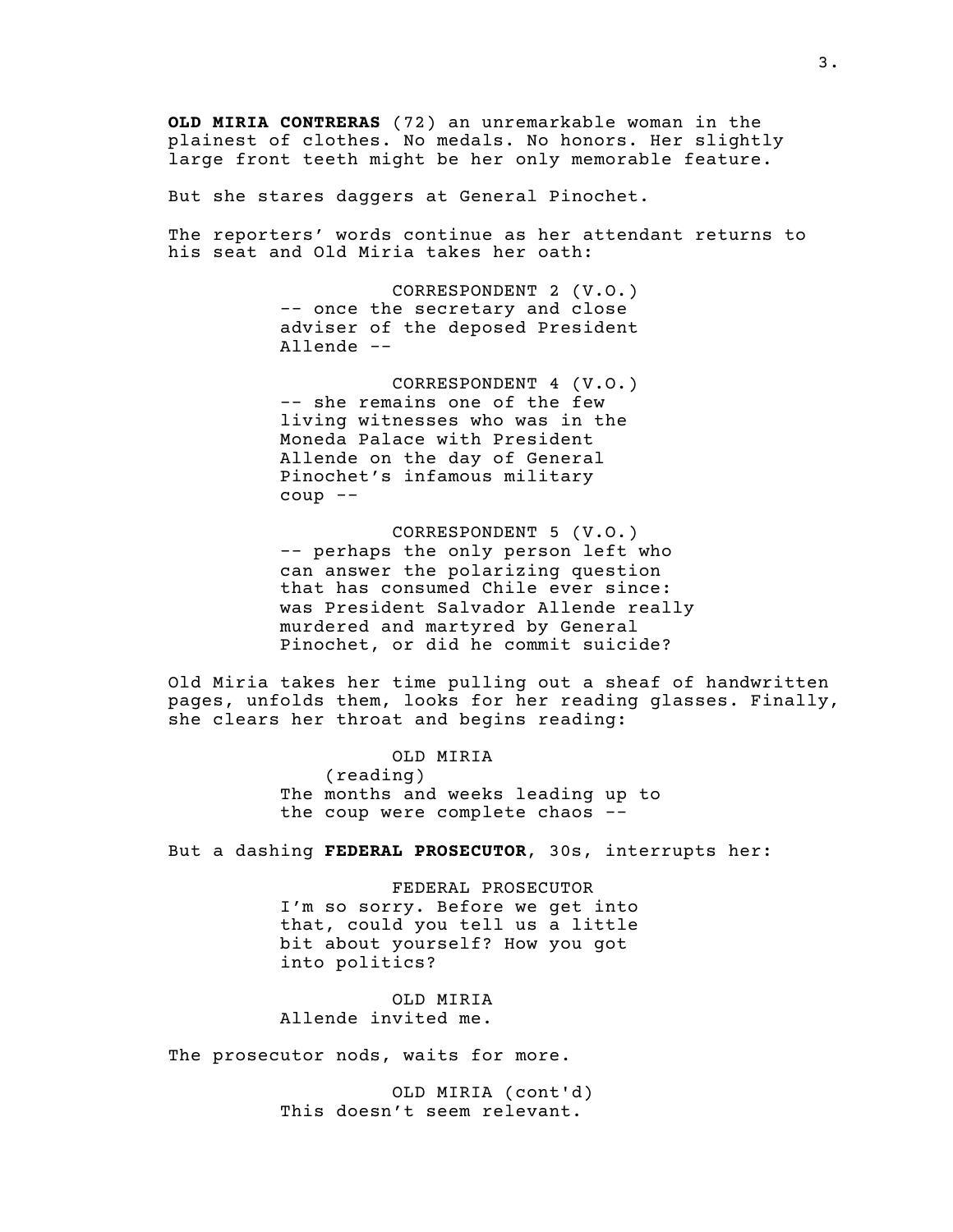## FEDERAL PROSECUTOR We understand.

Old Miria rolls her eyes, shakes her head. Remembers, for the first time in decades. A faint smile crosses her lips.

> OLD MIRIA He was only a Senator when we met.

## EXT. GUARDIA VIEJA STREET - DAY

Quaint homes and front gardens. The snow-capped Andes on the horizon, peeking above low rooftops.

SUPERIMPOSE: "SANTIAGO, CHILE - 1953"

SALVADOR ALLENDE (45), jovial and mustachioed, like a young Walt Disney, exits a house, goes next door through a shared courtyard, and knocks on his neighbor's door.

MIRIA CONTRERAS (25 here), unweathered by age but covered in sweat, answers the door, rocking BABY ENRIQUE JR. in her arms.

> ALLENDE Hello, I just moved in next door and -- is your baby really that heavy?

MIRIA Excuse me?

ALLENDE You're soaking wet. Do you need some help?

Allende makes like he's going to catch Miria's falling baby. Miria laughs, wipes some of the sweat off her brow.

#### MIRIA

I was just cooking.

## ALLENDE

No need to apologize. I've got two of my own. They also came out quite... dense.

MIRIA Yes, this guy's about the same as a neutron star.

That makes Allende smile.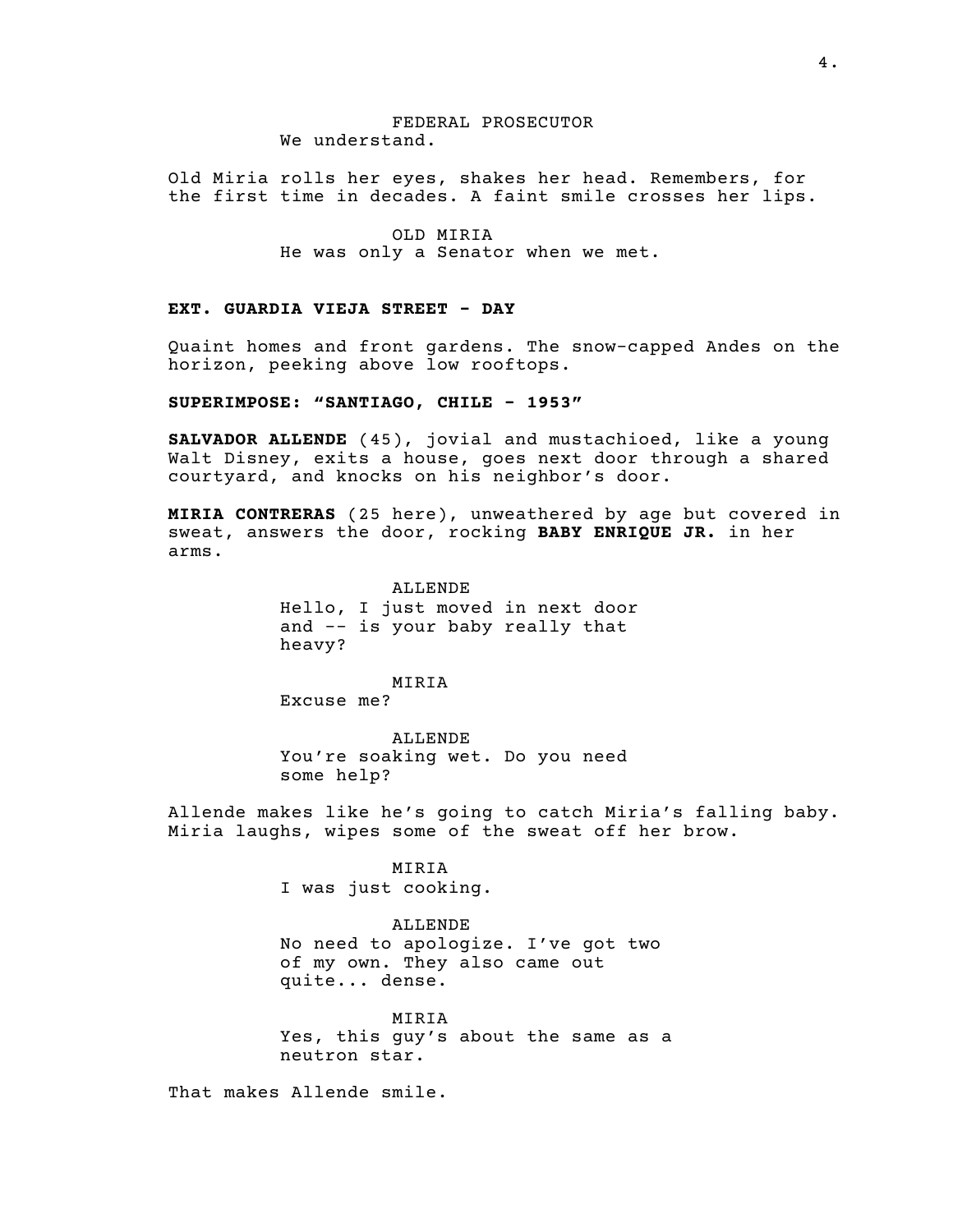MIRIA (cont'd) My name's Miria. Everyone calls me Payita. Childhood nickname. Doesn't make any sense.

ALLENDE Well Payita-childhood-nicknamedoesn't-make-any-sense, people call me Chicho.

Miria chuckles.

MIRIA Which people would those be?

ALLENDE The ones who know me well.

MIRIA And I'm one of those people?

ALLENDE You might be if you asked my real name.

MIRIA I know your name. I voted for you.

Miria suddenly smells something, sniffs a bit.

MIRIA (cont'd)

Uh oh.

There's a loud POP from inside her house.

MIRIA (cont'd) Sorry, Senator Allende! It was nice meeting you!

She runs inside, dropping something as she slams the door. Allende picks it up.

A book: "THE HOUSE OF BERNARDA ALBA."

Miria opens the door, snatches the book back, shuts it again. Allende grins.

# INT. MIRIA'S HOUSE - EVENING

Miria sets baby Enrique down in a crib near the kitchen and drops the book into her apron pocket. She gets back to her cooking, her hair frizzing from the steam.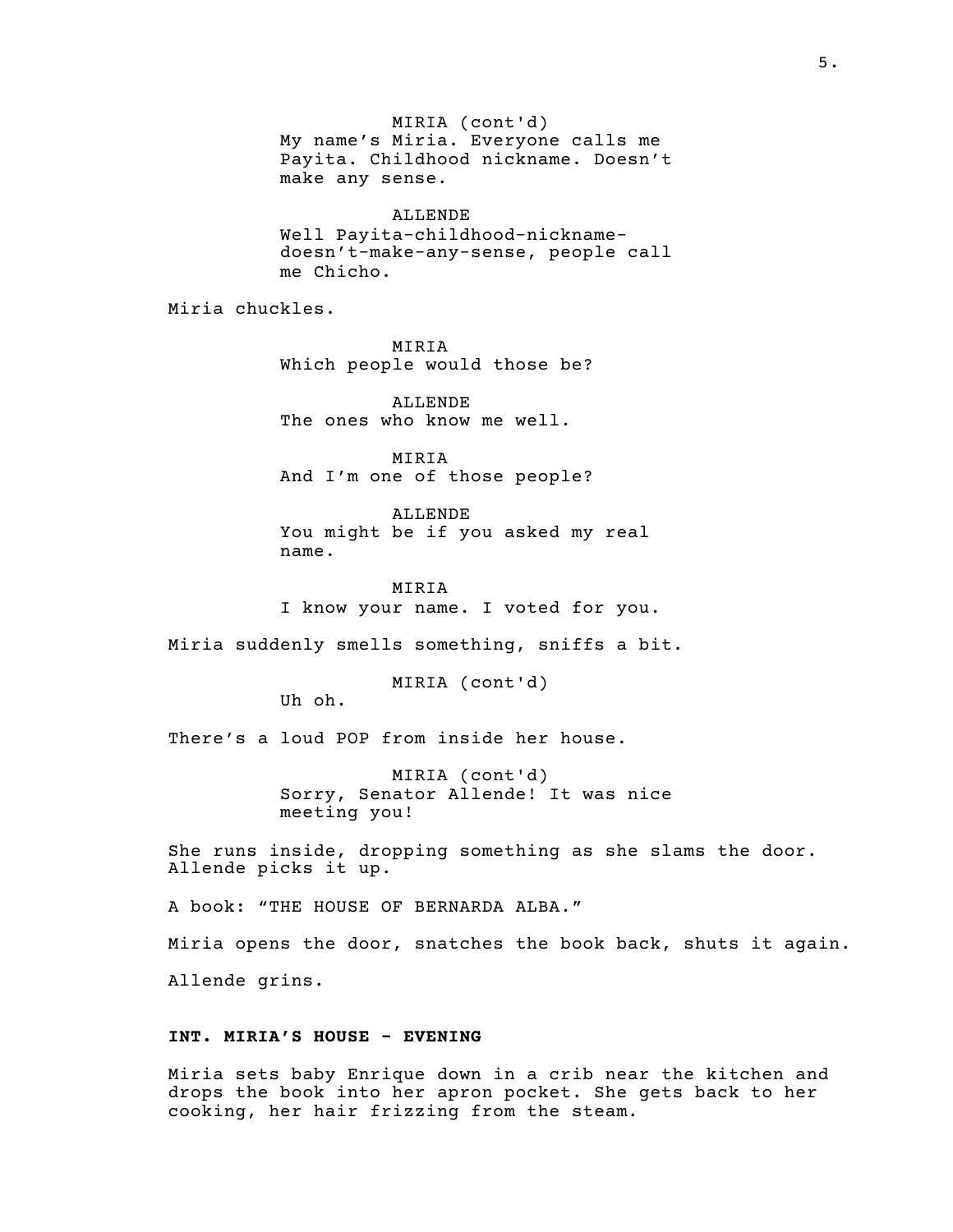After a few frantic moments, the front door opens and her husband, ENRIQUE SR. (30s), enters.

> MIRIA Hi sweetie.

Enrique Sr. gives his wife a peck on the cheek.

MIRIA (cont'd)

Long day?

ENRIQUE SR.

Mm.

He halfheartedly plays with his baby boy for a few moments, and then sits down at the dinner table, picks up a newspaper.

> MIRIA You know the Allendes just moved in next door. Remember the campaign signs?

> > ENRIQUE SR.

Mm.

MIRIA We should invite them over for dinner sometime.

ENRIQUE SR. That'd be nice.

Miria heads to the kitchen, returns with Enrique's dinner.

Enrique wears his napkin like a bib and goes to town. Not exactly attractive.

Miria watches him, makes sure he's focused on his food...

And then she sneaks the book out, opens it under the table...

ENRIQUE SR. (cont'd)

Burnt.

MIRIA I'm sorry. Mr. Allende visited. I got distracted.

Enrique shakes his head, grumbles as he eats.

Miria returns to her book. Checks to make sure Enrique's not watching her...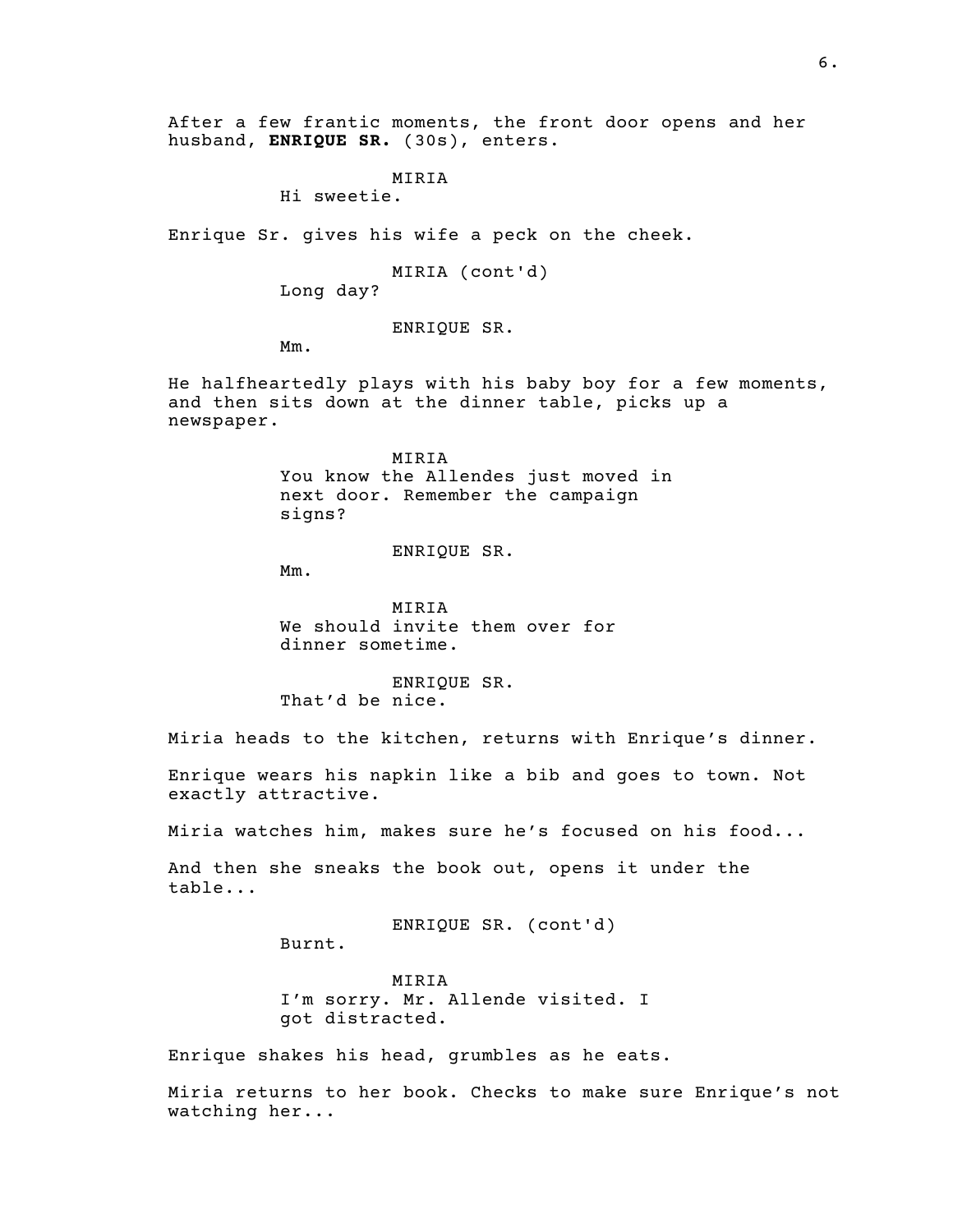ENRIQUE SR. You're not hungry?

MIRIA I already ate.

He notices her looking at her lap. Frowns. Keeps eating.

# INT. ALLENDE'S HOUSE - NIGHT

Good.

Allende has dinner with his family: his regal wife HORTENSIA, and his daughters, ISABEL, CARMEN, and TATI, 8,9, and 10 respectively, all dressed up in silk frocks.

> ALLENDE How was school today, ladies?

> > CARMEN

ISABEL

# We learned the Cueca!

[Note: this Isabel Allende is a distant cousin of the author.]

> HORTENSIA Oh! Show us! Show us!

Isabel grabs a lace doily from the table and twirls it in her hand as she performs an elegant Chilean folk dance with about as much grace as an eight-year-old can manage.

Hortensia is delighted, clapping along to give Isabel a beat.

Allende forces a smile, trying to hide his indifference.

But after a few moments Isabel stops, thinks hard.

ISABEL That's all I can remember.

HORTENSIA That was wonderful, Isabel.

Isabel takes her seat again.

ALLENDE Tati, how was your day?

TATI We learned about Arturo Alessandri.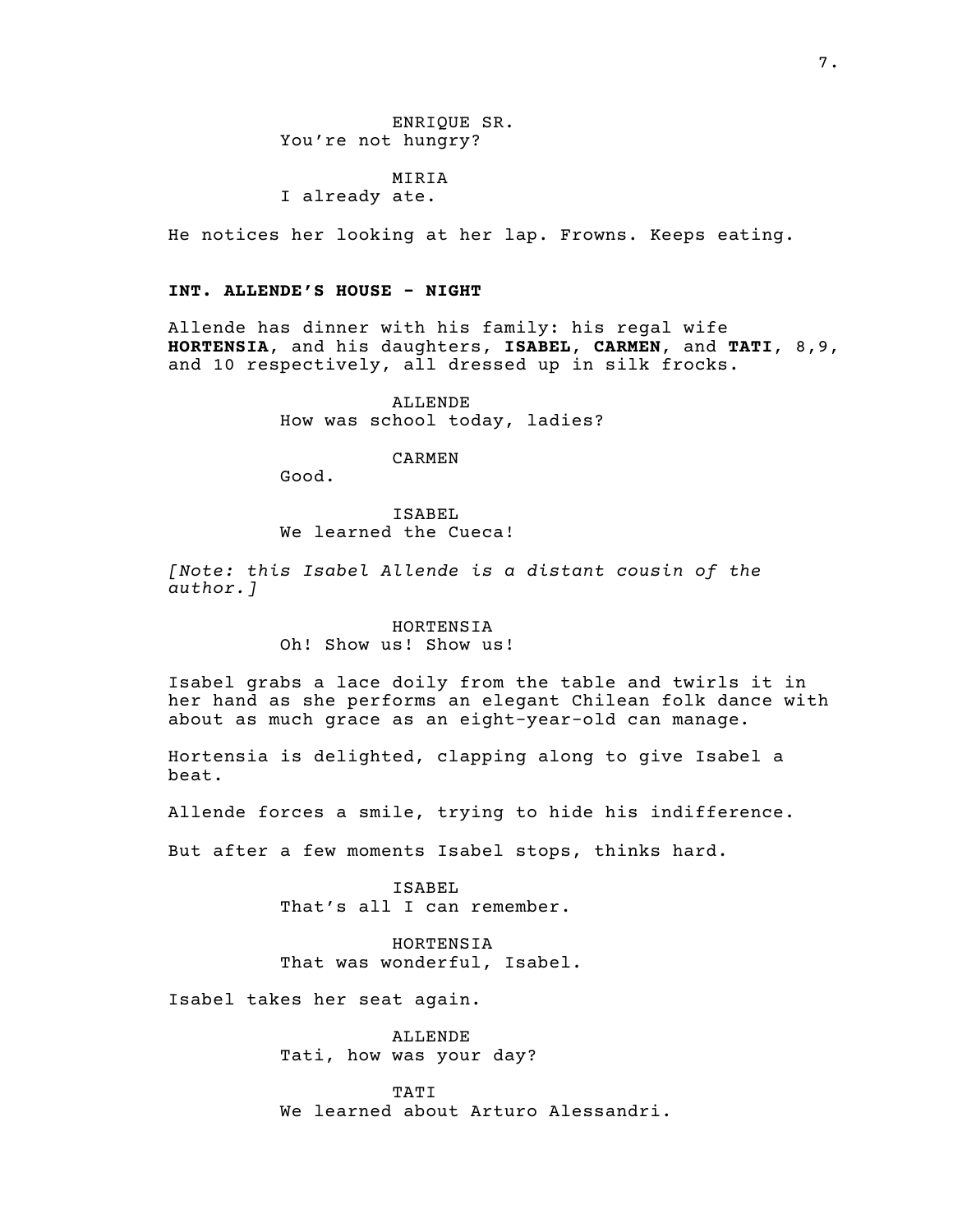ALLENDE A man before his time.

HORTENSIA My father called him a socialist pig.

Hortensia chortles. Isabel and Carmen snort at each other like pigs. Allende's not amused.

> ALLENDE I'm a socialist.

HORTENSIA Yes, but you're different.

Allende shakes his head.

ALLENDE  $(to$  Tati) Alessandri wrote our Constitution. He was a great man.

HORTENSIA My father didn't like him very much.

ALLENDE Why? Because Alessandri wanted to tax the rich?

HORTENSIA No. And we weren't rich. We just had enough.

Hortensia daintily dabs the corners of her mouth with a handkerchief, unaware of the irony.

> TATI Mr. Balmaceda said Alessandri once shot at protesters outside his office.

ALLENDE Well, no one's perfect.

Everyone laughs, even Allende.

ALLENDE (cont'd) But, this is the caveat! If one's legacy reaches further, if it helps more people than it hurts, like Arturo Alessandri, then --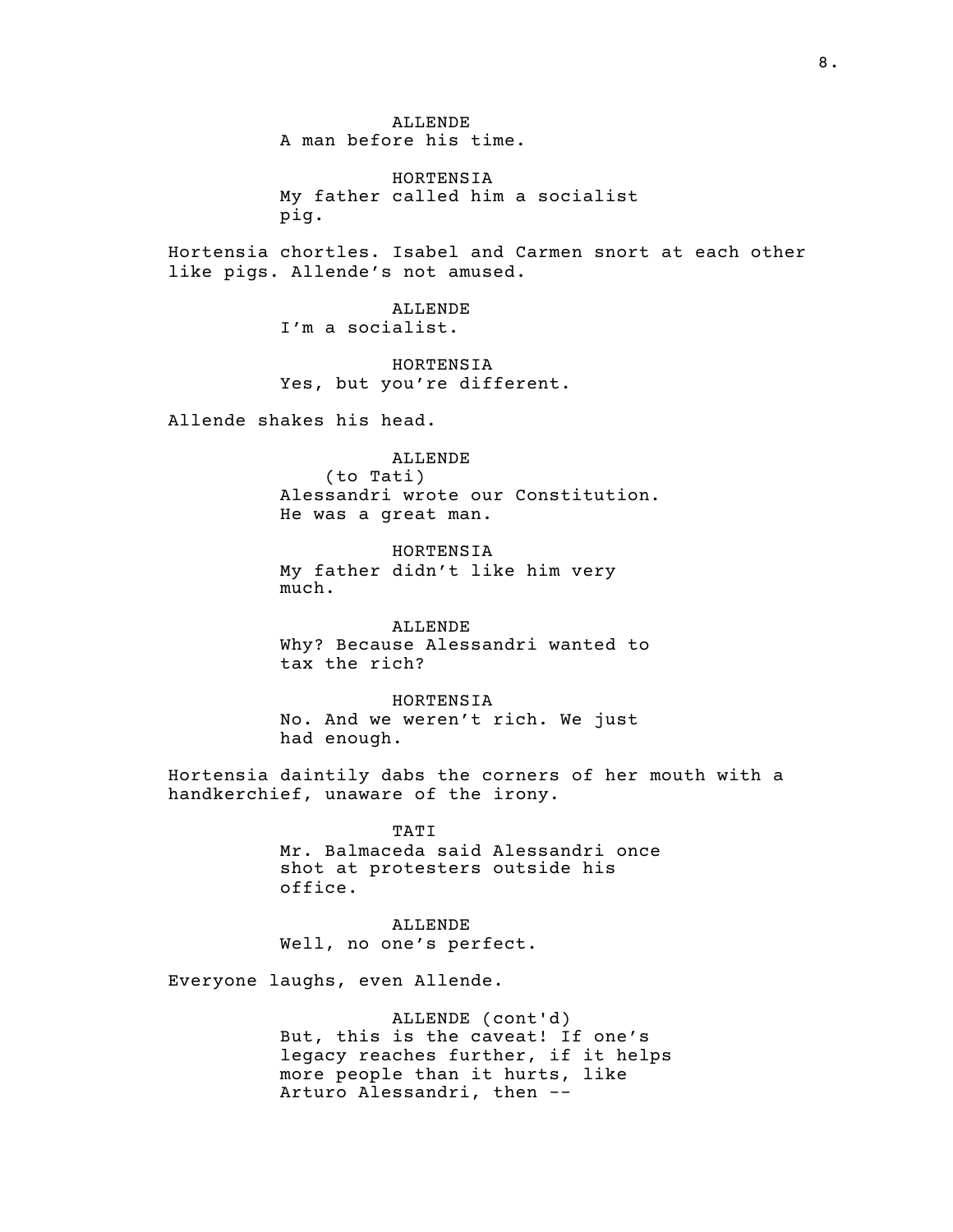THUD. From outside somewhere. Conversation stops.

Allende gets up to check it out.

## EXT. GUARDIA VIEJA STREET - NIGHT

Allende emerges from his house, looks around. Garbage bags line the street in preparation for trash pickup.

Allende notices a book sitting next to one of the trash bags outside Miria's house: "THE HOUSE OF BERNARDA ALBA."

Sounds of an argument come from there:

ENRIQUE SR. (O.S.) Dishes pile up. Laundry piles up. And you're sitting here reading all day. Do you even look after little Enrique?

MIRIA I look after him. I promise. Everything gets done --

ENRIQUE SR. Dinner gets burnt!

Allende frowns, takes the book with him.

## INT. MIRIA'S HOUSE - DAY

Enrique Sr. puts on a jacket, picks up his briefcase, and heads for the door.

As he passes the kitchen, he tickles little baby Enrique for a moment, and then gives Miria a peck on the cheek.

> ENRIQUE SR. See you at six. No more silly books, ok?

Miria nods.

Enrique Sr. leaves, and Miria sighs after him.

She looks at the kitchen. Dishes have indeed piled up. She trudges toward them.

But there's a KNOCK at the door. Miria answers it.

MIRIA Did you forget something?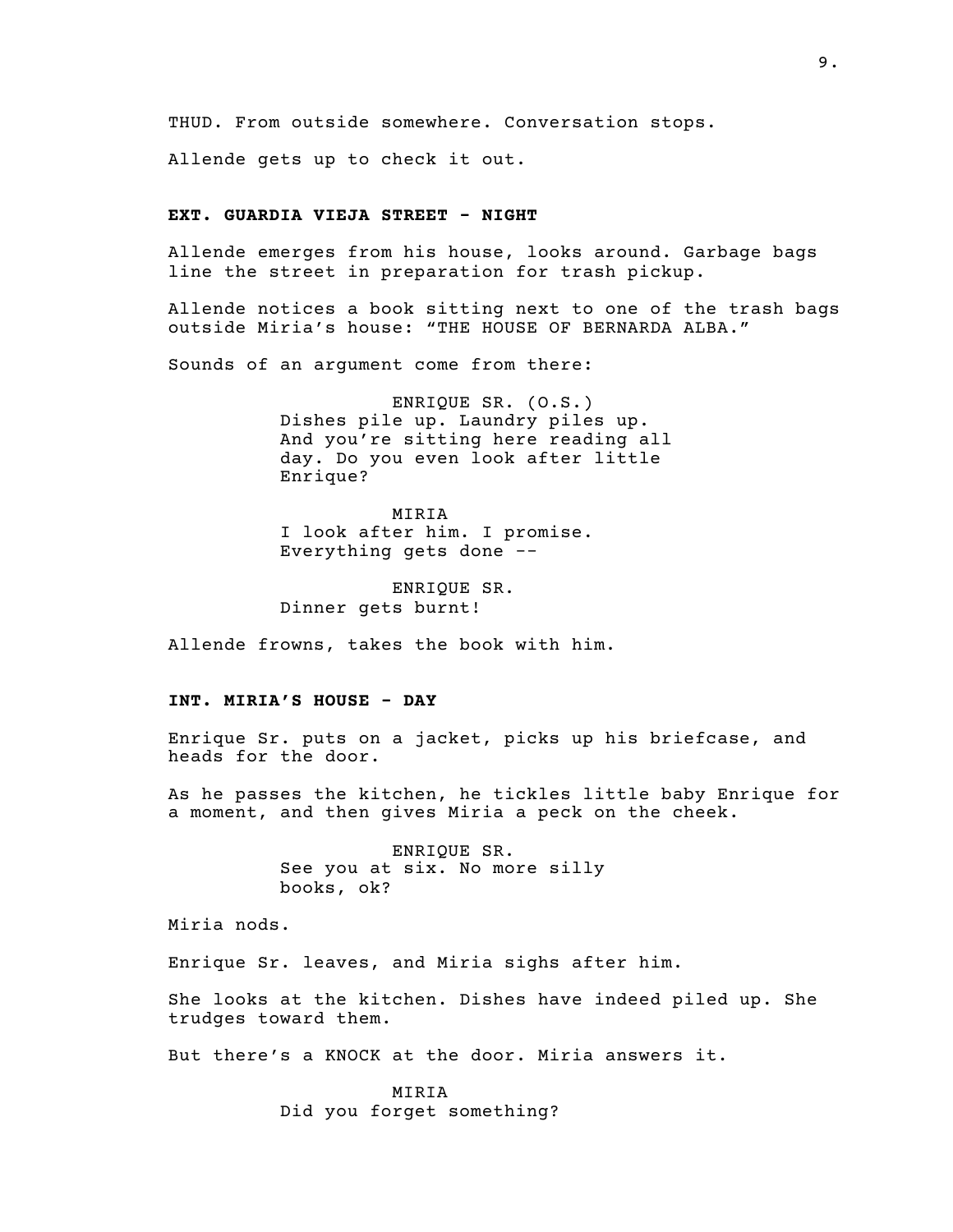But there's no one at the door.

Just a book on the doorstep: "EASY DINNER RECIPES."

She grabs it, opens it. The cover's fake. Inside is the real book. The title page reads: "THE HOUSE OF BERNARDA ALBA."

Miria grins, looks all around for who might have left it.

In the distance, she spots Allende walking away. He looks over his shoulder and winks at her before she's off.

She beams.

OLD MIRIA (V.O.) And so our friendship began on the pages of great literature.

### MONTAGE - SALVADOR AND MIRIA

- Miria keeps one eye on her book and another on the laundry.

- Enrique Sr. kisses his wife goodbye the next morning, and moments after he leaves, there's a KNOCK at the door.

- Miria opens the door to discover a new cooking book on her doorstep. The title page inside reads: "FICTIONS" by Jorge Luis Borges.

- Miria reads while she changes the baby's diaper.

- Miria opens the door the next day to yet another cooing book whose title page reads: "THE LABYRINTH OF SOLITUDE" by Octavio Paz.

- Miria reads while cooking. A frying pan catches fire. She doesn't see it for a long beat, until... she scrambles to put it out!

- Enrique returns home and Miria doesn't have to put her book away. She even shows him the fake cover, smirking to herself.

- Miria lies in bed, her husband's face buried in her shoulder as he thrusts into her. She gazes toward the nightstand, wishes she were reading the book sitting there.

- Yet another cooking book is revealed to be "TWENTY LOVE POEMS AND A DESPERATE SONG" by Pablo Neruda.

- Miria sees Allende in the distance, walking away with a spring in his step.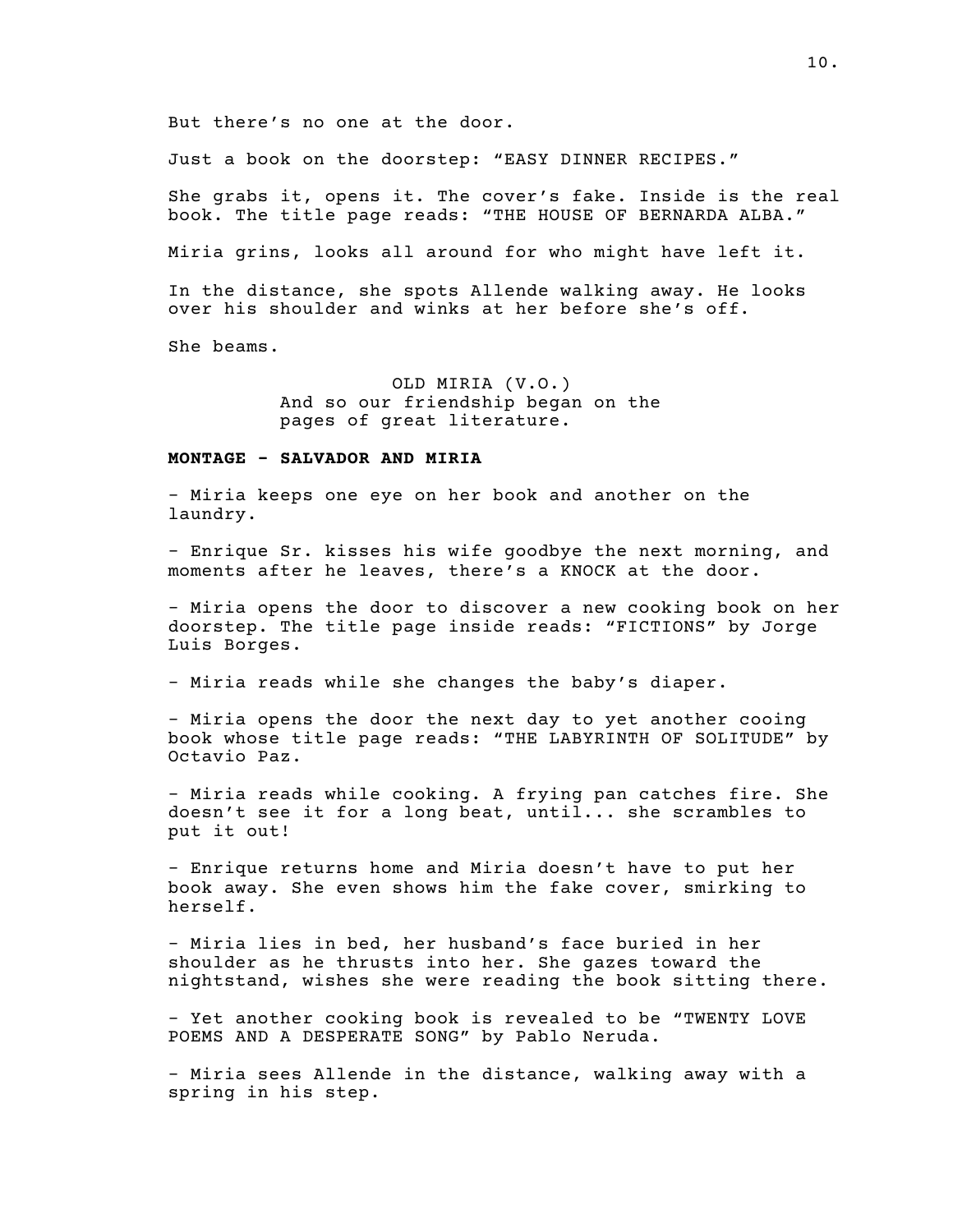OLD MIRIA (V.O.) (cont'd) Whenever our families met, he and I talked about poetry, politics, science. Everyone else thought we were speaking in code.

### INT. ALLENDE'S HOUSE - NIGHT

The two families are crowded around the dinner table, having three different conversations across one another, their voices echoing loudly in the small dining room.

> ALLENDE She represents the lost opportunities of youth --

MIRIA No, she's the mean old maid that keeps them locked in time --

ALLENDE But the whole story started with a boy.

The conversation lulls for a moment, and everyone hears Miria's response:

> MIRIA You could substitute Pepe el Romano with any other objective and --

The others look at her in confusion.

ENRIQUE SR. Who's Pepe el Romano?

Miria struggles to answer.

ALLENDE That Fuentes girl down the road just rejected him. Twentieth suitor she's sent packing. Her sisters must be furious.

TATI I'm never getting married.

Everybody laughs at Tati and the conversation picks back up. Allende sneaks a wink at Miria.

Allende's wife notices. Her smile falls a little. But she keeps up appearances, rejoins the conversation.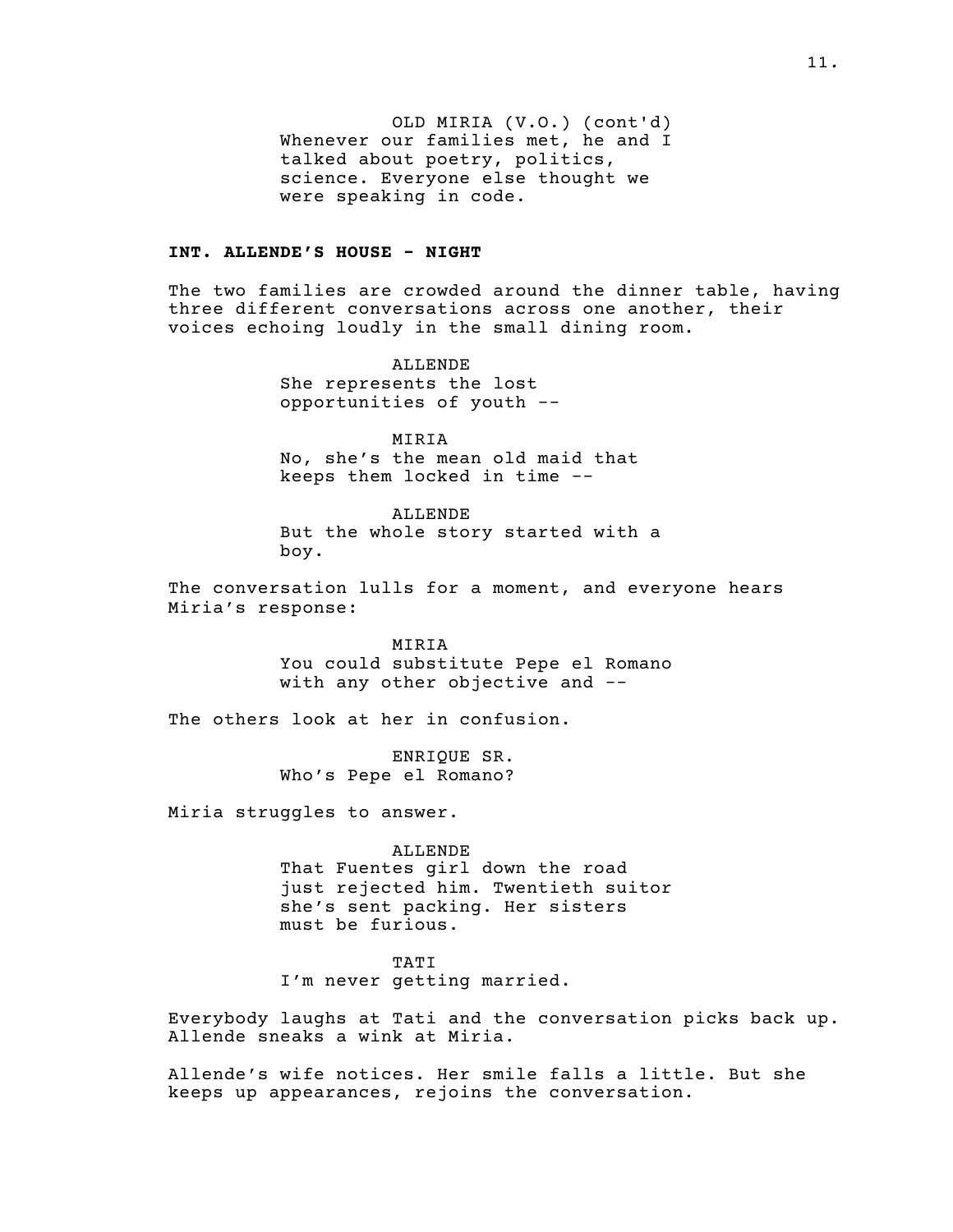#### INT. MIRIA'S HOUSE - DAY

Enrique Sr. picks up his briefcase and heads for the door, when someone KNOCKS on it. He answers it.

Allende stands on the threshold.

Miria panics. Allende's too early.

ENRIQUE SR. Mr. Allende.

ALLENDE Please, Enrique, how many times do I have to ask you to call me Salvador?

ENRIQUE SR. What can I do for you?

ALLENDE I'm afraid I need to enlist the help of your wife with something.

Enrique glances at Miria. She has no idea what this is about.

> ALLENDE (cont'd) It's a long story, but I need someone to watch my girls today while I'm in my morning meetings.

ENRIQUE SR. Of course, bring them over.

ALLENDE Ah, that's the thing. I need to bring the girls to work with me today. So Payita would need to accompany us.

Enrique Sr. raises an eyebrow. It's an odd request.

ENRIQUE SR. She's got enough to do here.

Miria deflates, looks apologetic behind Enrique Sr.'s back.

ALLENDE I'll have her back in time to cook dinner, I promise. I wouldn't ask if it weren't an emergency.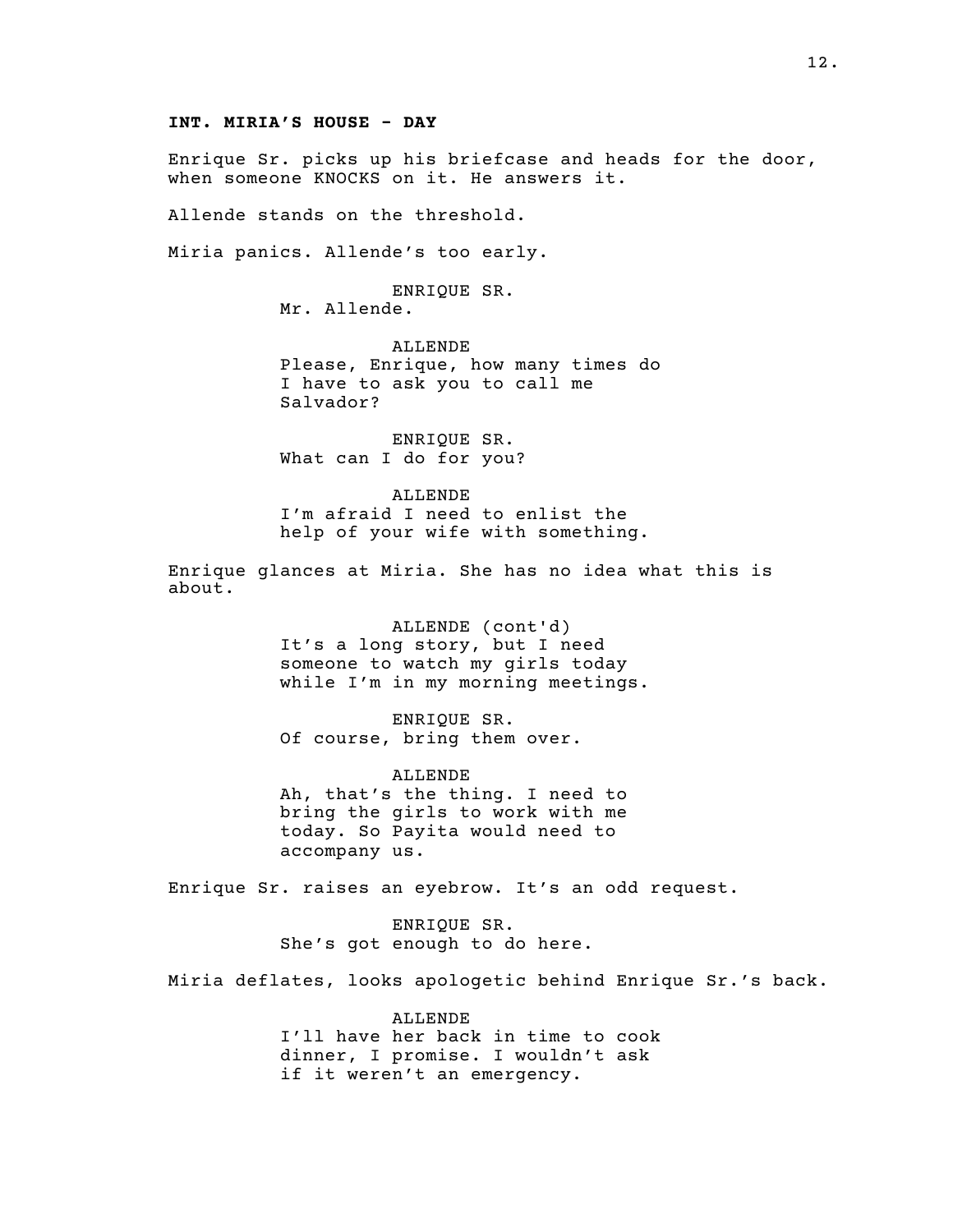ENRIQUE SR. She's got Little Enrique to look after.

ALLENDE Bring him along. The more the merrier. In fact, if you'd like to join us, we'd be happy to have you.

ENRIQUE SR. I've got to go to work.

Enrique Sr. glances back at Miria, debating.

#### MIRIA

There's not much to do today, honestly. The laundry's done, I swept, dusted, and mopped yesterday, and we can have leftovers for dinner. I was just cooking for tomorrow.

Enrique Sr. thinks a moment longer and then finally gives Allende a curt nod.

> ALLENDE Oh, wonderful. Thank you so much.

Miria quickly cleans up her cooking, takes off her apron, grabs baby Enrique, and heads out with Allende.

#### MIRIA

See you at six.

Enrique Sr. is left behind today as the door closes on him and his undone necktie.

## INT. ALLENDE'S CAR - DAY

Miria rocks baby Enrique as Allende drives past quaint residential neighborhoods. The streets are lined with the brilliant purples and greens of bougainvillea and jacaranda.

But they soon enter a nascent metropolis. The few skyscrapers promise more to come. The streets are miraculously clean for a big city.

Miria ravenously takes in the sights.

ALLENDE I lied. I didn't bring you to babysit my girls.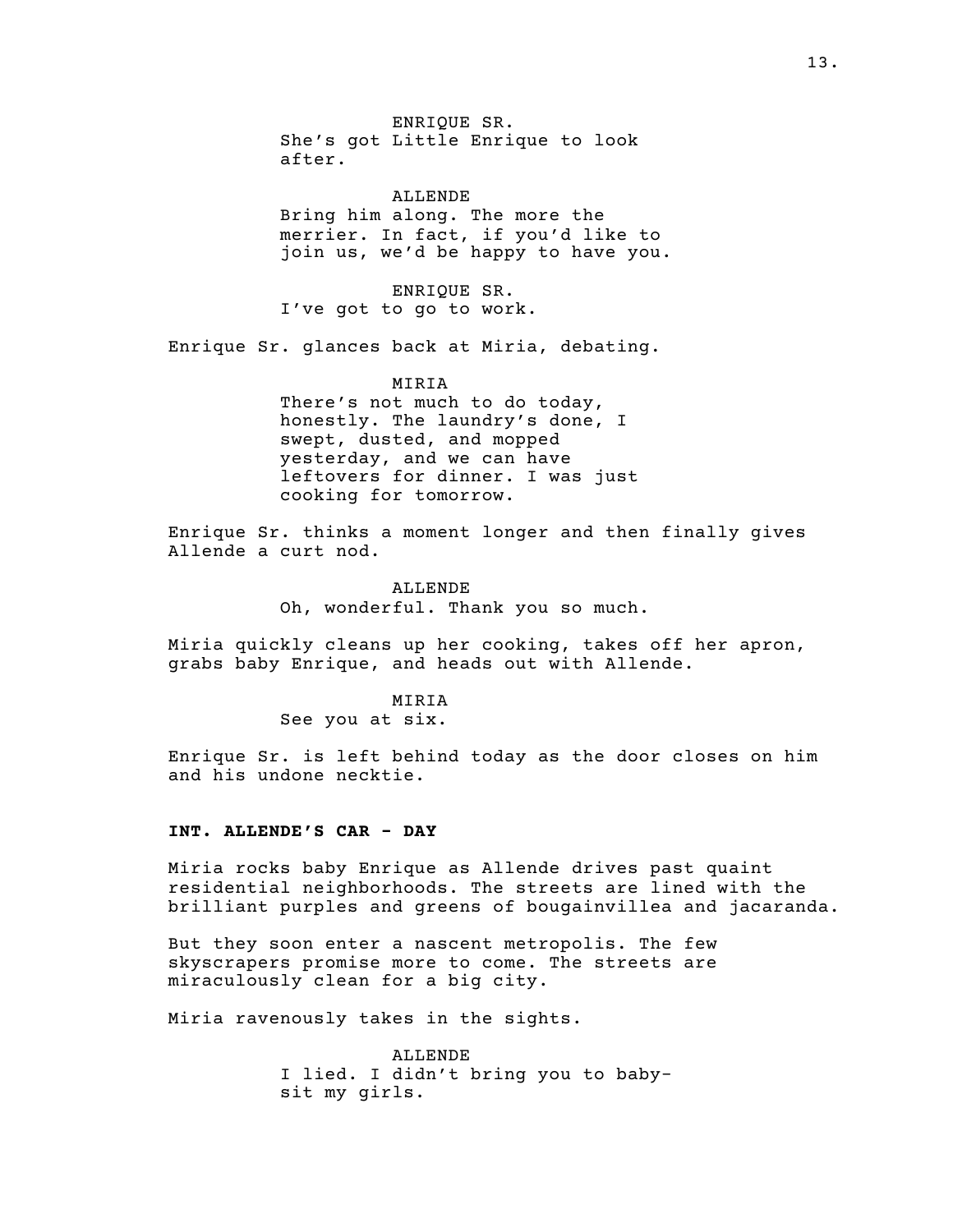MIRIA  $(sarcastic)$ I had no idea.

Allende pulls up outside a three-story apartment building.

ALLENDE My sister-in-law can watch your boy for the day. She's got a two-yearold herself. I have a surprise for you.

## EXT. DOWNTOWN SANTIAGO - DAY

Allende leads Miria by the hand, past tall ancient buildings and crowds growing denser and denser.

As Allende butts through the crowd, people begin to recognize him, cheer him on, shake his hand:

> PEOPLE IN THE CROWD  $(ad$  lib) Señor Allende! Viva el pueblo! Cobre para Chile! Venceremos!

Miria can't keep the grin from spreading on her face. Some people even shake her hand.

In the distance, the sound of a cheering crowd gets louder and louder until:

#### EXT. CONSTITUTION PLAZA - DAY

Allende and Miria emerge into a large open square, right in front of a brilliant white palace that's replete with roman columns, parapets, and balconies.

A huge crowd has gathered outside, before a makeshift stage.

Miria's breath catches in her throat as she looks all around, seeing more of the world than she's ever seen before.

> MIRIA But, but... that's the Moneda Palace!

ALLENDE It is indeed.

MIRIA The president works there!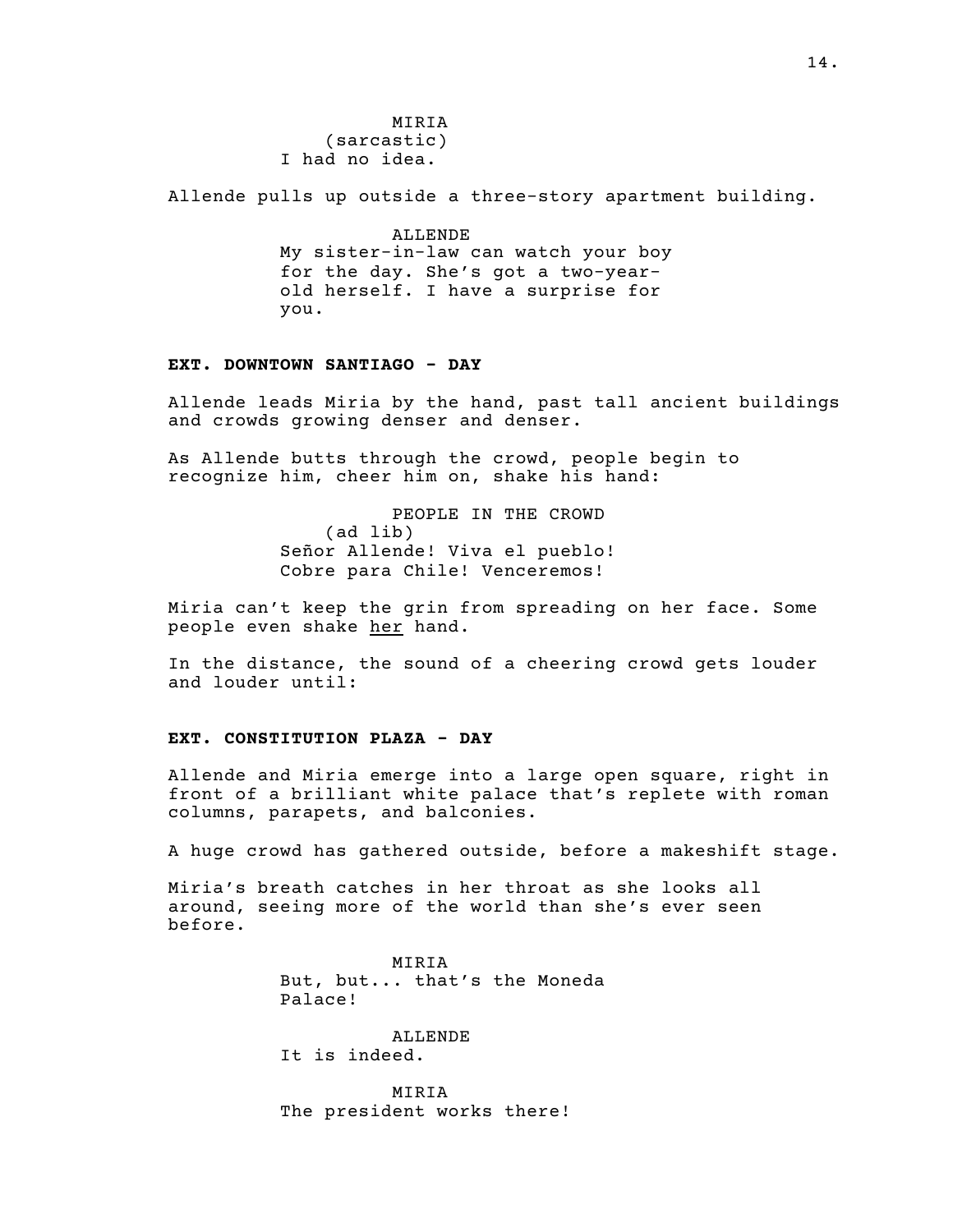#### ALLENDE

Correct.

He leads Miria up to the edge of the stage, where an EMCEE introduces Allende.

> MIRIA Are you going to...?

Allende grins.

EMCEE -- warm welcome to the honorable Senator of Tarapaca and Antofagasta, Salvador Allende.

As Allende takes the stage, the people in the crowd raise campaign signs with Allende's face on them.

> CROWD (chanting in Spanish, subtitled) Allende! Allende! Defender of the people!

Allende takes the stage, smiling easily at the crowd. He puts up a hand to silence them, but they take their sweet time to stop cheering.

Miria watches from the edge of the stage, a VIP view.

ALLENDE For decades, we've suffered under the yoke of imperialism and fascism. Our prize copper mines - the biggest in the world -- are owned by American corporations! They reap the fruits of our land and sell them back to us without sharing a cent of the profits.

A handful of shouts from the crowd. Allende's volume rises.

ALLENDE (cont'd) Our most fertile farmlands lie uncultivated because ultra-wealthy landowners hold them for speculation! We're forced to import more food than we can afford. And yet, it's still not enough to feed every Chileno.

More heckles from the crowd. Allende feeds off it.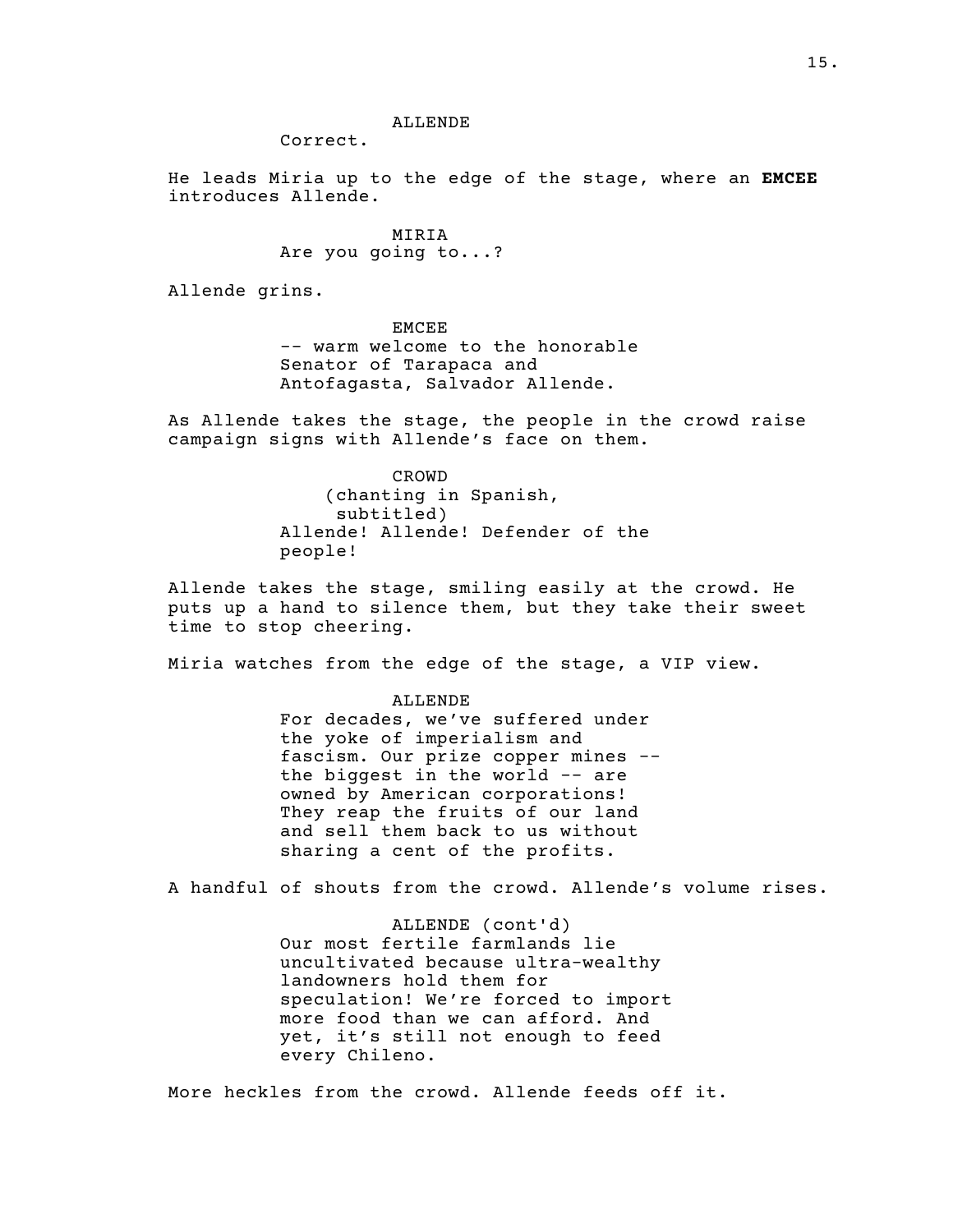ALLENDE (cont'd) Across every industry, the rich get richer by bankrupting the rest of us, while the government sits idle instead of protecting what belongs to the people.

The crowd becomes a mob, yelling in fury. Allende stands still, watching. He puts a hand up to calm his people.

> ALLENDE (cont'd) Don't be provoked, don't become outraged. Problems aren't solved by breaking windows or smashing cars. Don't let the fascists goad you into that. Our way, the Chilean path to socialism, is revolutionary because it's paved with the freedom of speech, freedom of the press, democratic elections, not with destruction.

Some whistles, some clapping...

ALLENDE (cont'd) Because revolution does not imply destruction, but rather construction; it doesn't imply demolition, but rather building. We're going to take back what's ours and build a brand new Chile.

The crowd cheers... Allende builds them up again:

ALLENDE (cont'd) A Chile for the common family! For the working class! Made in the image of the people! Of all of us!

Amid a jubilant crowd, Miria watches Allende, love in her eyes.

> ALLENDE (cont'd) Long live Chile! Long live the people! Long live the workers!

OLD PINOCHET (V.O.)  $(p$ relap $)$ By sixty-four or sixty-five, they were sleeping with each other and her husband left her.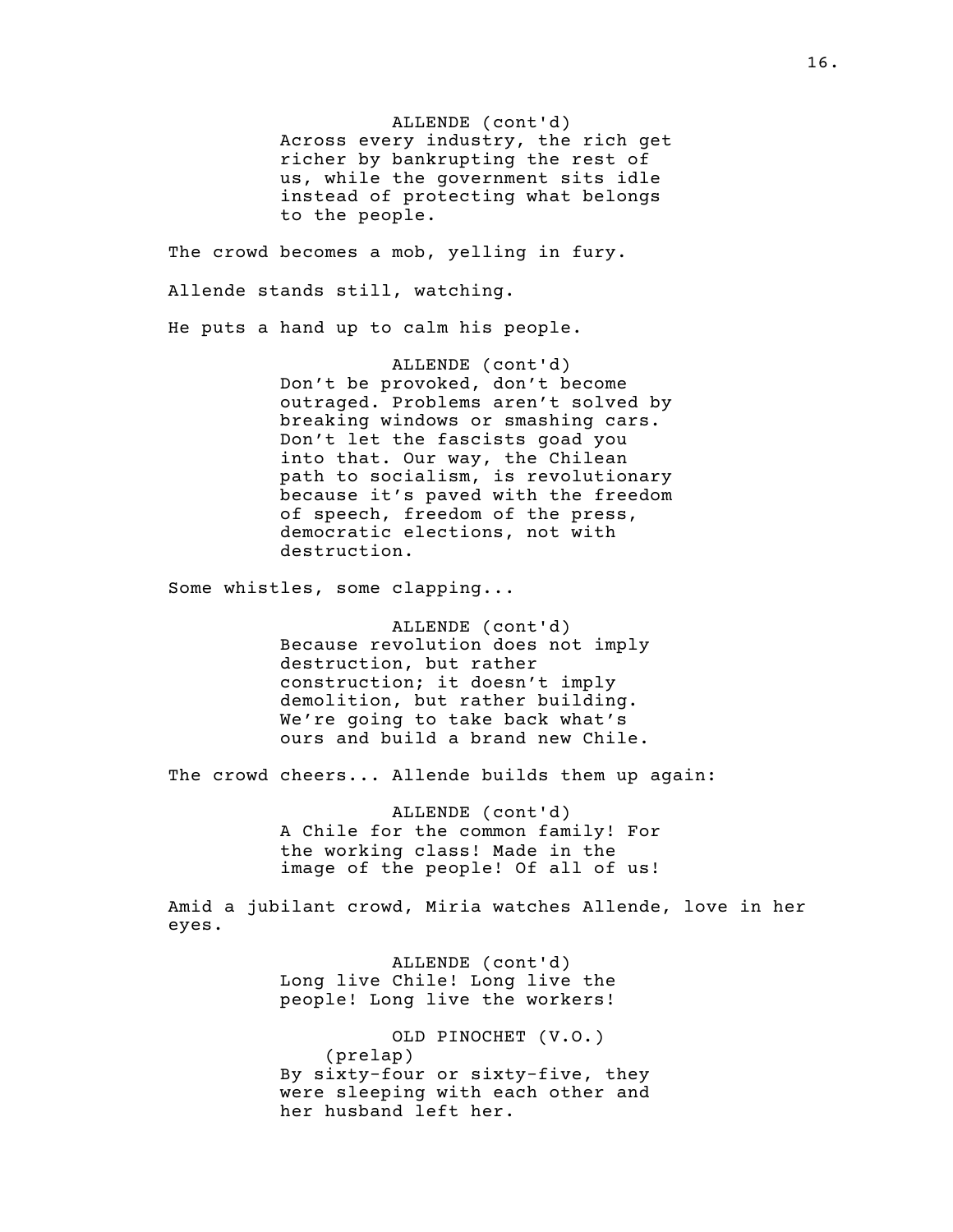#### INT. DEPOSITION ROOM - DAY

Old Pinochet and his DEFENSE ATTORNEY, 50s, sit in a conference room, across the table from Judge Guzman and the Federal Prosecutor.

Pinochet's voice is frail, papery, just the barest hint of the growl he used to have. But his vulgarity still comes through just fine.

> OLD PINOCHET They didn't hide it well. Everybody knew she was just a wet hole to him. If she won't admit that, you should throw out everything else she says.

### INT. SANTIAGO COURT OF APPEALS - DAY

The Federal Prosecutor waits for Old Miria to answer a question, but she remains tight-lipped for a long beat.

> OLD MIRIA I was one of President Allende's most trusted advisers. And I won't be addressing the rumors of that depraved fascist.

She glares at Old Pinochet.

OLD MIRIA (cont'd) May I file my complaint already?

FEDERAL PROSECUTOR Very well, yes.

OLD MIRIA  $(reading)$ The months and weeks leading up to the coup were complete chaos. Strikes, inflation, the U.S. embargo, -- all of it led to food shortages, famine, riots. A coup was imminent.

# INT. ALLENDE'S LIMO - EVENING

Rioters scream and bang on the windows. Their angry faces and signs scroll by glacially, obscuring any view of Downtown Santiago.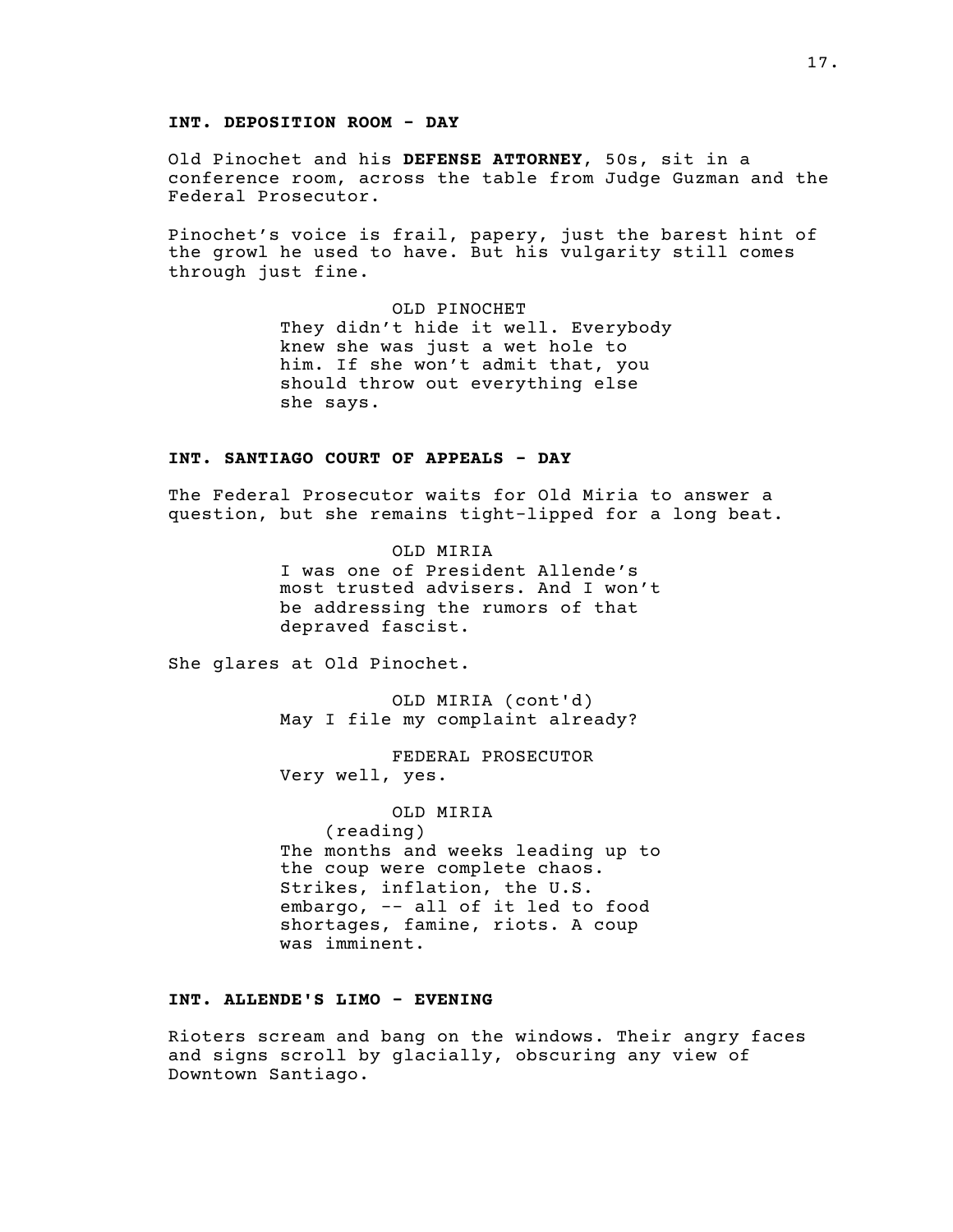#### "SEPTEMBER, 1973. THE THIRD YEAR OF ALLENDE'S PRESIDENCY."

Allende, still commanding at 65, sits in the backseat with Miria, now 45 and still as sharp as ever.

> ALLENDE I'm out of ideas.

MIRIA We need to make more concessions, there's no other way --

ALLENDE I've made every concession I can, to everyone I know.

MIRIA Give the copper mines back to the Americans --

ALLENDE Are the mines in America?

MIRIA No, they're here, but --

ALLENDE Then why should American companies own them instead --

MIRIA Because the Americans have got enough money to do this to us.

She points out the window at the rioters.

MIRIA (cont'd) They made our copper worthless all over the world! They paid every trucker in the country to strike to keep stores empty! And they made it look like our fault! How are you going to beat that?

ALLENDE My restructuring plan could fix everything, if Congress would --

MIRIA Congress voted for the military to intervene.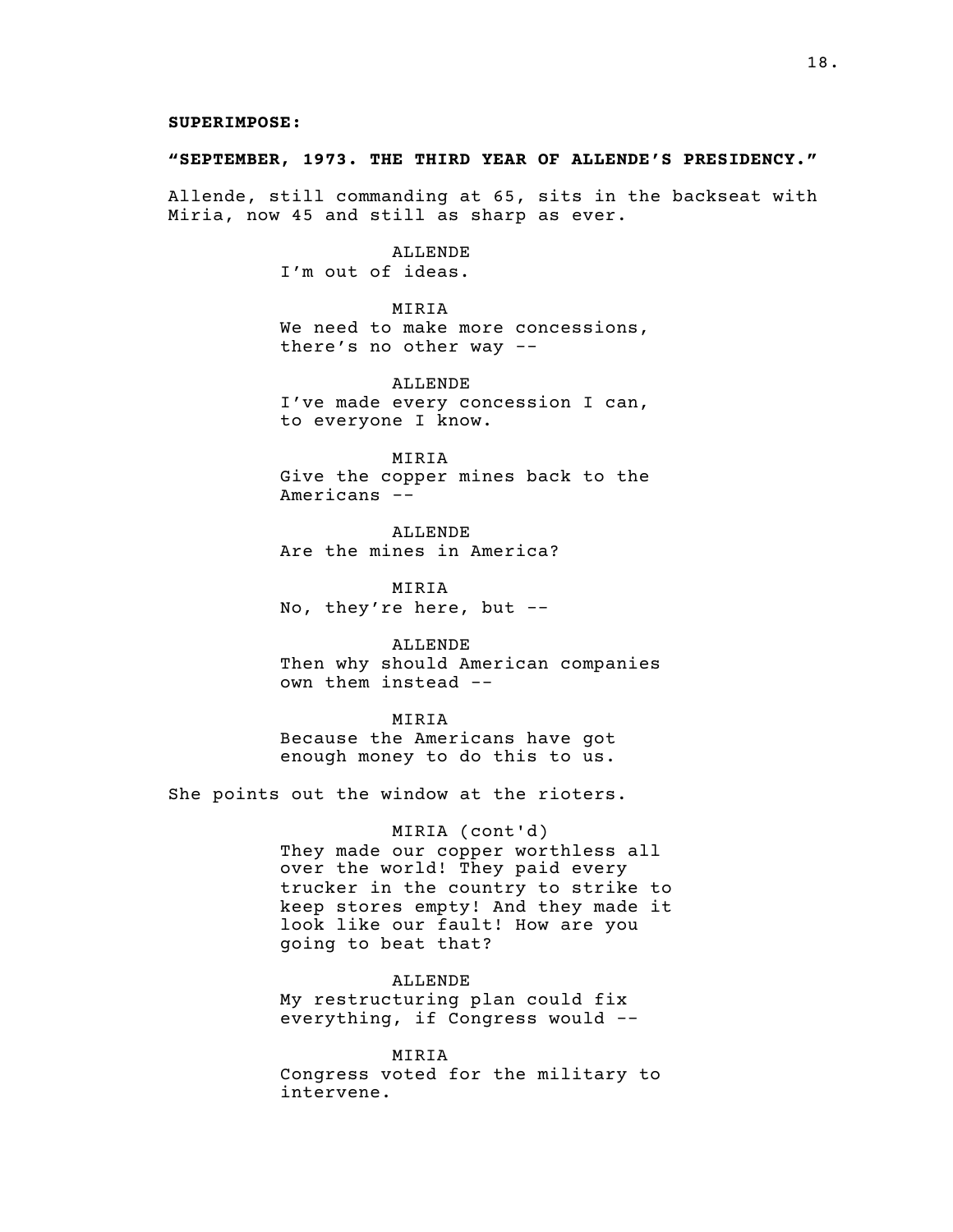ALLENDE They had no right to do that! I won the popular mandate!

MIRIA Three years ago.

The motorcade pulls up outside a large mansion nestled in the trees. Before Miria can open the door --

A light bulb goes off in Allende's head.

ALLENDE Then let's renew it.

MIRIA What do you mean? Another vote? The elections are three years away.

ALLENDE A referendum. A recall vote on my presidency. 'Yes' means I stay in office. 'No' means I step down.

Allende waits for Miria to react. She chews on it.

MIRIA When do you want to announce it?

ALLENDE You're not going to fight me on this?

MIRIA

If you win, the military won't touch you and you have Congress's support to lead without appeasing the Americans. If you lose, you step down and prove you're not a dictator, show that we can have socialism here without tyranny, so that maybe in the future you or another socialist can try again.

ALLENDE You think it'll work?

Miria shrugs.

MIRIA It's worth a shot. Talk it over with the others.

Miria opens her door to disembark.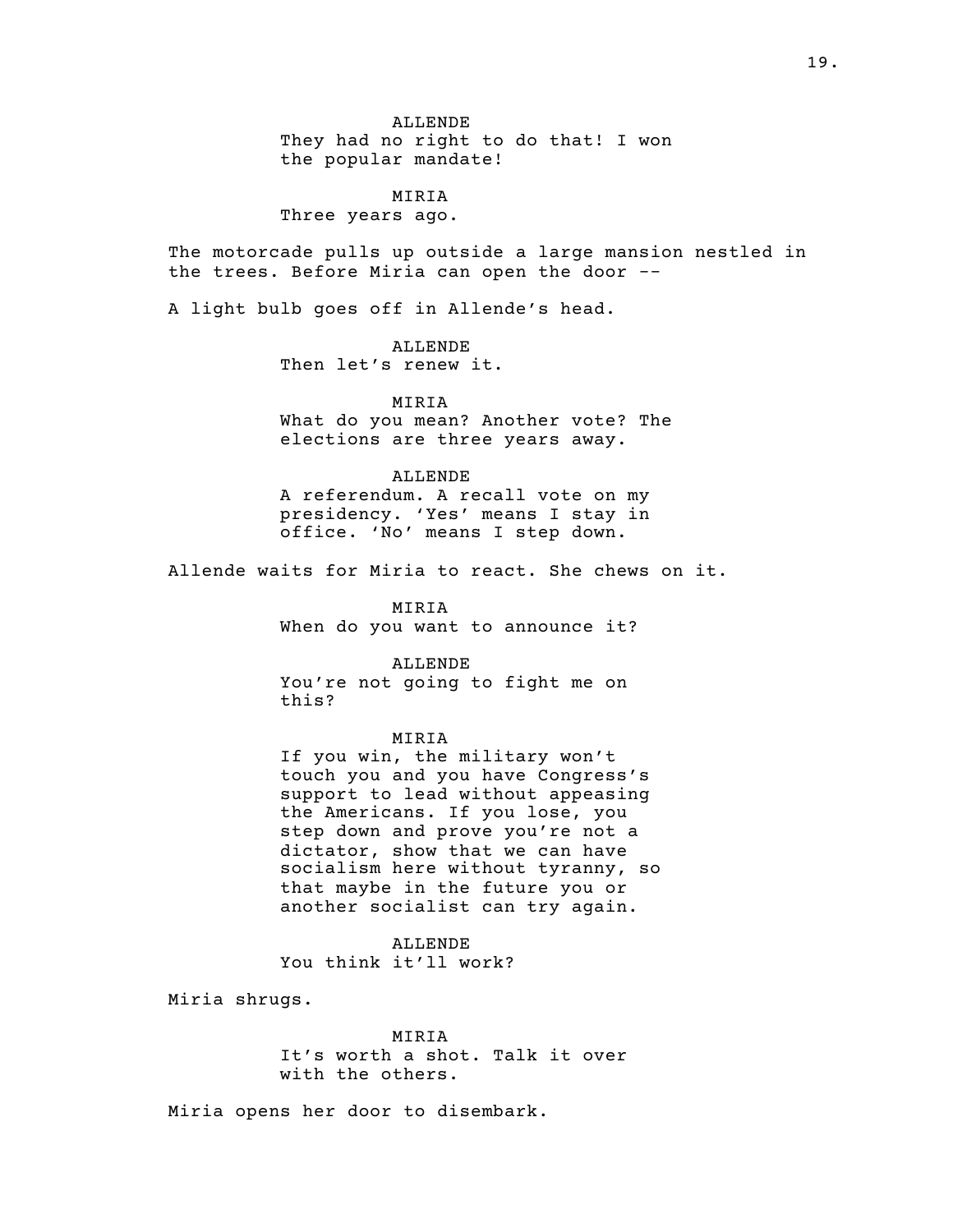MIRIA (cont'd) Will I see you later tonight?

ALLENDE No, I'm meeting with Augusto.

Miria hesitates. Her worry is obvious.

ALLENDE (cont'd) I'll be careful.

Miria nods at him, gets out of the car.

# EXT. CASA EL CANAVERAL - EVENING

Miria heads up to the driver's side window, where her son, ENRIQUE, now a handsome, scruffy young man of 20, sits in the driver's seat.

A pair of AK-47s sit in the center console.

MIRIA I'll see you later tonight, ok, mi hijo?

The man in the passenger seat, MAX MARAMBIO (26), cuts in:

MAX

You know, you can take the night off if you want, Enrique. I can take over.

#### MIRIA

Oh no, Max. That's very generous of you. But Enrique should put in the time.

Allende's voice pipes up from the back seat:

ALLENDE (O.S.) Give the kid a break sometime!

Miria grins, shakes her head.

MIRIA Alright. Fine.

Enrique gets out with one of the AK-47s and Max jogs around to the driver's side and gets back into the car.

> MAX See you tomorrow, Enrique.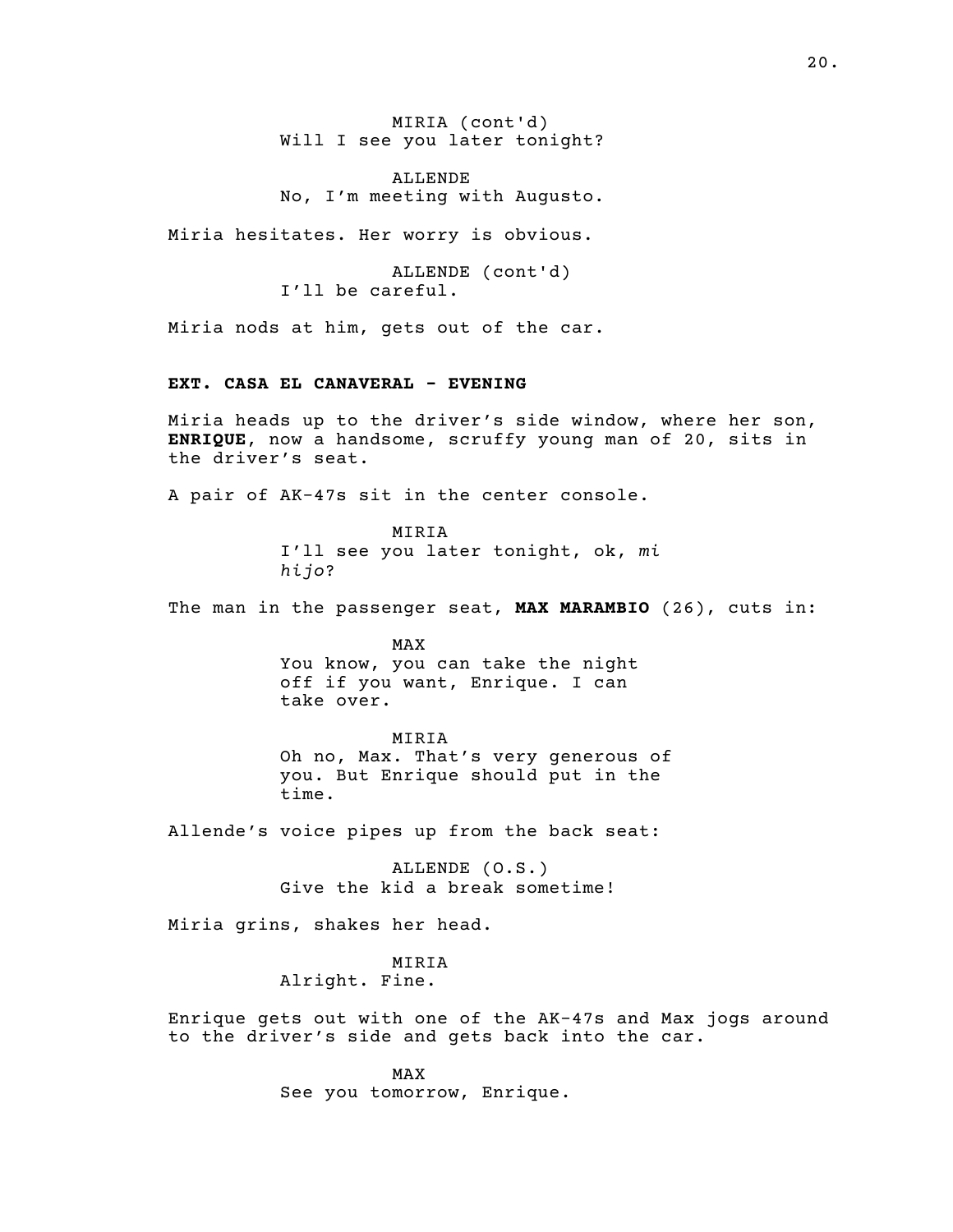Enrique and Miria wave him off, head up to the mansion as the motorcade drives off.

## INT. CASA EL CANAVERAL - LIVING ROOM - EVENING

Miria and Enrique sit on the couches and eat dinner together. A fire crackles in the hearth.

> MIRIA I know you don't like it.

Enrique doesn't say anything.

MIRIA (cont'd) You know, for years and years, I didn't do anything for Chicho but take notes and phone calls and scheduling -- all that boring stuff.

ENRIQUE Guarding Allende right now, during this? Not boring.

MIRIA Ok, it's not boring. But my point

is that we all start out doing jobs we think are beneath us.

ENRIQUE

What about Joaquin? He works with you in Moneda, on actual political stuff, right? That's entry-level. I could have started out there.

Miria doesn't have a ready retort.

## MIRIA

We all get dealt a different hand. Just give it time. You'll get to the actual political stuff.

Enrique sighs, resigned.

Miria gives him a kiss on the cheek, heads for the door.

## INT. MONEDA PALACE - INDEPENDENCE SALON - NIGHT

Allende leads General Pinochet, who is here 58 and robust, into a small space dominated by a painting of some kind of Spanish conquistador or liberator, depending on who you ask.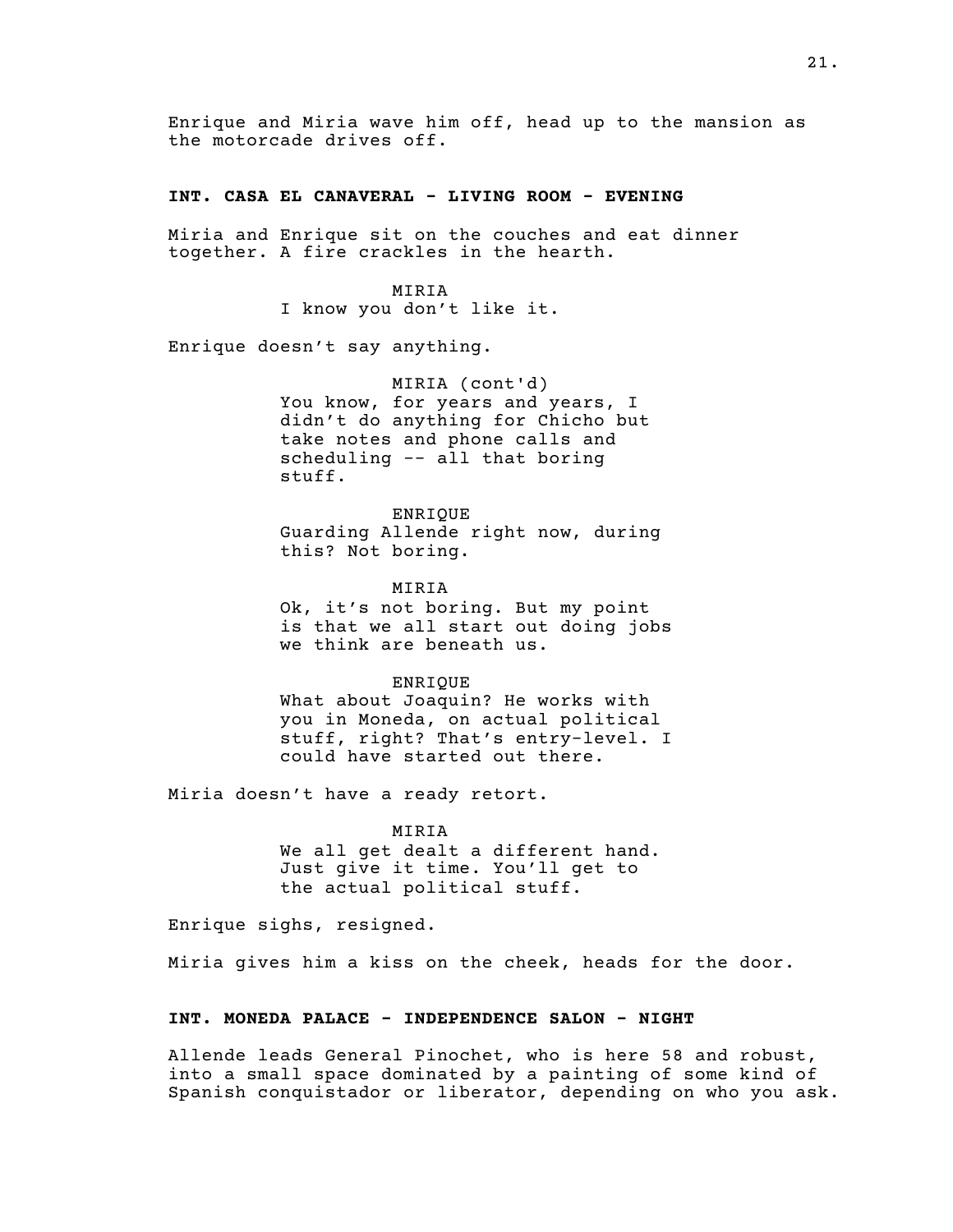ALLENDE

Sorry I was running late. One of my G.A.P. boys wanted to take the night off, Enrique... anyway.

He waves all that away.

ALLENDE (cont'd) I'll need your help keeping the other generals in line until the referendum.

GENERAL PINOCHET How long?

ALLENDE Two, maybe three months?

Pinochet laughs, incredulous.

GENERAL PINOCHET We're on the edge of civil war. We need to get the truckers back to work now, get food on the shelves now.

He approaches a balcony overlooking Constitution Plaza, which is filled with protesters.

> ALLENDE Please, Augusto.

GENERAL PINOCHET There is another way out, you know.

ALLENDE No. Absolutely not.

GENERAL PINOCHET A state of emergency would --

ALLENDE It would make me a dictator.

GENERAL PINOCHET We need firm leadership right now.

Allende shakes his head. Firm on this.

GENERAL PINOCHET (cont'd) Fine. When are you announcing the referendum?

Allende hesitates.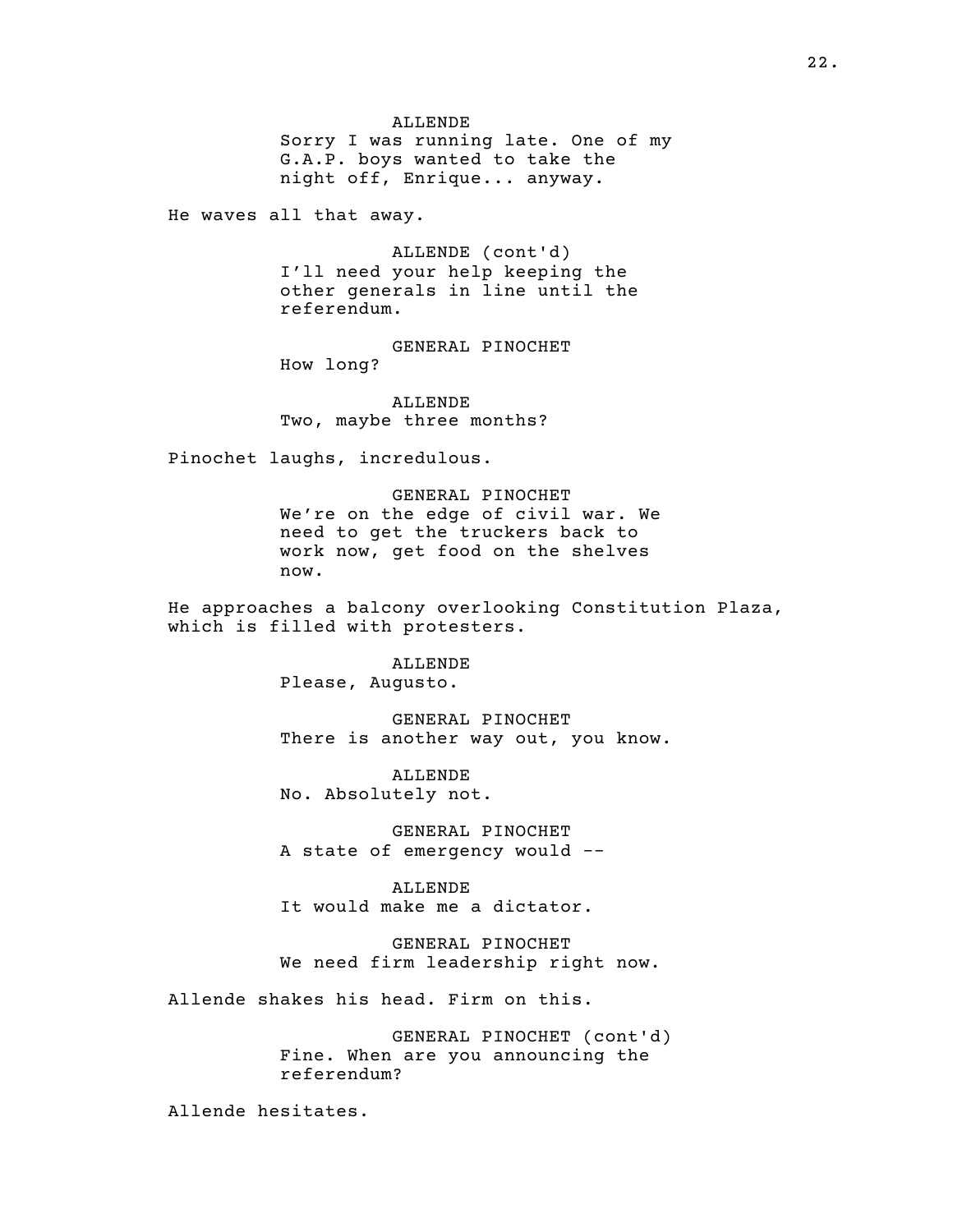MINISTER TOHA (V.O.)  $(p$  relap) You told Pinochet?

## INT. MONEDA PALACE - CONFERENCE ROOM - DAY

Allende sits at a conference table in a baroque room in the key of teal. Decadent chandeliers, tapestries, and rugs.

Nearly twenty cabinet ministers and advisers surround him. Miria is beside him.

> ALLENDE Yes, but no one else.

MINISTER JOSE TOHA, 46, slick hair, white goatee:

MINISTER TOHA Oh, so you agree Merino and Leigh can't be trusted?

ALLENDE You're right, the Navy and the Air Force have been...

MINISTER TOHA Rebellious? Insubordinate? Violent?

ALLENDE Still, they won't succeed unless all four branches are united.

ADVISER JUAN GARCES, 29, long face, droopy mustache, agrees:

ADVISER GARCES The National Police won't turn. General Sepulveda's one of ours.

ADVISER OSVALDO PUCCIO, 51, rotund and mustached, pipes up:

ADVISER PUCCIO Pinochet too. We can trust him.

Silence after that. Not outright disbelief, but enough doubt.

> ALLENDE What? Puccio's right. Pinochet stopped Souper's coup attempt back in June. He can be trusted.

Allende's daughter, Tati, now an ambitious woman of 30 and pregnant too, sits on his other side.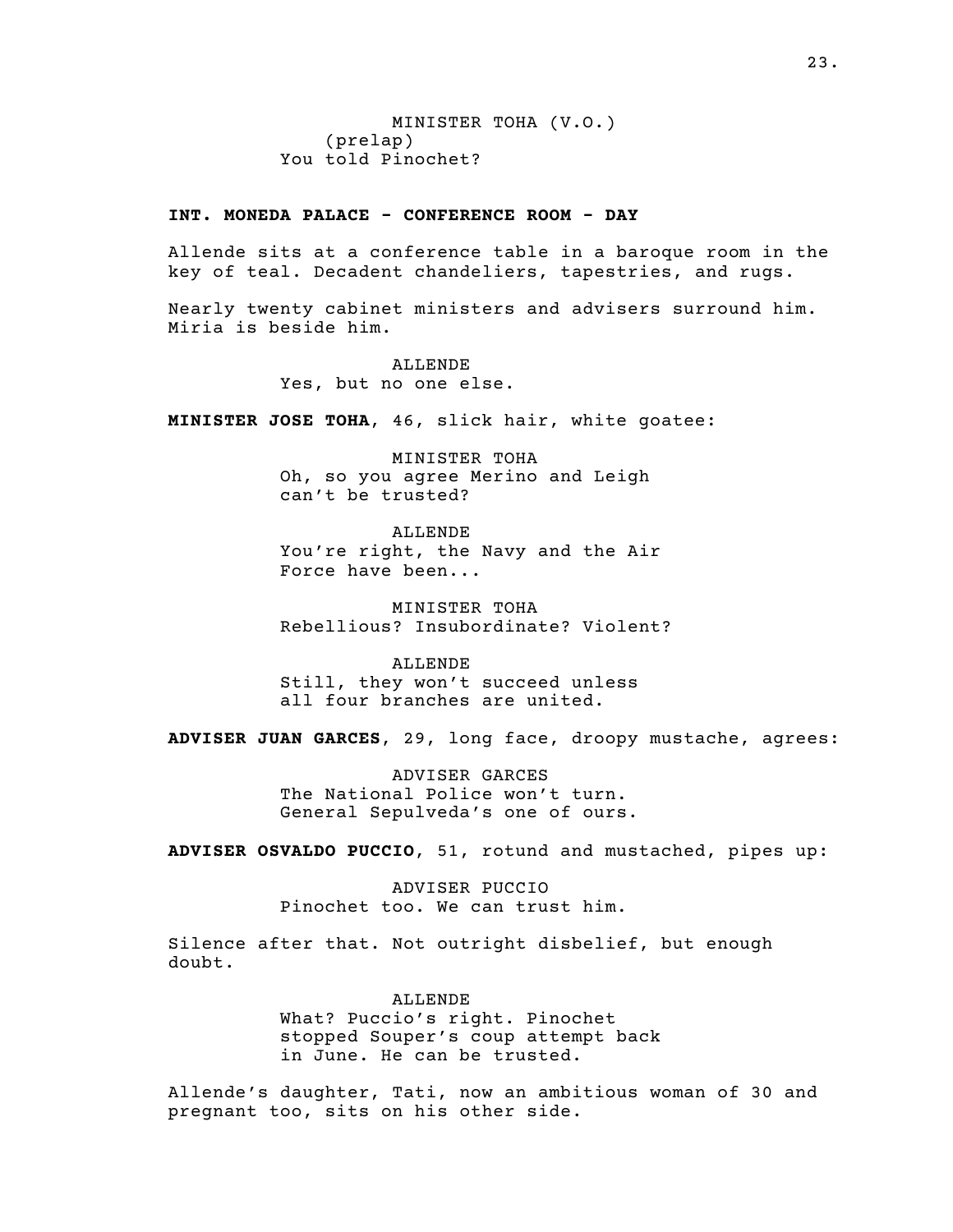TATI

I still think this referendum's a bad idea. We're admitting defeat.

ALLENDE No, Tati. If you're going to lead someday --

TATI

Papa...

ALLENDE No, democracy is more important than any ideology. We lead by the will of the people. Always.

Tati's eyes glaze over. She's heard that kind of rhetoric a million times before.

> MIRIA Did you tell Pinochet when exactly you're announcing the referendum?

> > ALLENDE

Yes. Why?

MIRIA Because it gives him a deadline.

That sobering possibility hasn't escaped Allende.

ALLENDE

I know.

#### INT. MINISTRY OF DEFENSE - WAR ROOM - NIGHT

Rows of radio consoles line the perimeter of the room, with then-cutting-edge gadgetry: all manner of illuminated buttons, dials, panels, and screens. All unmanned at the moment.

One entire wall is a tinted, bulletproof window overlooking Constitution Plaza, opposite the Moneda Palace.

Pinochet sits with three other generals at the central conference table, each in a different uniform.

> GENERAL PINOCHET I have half a mind to shoot all of you right here.

GENERAL LEIGH Then why haven't you?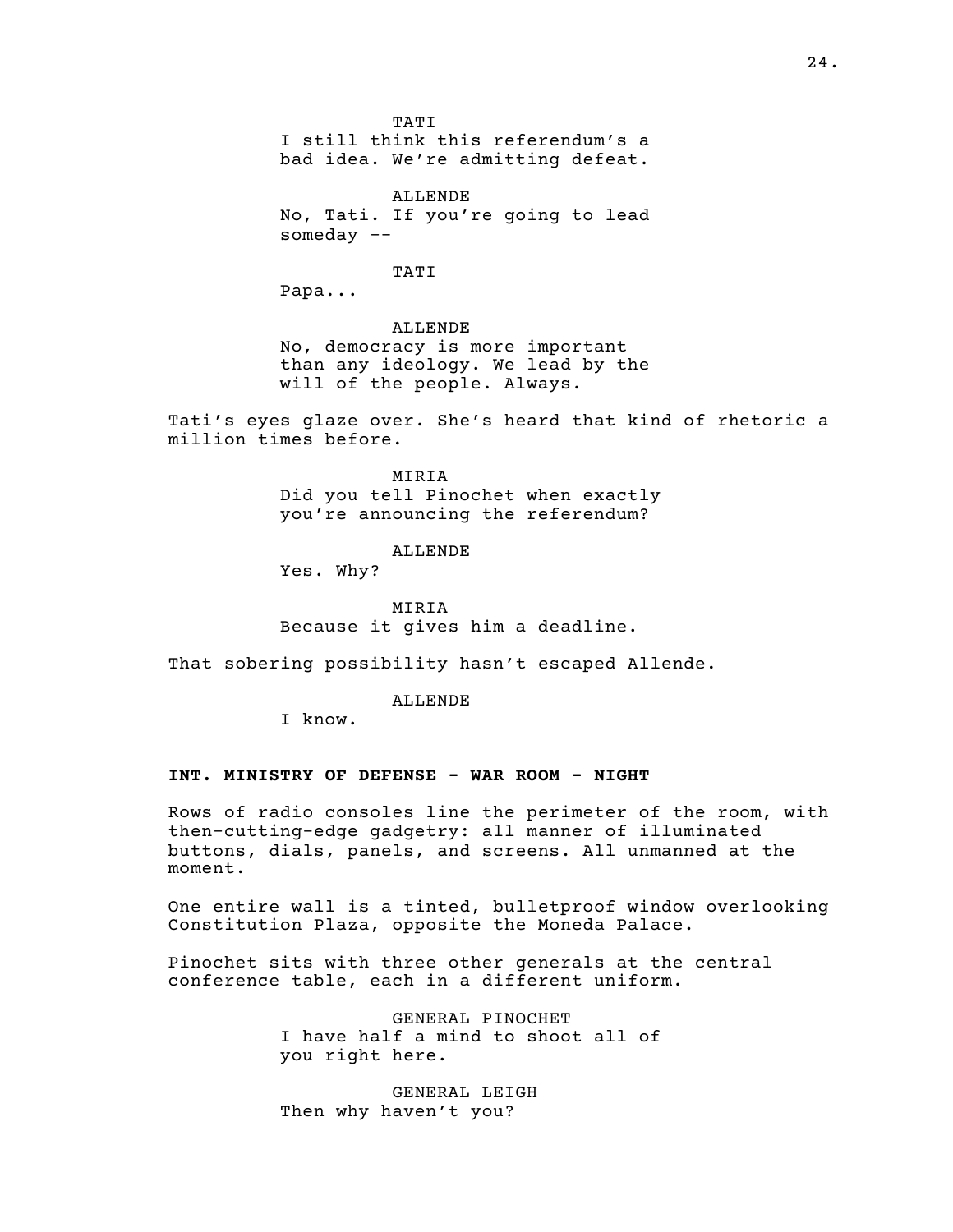GENERAL LEIGH, 53, blows smoke from a fat Cuban cigar.

ADMIRAL MERINO General Pinochet, with your support, we might be able to avoid bloodshed.

ADMIRAL MERINO, 58, white-haired and genteel, Navy uniform, sits at the head of the table.

> GENERAL PINOCHET Who says you've got my support?

> GENERAL LEIGH We're not letting you take this back to Allende, if that's what you're thinking.

The others stare warily between Leigh and Pinochet.

ADMIRAL MERINO Shall I outline the plan, at least?

Merino goes to a large map of Chile on the wall, points to the relevant areas as he speaks:

> ADMIRAL MERINO (cont'd) We'll blockade port towns at six hundred hours. The Air Force will take down the antennae of leftist radio stations and help the army take control of all regional capitals by nine hundred hours. The police will arrest the president's staff and any other Marxists.

GENERAL MENDOZA, 55, young big-mouth thug, pipes up:

GENERAL MENDOZA By the time the President's awake, he'll have no choice but to surrender.

GENERAL PINOCHET He might not surrender even then.

GENERAL LEIGH See? This is why we ought to --

Merino clears his throat loudly to cut him off.

GENERAL PINOCHET You're asking a lot of me.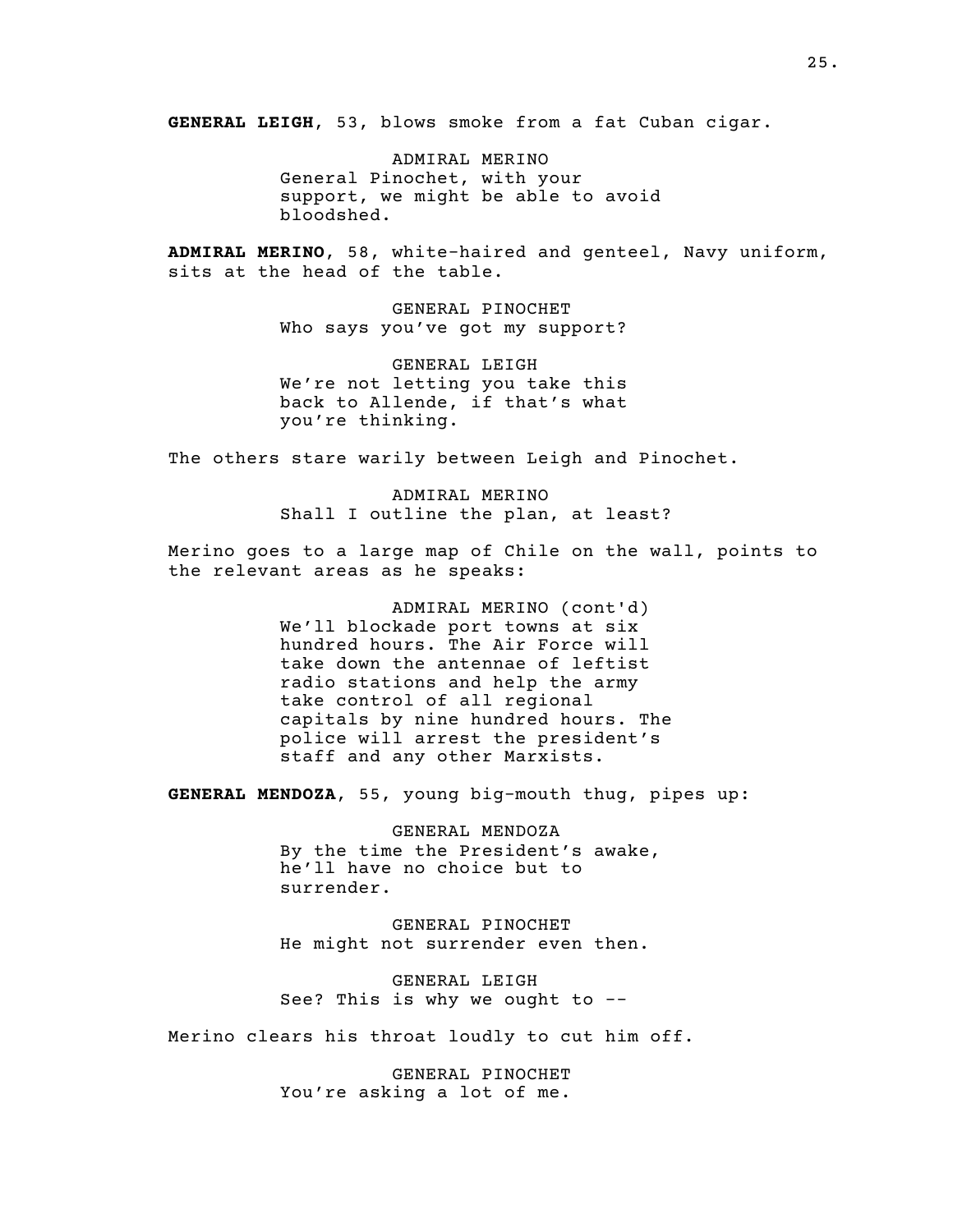ADMIRAL MERINO You really think he'll be able to turn this around if he wins his referendum? Pinochet says nothing. ADMIRAL MERINO (cont'd) Then he's asking a lot of you too. GENERAL PINOCHET If I join you, we won't be making a martyr of Allende. Pinochet stares at Leigh. Leigh shrugs. Nods. Pinochet gives it one last thought. He sighs, resigned. GENERAL PINOCHET (cont'd) He's going to be announcing a referendum on his own presidency. GENERAL MENDOZA Why would he hold a vote to kick himself out of office? GENERAL PINOCHET Win or lose, he looks good. It's a publicity stunt. He's willing to martyr himself. GENERAL MENDOZA What, you're saying we wait until it's over? It's too big a risk. What if he wins? GENERAL PINOCHET I'm saying we've got to move before he announces it. ADMIRAL MERINO And when is that? CUT TO BLACK. SUPERIMPOSE OVER BLACK: "SEPTEMBER 11, 1973"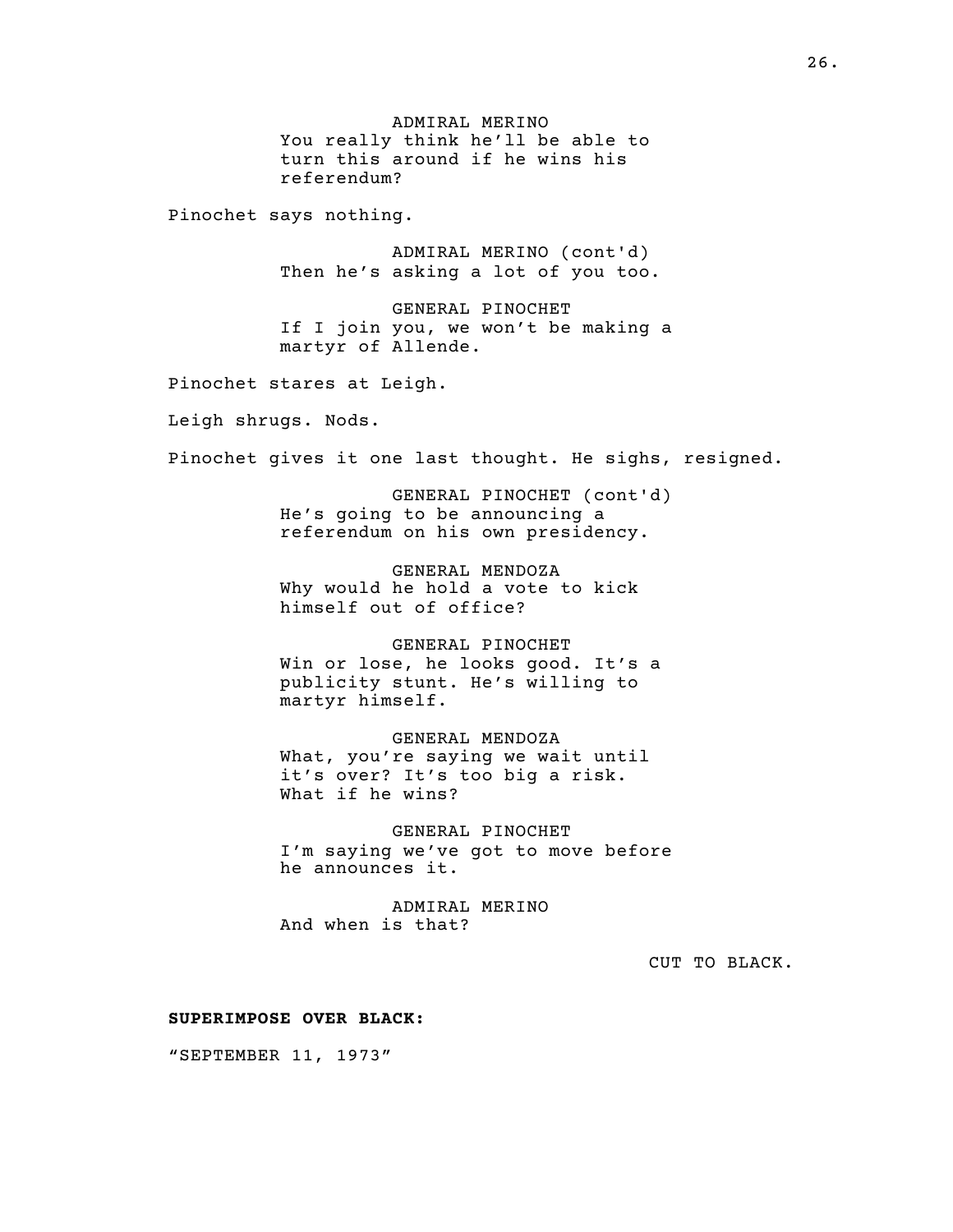INT. CASA EL CANAVERAL - MIRIA'S BEDROOM - DAWN An alarm clock reads 7:36 AM. A push-button phone beside it. The last moments of blue dawn stillness elapse... RING! A hand smacks the alarm clock off the table. RING! Miria sits up in bed, by herself. She realizes it's the phone that's ringing, grabs the entire cradle into her lap. MIRIA (into phone) Mm hello?... VOICE (V.O.) (over phone) Ms. Contreras? The Navy's blockaded Valparaiso. Miria's eyes snap open. This isn't happening. MIRIA Where's Allende? VOICE (V.O.) He's already left for the palace. MIRIA I'll meet him there. She scrambles out of bed. EXT. CASA EL CANAVERAL - MORNING Miria heads out to four black Lincoln Town Cars parked on the gravel. At each, a G.A.P. serviceman with an AK-47. Except for one, where Max speaks closely with Enrique. MIRIA Everything alright? MAX Everything's fine. Just some nerves.

27.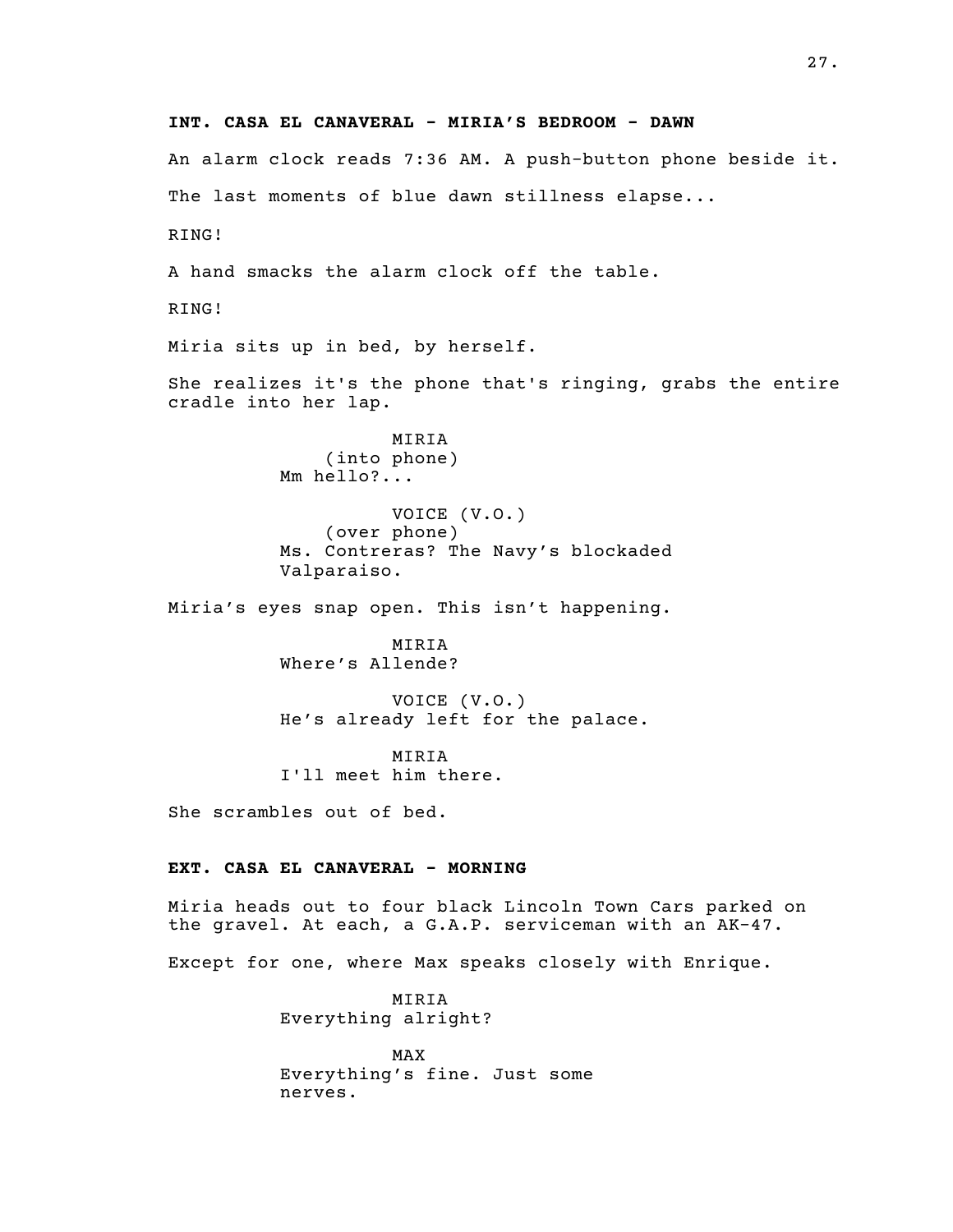Miria meets Enrique's eyes. Sees the fear.

MIRIA Don't worry, mi hijo, this is nothing. We'll get it all sorted out. Don't you worry.

She gets into Enrique's car. Max gives Enrique a nod, and the pair of them get into the car as well.

The motorcade takes off.

## INT. LINCOLN TOWN CAR - MORNING

Enrique steers through foggy hills. Max rides shotgun.

Miria reaches up from the back seat to tune the radio, but nothing is clear enough through the static.

> MIRIA Stupid thing never works in the hills.

Out of the corner of her eye, Miria notices Enrique's hand shaking on the steering wheel.

She takes his hand, gently. Stops it shaking.

MIRIA (cont'd) Mi hijo, calm down.

A pair of jets scream through the sky overhead.

MIRIA (cont'd) See, the air force is already responding.

Enrique and Max meet each other's eyes, darkly.

## EXT. CITIZEN'S PLAZA - MORNING

The motorcade zooms past the empty plaza that borders the Moneda Palace to the south, dotted with fountains and statues.

It's too early for rioters, apparently. Hopefully.

#### EXT. MORANDE STREET - MORNING

The motorcade drives down the narrow street bordering Moneda to the east.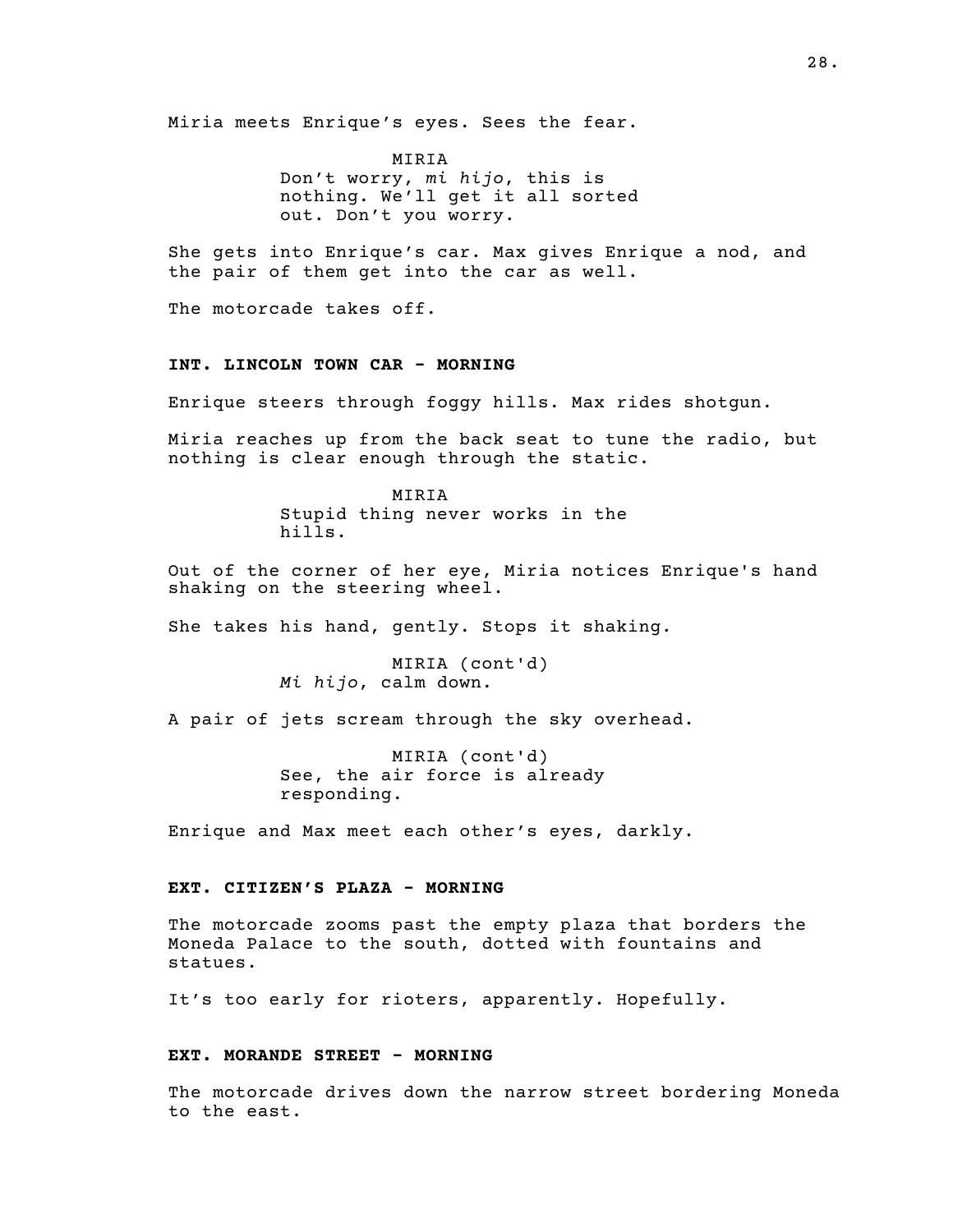#### INT. LINCOLN TOWN CAR - MORNING

Allende's voice suddenly breaks through the radio noise:

ALLENDE (V.O.)  $($ on radio $)$ ... I have established contact with the leadership of the national police and they remain loyal --

ENRIQUE Wait, then why are those cops taking out their guns?

Up ahead, police cars block Morande Street where it opens into Constitution Plaza. COPS approach the G.A.P. motorcade.

Enrique pulls up next to the palace's modest side entrance, a single, tall wooden door marked "80."

> MIRIA Don't linger. Park the cars at Public Works and join me inside.

#### EXT. MORANDE STREET - CONTINUOUS

As Miria disembarks, she flashes an ID badge at some approaching officers, moves past them without incident.

She glances back.

The police are yanking all the G.A.P. servicemen out of their cars, handcuffing them. Enrique and Max too.

> MIRIA Whoa, wait. Is there a problem here?

SERGEANT ARAYA, 40s, brutish, rips the gun off of Enrique.

SERGEANT ARAYA They're coming with us.

MIRIA You must have made a mistake. Do you know who I am?

SERGEANT ARAYA No and I don't care.

Araya shoves Enrique into the passenger seat of his own car, and uses his free hand to push Miria away.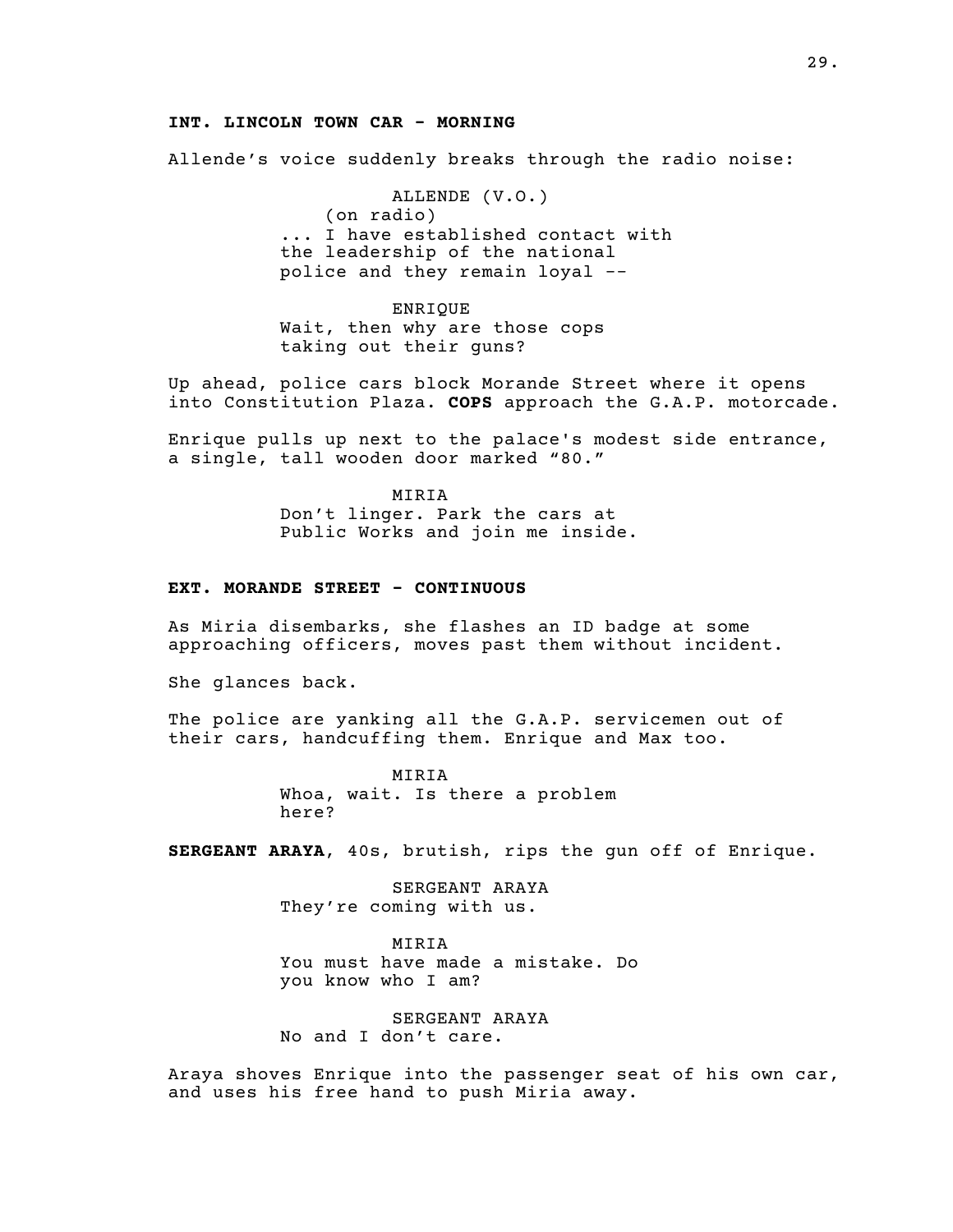MIRIA You're going to regret that. What's your name? Huh?

Araya gets annoyed, pulls out a pistol.

SERGEANT ARAYA Back off. We don't have orders to arrest you.

She notices his name badge:

MIRIA Sergeant Araya? I'll be speaking to General Sepulveda about this.

SERGEANT ARAYA Go right ahead. (directing his men) Take them to Public Works. Hold them there until we hear otherwise.

MIRIA (to Enrique) Don't worry, mi hijo.

Enrique shakes his head. Another policeman shoves Max into the car next to Enrique.

> MIRIA (cont'd) This is just a miscommunication. I'll get you out in no time. All of you.

Enrique can only stare at her in horror as a soldier drives the car away.

Miria watches him, trying not to fear the worst.

Araya chuckles as he gets into another car with a handcuffed G.A.P. serviceman in the passenger seat.

He drives down a ramp to a garage underneath the building neighboring Moneda. Its marquee reads:

"MINISTRY OF PUBLIC WORKS."

Miria follows them on foot, down the ramp:

#### INT. MINISTRY OF PUBLIC WORKS GARAGE - CONTINUOUS

Miria finds rows of parked cars in the single-level garage.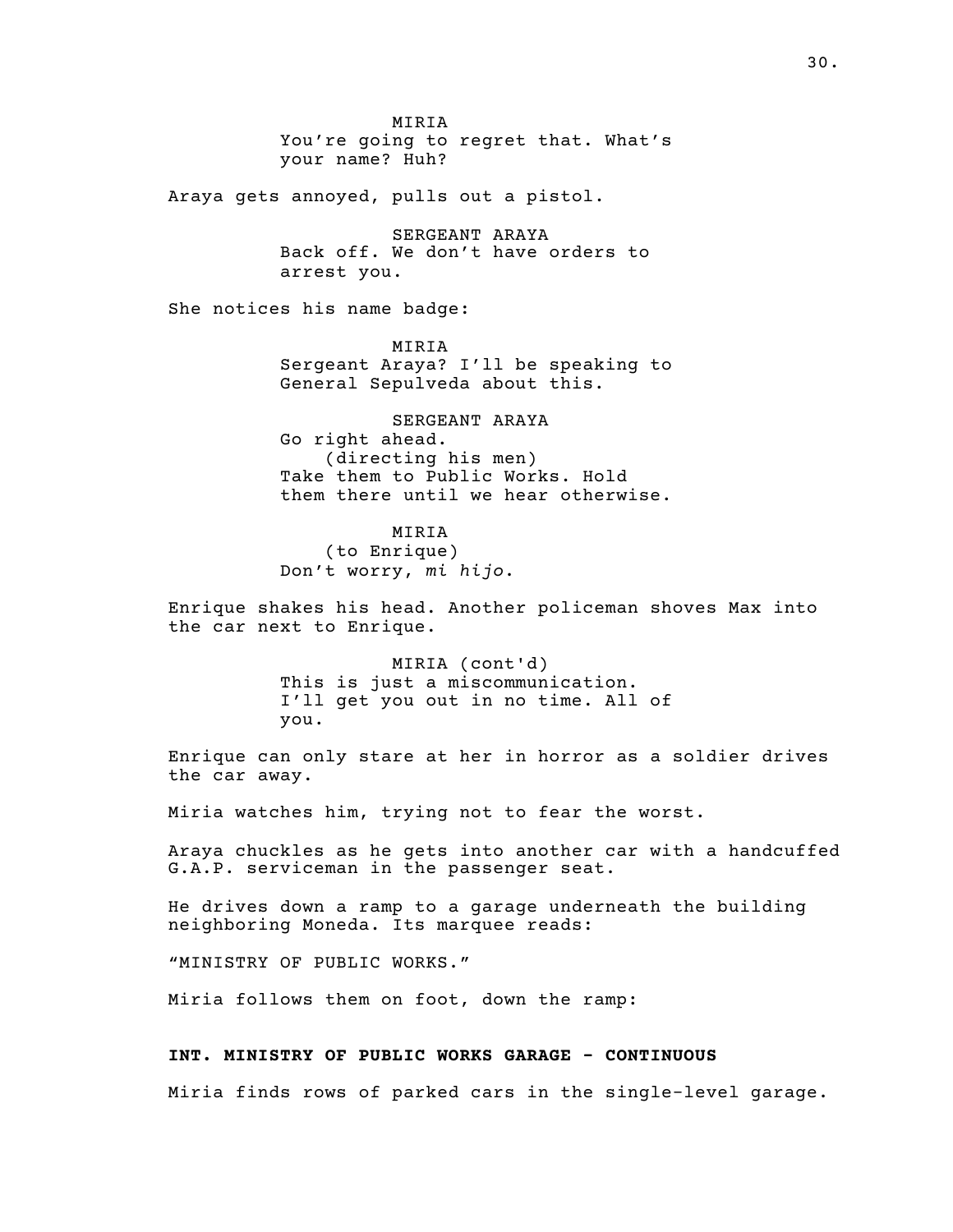At the far end of the garage, officers drag the G.A.P. servicemen from their cars and into the elevators.

## OFFICERS Get up there! Hurry up!

When the last of them get in the elevator, she checks the floor lights: the first floor light illuminates, then the light for the second floor, and the third... it stays illuminated.

They're on the third floor.

Miria nods, heads off toward a sign that reads:

"TUNNEL TO MONEDA PALACE"

#### INT. MONEDA PALACE - HALLWAY - MORNING

Miria emerges from a stairwell, strides past baroque opulence and a few tapestries, into:

#### INT. MONEDA PALACE - ALLENDE'S OFFICE - CONTINUOUS

Tati and Allende are already here, both of them on the phone. MINISTERS and AIDES rush in and out, waving notes in front of Allende, depositing files.

Tati hangs up. Allende doesn't.

ALLENDE (into phone) Are you serious?

MIRIA Where are your sisters?

TATI Carmen's at home with Mama, but I couldn't convince Isabel not to come here. She's on her way.

Miria glances at Tati's pregnant belly.

TATI (cont'd) I'm not leaving.

Allende hangs up.

ALLENDE They've arrested Letelier.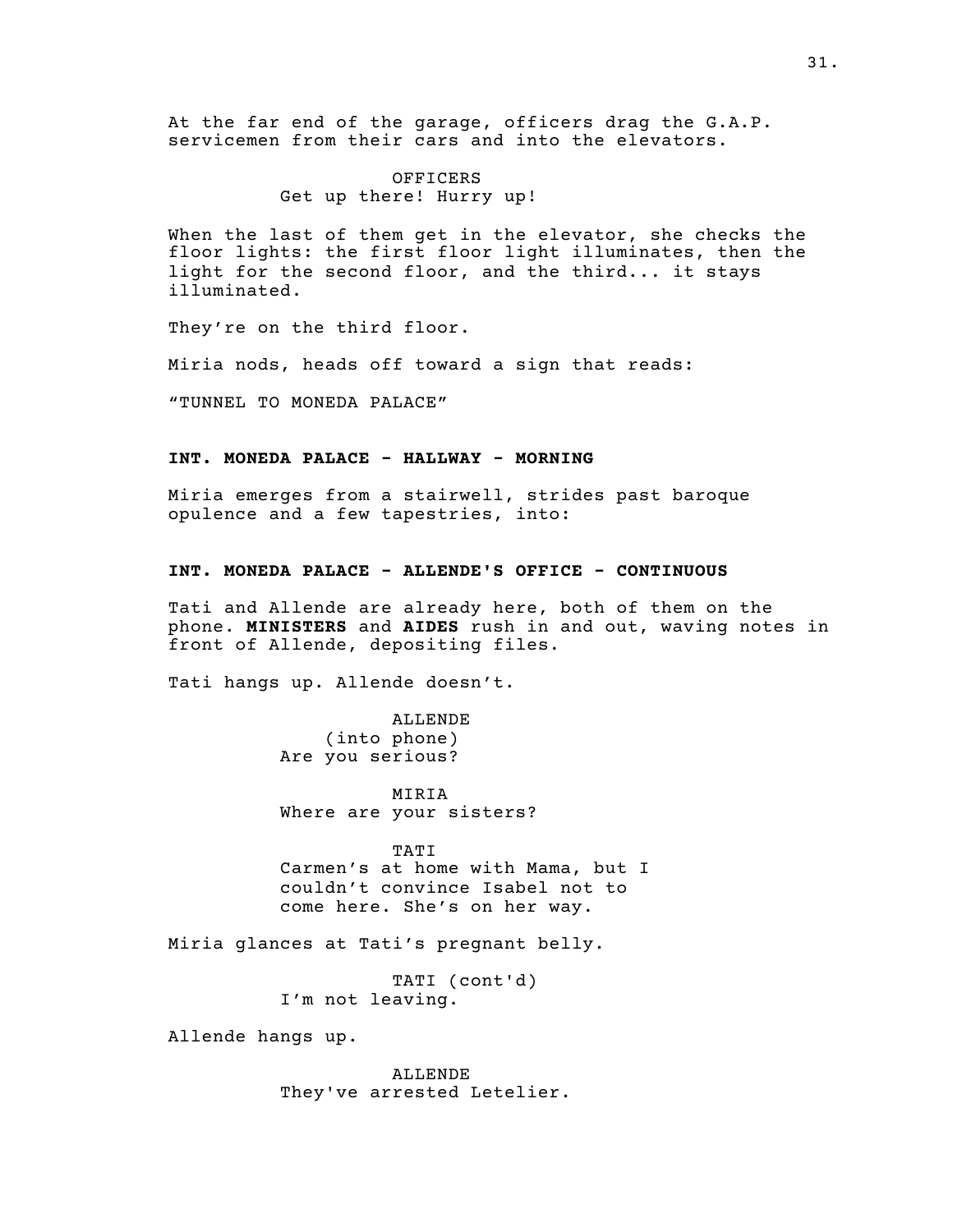TATI So it's not just a Navy revolt.

ALLENDE There's no evidence of that.

MIRIA The police have rebelled too, they arrested my --

ALLENDE That's impossible, Sepulveda's here! So is Navarro! They've got tanks on the northern perimeter!

MIRIA They're arresting G.A.P. servicemen on Morande Street, my son --

ALLENDE Find Pinochet, make sure he hasn't been arrested --

TATI Pinochet's the reason this is happening today.

MIRIA The police arrested my son outside! They took Enrique.

Allende and Tati are a little taken aback by the outburst.

Even the frantic aides and ministers slow down for a moment.

But Allende goes to Miria, squeezes her shoulder in sympathy.

> ALLENDE We'll get him out. (to the crowd) General Sepulveda!

SEPULVEDA Mr. President!

Mild-looking GENERAL SEPULVEDA (56), police uniform, pushes through the crowd to get into the office.

> ALLENDE Policemen are arresting our G.A.P. outside.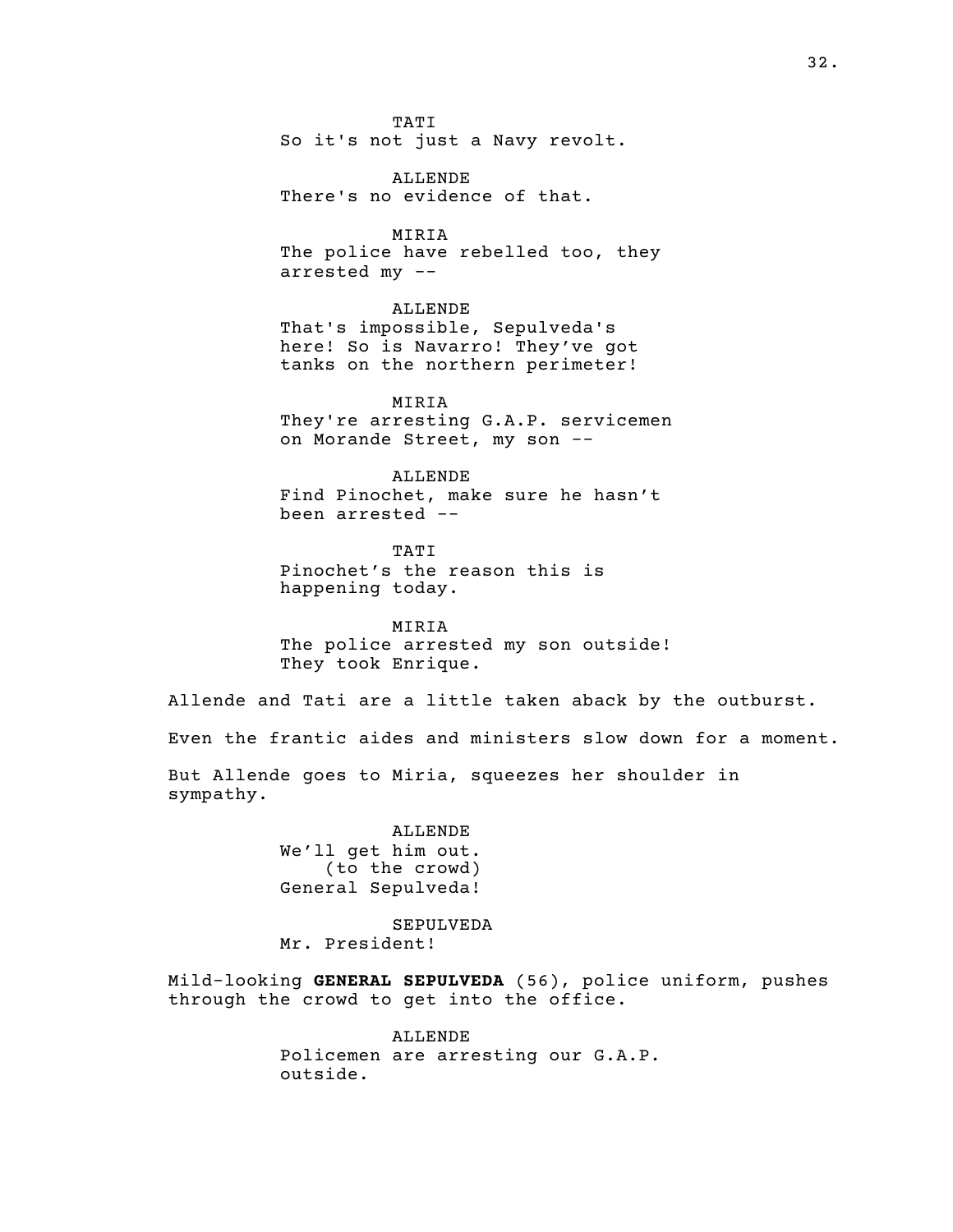SEPULVEDA But I've got officers inside Moneda.

ALLENDE It's happening as we speak.

MIRIA They're holding them in Public Works. Third floor.

ALLENDE Get them out. Payita's son was among them.

Sepulveda nods sympathetically at Miria.

SEPULVEDA I'll find him, ma'am.

MIRIA Talk to Sergeant Araya, he was leading the squad.

Sepulveda exits.

TATI So who's commanding the police?

None of them want to say it.

MIRIA I'll get a line to Pinochet then.

Allende nods tersely.

As Miria heads for the door, she overhears Allende speaking to Tati:

> ALLENDE Don't be silly, Tati. You can't stay here. It's not safe.

TATI Papa, we're not discussing this. You're not the one who's pregnant.

ALLENDE  $(giving$  up) It's not about pregnancy...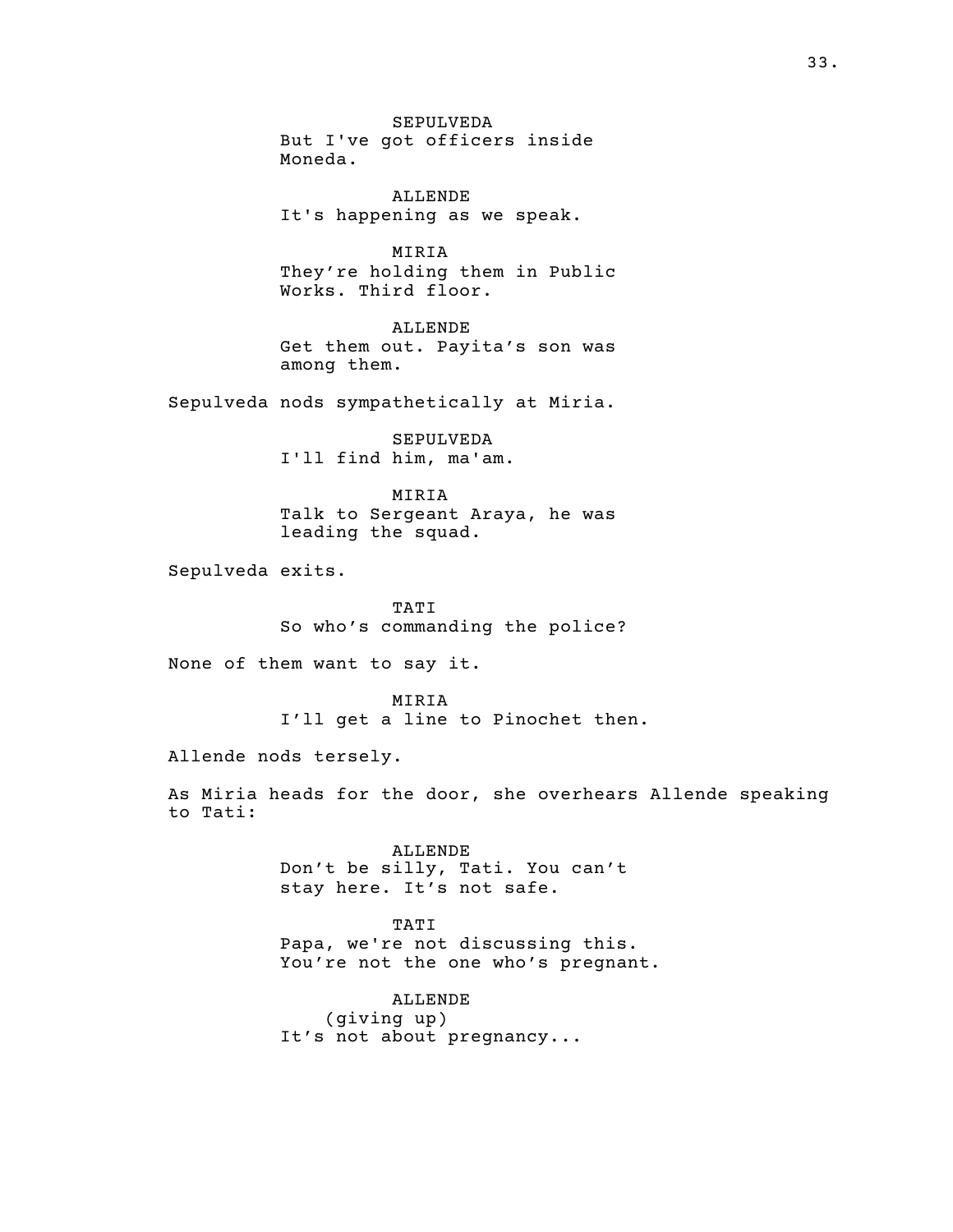Miria walks into the southern hallway and freezes for a moment when she finds young men running around, depositing ammo boxes, spilling bullets underneath every window.

It's much calmer outside.

A FLASH of light makes Miria flinch.

Behind her, a lanky photographer, LEO VARGAS, 36, lowers an SLR camera with a long lens. He wears a badge labeled "PUBLICITY."

> MIRIA Good morning, Vargas.

> > VARGAS

Is it?

Another PR staffer with a notepad joins them: AUGUSTO OLIVARES, 43. His glasses match Allende's exactly, but he's got a darker mustache.

> OLIVARES Could be worse.

VARGAS Oh shut up, Olivares. At least you don't have a hangover.

Vargas massages his forehead.

OLIVARES On a Tuesday morning? Why?

MIRIA Listen, I can't let press into the 9:30 briefing.

Olivares and Vargas throw their hands up in protest.

MIRIA (cont'd) We'll work on a brief together once the President's made up his mind how to respond.

OLIVARES Made up his mind? They're forcing him out. We've got to be in there for this. It's history!

Miria doesn't want to think about that.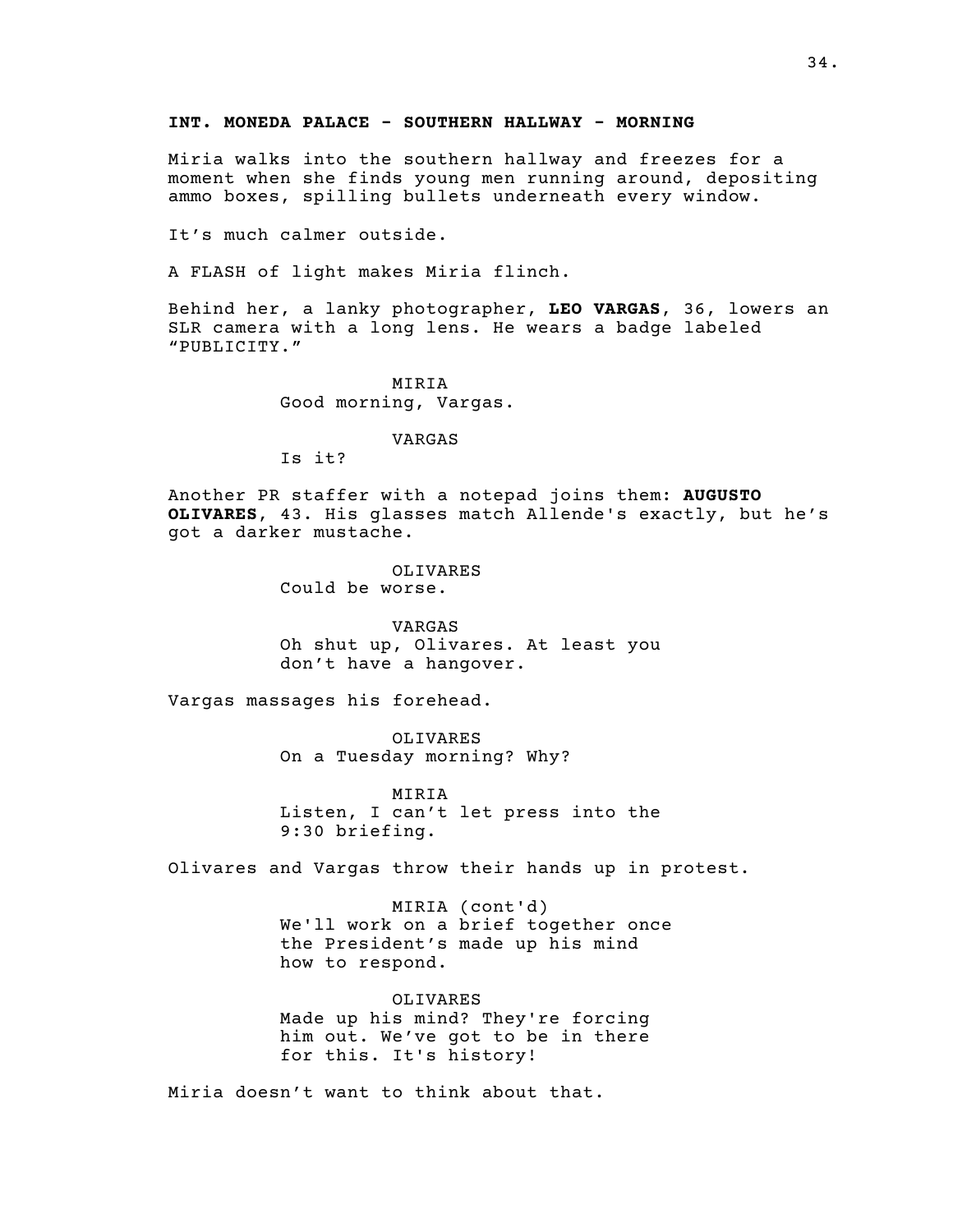She heads to the windows facing the Public Works building, hoping to catch a glimpse of her son. But no such luck.

## INT. MINISTRY OF PUBLIC WORKS GARAGE - DAY

Sepulveda jogs from the tunnel into the garage. He heads for the elevator, which opens for him almost immediately.

#### INT. MINISTRY OF PUBLIC WORKS - HALLWAY - DAY

DING. The elevator opens and Sepulveda walks out. He turns a corner and --

Directly ahead of him, thirty yards away, Enrique and Max see him through an open doorway, frantically shake their heads.

But Sepulveda doesn't understand. He jogs toward them --

RATATATATATATAT! Gunfire peppers the wall above him. Sepulveda leaps behind some chairs for cover.

> SEPULVEDA Cease fire! Cease fire!

Araya and his men stand between Sepulveda and the G.A.P.

SERGEANT ARAYA (O.S.) We don't take orders from you anymore. Get the fuck out.

SEPULVEDA Araya, is that you? You insubordinate motherfucker.

SERGEANT ARAYA Between the two of us, technically you're the insubordinate one now.

SEPULVEDA I command you to release the hostages you're --

RATATATATATATAT! More gunfire zooms over Sepulveda's head, making the wall crumble and explode around him.

Sepulveda scrambles back around the corner and into the elevator again.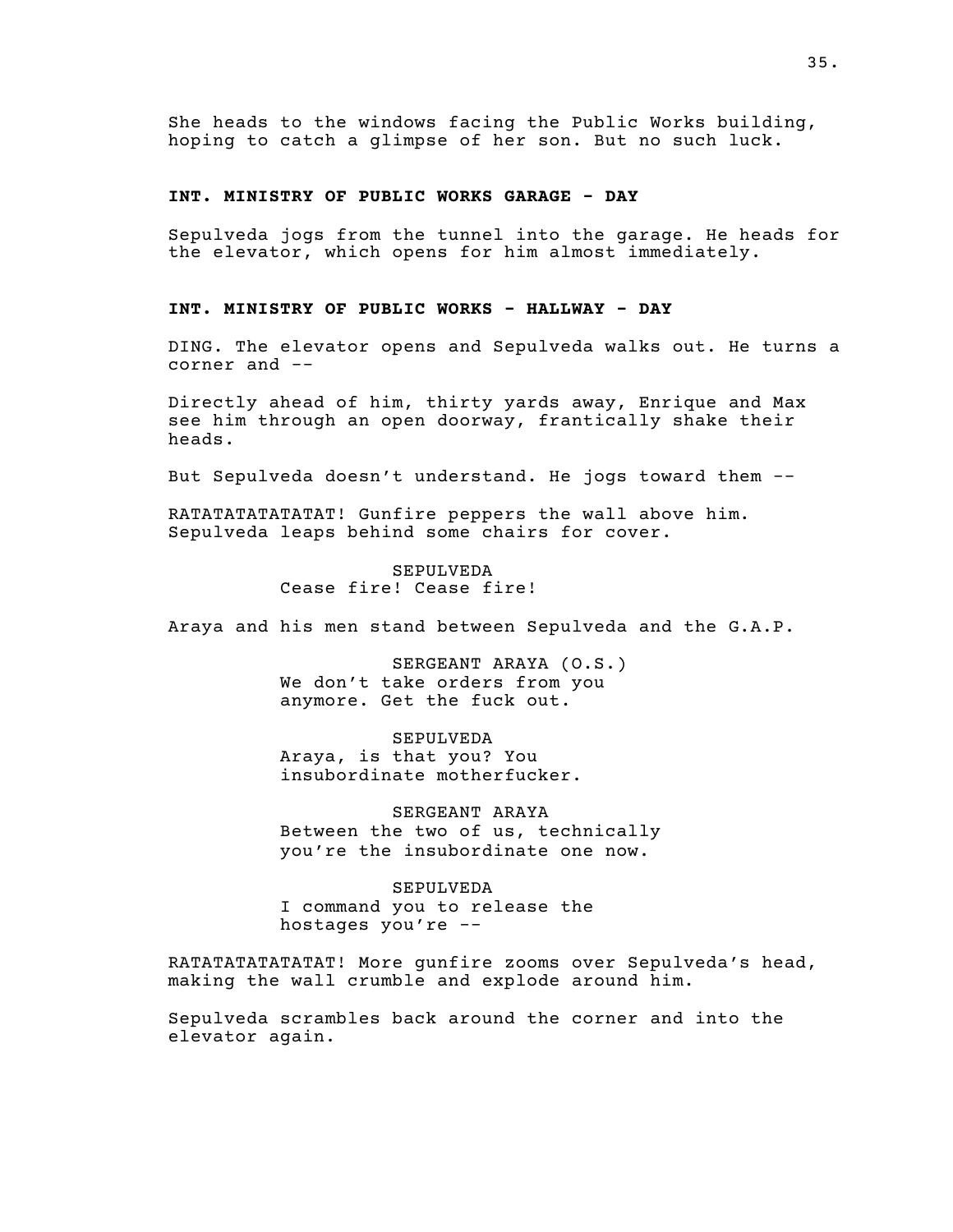#### INT. MONEDA PALACE - CRISIS CENTER - DAY

Miria walks into a ballroom-cum-crisis center with dozens of staffers running around on phones, updating figures on chalkboards, destroying documents and files.

> MIRIA Everyone, listen! The President needs a line to General Pinochet, pronto. That's priority number one, understand?

Everyone nods.

MIRIA (cont'd) Priority number two is getting a line to Public Works. They're arresting G.A.P. and holding them there. We need to get them out.

The aides exchange wary glances, get back to work.

Miria goes to a free telephone, opens a huge binder with a typewritten cover: "MILITARY DIRECTORY."

She goes down the list, starts making calls. No answer.

All the while, JOAQUIN -- a frazzled young staffer roughly Enrique's age, still learning the ropes on what's likely his last day -- does his best to shout updates as they come in:

> JOAQUIN Admiral Montero's been arrested!

Miria's face darkens as she hears the developments:

JOAQUIN (cont'd) The army's taken Concepción and Rancagua!

He goes up to a wall-size map of Chile, draws two big "X"s over the Concepción and Rancagua regions, adding to fourteen other X-ed out regions.

A pair of FAT MINISTERS pass in the hallway:

MIRIA Flores, Almeyda! Meeting at 9:30! Toesca!

The ministers nod and continue on.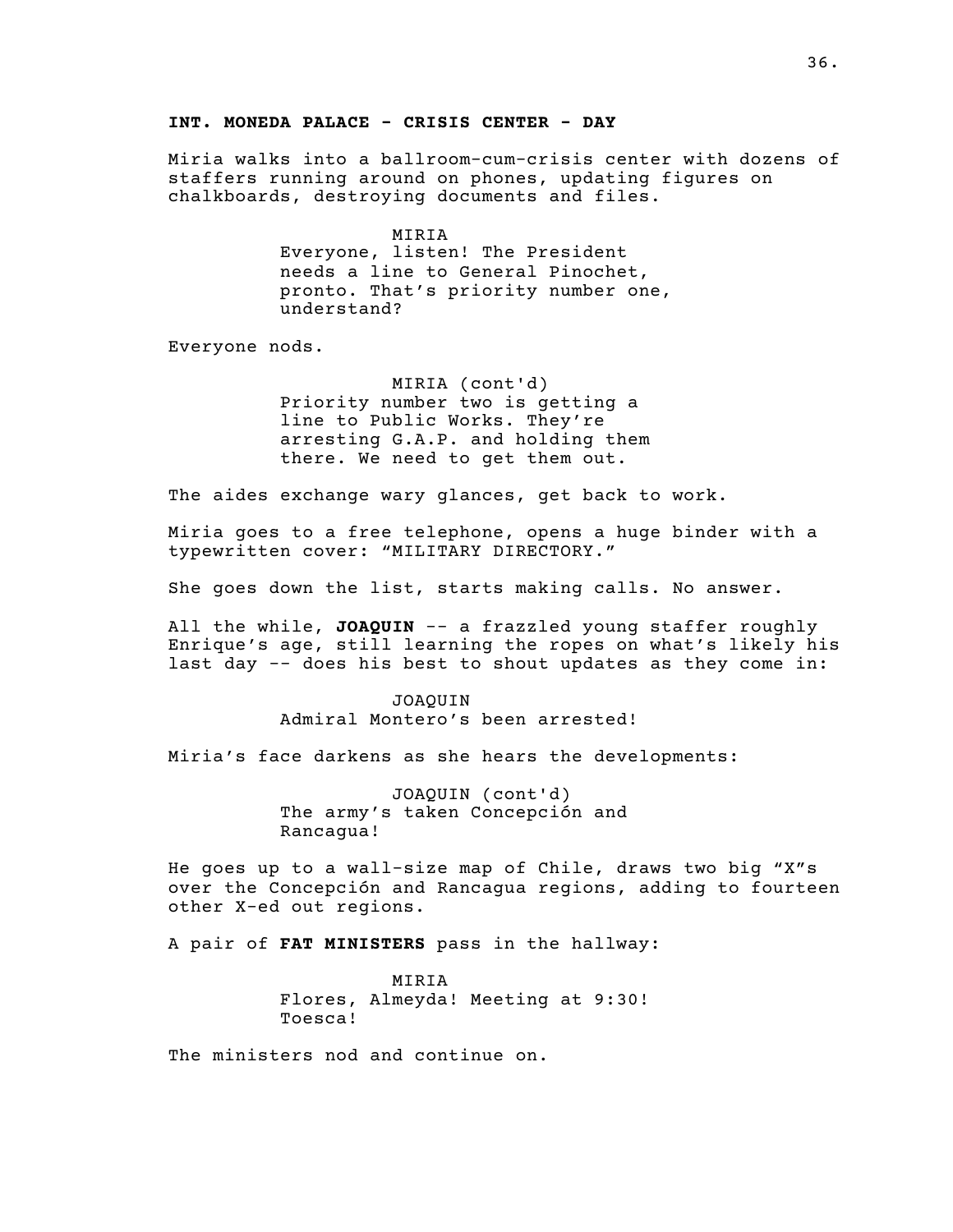JOAQUIN Radio Corporacion just went down. Magallanes is still live, only station left.

Sepulveda bursts into the room, panting. He spots Miria and she him.

He shakes his head as he approaches her.

SEPULVEDA I almost got killed in there.

Miria shakes her head, trying to keep the fear at bay.

JOAQUIN (O.S.) Body count at ninety-eight.

Joaquin erases a blackboard, writes the number 98.

Miria stares at the number, her stomach dropping.

OLD MIRIA (V.O.) I couldn't believe it. Chile had never struggled with the spectre of coups or dictatorship the same way our neighbors had to. Our democracy had always survived...

Miria shakes her head in denial, trying not to panic.

# INT. MONEDA PALACE - CONFERENCE ROOM - DAY

The conference room bustles with cabinet ministers, advisers, and others looking for a glimpse of the action.

Allende sits at the head of the table with Tati. Beside her, Isabel, now 28, a little overwhelmed at the chaos.

Miria enters, approaches Isabel and Tati.

MIRIA Isabel, you shouldn't be here.

ISABEL I'm not leaving my family by themselves.

Tati rolls her eyes.

MIRIA So where's your mother?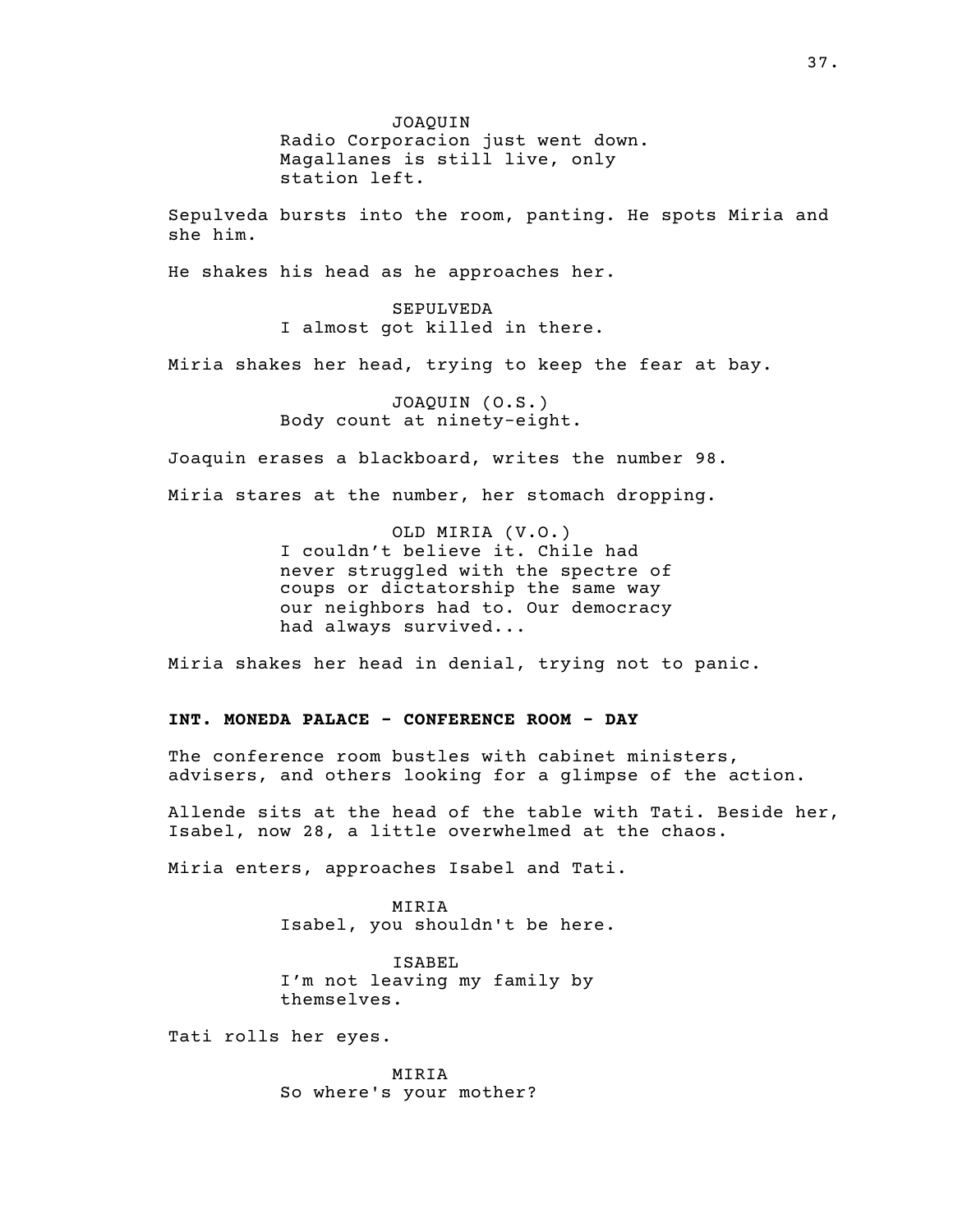ISABEL (oblivious) She's at home with Carmen. At Tomas Moro. ALLENDE Alright everyone! Miria notices Vargas and Olivares lurking in the corner. She shoos them out, takes a seat at the table herself. ALLENDE (cont'd) Before we get into it, who all are here today? SEPULVEDA We've got a little over a hundred people. A dozen police, forty G.A.P., about twenty cabinet ministers and advisers. The rest are staffers, aides, medics, press. We've got sixty more G.A.P. on the rooftops surrounding Moneda. ALLENDE We should release Navarro and the rest of the policemen. MINISTER TOHA Why, have they turned? Joaquin rushes into the room. JOAQUIN There's a communique from the junta! ALLENDE They've got two branches of the military together and they're calling themselves a junta? Allende laughs as the aide tunes a radio to Merino's voice: ADMIRAL MERINO (V.O.) (over radio)

... Elected President Salvador Allende must surrender immediately. The police, navy, air force, and army are united under General Mendoza, myself, and Generals Leigh and Pinochet.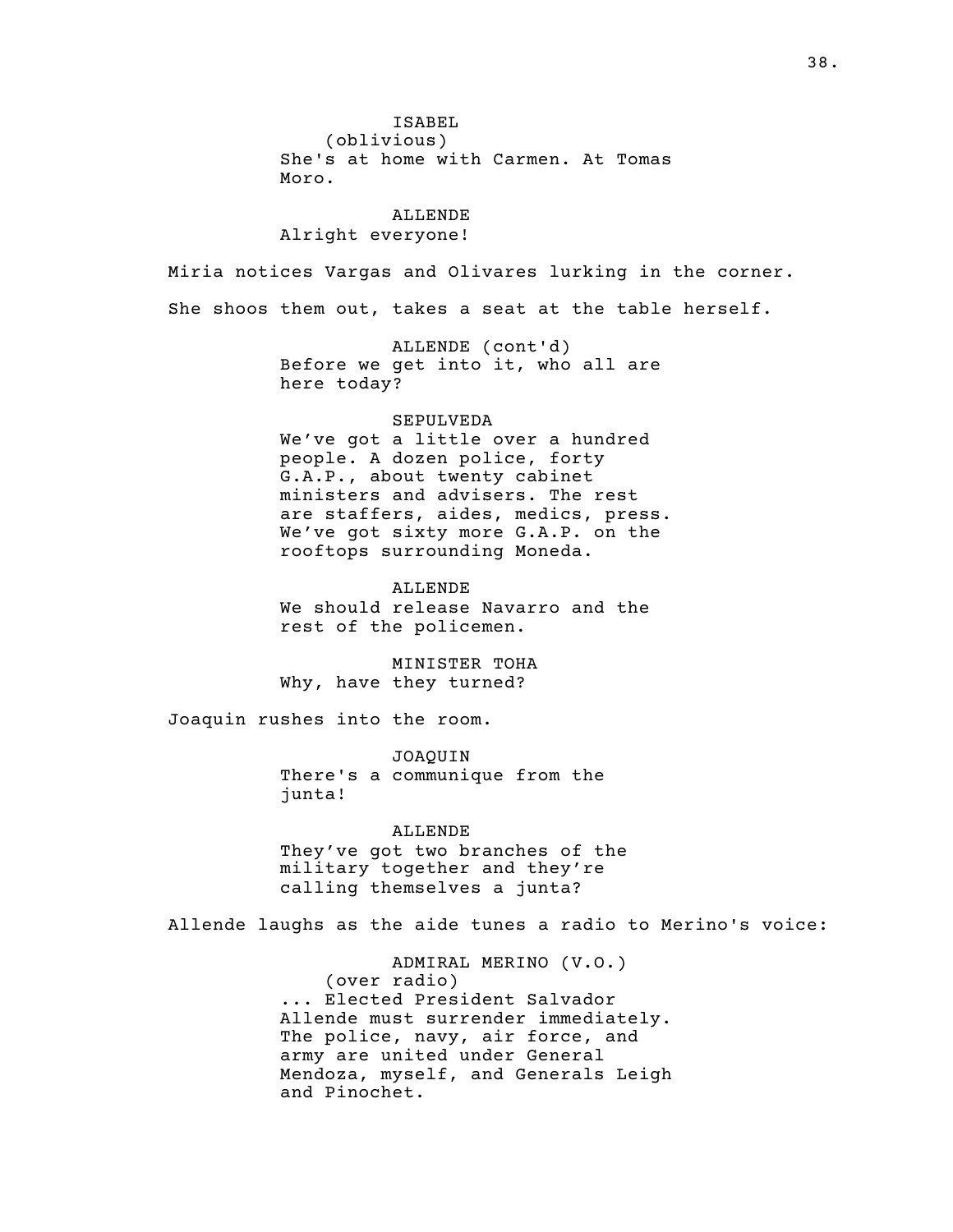The world goes silent for Allende. The floor drops out from under him. He white-knuckles the edge of the table.

Eyes turn toward him. Others whisper to themselves.

Miria's confidence has run out.

ADMIRAL MERINO (V.O.) (cont'd) (over radio) -- military plane reserved for the Allende administration at The O'Higgins Military Academy. To the people of Santiago, stay in your homes. Anyone violating curfew will be arrested. All members of Allende's Popular Unity party and known sympathizers must contact their local police precinct and submit themselves for questioning or they will be arrested and --

Allende turns off the radio. Everyone waits for him to speak.

> ALLENDE What progress have they made so far?

MIRIA Most regional capitols have fallen. We don't know the civilian body count, but at least ninety-eight public servants have been killed.

'Body count' sets the whole room into a titter.

Allende motions for silence. He thinks for a long beat.

MIRIA (cont'd) It's a hundred of us versus, what? The entire military? It's over. We've lost.

ADVISER GARCES Mr. President, you had wanted to hold the referendum to step down anyway.

Allende pounds his fist on the table.

ALLENDE Because that would have represented the will of the people. This is a violation of the Constitution.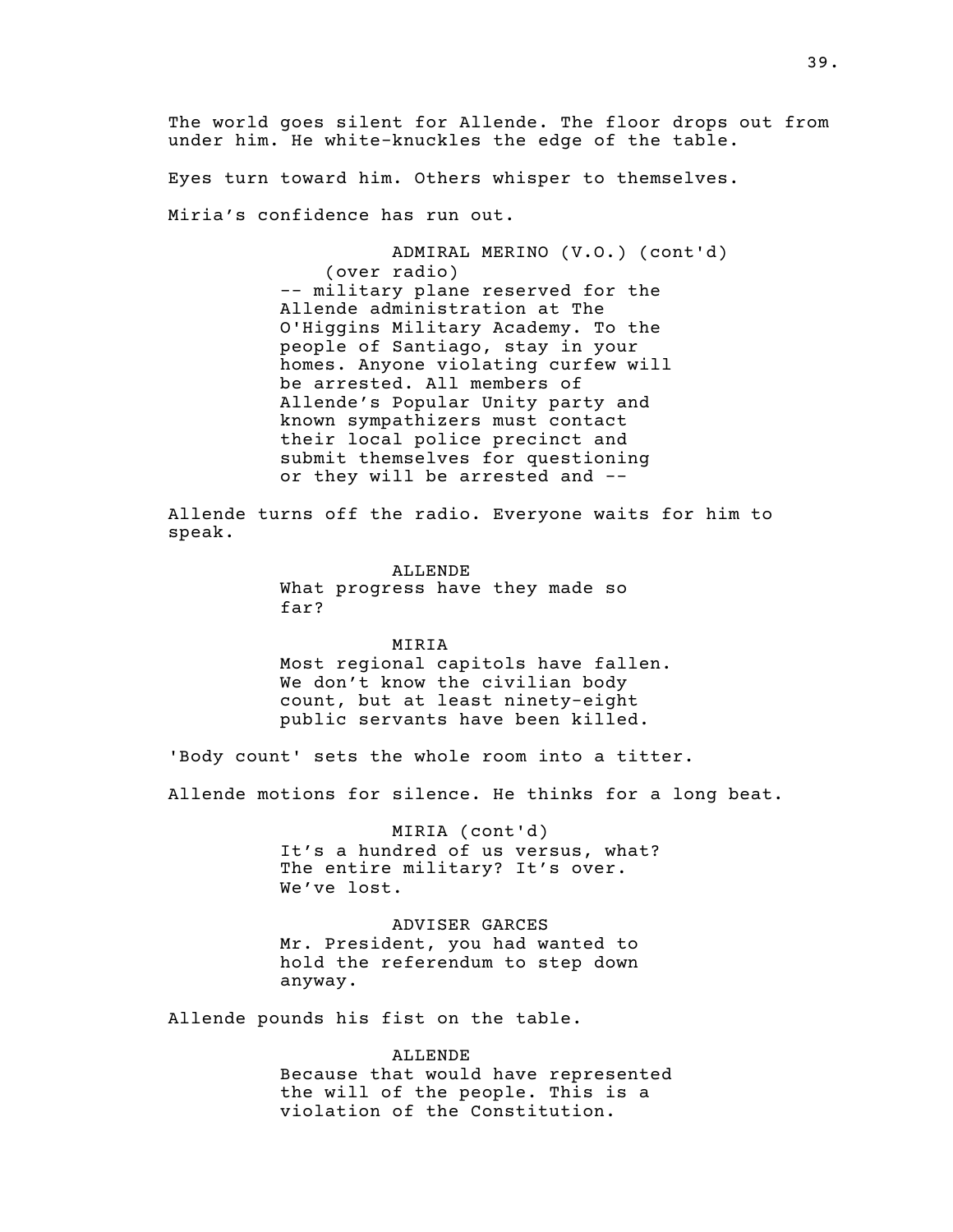MINISTER VERGARA We could make concessions. Give the copper mines back to the Americans.

TATI It's too late for that. Besides, think of the precedent that would set. No negotiating.

MINISTER TOHA They'll bomb us out of here!

TATI The people would never forgive them.

ADVISER PUCCIO Let's take a vote. Who wants to negotiate?

Hands go up immediately.

MINISTER TOHA Over half of us!

Allende nods, puts a hand up to quiet the room down.

ALLENDE Thank you everyone. Could I have a moment please?

People glance at one another, confused.

TATI But we just started.

ALLENDE I know, I'm sorry.

People slowly shuffle out.

Tati exits with a squeeze of her father's hand.

Miria exits last.

MIRIA

Do you still want to speak with General Pinochet?

Allende shrugs, doesn't bother looking at her.

#### INT. MONEDA PALACE - CRISIS CENTER - DAY

Miria returns to the crisis center, still bustling.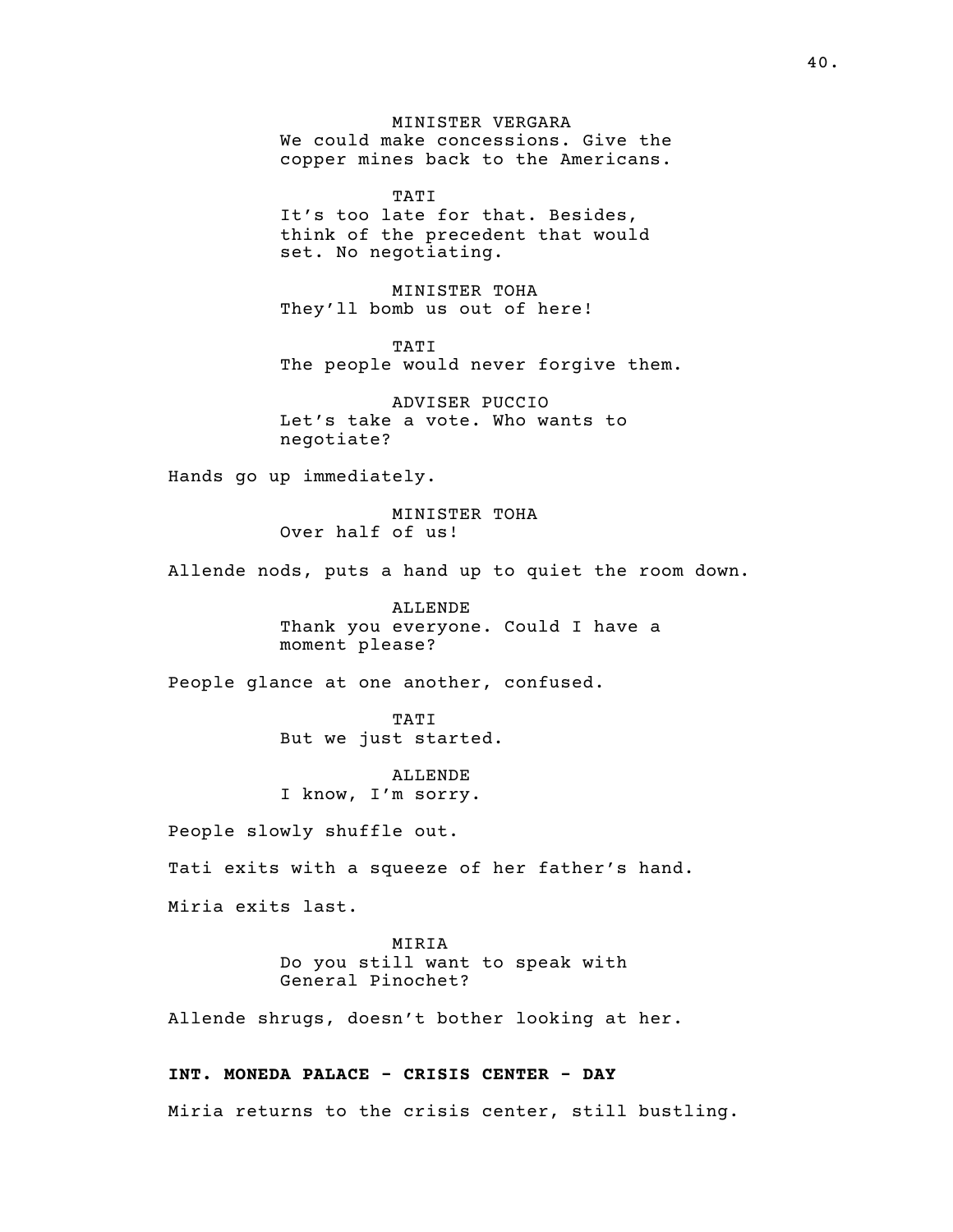The map of Chile now has large "X"s over all twenty-five regions of Chile. The body count is at 137. She takes in the sight, trying not to panic. She breathes deeply, trying to push her worry away. She buries herself in another set of directory listings. Picks up the phone and dials. MIRIA (into phone) Yes, hello? I'm looking for Sergeant Araya. Could you -- from the capitol.  $(b$ eat $)$ Hello? Hello? ALLENDE (V.O.) (over radio) I speak not with bitterness, but with disappointment. Miria spins around at the sound of Allende's voice. JOAQUIN The President's on the radio! He's responding to the military! Miria and the rest of the room crowd around the radio: ALLENDE (V.O.) (over radio) May these words be a moral punishment for those who have betrayed their oath. The only thing left to say is to the workers: that I am not going to resign. I will pay back the people's loyalty with my life. Silent shock explodes throughout the room. An eternity before the whispers explode in its wake. Miria gapes in horror, shakes her head. This isn't happening. INT. MINISTRY OF DEFENSE - WAR ROOM - CONTINUOUS The four generals scowl at the radio on the conference table. Behind them, a handful of RADIO OPERATORS man the communications consoles. GENERAL LEIGH

Motherfucker.

41.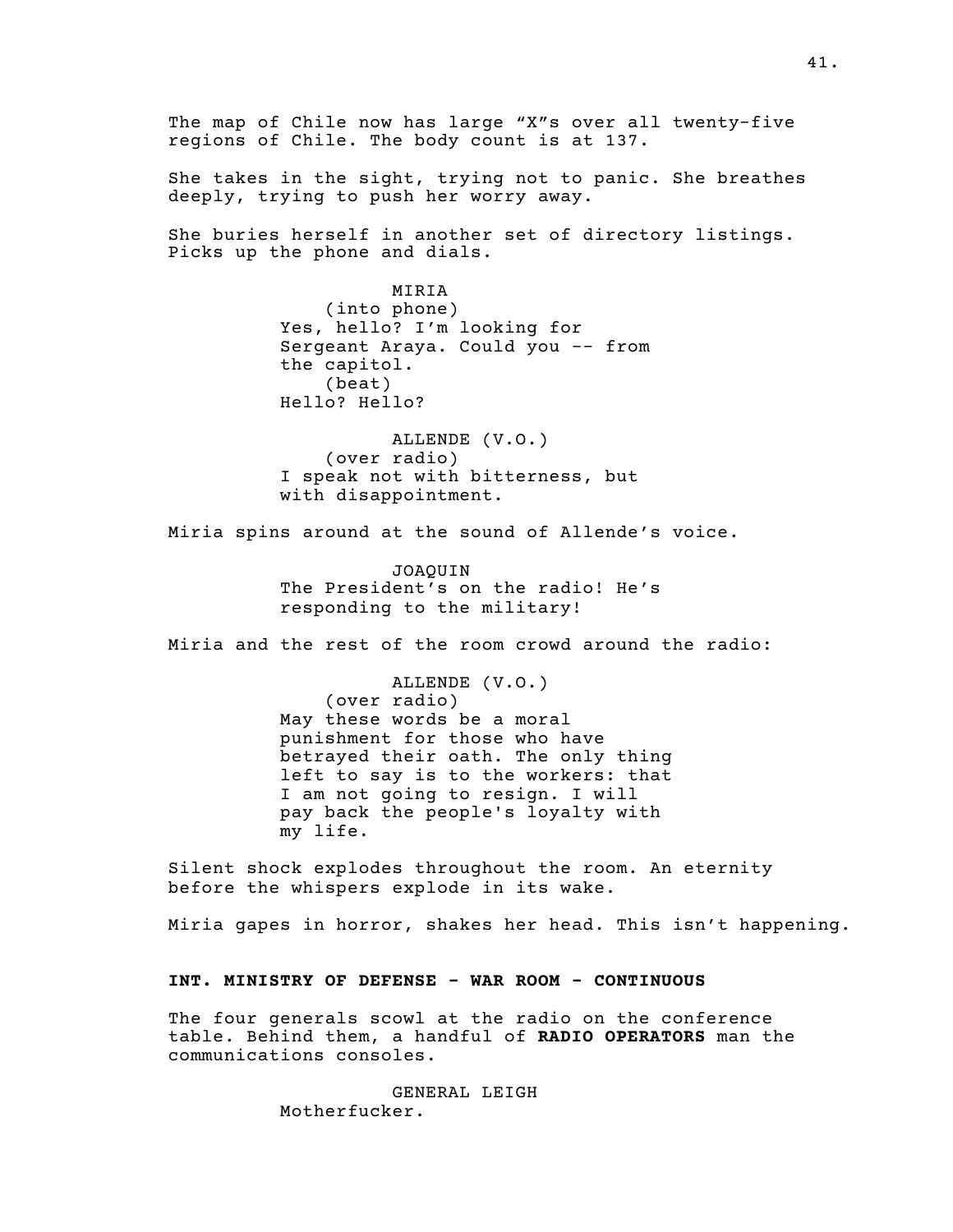He looks out the window, across the plaza, to the palace.

ALLENDE (V.O.) (over radio) I want to thank you for the faith you put in a man who was merely an interpreter for humanity's great yearning for justice, who respected the law and the Constitution, as he said he would.

# EXT. STREETS ALL OVER CHILE - DAY

Tanks roll through every city square from Arica in the North to Tierra del Fuego in the South.

Soldiers break down doors and drag men and women out by their shirt collars. All of their homes bear Popular Unity party flyers or posters of Allende.

> ALLENDE (V.O.) (over radio) I address the farmer who believed in us, the worker who worked harder, the mother who knew we cared for her children.

Soldiers carry parents out and throw them into military trucks, leaving wailing children behind.

On the horizon of every city, air force jets scream overhead, bombing radio towers, weakening Allende's voice.

# INT. UNIVERSITY LECTURE HALL - DAY

An aged college professor plays Allende's speech to a crowd of solemn students. Several of them wear t-shirts with Allende's face and his coalition's name, Unidad Popular.

> ALLENDE (V.O.) (over radio) I address the youth, those who sang and gave us their joy and their spirit of struggle.

BANG! Twenty police officers burst in. Riot gear. Gas masks. Amid tear gas, police overwhelm the students with brutality.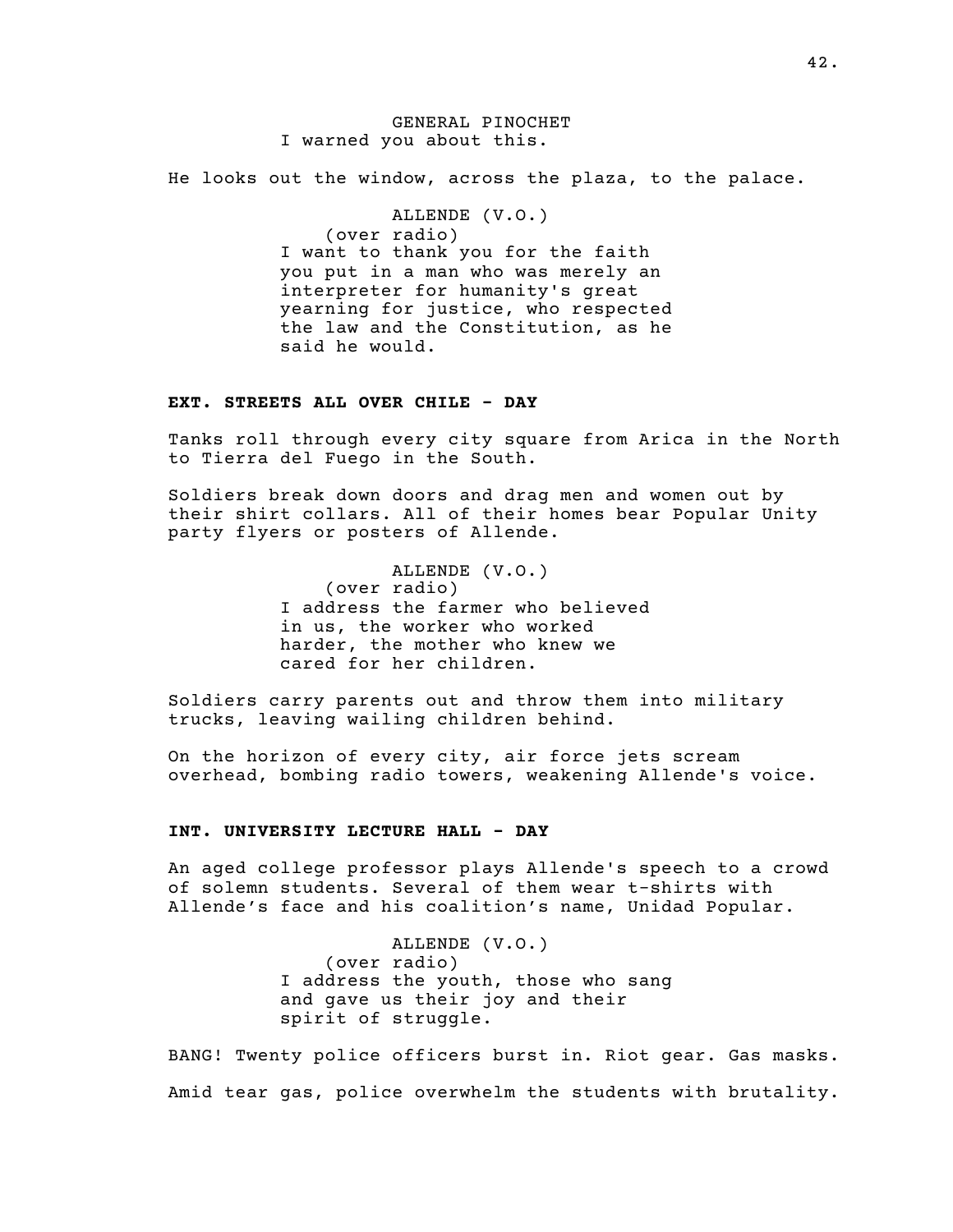#### INT. MONEDA PALACE - SOUTHERN HALLWAY - DAY

As G.A.P. servicemen run to and fro, a crowd starts to form at the windows overlooking the southern plaza: aides, press, staffers. Vargas and Olivares among them.

> ALLENDE (V.O.) (over radio) I address the worker, the farmer, the intellectual who will be persecuted, because in our country fascism has already been present for several hours.

A few aides shout, point at something distant outside: M41 light tanks, two blocks away and closing in fast.

#### EXT. MONEDA'S SOUTHERN PLAZA - DAY

Blocks of soldiers march behind the tanks, toward Moneda.

ZING. ZING. Bullets hit the tanks, still far from the palace.

Soldiers duck for cover. The tanks slow down as well.

#### EXT. ROOFTOOPS SURROUNDING MONEDA - DAY

Several stories above Moneda itself, snipers fire on the tanks approaching it: more G.A.P. servicemen.

> ALLENDE (V.O.) (over radio) The people must defend themselves, but they must not sacrifice themselves. That is my burden to bear alone.

ZING. ZING. ZING. The military returns fire.

G.A.P. snipers duck, protect their heads.

Tank cannons swivel toward the G.A.P. and... BOOM!

#### INT. MONEDA PALACE - HALLWAY - DAY

Three windows SHATTER and a dozen ministers and staffers leap away for cover, run away from the violence.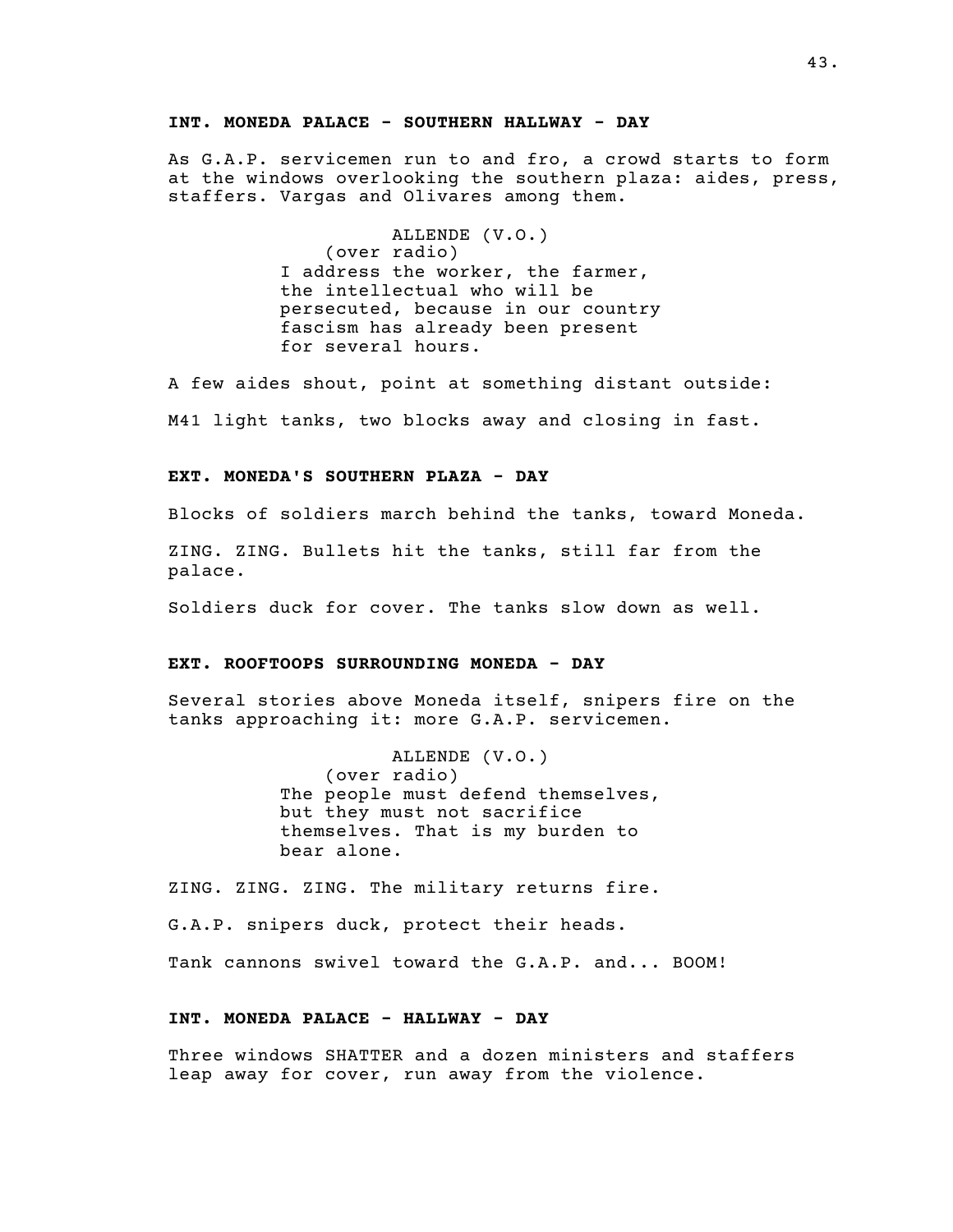ALLENDE  $(into phone)$ Surely Radio Magallanes will be bombed and the metallic ring of my voice silenced.

#### INT. MONEDA PALACE - INDEPENDENCE SALON - DAY

Tati and Isabel duck under a table for cover, still listening to Allende on the radio. A few other cabinet ministers have also joined them under the table.

> ALLENDE (V.O.) (over radio) It doesn't matter. I will live on, within all of you.

The cabinet ministers whisper urgently to one another.

# INT. MINISTRY OF PUBLIC WORKS - THIRD FLOOR BULLPEN - DAY

Enrique, Max, and the other G.A.P. solemnly listen to the broadcast playing in the adjacent office where Araya and his men are sitting:

> ALLENDE (V.O.) (over radio) I have faith in Chile and its destiny. Other men will overcome this grey and bitter moment when treason seeks to prevail.

# INT. MONEDA PALACE - CRISIS CENTER - DAY

Miria and the other staffers fearfully cling to one another under the tables as well, screams breaking out at every burst of gunfire. A handful of them continue answering phones.

> ALLENDE (V.O.) Go forward knowing that, sooner or later, the great avenues of democracy will open again and free men will come together to build a better society.

# INT. MINISTRY OF DEFENSE - WAR ROOM - DAY

Pinochet sits at the table while Admiral Merino and Generals Leigh and Mendoza watch the progress in the southern plaza: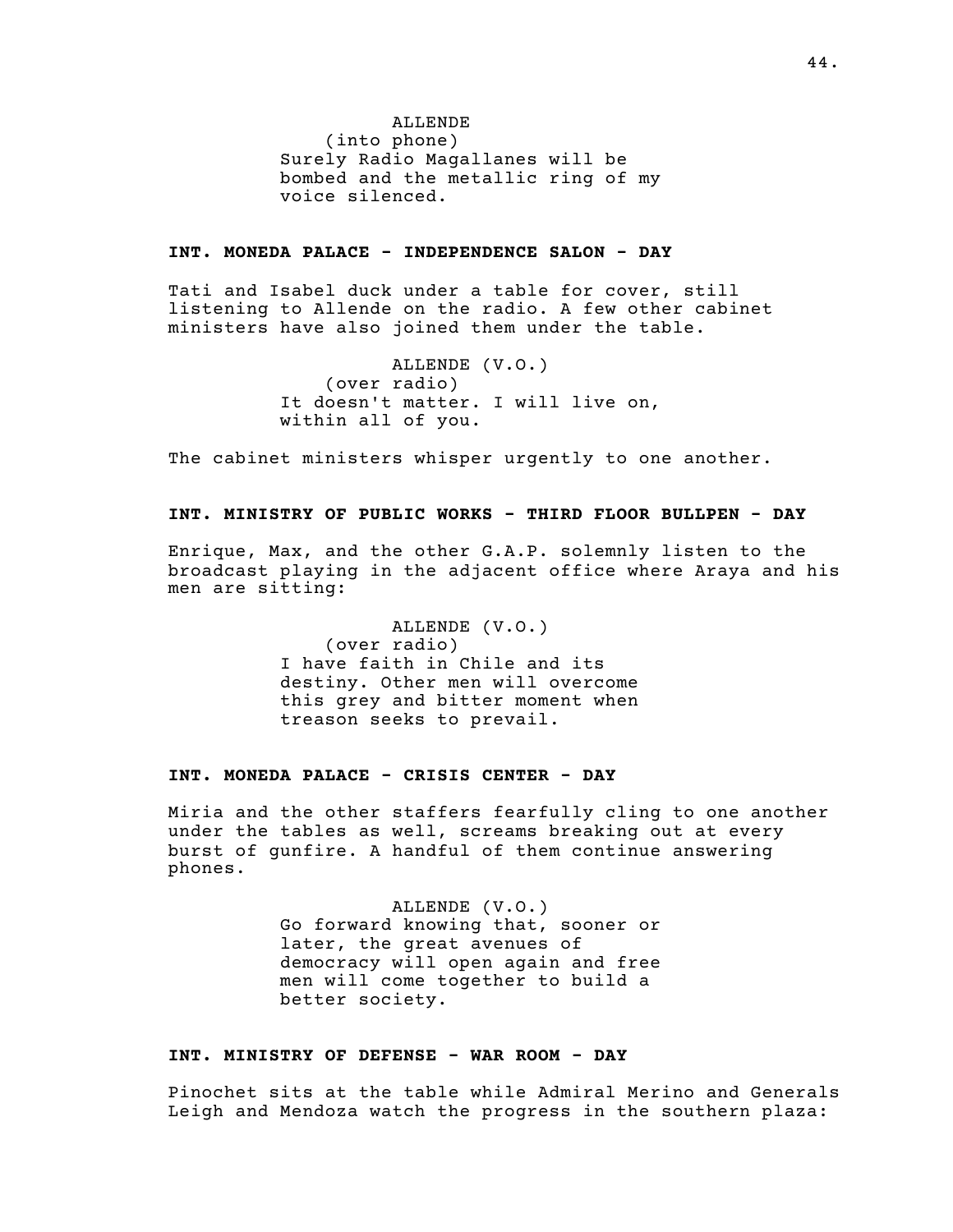The tanks and infantry are still several blocks away from the palace, firing only at the buildings surrounding it.

All the radio consoles around the perimeter of the room are now manned by young officers wearing headphones.

> ALLENDE (V.O.) (over radio) Long live Chile! Long live the people! Long live the workers! These are my last words to you, and I am certain that my sacrifice will not be in vain.

GENERAL PINOCHET Turn that shit off.

GENERAL LEIGH He wants to go down fighting? We can do that for him.

GENERAL PINOCHET It's not that simple.

GENERAL MENDOZA How many men would we lose trying to breach the palace?

Pinochet shakes his head, estimating.

GENERAL PINOCHET At least a hundred.

GENERAL LEIGH Air strikes are cleaner.

Pinochet stares at Leigh like he's an idiot.

GENERAL PINOCHET We're not making a martyr of Allende or destroying our own capitol.

GENERAL LEIGH Martyrs are overrated. And we can rebuild.

GENERAL PINOCHET They'll riot up and down the country! We'll have to keep martial law for years just to keep the goddamn peace.

GENERAL LEIGH It's one life versus a hundred.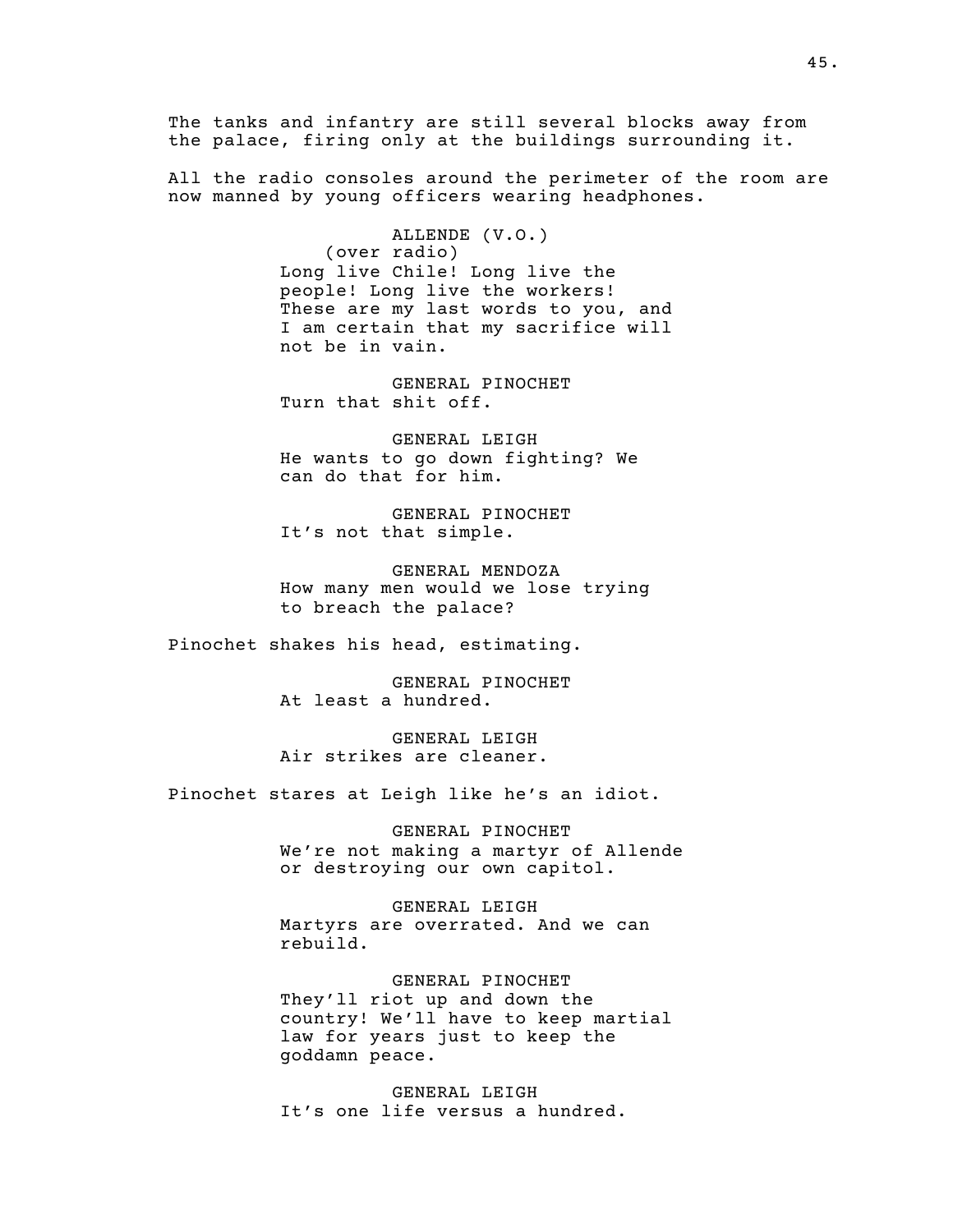Pinochet shakes his head.

# INT. DEPOSITION ROOM - DAY

Old Pinochet speaks more firmly than he has before:

OLD PINOCHET I always drew the line at air strikes. The political cost of that -- can you imagine? You think I'm stupid?

#### INT. MINISTRY OF DEFENSE - WAR ROOM - DAY

Merino breaks up Pinochet and Leigh's stare-down:

ADMIRAL MERINO We were discussing how to convince Allende to change his mind.

Pinochet walks away from Leigh.

GENERAL PINOCHET We'll need someone on the inside.

GENERAL MENDOZA Who? Everyone in there's willing to die for him.

RADIO OPERATOR interrupts them:

RADIO OPERATOR Incoming call from Moneda.

GENERAL PINOCHET (to another radio operator) Tell General Palacios to cease small arms fire on Moneda until I command otherwise. I want to speak to the president first. (to Operator 1) Ok, put him on.

Operator 1 flips a switch, points at Pinochet.

GENERAL PINOCHET (cont'd) General Pinochet speaking.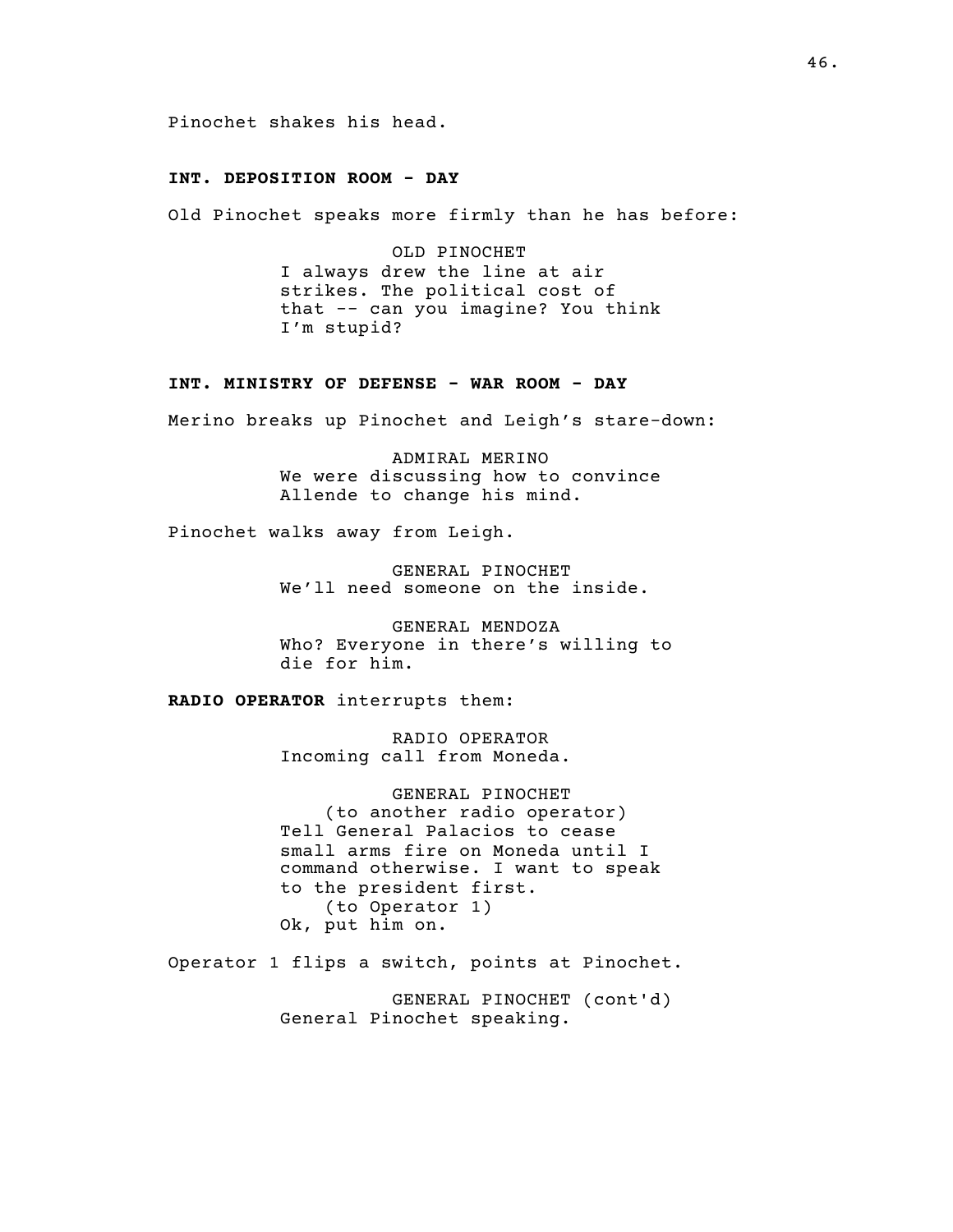MIRIA (V.O.) (over speakerphone) This is Miria Contreras. I have the president for you.

GENERAL PINOCHET Hold on a moment, Ms. Contreras.

An idea forms in Pinochet's mind.

He starts scribbling something on a piece of paper.

GENERAL PINOCHET (cont'd) I was wondering if I could speak to you for a moment, actually.

MIRIA (V.O.)

Me? Why?

Pinochet shows his scribbled note to the radio operators:

"FIND ENRIQUE CONTRERAS"

#### INT. MINISTRY OF PUBLIC WORKS - THIRD FLOOR BULLPEN - DAY

Sergeant Araya and his men stomp out of their adjacent office, right up to Enrique, Max, and the other G.A.P. Araya waves his gun in their faces as he talks:

> SERGEANT ARAYA Which one of you is Enrique Contreras?

Nobody says a word.

SERGEANT ARAYA (cont'd) I'll give you three seconds.

He waits. Doesn't count aloud.

BLAM! He shoots out the kneecap of one of one UNLUCKY G.A.P., who screams in agony.

The others all shout and protest, but before any of them can be heard...

Araya jams his gun into Enrique's forehead.

The room goes silent again.

SERGEANT ARAYA (cont'd) Changed your mind yet?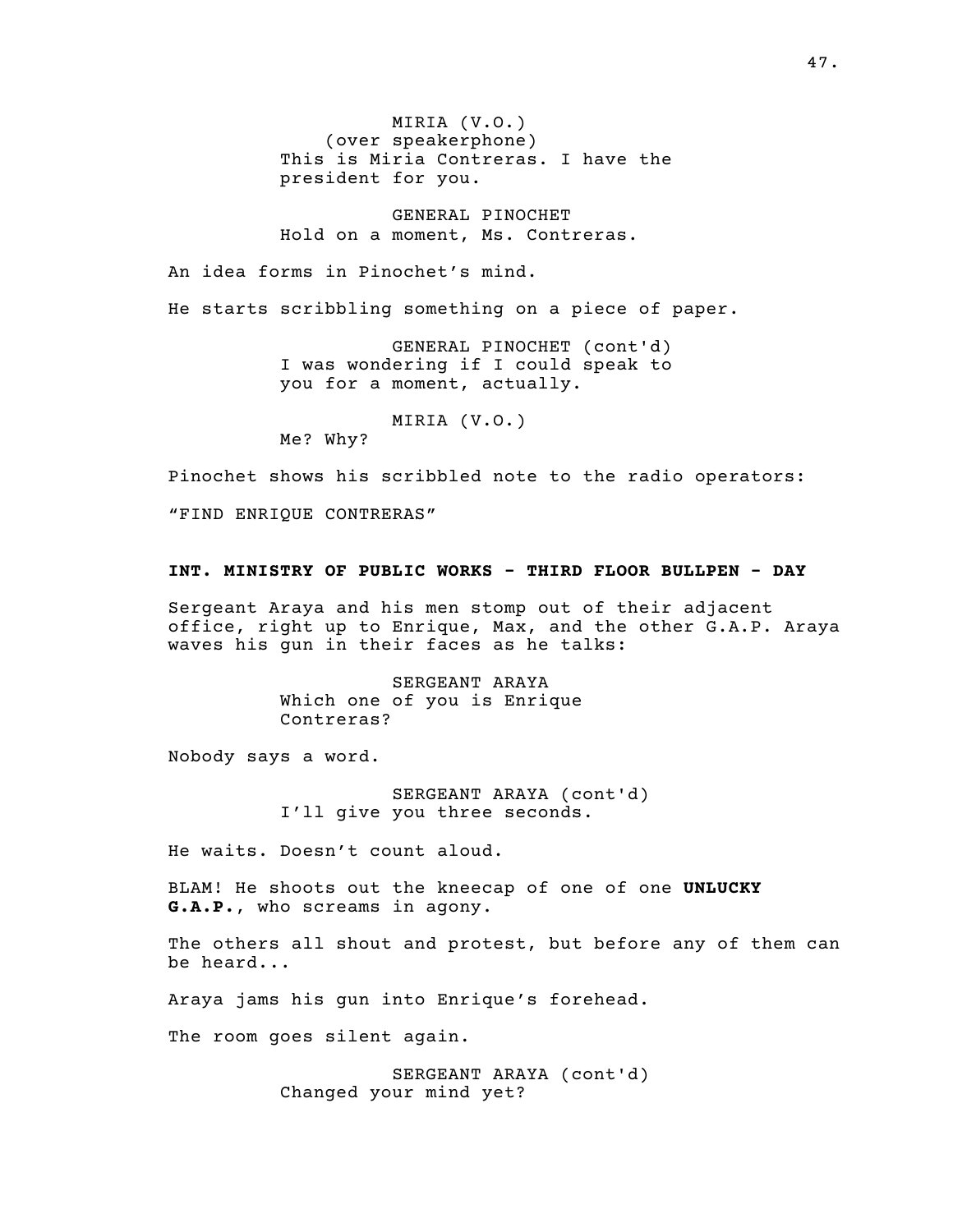But still no one talks.

Max watches Enrique.

Enrique closes his eyes, ready to meet his maker.

Araya cocks his gun --

MAX

Wait!

Araya doesn't shoot.

MAX (cont'd) That's Enrique Contreras. The one you're about to shoot.

Araya looks down at Enrique, smirks.

SERGEANT ARAYA Lucky thing. My ass would have been toast if I'd killed him.

He PISTOL WHIPS Enrique and PISTOL WHIPS Max.

SERGEANT ARAYA (cont'd) Should've spoken up sooner.

He heads back to the adjacent office with his men.

Enrique catches Max's eye darkly.

# INT. MONEDA PALACE - CRISIS CENTER - DAY

Staffers flit around Miria as she continues speaking with Pinochet on the phone.

> MIRIA (into phone) What if we made concessions?

GENERAL PINOCHET (over phone) It's a little late for that --

MIRIA Allende will never give the mines back outright, but what if we compensated the Americans better?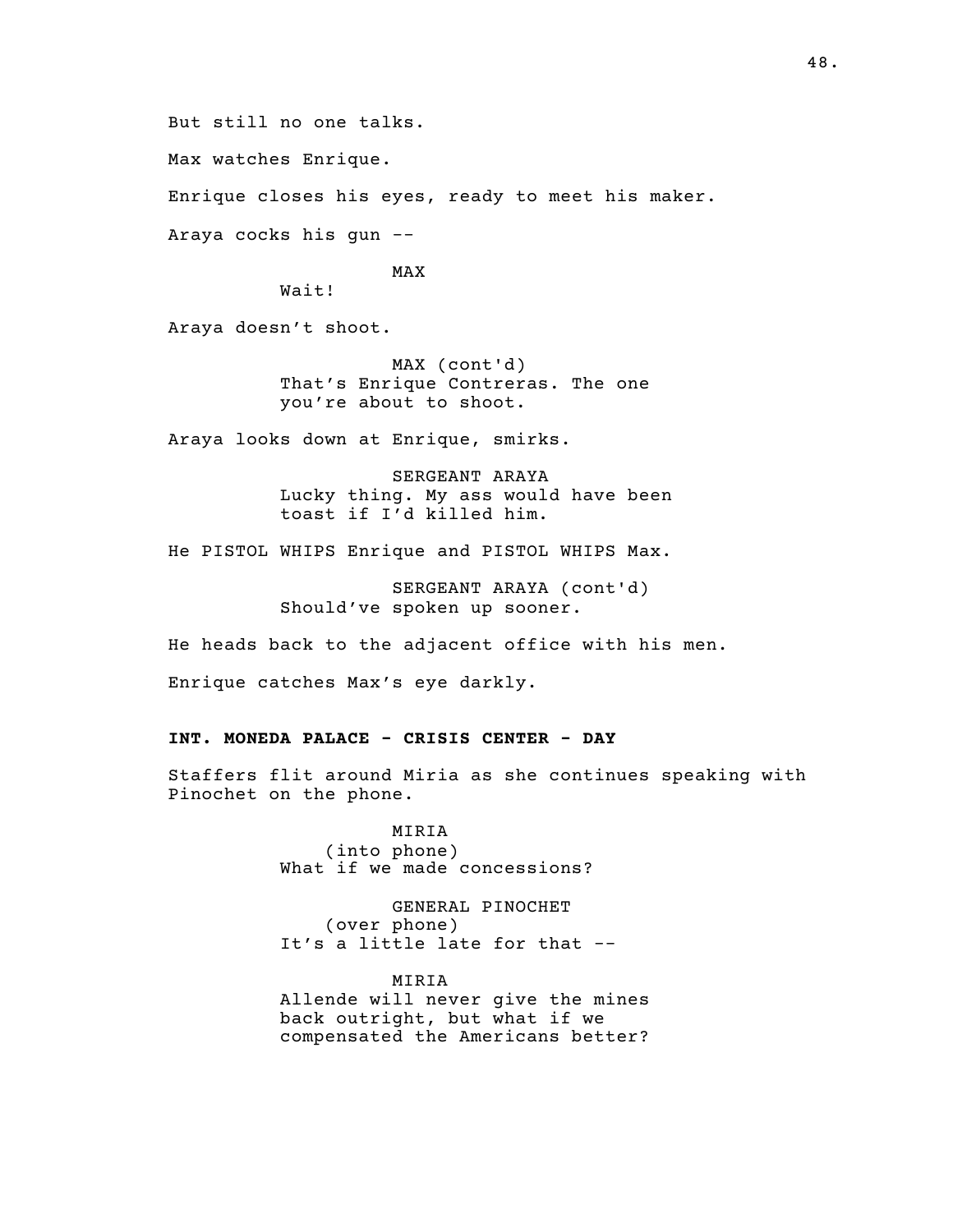#### INT. MINISTRY OF DEFENSE - WAR ROOM - DAY

Pinochet walks back and forth between the radio operators, glaring and gesturing at them to go faster as he speaks to Miria on speakerphone. The other generals watch.

> GENERAL PINOCHET Ms. Contreras, we've passed that stage. The only concession we're willing to accept is Allende's resignation.

# INTERCUT PINOCHET AND MIRIA

MIRIA You heard him on the radio just now.

GENERAL PINOCHET There's nothing we can say to him?

MIRIA

We?

GENERAL PINOCHET He listens to you, doesn't he?

MIRIA If he knew we were speaking like this  $-$ 

Miria heads off to a quieter corner of the crisis center with her phone.

> GENERAL PINOCHET Then don't tell him. We're trying to avoid bloodshed here. Surrender really is the only way to do that.

Miria says nothing. She agrees.

MIRIA He's shut everyone out.

GENERAL PINOCHET Then for god's sake, try again.

MIRIA

I don't know.

The Radio Operator scribbles a note and shows Pinochet: "PUB. WKS. 3RD FL. SGT. ARAYA."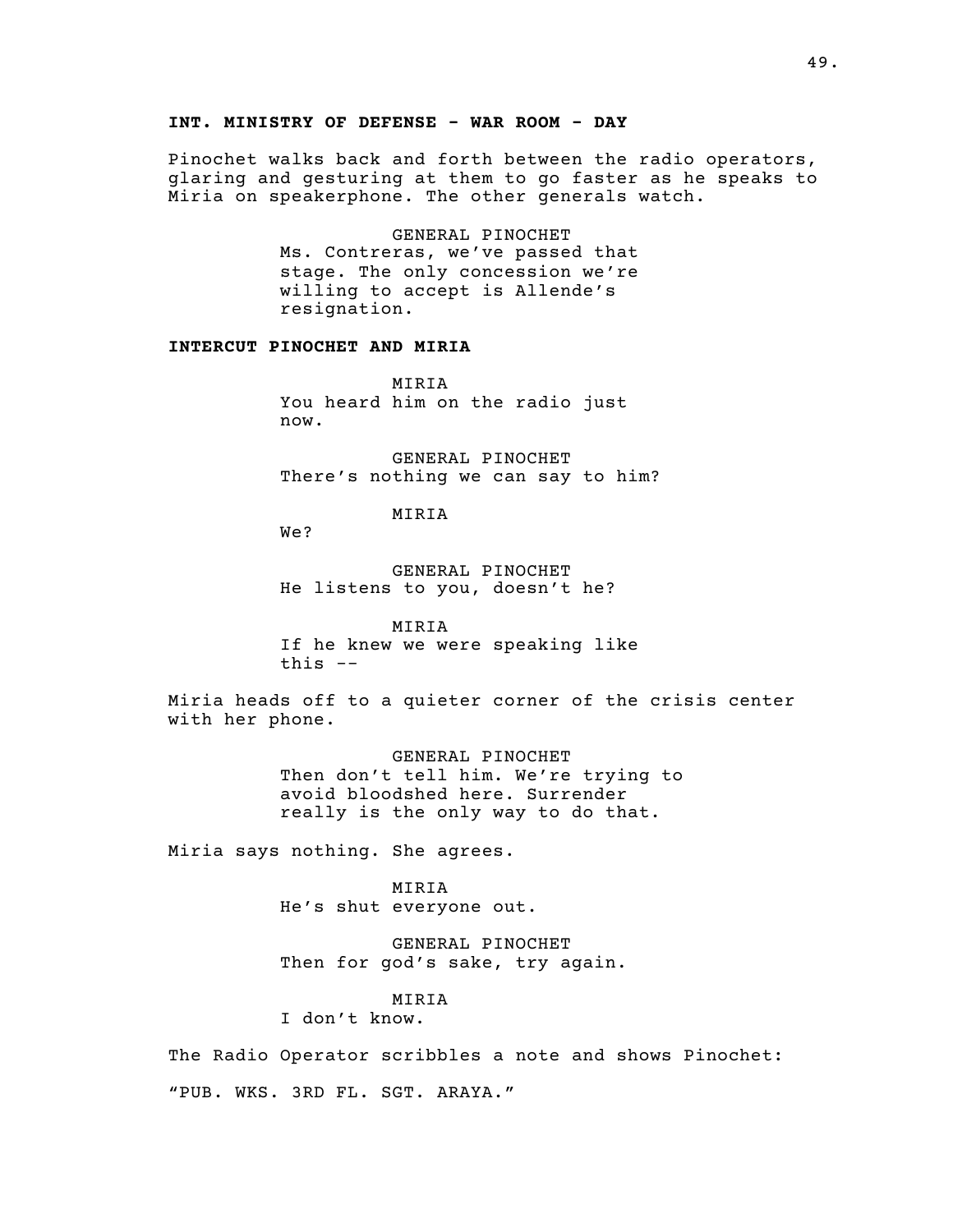GENERAL PINOCHET For the sake of your son, then.

Miria tenses.

MIRIA The sake of my son?

GENERAL PINOCHET He's being held in Public Works, isn't he?

MIRIA You're lying. You're trying to blackmail me.

GENERAL PINOCHET That's clever. But I spoke to Araya. He's got your boy. Enrique, right?

Miria breathes quickly --

MIRIA Don't you dare hurt him --

GENERAL PINOCHET I don't want to.

MIRIA So if I make Allende step down...

GENERAL PINOCHET Then your son is yours.

MIRIA What if I can't do it? What if I can't change his mind?

GENERAL PINOCHET Good luck, Ms. Contreras.

CLICK. Pinochet hangs up.

# INT. SANTIAGO COURT OF APPEALS - DAY

Old Miria tries to hold back her tears as she and the rest of the courtroom stares hatefully at Pinochet.

But he's as bored as ever.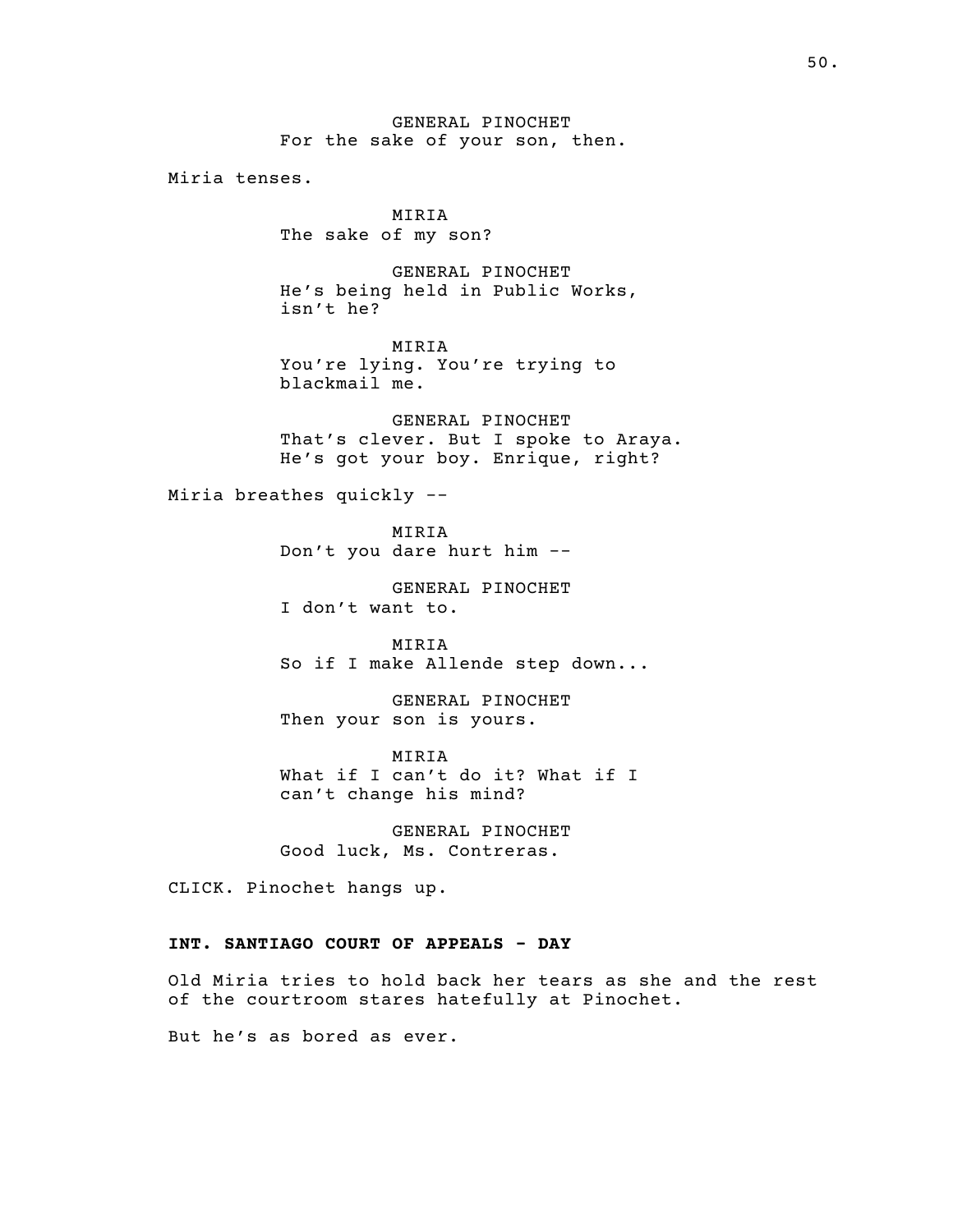#### INT. DEPOSITION ROOM - DAY

Old Pinochet chuckles.

OLD PINOCHET I blackmailed her? Haven't heard that one before.

# INT. MINISTRY OF DEFENSE - WAR ROOM - DAY

Merino and Mendoza watch Pinochet, impressed.

ADMIRAL MERINO You really think she can change his mind?

GENERAL PINOCHET She's the only chance we've got.

Leigh snorts.

# INT. MONEDA PALACE - EASTERN HALLWAY - DAY

Allende, helmet on and AK-47 in hand, leads an entourage of a dozen G.A.P. servicemen, all wielding their own AKs.

At Allende's side is Sepulveda and POLICE CAPTAIN NAVARRO (40s), thorough, concise, not a wasted word. He explains the fortification plan:

#### CAPTAIN NAVARRO

We've stocked all perimeter hallways with supplies: ammunition, helmets, weapons. Whatever's available.

They approach a corner, and the sound of gunfire gets louder. Sepulveda stops the group from advancing any further.

# SEPULVEDA

We'll be engaging the military from the southern hallway here, and the northern hallway there. Approach those areas with extreme caution.

Sandbag barriers and assault rifles have been set up at a handful of windows along the length of the southern hallway.

#### INT. TOMAS MORO MANSION - DAY

Allende's wife, Hortensia, is still regal at 59. She sits in a lavish drawing room, surrounded by G.A.P. men at attention.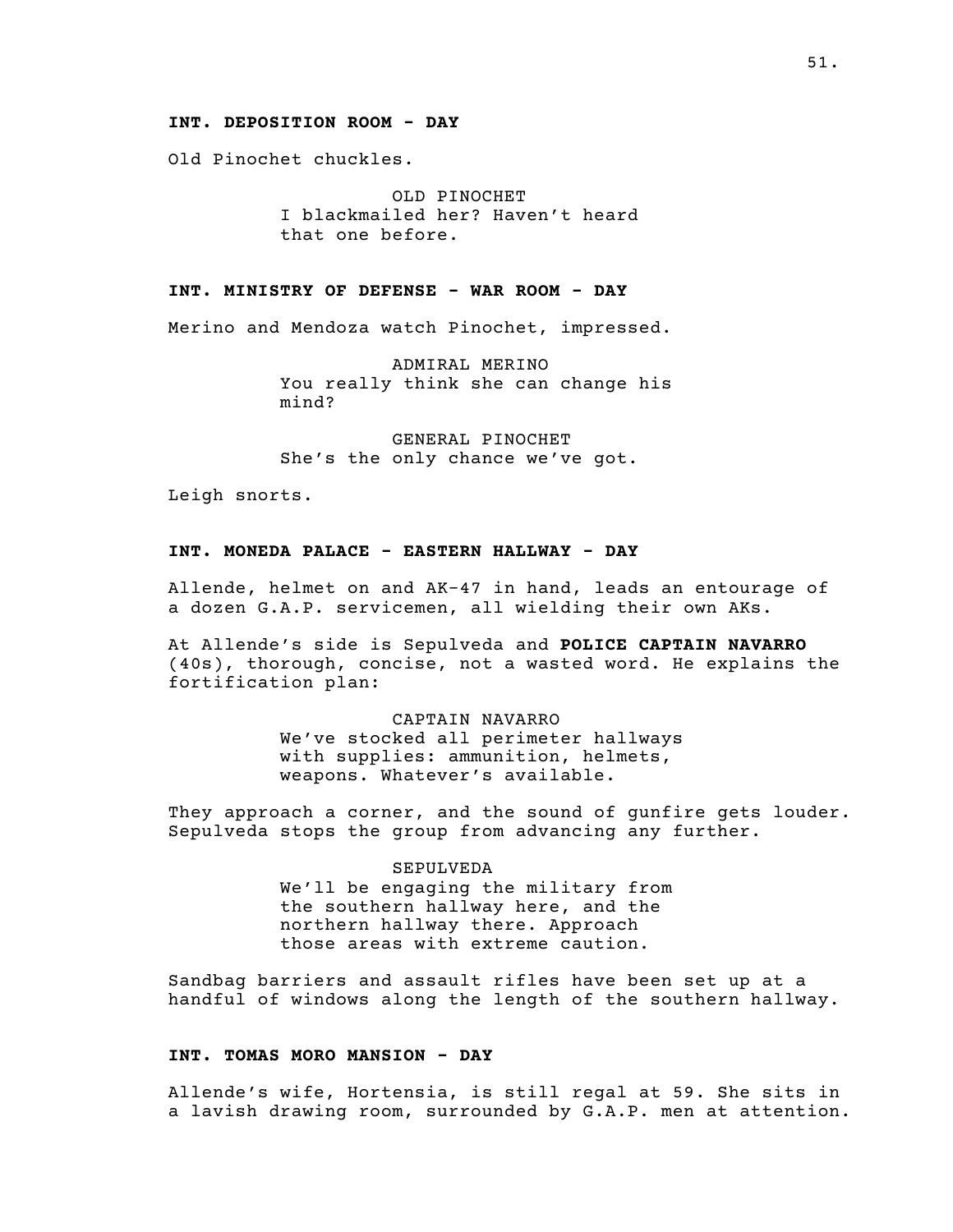With her is her middle daughter, Carmen, now 29, holding her hand as they listen to military bulletins on the radio. HORTENSIA Could you shut that off, Carmen? Let's play a record. Carmen obliges her. CARMEN Of course, Mama. What do you want to listen to? Carmen pulls a few records from a shelf, sets up a phonograph. HORTENSIA Anything. RING RING. Hortensia picks up a telephone. HORTENSIA (cont'd) (into phone) Hello?... Chicho? Thank goodness! Carmen hurries over to the phone, scoots close to eavesdrop. HORTENSIA (cont'd) You've got to stop this! Get out of there! ALLENDE (V.O.) (over phone) Mi Tencha -- HORTENSIA No! I won't let you do this. Absolutely not. ALLENDE (V.O.) Tencha, Tencha, my love. Please. You're in more danger than I am -- Hortensia laughs. ALLENDE Go to the Cuban Embassy. Or the Swedish Embassy. You'll be safe there. HORTENSIA No! I'm not leaving without you.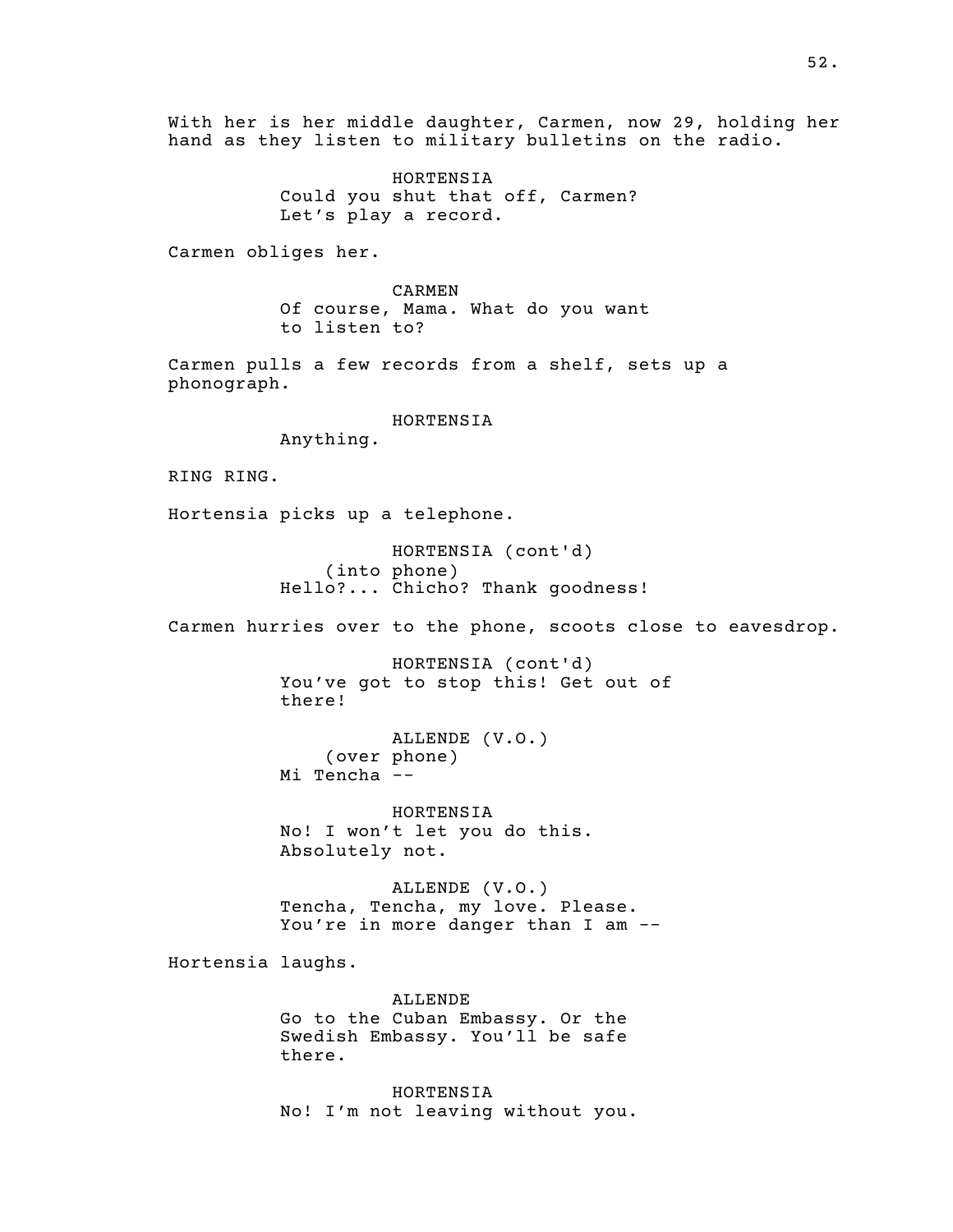ALLENDE Just go. Take Carmen with you.

HORTENSIA Come with us. What's keeping you there? Hm? (beat) Is she there with you?

# INT. MONEDA PALACE - ALLENDE'S OFFICE - CONTINUOUS

Allende, Tati, and Isabel are on speakerphone with Hortensia.

> ALLENDE Come on, don't do this. We're on the same side.

Tati glares at her father, teaming up against him.

INTERCUT ALLENDE, TATI, & ISABEL WITH HORTENSIA & CARMEN

HORTENSIA

Are we?

Allende hesitates to say it, but:

ALLENDE They arrested Enrique.

HORTENSIA That's too bad.

ALLENDE Don't be sarcastic.

#### HORTENSIA

I'm not. She'll be lucky to get him back alive. They're burning hospital records, bank records... It's like they're trying to make us disappear.

ALLENDE I know. We can't find anything on Prats or Letelier.

TATI Mama, don't worry about us. Just get to one of the embassies.

HORTENSIA Tati, what are you still doing there?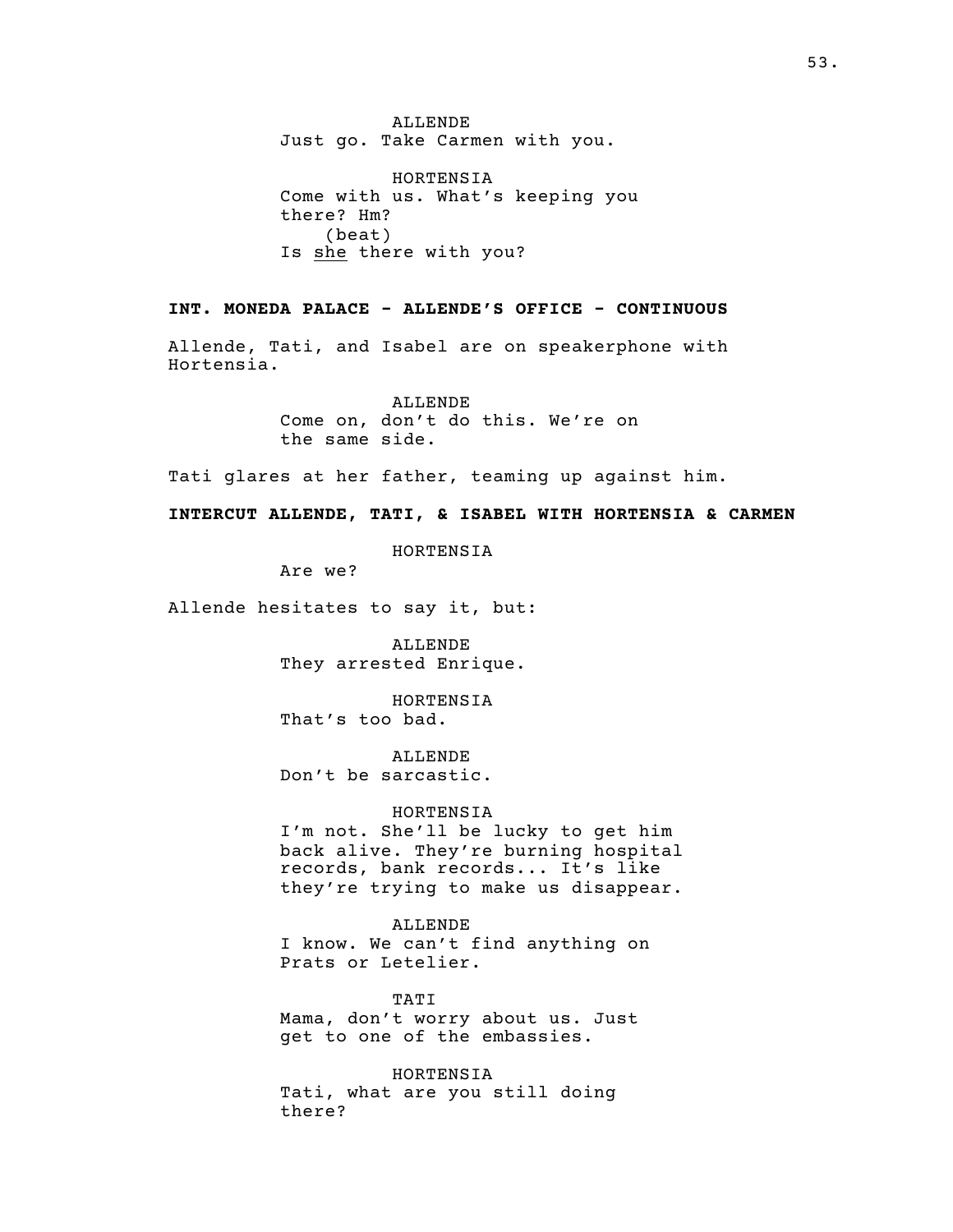ALLENDE I tried to make her leave, but she wouldn't listen. And because of her, Isabel isn't leaving either.

HORTENSIA Isabel is there? Ay dios.

#### ISABEL

Don't worry about us. We'll be fine.

CARMEN You shouldn't be there. Come back home.

KNOCK KNOCK.

Tati cracks the door open to Miria.

# TATI

Can you give us a minute? Mama's on the phone.

**MIRIA** We've made contact with Pinochet.

Tati reluctantly allows Miria inside. Allende looks up.

MIRIA (cont'd) (mouthing silently) Pinochet.

#### ALLENDE

Tencha, Carmen, sweetie, I've got to go. Get to an embassy. We'll talk soon.

HORTENSIA Chicho, please, stop this. It's not worth it.

Allende tries to respond to that, but just comes up with:

ALLENDE Be safe. I love you.

TATI We'll talk soon.

ISABEL Don't worry. Everything's going to be ok.

Allende hangs up the phone, looks at Miria.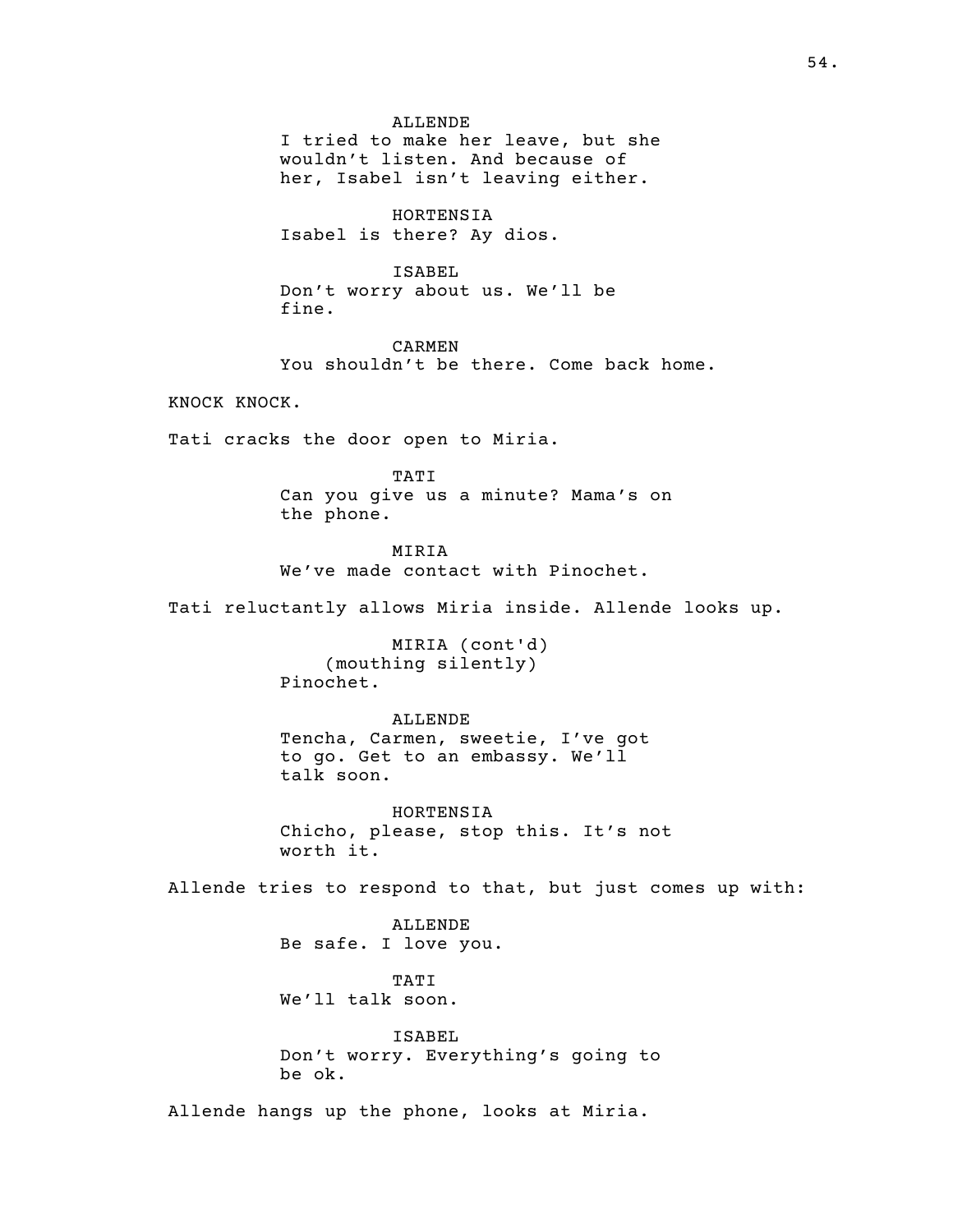MIRIA I know you didn't want to talk to him, but --

ALLENDE No, patch him through.

MIRIA Before I do, I was hoping I could have a word with you.

It's awkward. Tati and Isabel frown at each other.

ALLENDE

Very well.

He dismisses Tati and Isabel with a look.

They give him a warning glare as they go.

Allende waits for Miria to start. She hesitates.

ALLENDE (cont'd) I know what you're going to say.

MIRIA

I know you know.

She slows down for the first time all day, approaches him slowly, easily.

She feels the cold metal of the gold-plated AK-47 hanging around his shoulder. She holds his gun, examines it.

> MIRIA (cont'd) Are you a good shot?

ALLENDE I'm an excellent shot.

MIRIA

Are you? I don't think I've ever actually seen you shoot. (re. Allende's helmet) And this makes your head look small.

ALLENDE

I think helmets are supposed to be a little more function over form. Just one man's opinion.

She removes his helmet.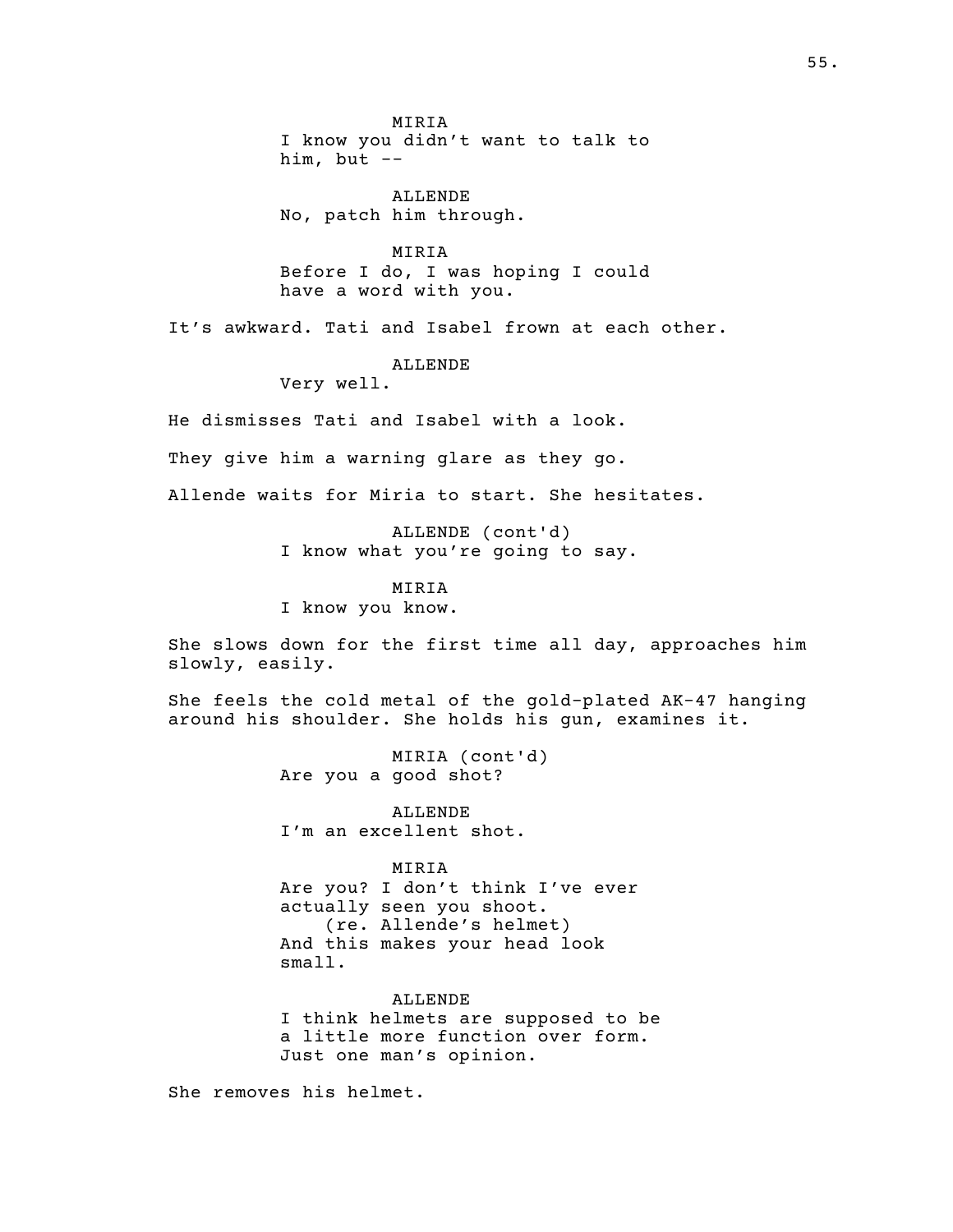MIRIA There, much more handsome.

Allende and Miria gaze at each other for a long moment.

ALLENDE They'd call me a coward if I surrendered. They don't let cowards lead again.

Miria picks up a framed photo of his inauguration.

MIRIA You were never willing to die for this before. You said the Chilean path to socialism was paved with democracy.

ALLENDE But what about the path to democracy? That's worth spilling blood to defend, isn't it?

Miria has no retort, but Allende invites her to understand:

ALLENDE (cont'd) Say I step down, I go into exile. What happens to all the compañeros I leave behind?

MIRIA They'll go on fighting, however they can. Until you return.

ALLENDE If they're not all purged by the military first.

Miria doesn't respond. Tears well up in her eyes.

ALLENDE (cont'd) I'm sorry. I shouldn't have said that. They wouldn't dare touch Enrique.

MIRIA If you die, they'll... they'll...

ALLENDE Don't say that. We'll get him back.

Allende puts his arm around her. She cries into his shoulder.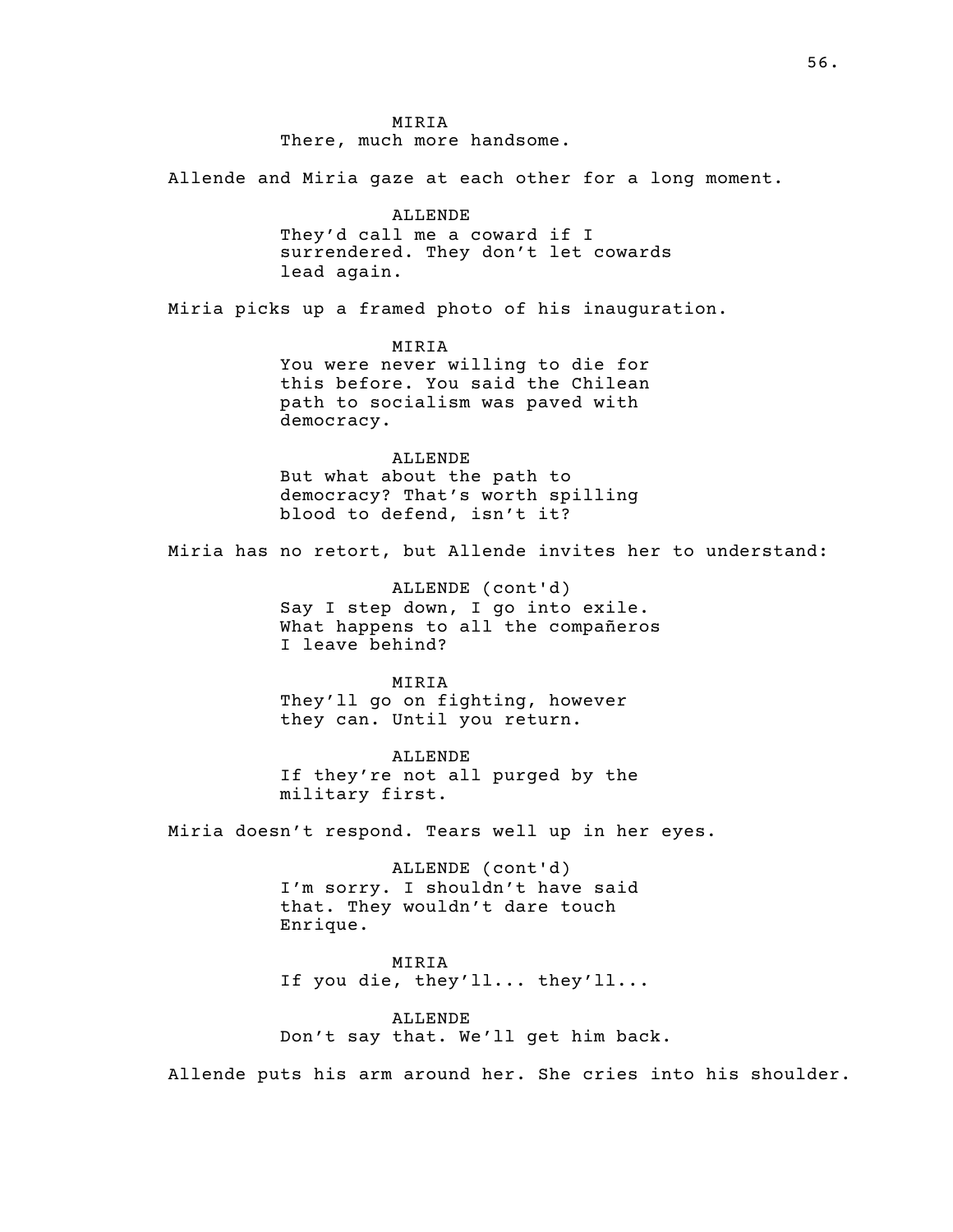MIRIA It's my fault he was even arrested. ALLENDE Come now, you can't blame yourself -- MIRIA I should have let him stay home today. He didn't want to come. ALLENDE Mi Payita, it's not your fault. And we're going to get him back, I promise you. Ok? Miria nods. Allende wipes the tears from her cheeks. Miria notices a clock: 10:28 AM. MIRIA Pinochet's been expecting your call. Allende's jaw locks. MIRIA (cont'd) Please, Chicho. For me. For Enrique. She picks up the phone and dials. MIRIA (cont'd)  $(into phone)$ I have President Allende for General Pinochet. Miria hands Allende the phone and his helmet. Allende puts the helmet on first, then takes the phone. Miria exits with a worried frown. ALLENDE (into phone) Augusto. INT. MINISTRY OF DEFENSE - WAR ROOM - CONTINUOUS Pinochet and the Generals around a boxy speakerphone unit. GENERAL PINOCHET (into phone)

I'm sorry to be speaking with you under the circumstances, Salvador.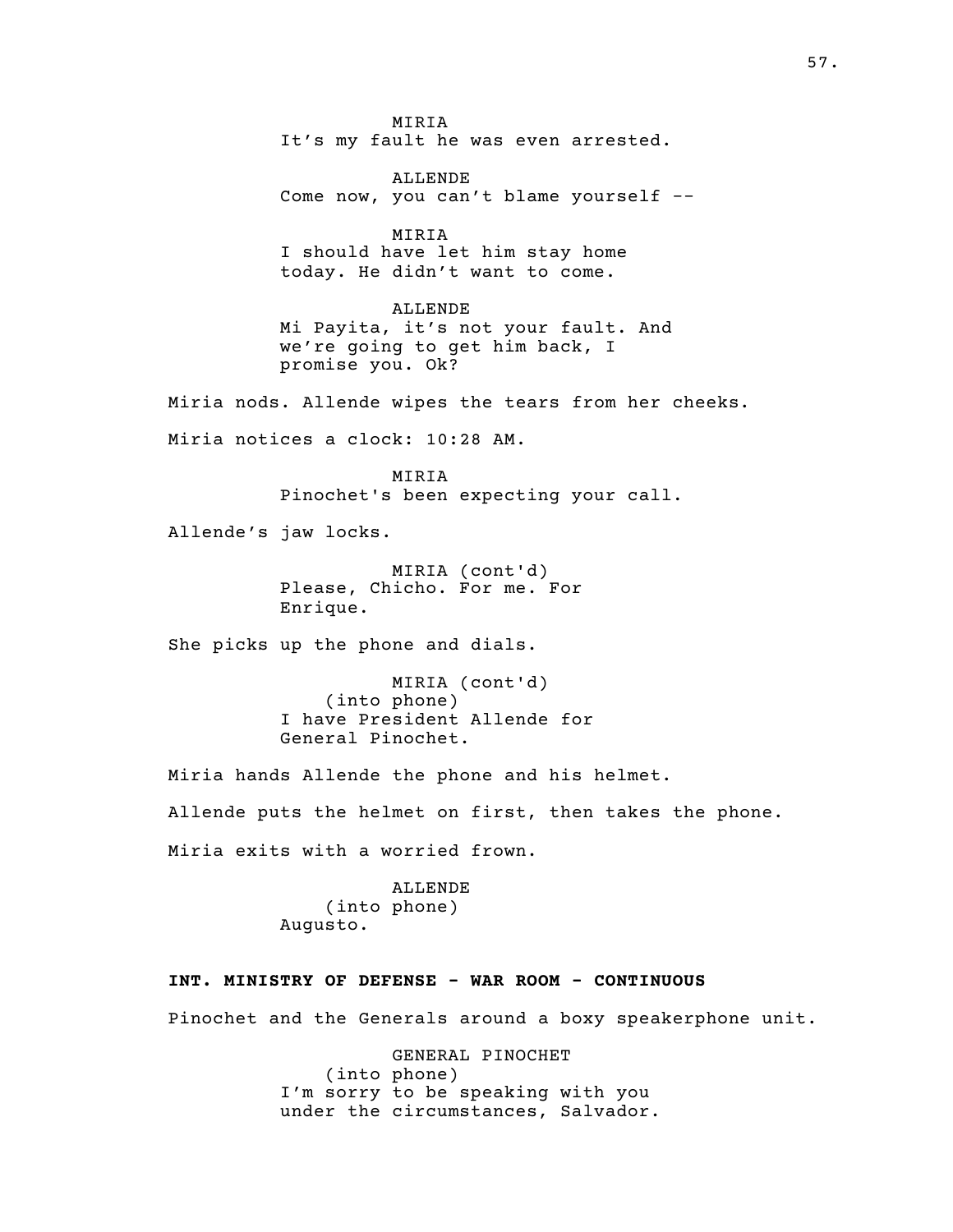ALLENDE (V.O.) (over phone) What do you want?

GENERAL PINOCHET I want to avoid bloodshed.

# INTERCUT PINOCHET AND ALLENDE

ALLENDE Then stand down, submit yourselves for arrest, and leave me to do my job.

# GENERAL PINOCHET

How? Congress isn't behind you, the people aren't behind you, you have no foreign support, the country's tearing itself apart --

#### ALLENDE

Because the Americans fucked us! Fight them!

GENERAL PINOCHET It's not just the Americans! You stole every industry in the country --

ALLENDE And gave it back to the people!

#### GENERAL PINOCHET

If you gave them so much, why'd the banks run out of liquid? Why'd everyone make a run on the banks?

# ALLENDE

Because the goddamn Americans spooked them into it! Their goddamn propaganda -- don't deny it!

General Pinochet rolls his eyes. He's heard this before:

ALLENDE (cont'd) Who was it that killed General Schneider the week before I was elected? Why? Because they knew he would oppose a coup under any circumstances! They were paving the way for this!

Pinochet opens his mouth to shout something else, but a glare from Merino slows him down.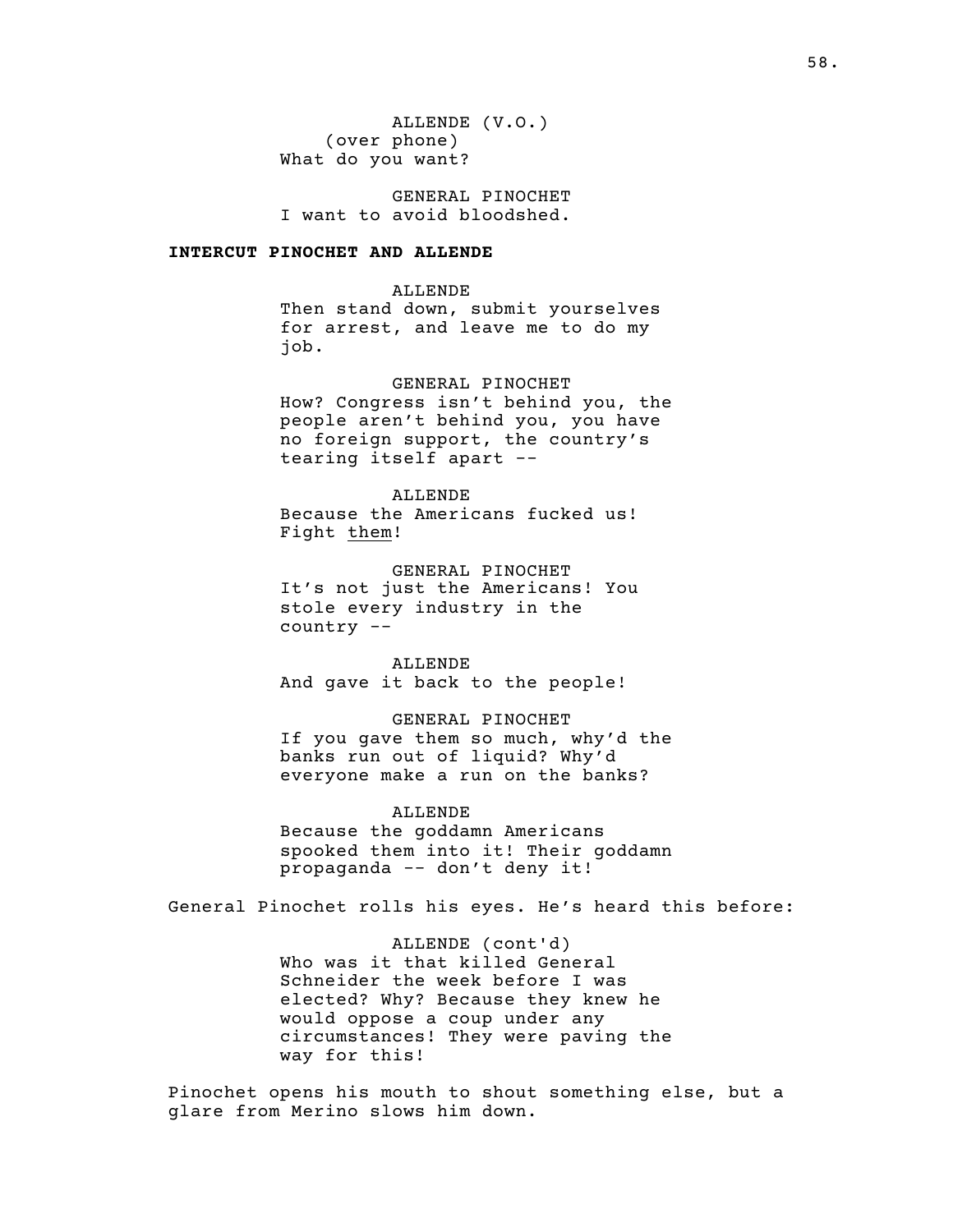GENERAL PINOCHET I'm sorry, Salvador. I should have stuck to my script: we can't negotiate unless you agree to step down. That's the condition.

Allende seethes.

#### ALLENDE

Fine. I have a condition of my own.

#### INT. MONEDA PALACE - NORTHERN HALLWAY - DAY

Miria heads down the hallway when --

She bumps into Tati, who's just emerged from the side.

MIRIA Oh my goodness! I'm so sorry! Are you alright?

TATI I'm fine, it's ok. Don't worry. I was looking for you, actually.

ZING ZING. A few bullets, distant.

MIRIA Here, let's go somewhere a little safer.

Miria pulls Tati around the corner, into:

# INT. MONEDA PALACE - INNER HALLWAY - DAY

Miria continues down another hallway deeper into the palace, this one windowless. Tati struggles a little to keep pace.

> TATI I know what you're doing.

> > MIRIA

Hm?

TATI Papa needs our support right now. Not people questioning him.

Miria slows down.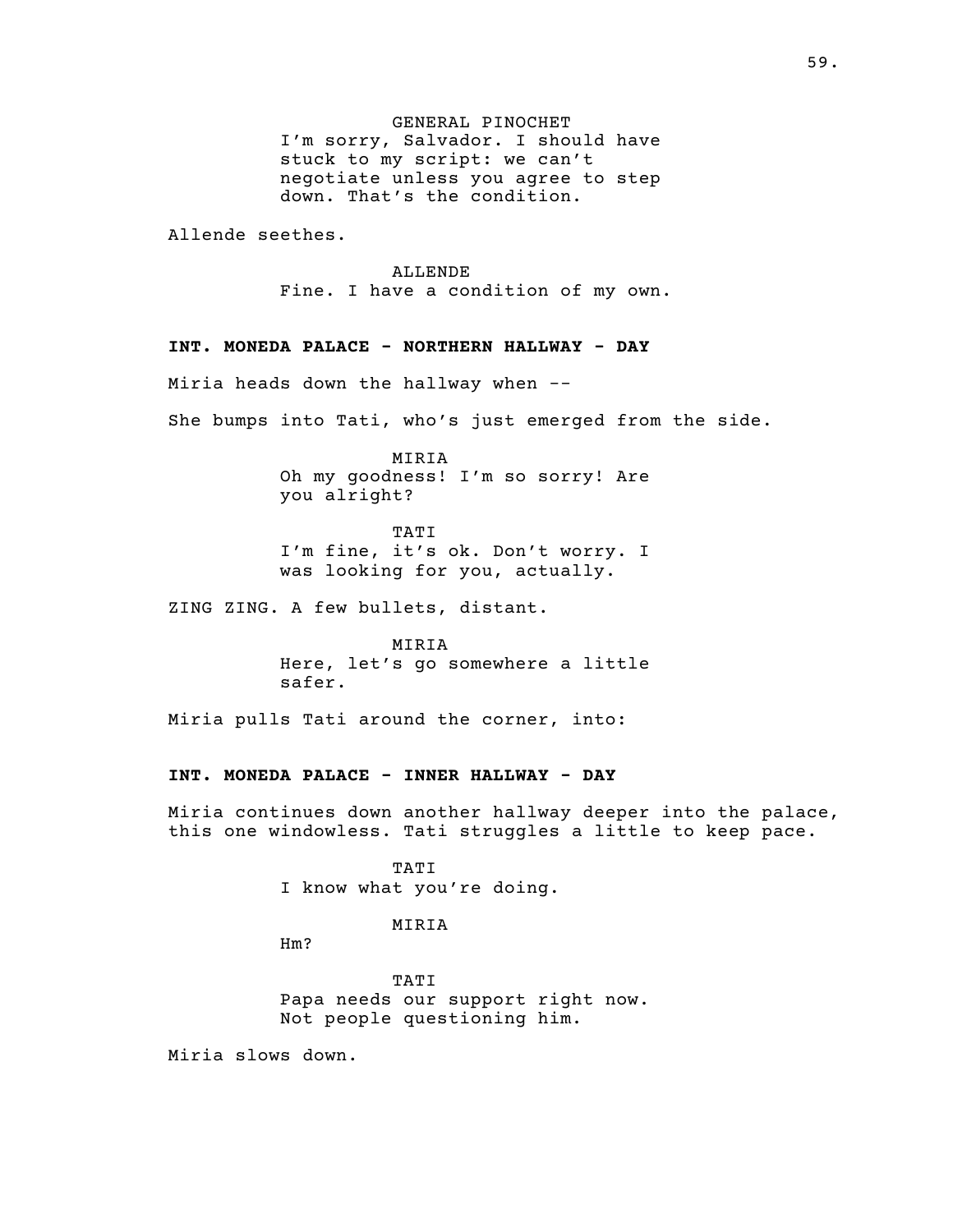MIRIA I'm questioning him because I support him. TATI Please. I know why you want him to surrender. MIRIA Oh yeah? Why's that? TATI You know why. Miria stops. Watches her. MIRIA You love him too, don't you? As a daughter, ok, but still. Does that make your opinion invalid? TATI He'll look like a coward if he runs. Miria smiles. TATI (cont'd) Why are you laughing? MIRIA That's exactly what he said. TATI He's right. MIRIA Tati, I'm doing this because they've got Enrique. Maybe if we surrender, I can see his face again. Tati says nothing. MIRIA (cont'd) I'm sorry for everything I did to your family -- TATI Don't  $--$ MIRIA I am, really. TATI I don't want to hear it --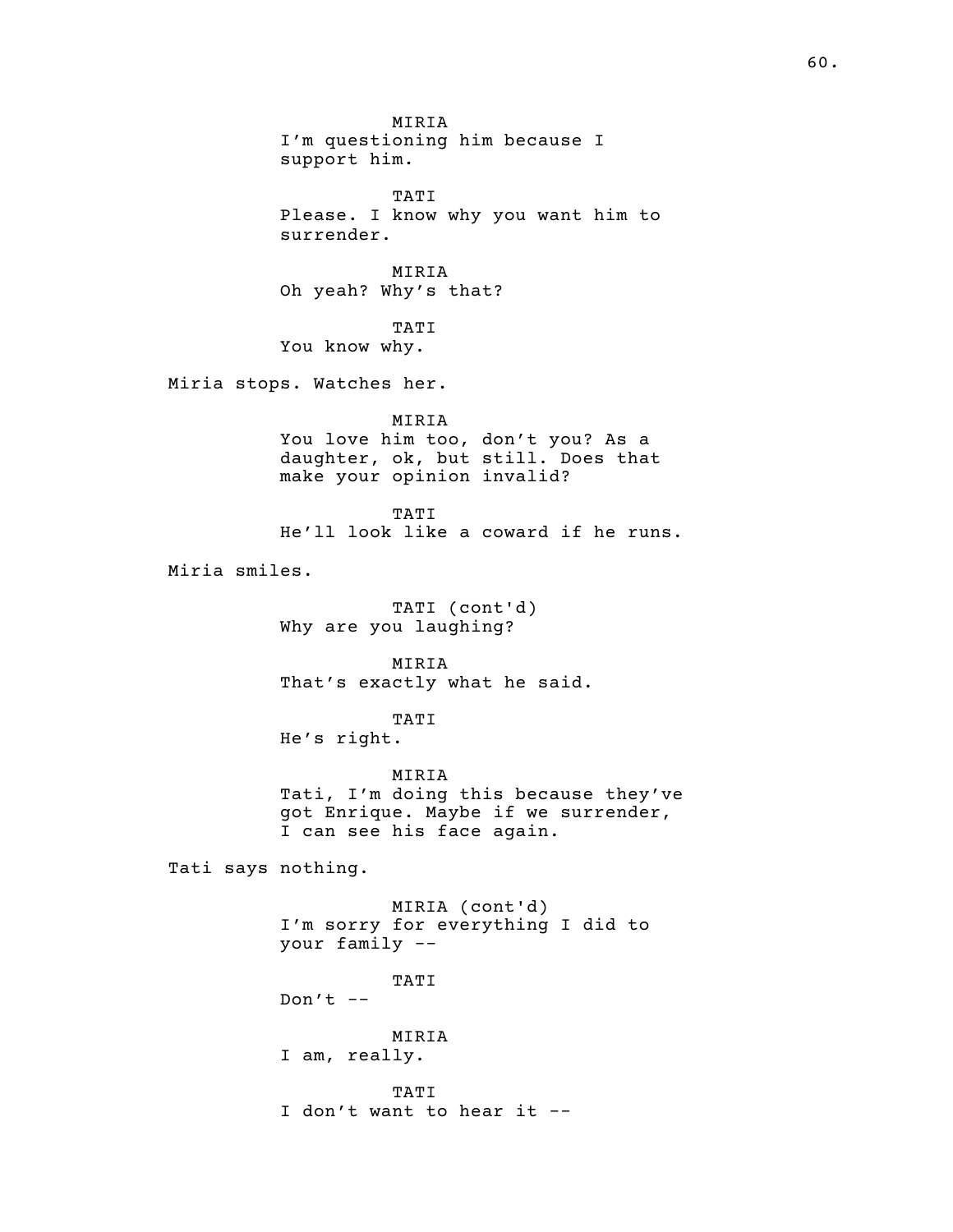MIRIA I would take it all back if I could. But this isn't about that. All I want now is my son. Everything I'm doing is for him. Tati wants to stay angry at Miria, but she says nothing. MIRIA (cont'd) You really want this? For your father? Your boy will grow up without an abuelo. Tati's eyes flood with tears. Miria starts crying when she sees Tati crying. MIRIA (cont'd) I'm sorry. TATI What about all the compañeros here in Chile? MIRIA They'll keep fighting in Chicho's absence, awaiting his return. Tati can't hold back any longer. She sobs. MIRIA (cont'd) I'm so sorry. TATI No. You're right. Miria pulls Tati into a tearful embrace. MIRIA I'm sorry, Tati. For everything. I just want my boy. I just want him back. Aide 3 runs past them, shouting: AIDE 3 The President's making an announcement in the Orange Courtyard. Tati and Miria meet each others' eyes, hopeful.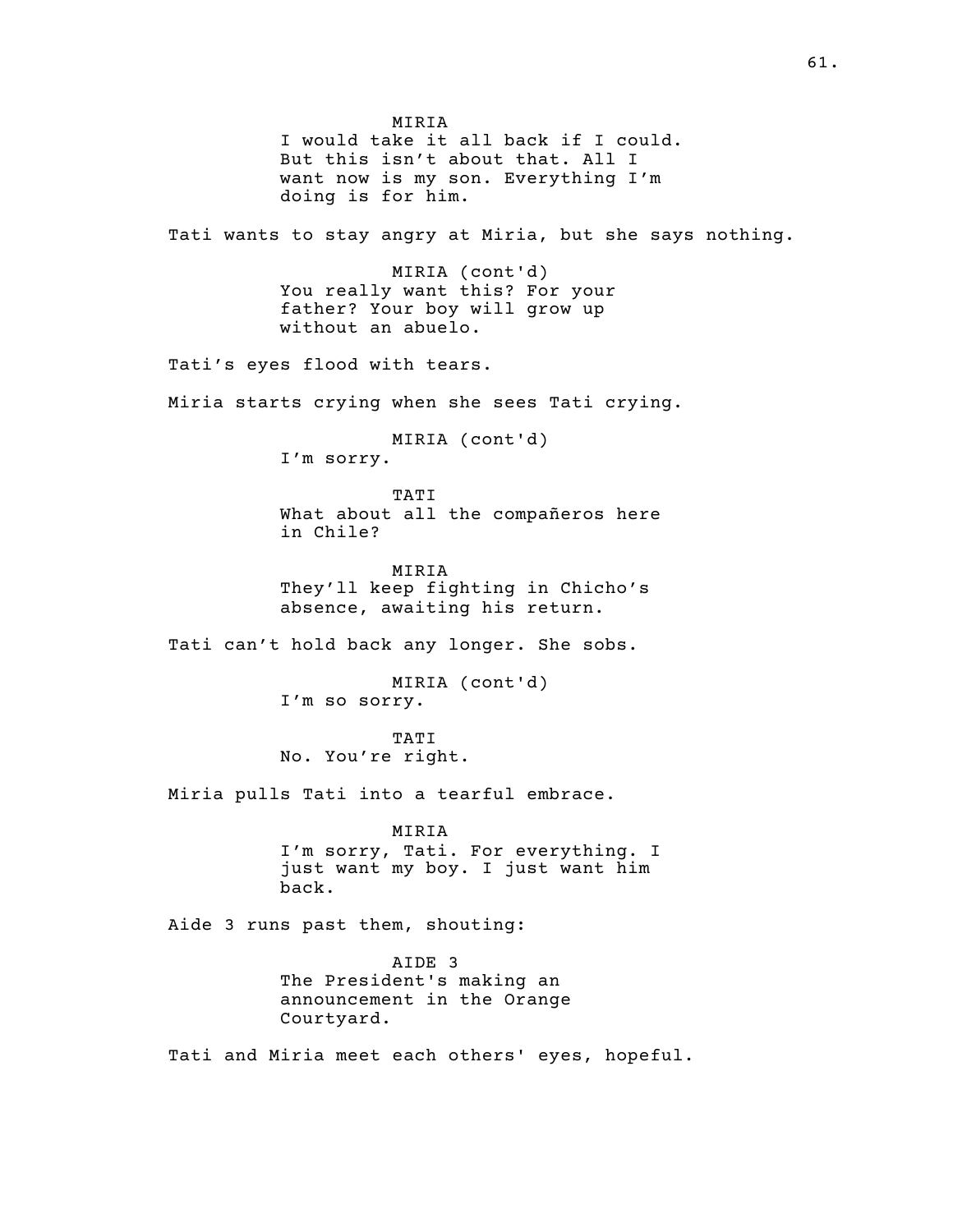#### EXT. MONEDA PALACE - ORANGE COURTYARD - DAY

Allende's press team are among the hundred people milling about the courtyard's fountain, lawns, and orange trees.

Vargas and Olivares snap photos and take notes.

OLIVARES Hey Vargas, how many guns does an American need to fight an enemy?

Vargas's brow is knit with worry, but he knows the answer:

VARGAS Two. One to shoot and one to sell to his enemy so he can shoot back.

Nearby, Toha chuckles.

Vargas glances at him, smiles.

A door opens and Allende emerges into the courtyard.

Vargas raises his camera to snap a picture of the President.

Allende barely has to put a hand up to get everybody's attention and silence. Miria and Tati stand closest to him. Isabel joins her sister.

ALLENDE

Compañeros! I can't thank you enough for your support today. We will fight this to the death. But I cannot ask this sacrifice of all of you.

Allende turns to the policemen standing in a group.

ALLENDE (cont'd) Officers, thank you for your unwavering loyalty. Our paths diverge here. I wish you the best of luck in the new world that greets us tomorrow.

Allende shakes Captain Navarro's hand.

CAPTAIN NAVARRO Mr. President.

Navarro removes his holstered gun.

The other policemen all watch him.

Navarro places the gun on the ground at Allende's feet.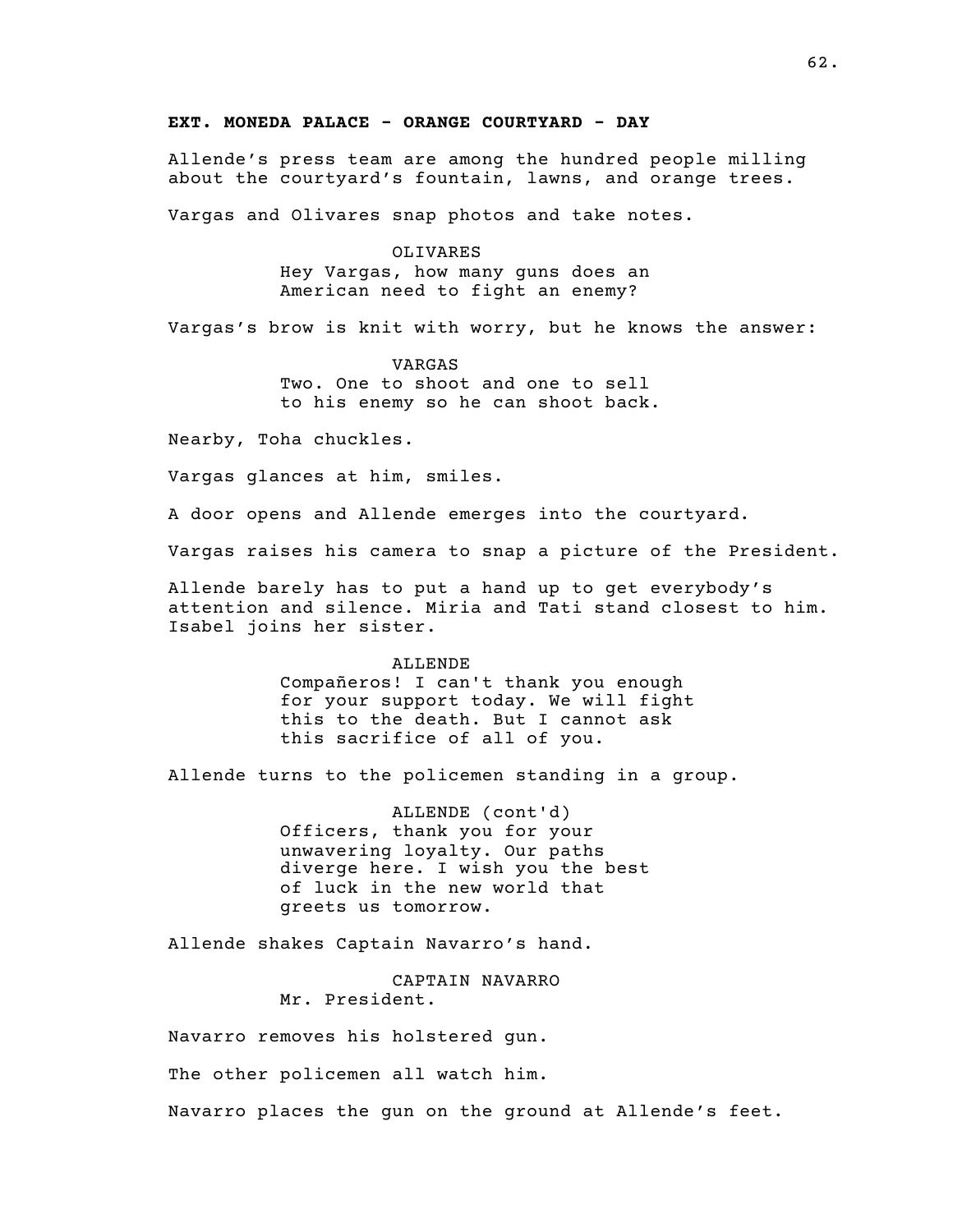Another policeman follows suit, relinquishes his gun as well. One by one, all the other policemen disarm themselves, leave their weapons behind for Allende. They all salute their president and walk away. ALLENDE Wait. Navarro. Navarro hangs back ALLENDE (cont'd) One last thing. You're friends with Sergeant Araya, aren't you? Navarro looks at him darkly. ALLENDE (cont'd) See what you can do for the G.A.P. boys he's holding in Public Works. Allende glances back at Miria, who can hear the exchange. SEPULVEDA They won't negotiate -- CAPTAIN NAVARRO I'll see what I can do. Allende gives him a nod and he heads off. He looks over at Sepulveda. ALLENDE You're not leaving with them? SEPULVEDA It's too late for me to leave now. Mendoza'll have my head. Allende turns to the crowd again. ALLENDE The military's provided cars and safe passage to the Cuban Embassy for anyone else who wants to leave. Anyone with children, or who doesn't know how to use a gun, please, go.

Several aides and ministers shuffle towards the exits. Toha watches most of the cabinet stay put, some grumbling.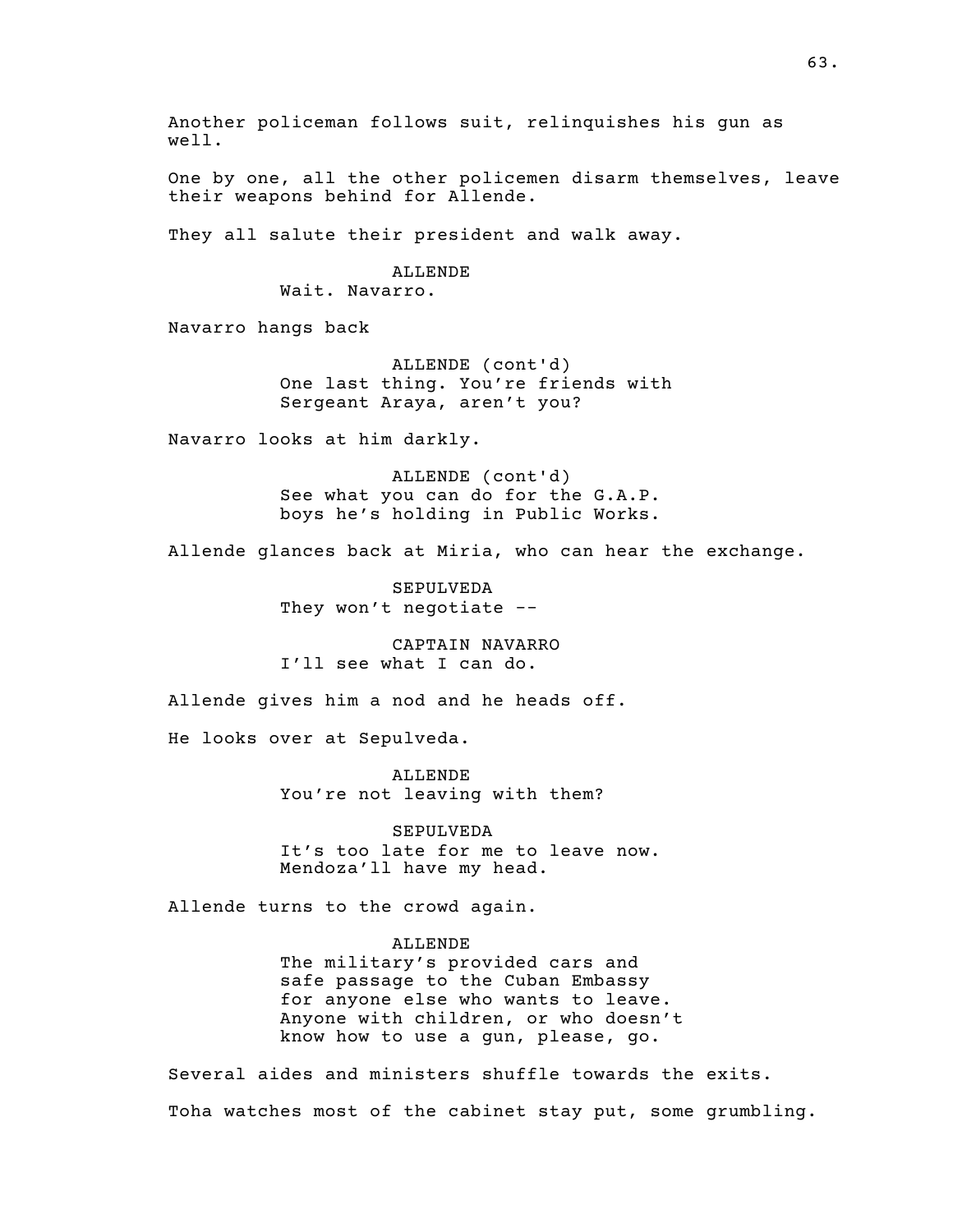Allende turns to his adviser, Garces.

ALLENDE (cont'd) Juan Garces, I'll never forget your wise counsel, but a Spaniard shouldn't die in a Chilean coup. Go, tell the world what happened here.

ADVISER GARCES Thank you, Mr. President. I hope we speak again.

He steps away.

ALLENDE And finally, I must insist that all the women evacuate the palace.

TATI

Miria's face falls.

No!

ISABEL We're not leaving!

ALLENDE

You have to.

Miria melts into the crowd before anyone can see she's gone.

# INT. MONEDA PALACE - CRIMSON SALON - DAY

Miria cringes in the middle of a room painted deep red.

FEDERAL PROSECUTOR (V.O.)  $(p$ relap $)$ Did you feel guilty at all, hiding in the palace instead of leaving to find your son?

#### INT. SANTIAGO COURT OF APPEALS - DAY

Old Miria pleads her case desperately to the gallery.

OLD MIRIA What would I have told Araya? "Hello, any chance you've changed your mind in the last two hours about all those hostages you're holding?" That's why Allende sent Navarro to go talk to him. (MORE)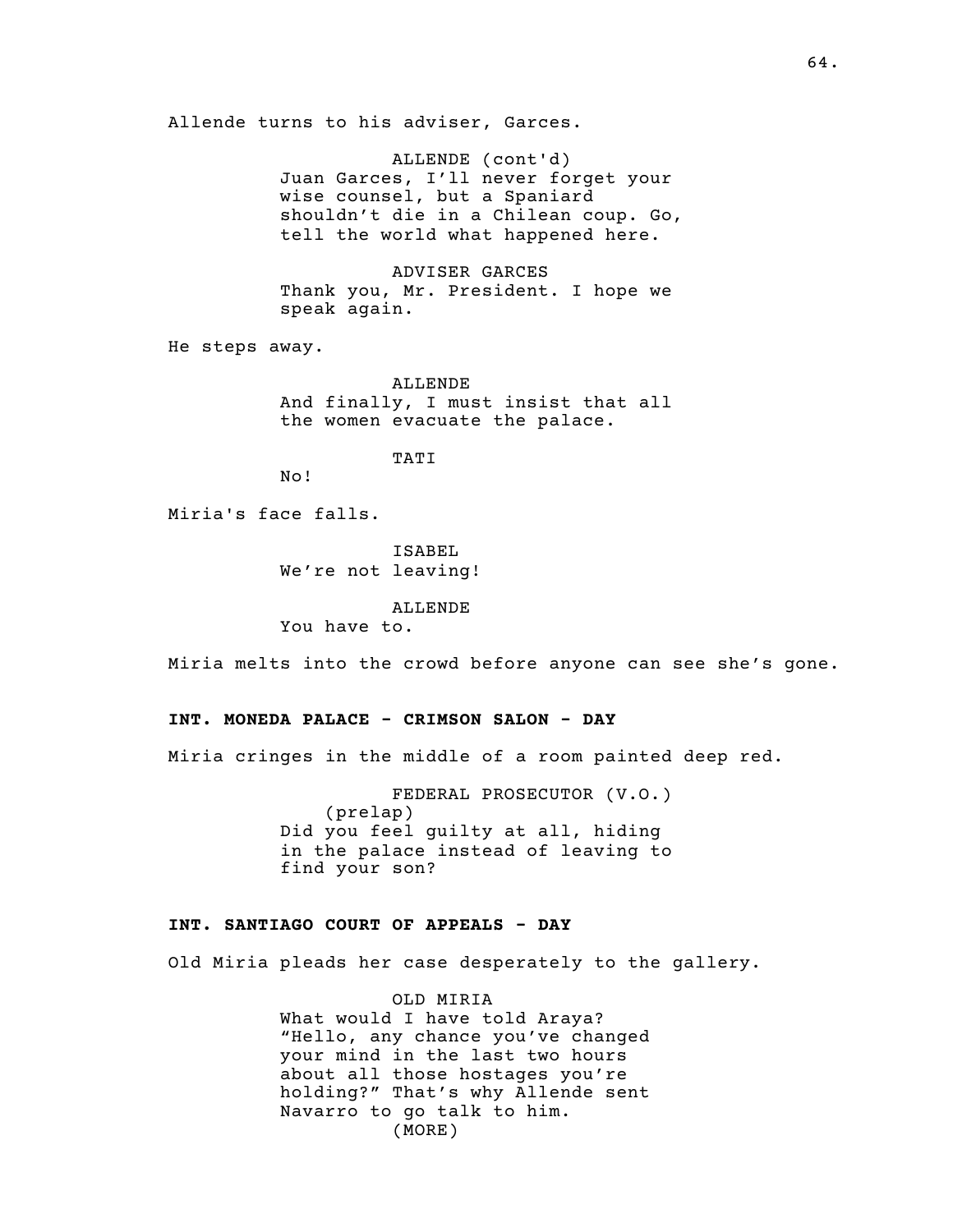The palace was the closest I could OLD MIRIA (cont'd) be to Enrique until a better option presented itself.

# EXT. MONEDA PALACE - ORANGE COURTYARD - DAY

Allende placates Isabel, while Tati looks around for Miria.

ALLENDE Isabel, my mind's made up.

TATI Papa, did you talk to Pinochet?

ALLENDE Yes, briefly. We haven't begun negotiating.

TATI But you are going to negotiate, right?

ALLENDE

I hope so.

Tati grabs Allende's arm, her voice trembling.

TATI Papa. Please.

ALLENDE  $($  chuckling $)$ Where's my daughter and what have you done with her?

Allende finally sees the little girl in her again.

ALLENDE (cont'd) Don't be scared.

He embraces her.

TATI Promise me you'll speak to him. Work something out.

Allende doesn't respond. He brings Isabel into the hug.

TATI (cont'd) Please! Promise me!

But Allende can't. The crowd watches, somber and silent.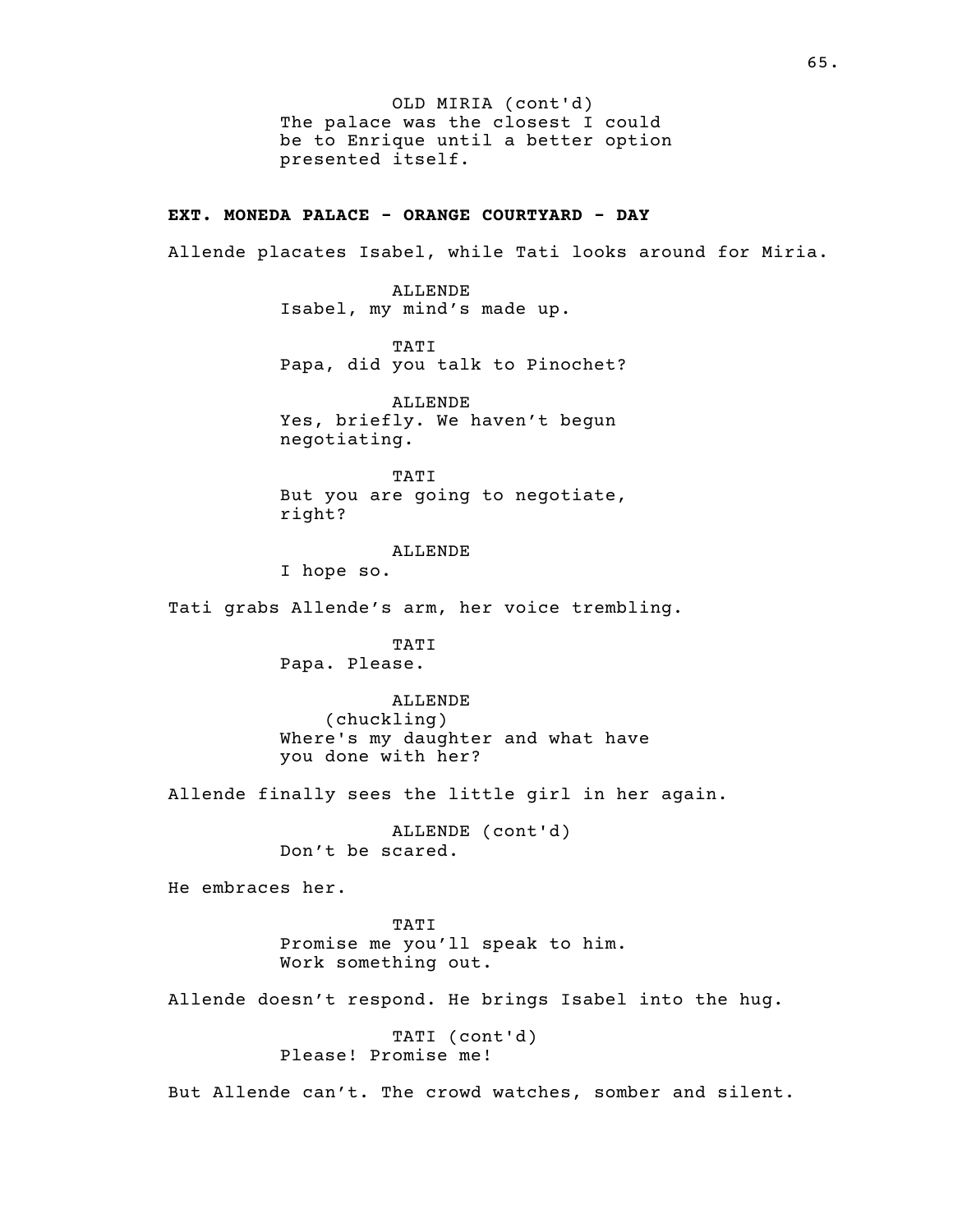ALLENDE Go now. The cars will be along any moment.

Tati and Isabel, finally, reluctantly leave.

Tati looks over her shoulder, scans the crowd.

But Miria's not there.

Tati's not sure how she feels about that.

Allende wipes his tears and turns to the remaining people in the building.

All seventy of them watch him, waiting for his command.

ALLENDE (cont'd) Well, anyone who wants to fight, pick up a weapon.

No one moves. Half the crowd are G.A.P., already armed.

Vargas glances at Olivares, wondering if they should get one.

Finally, Toha steps forward and grabs a gun. Then Puccio, a few other cabinet ministers, and a few staffers and aides.

Vargas steps forward but Olivares holds him back.

OLIVARES No. That's the only weapon you need.

He points to Vargas's camera.

# INT. MINISTRY OF DEFENSE - WAR ROOM - CONTINUOUS

The four generals watch the progress from the window, all holding up binoculars.

A dozen policemen emerge from Moneda's northern facade, waving white handkerchiefs.

> GENERAL PINOCHET There go the policemen. Where are they going?

The policemen head into the Public Works building.

Pinochet turns to the Radio Operator: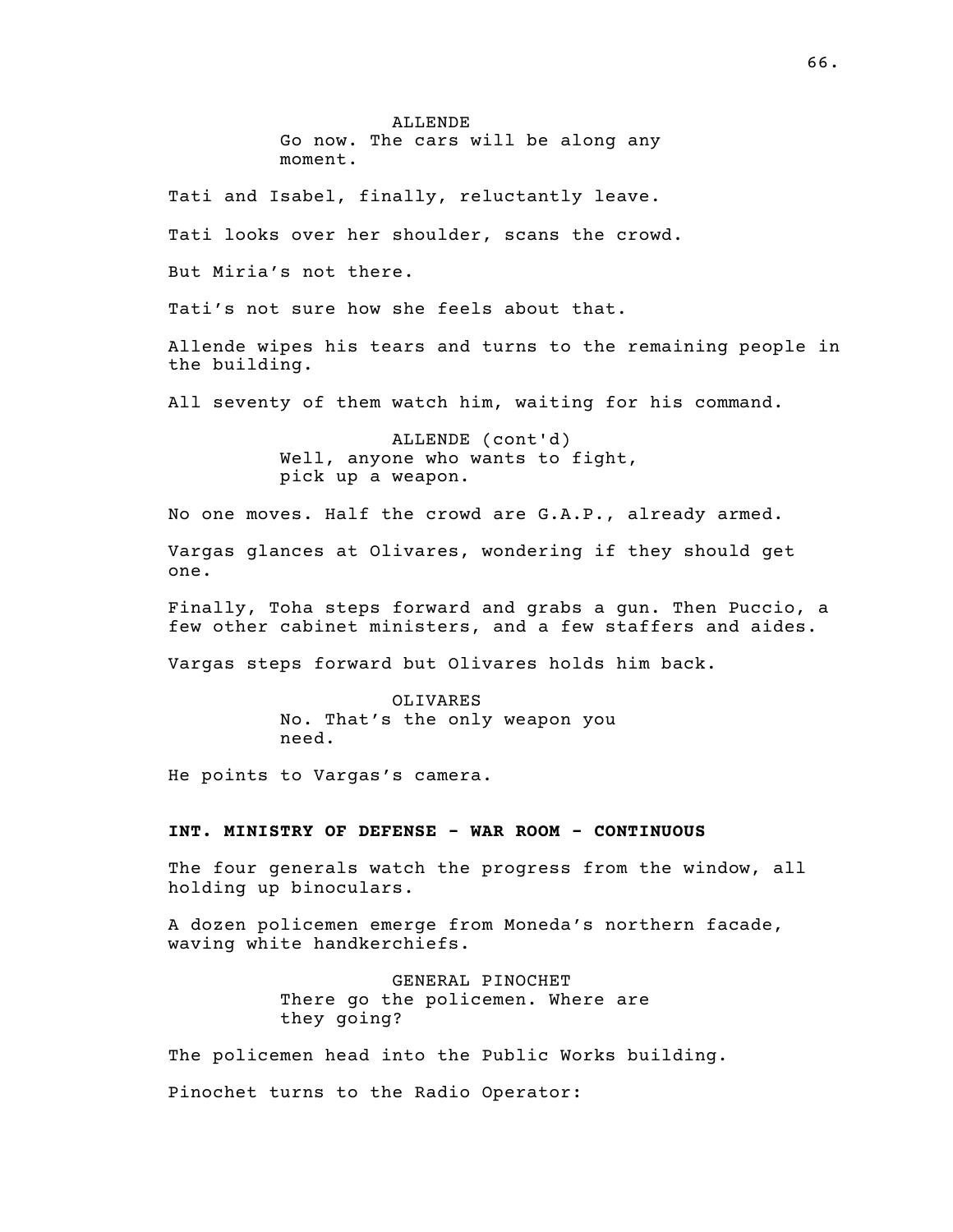GENERAL PINOCHET (cont'd) Tell Araya they've got company. Maybe a dozen officers, give or take.  $(b$ eat $)$ And where are the cars for the other evacuees?

RADIO OPERATOR They're on their way sir.

#### INT. MINISTRY OF PUBLIC WORKS - THIRD FLOOR BULLPEN - DAY

Enrique, Max, and the other G.A.P. still sit handcuffed to the tables.

Max nudges Enrique: three men approach stealthily from the hallway. Max and Enrique shake their heads frantically.

Araya and his men leap out and fire -- RATATATATAT!

Navarro and the others duck for cover.

CAPTAIN NAVARRO We're unarmed! Don't shoot!

As the gunfire stops, Navarro waves his white handkerchief and slowly stands up.

> CAPTAIN NAVARRO (cont'd) Sergeant. I'm here to request you release those men.

SERGEANT ARAYA Why would I do that?

CAPTAIN NAVARRO Because you have us now.

SERGEANT ARAYA So what?

CAPTAIN NAVARRO They're just boys. Look at them. They're no threat to you.

Araya looks back at the G.A.P. servicemen -- very young faces -- but his mind isn't changed. He shakes his head.

His men step forward to handcuff Navarro and the others.

Enrique and Max look on in dismay as the men join the G.A.P., chained to the tables.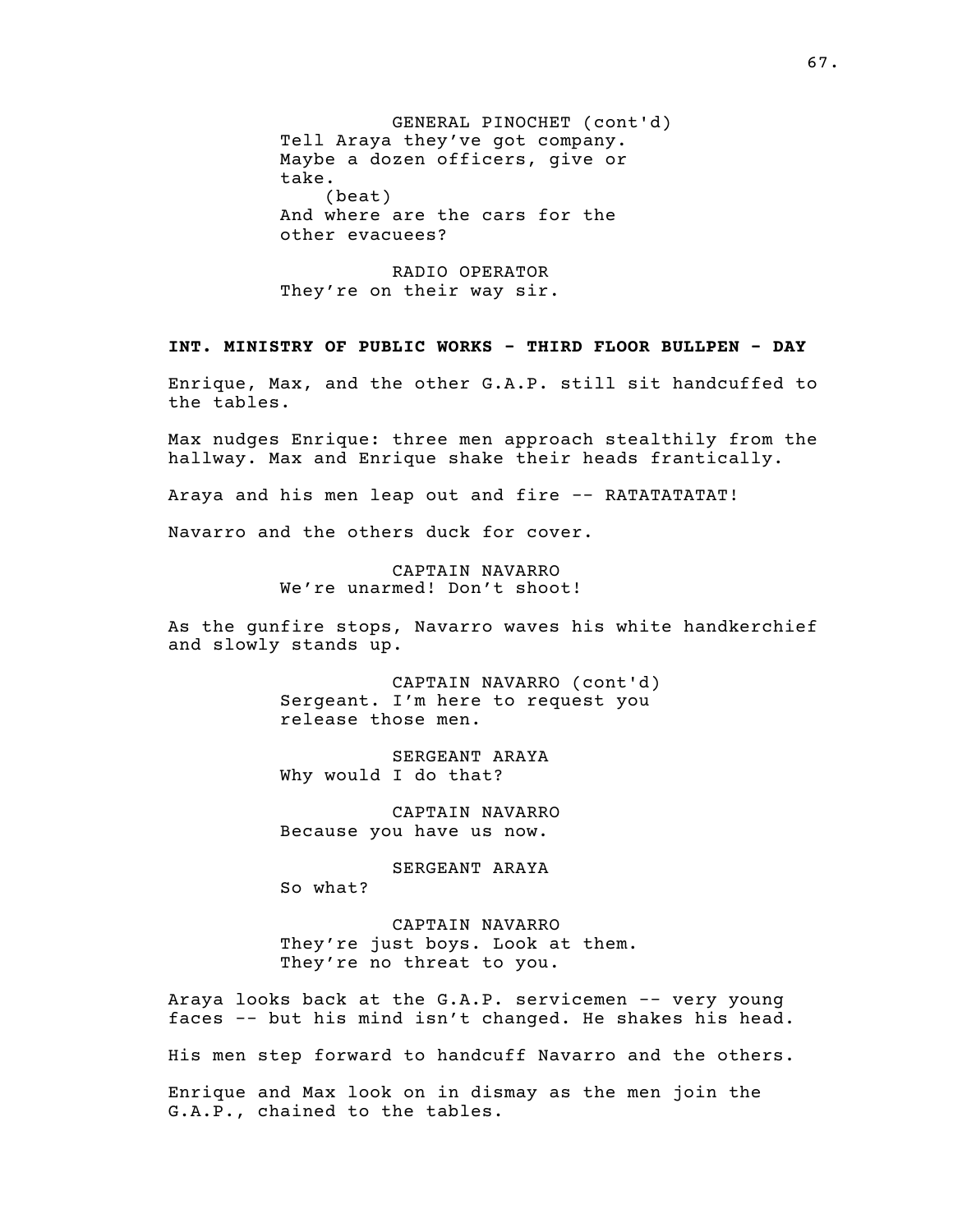Araya and his men head into the adjacent office.

MAX What was the point of trying that without any guns?

CAPTAIN NAVARRO I'm not going to shoot any of them. Those are my men.

Enrique chuckles, shakes his head.

CAPTAIN NAVARRO (cont'd) Well, they were. But they'd do the same if the roles were reversed.

Enrique turns his head so Navarro can see his black eye, swollen from Araya's nasty pistol whip.

> ENRIQUE You sure about that?

He points at the G.A.P. serviceman with the shattered kneecap, covered in sweat from the pain.

# INT. MINISTRY OF DEFENSE - WAR ROOM - DAY

Pinochet continues staring through his binoculars, while the other generals shift impatiently behind him.

> GENERAL MENDOZA Why would he want people to evacuate if he was going to negotiate a surrender?

GENERAL LEIGH Because he's not going to surrender.

Leigh smokes his cigar near the radio operators, blows smoke over the control panel.

> ADMIRAL MERINO He seemed sincere to me.

GENERAL LEIGH Acting isn't hard over the phone.

Pinochet, preoccupied searching for the cars, lets the others bicker about it without much interference.

> RADIO OPERATOR The tanks are within range of the palace.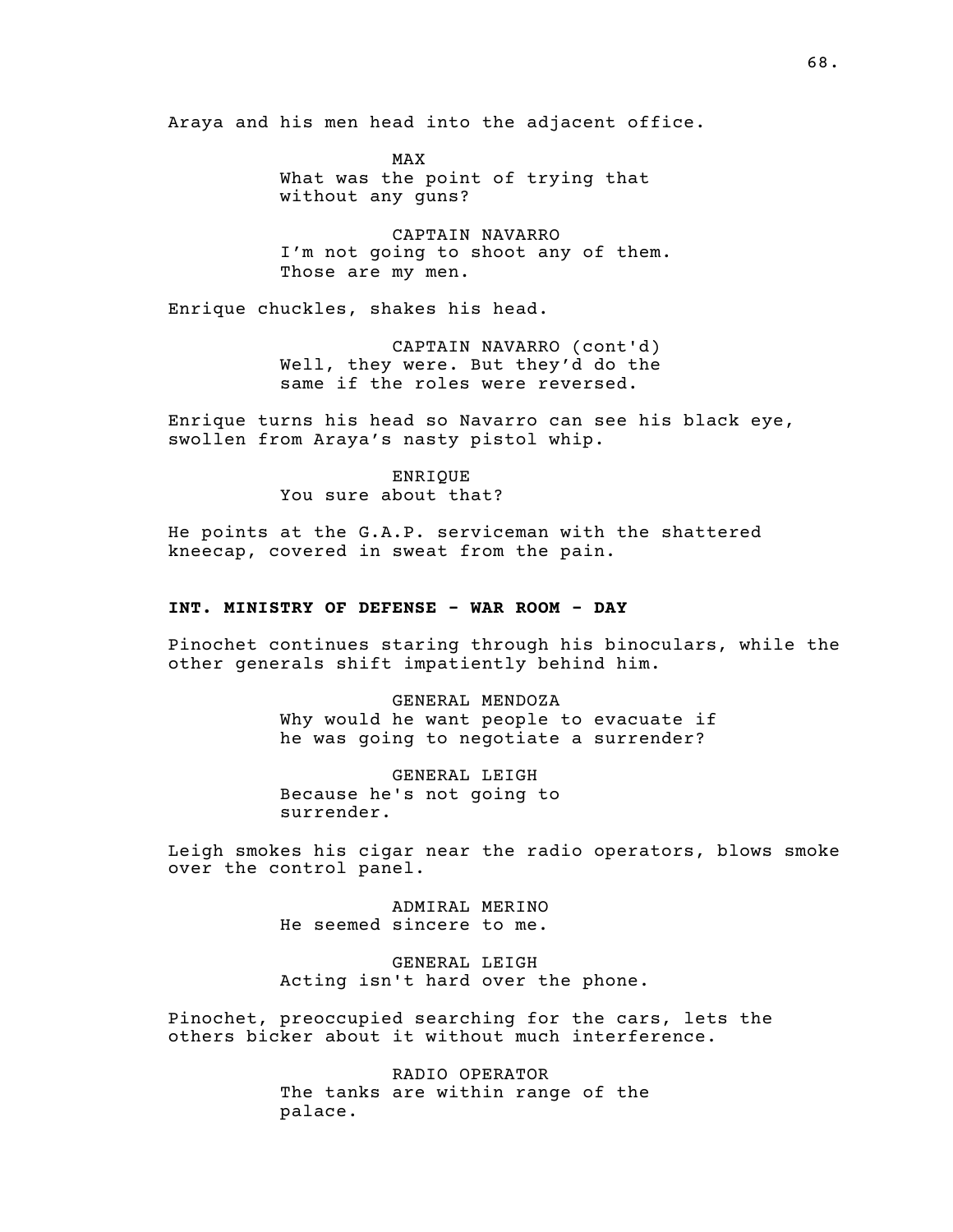GENERAL PINOCHET What about the cars?

But there still aren't any cars next to Moneda.

GENERAL MENDOZA We could end this now, ourselves.

GENERAL PINOCHET We give Allende this one small thing and he'll at least talk. We break our promise, and we're looking at a long night and a lot of lives lost.

RADIO OPERATOR Incoming call from Moneda.

GENERAL PINOCHET Already? Patch him through.

Operator 1 hits a button and points at Pinochet.

MIRIA (V.O.) ( over speakerphone) General Pinochet?

GENERAL PINOCHET (into speakerphone) Oh, Ms. Contreras.

MIRIA (V.O.) I'm staying behind in the palace until my son is released. And I want to speak to him.

GENERAL PINOCHET Fine. But it'll have to wait until the evacuation's complete and I've talked to Salvador.

# INT. MONEDA PALACE - CRIMSON SALON - DAY

Miria white-knuckles the phone, almost shouting into it:

MIRIA (into phone) No, I want to speak to him now.

GENERAL PINOCHET (V.O.) (over phone) You're not exactly in a position to bargain.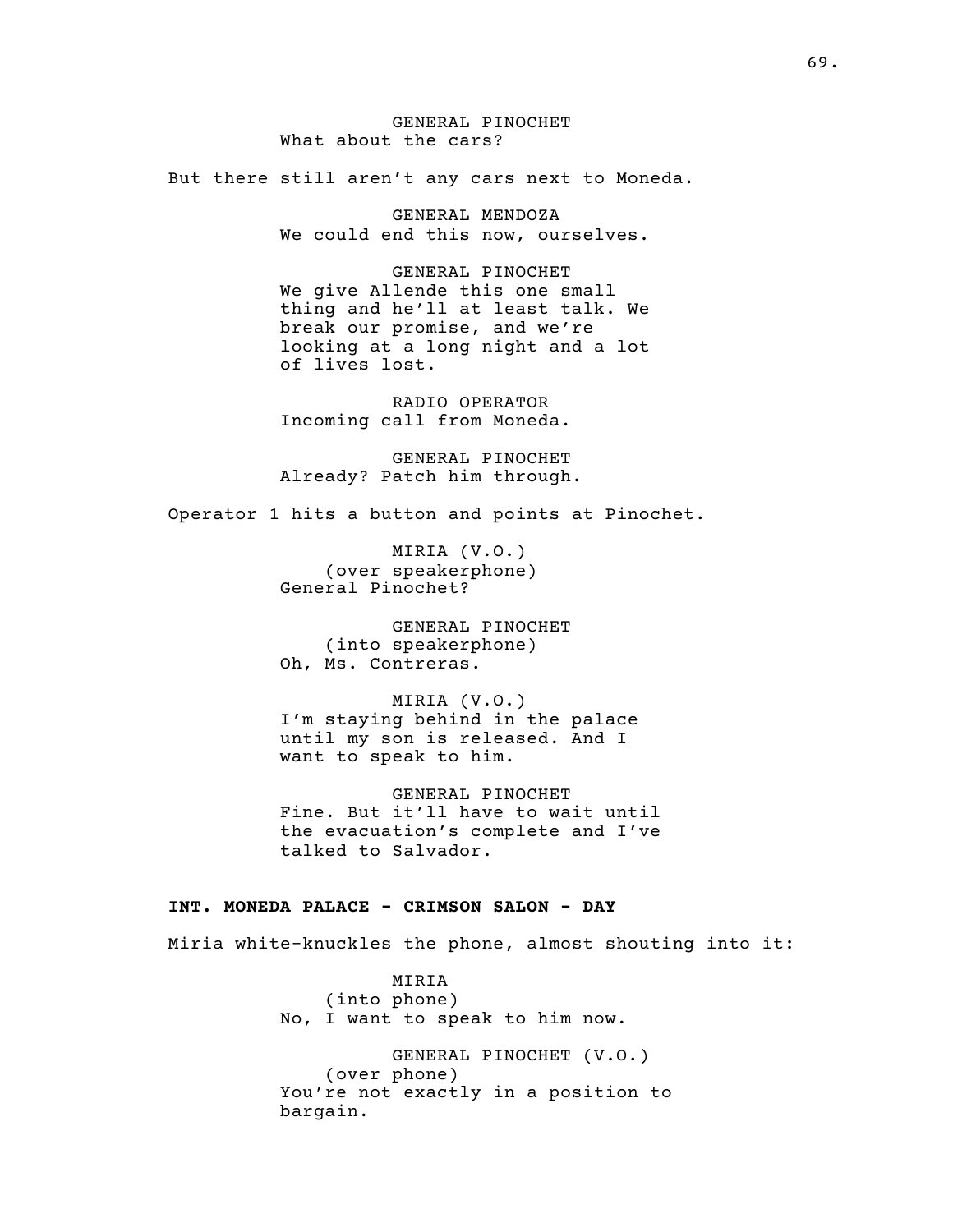Miria hesitates, realizes something.

MIRIA You don't have him, do you? You don't know where he is.

Pinochet sighs.

MIRIA (cont'd) You've been blackmailing me with a phantom threat. You have --

A CLICK on the phone line. Miria looks at the phone -- did Pinochet hang up?

She waits a moment, but hears nothing. She shakes her head, goes to hang up the phone.

But a NOISE comes through. She puts the phone back to her ear.

MIRIA (cont'd)

Hello?

ENRIQUE (V.O.) (over phone) Mama?

MIRIA Enrique? Is that you?

ENRIQUE (V.O.) It's me! Oh my god, it's good to hear your voice --

MIRIA Mi hijo, are you ok? How are you doing, tell me --

Enrique SCREAMS over the phone, in excruciating pain, leaving Miria to only imagine what they're doing to him.

> MIRIA (cont'd) Enrique? Enrique! What's happening? Oh god!

CLICK. The line goes dead.

Miria screams in anguish, slams the phone on the cradle.

# INT. MONEDA PALACE - HALLWAY - DAY

Allende heads through a hallway, his ministers following.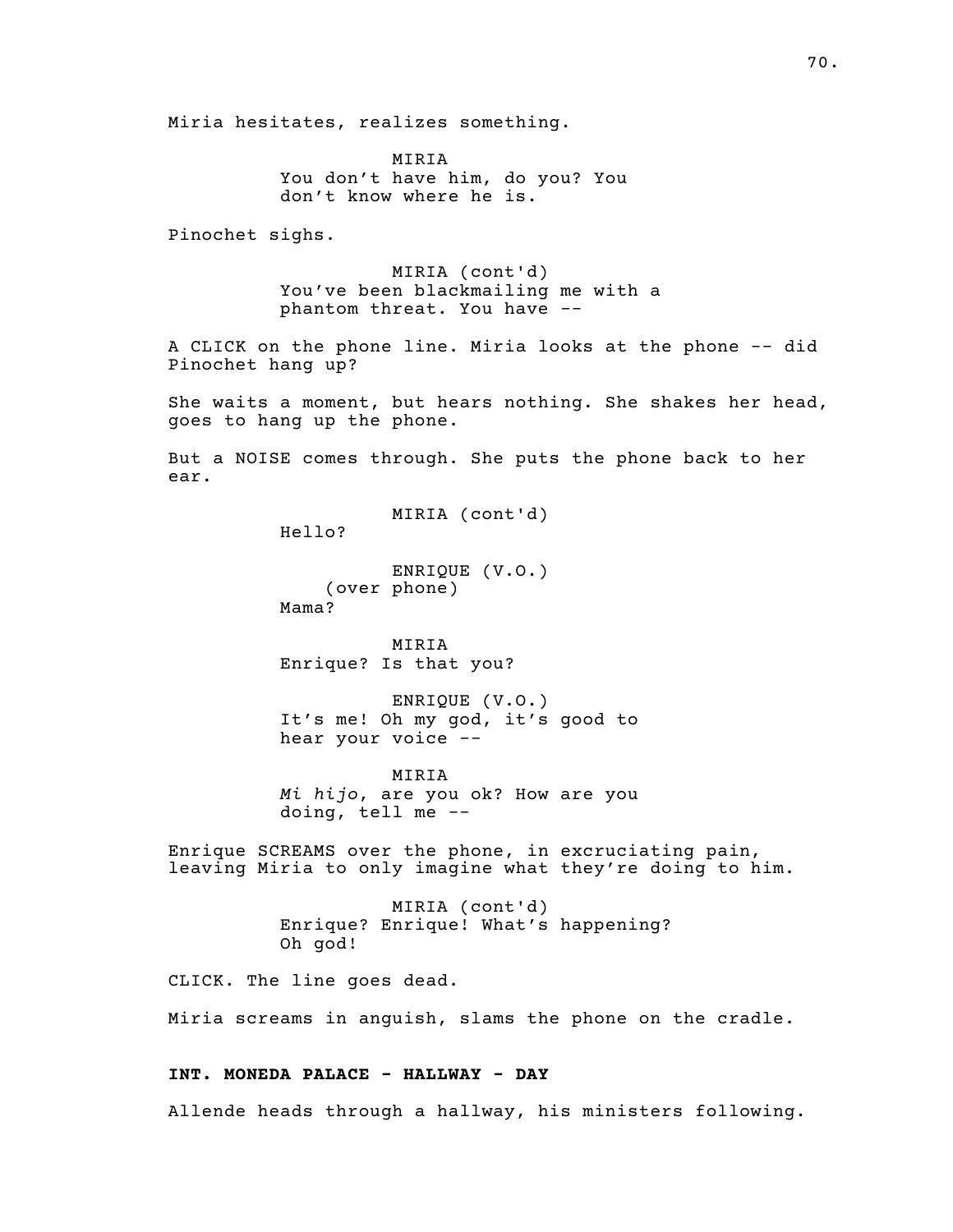ALLENDE

Gentlemen, would you give me a moment? I'd just like to clear my head and then --

He hears muffled screams coming from around the corner.

#### INT. MONEDA PALACE - CRIMSON SALON - DAY

Allende walks in on Miria, still screaming and slamming the phone around.

# ALLENDE Payita! What are you doing?

She stares at him through her tears, and Allende melts with sympathy. He approaches her while the other ministers hang back by the door.

> ALLENDE (cont'd) What are you doing here? The women and the others haven't left yet. Go, you should be with them. Find your son.

MIRIA I can't abandon you.

ALLENDE I gave you express permission to do that.

# INT. MINISTRY OF DEFENSE - WAR ROOM - DAY

Pinochet surveys the plaza through his binoculars.

RADIO OPERATOR The cars have reached the palace.

Pinochet spots a pair of black Lincoln Town Cars pulling up to the Morande Street door beside the palace.

#### INT. MONEDA PALACE - INSIDE THE MORANDE STREET DOOR - DAY

Tati, Isabel, and the others wait to evacuate. Tati is glued to the peephole.

> TATI They're here. Let's go.

She opens the door and everyone heads outside: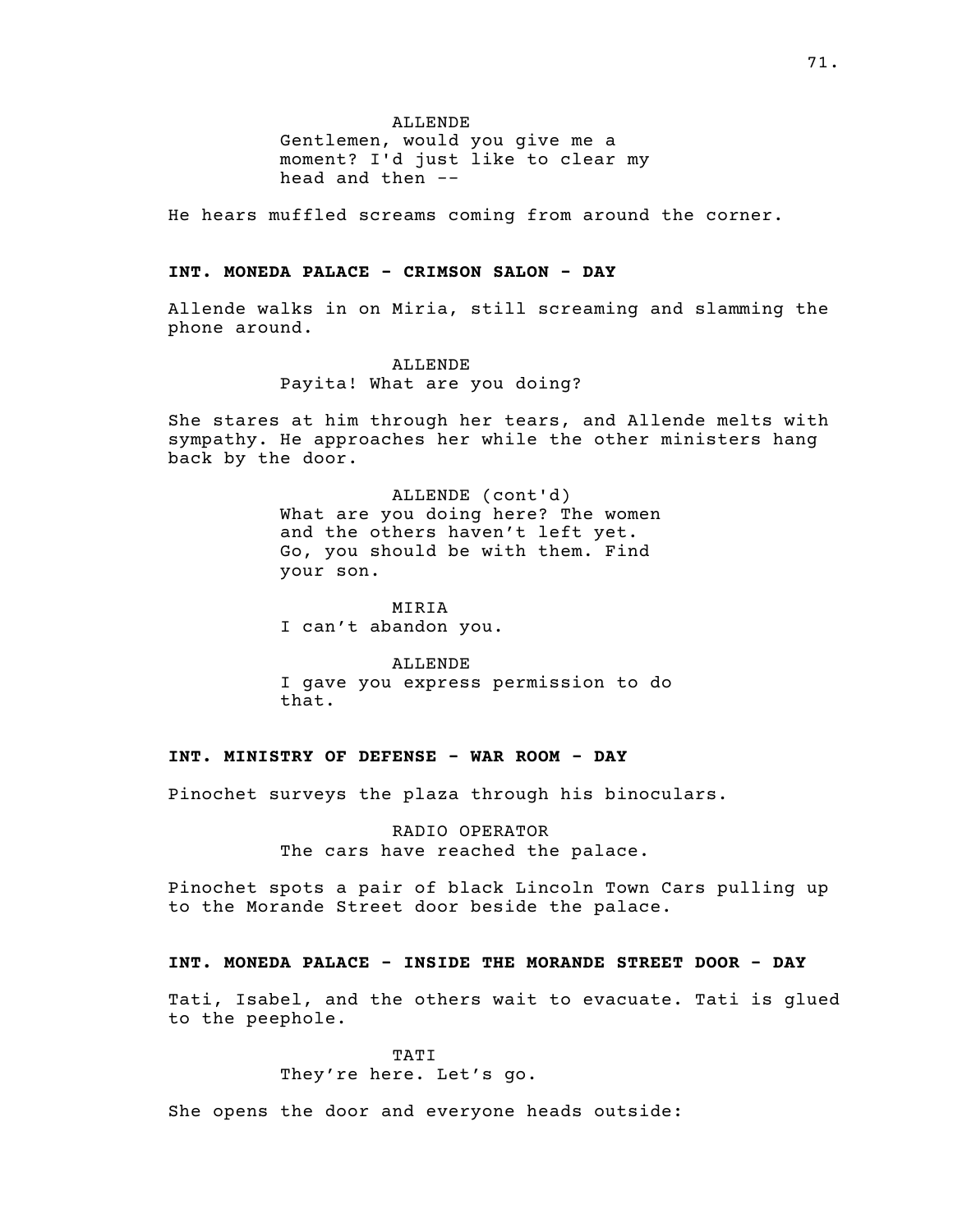#### EXT. MORANDE STREET - DAY

The cars are waiting for them on the curb of the narrow street. But the moment Tati grabs one of their door handles, the cars peel away from the curb and speed off.

# TATI

Hey! Wait!

They glance around, all of them exposed to the elements. A handful of soldiers across the plaza spot them, start shouting at one another and pointing.

# ISABEL Tati, what's happening?

Tati looks back at Moneda. But the heavy door swings shut behind them. They try to open it again, but it's locked.

#### INT. MINISTRY OF DEFENSE - WAR ROOM - DAY

Pinochet gazes at the confusion through the binoculars.

GENERAL PINOCHET What the hell is going on?

He spots the cars speeding away, disappearing into the city.

#### EXT. MORANDE STREET - DAY

As the evacuees bang on the palace door, Tati surveys the plaza, holds her belly to protect her baby.

SHOUTING FROM ABOVE. The G.A.P. snipers on the rooftops, saying something to the women. Desperate.

Something is very wrong. They're pointing at something:

A block away in the southern plaza, tank artillery swivel toward Moneda.

# INT. MINISTRY OF DEFENSE - WAR ROOM - CONTINUOUS

Pinochet, Merino, and Mendoza watch the women from the window.

Leigh hangs back near the radio operators.

GENERAL PINOCHET Why are they aiming...? What's happening? No!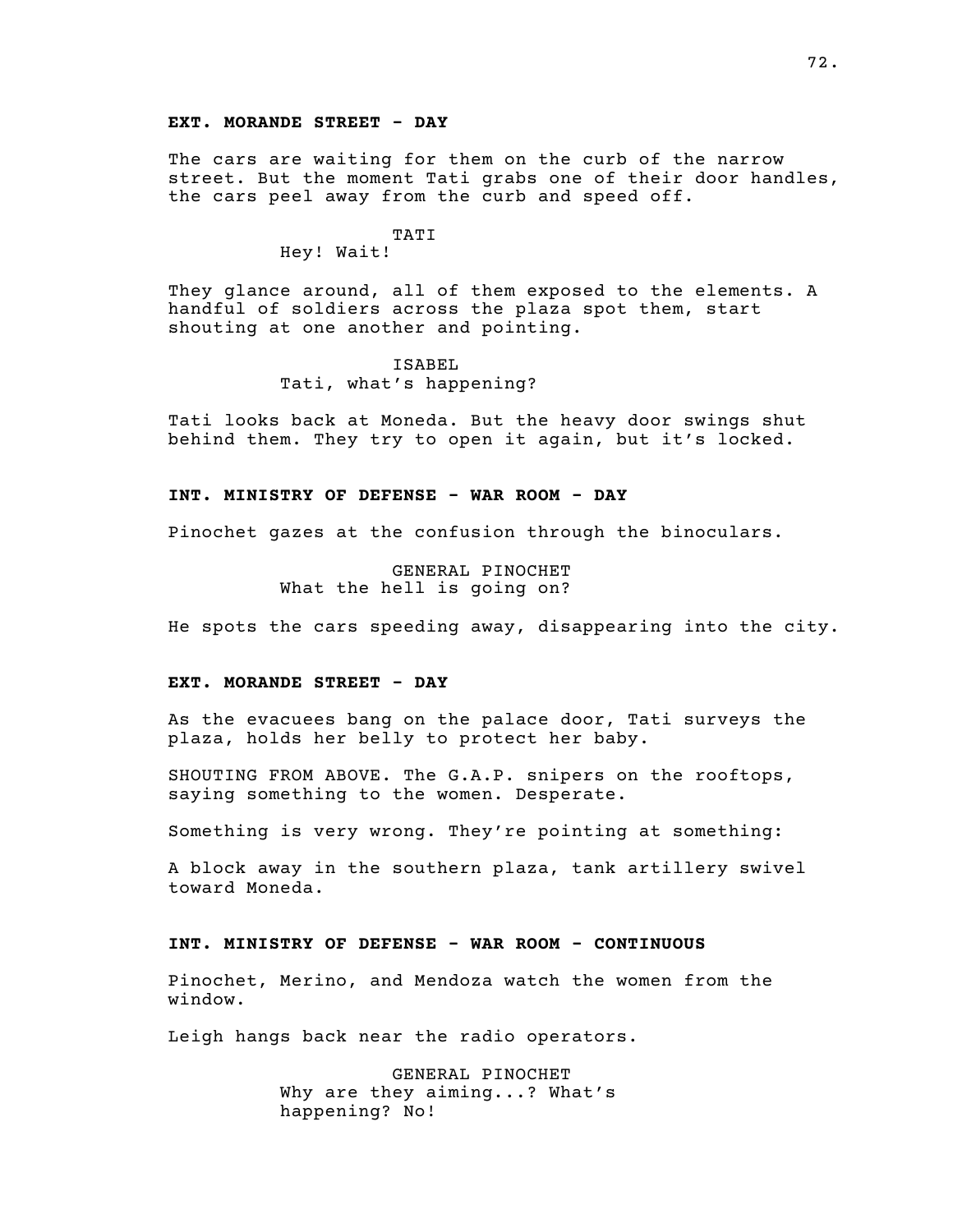### EXT. MORANDE STREET - CONTINUOUS

Tati watches the tank cannons settle on their targets --

TATI Take cover!

Tati holds her belly, pulls the others to the ground.

BOOM! RATATATATAT!

Deafening gunfire shatters the silence.

The evacuees scream, huddled out of the line of fire.

# INT. MONEDA PALACE - CRIMSON SALON - CONTINUOUS

Allende and Miria hear the gunshots and spin around.

They run out to:

### INT. MONEDA PALACE - EASTERN HALLWAY - CONTINUOUS

The hallway's not too exposed to the gunfire, unlike the evacuees visible outside, huddling against the palace one story below. Sparks fly dangerously close to their heads.

> ALLENDE Where are the cars?

MIRIA Call Pinochet!

Sepulveda and fifteen G.A.P. run past them.

ALLENDE

No time.

He runs after them, northward.

Miria's stomach drops. She chases Allende.

# INT. MONEDA PALACE - NORTHERN HALLWAY - DAY

A hailstorm of bullets and debris flying everywhere.

Allende and the G.A.P. return fire from the windows.

Miria crawls into the hallway, spots Allende a ways off.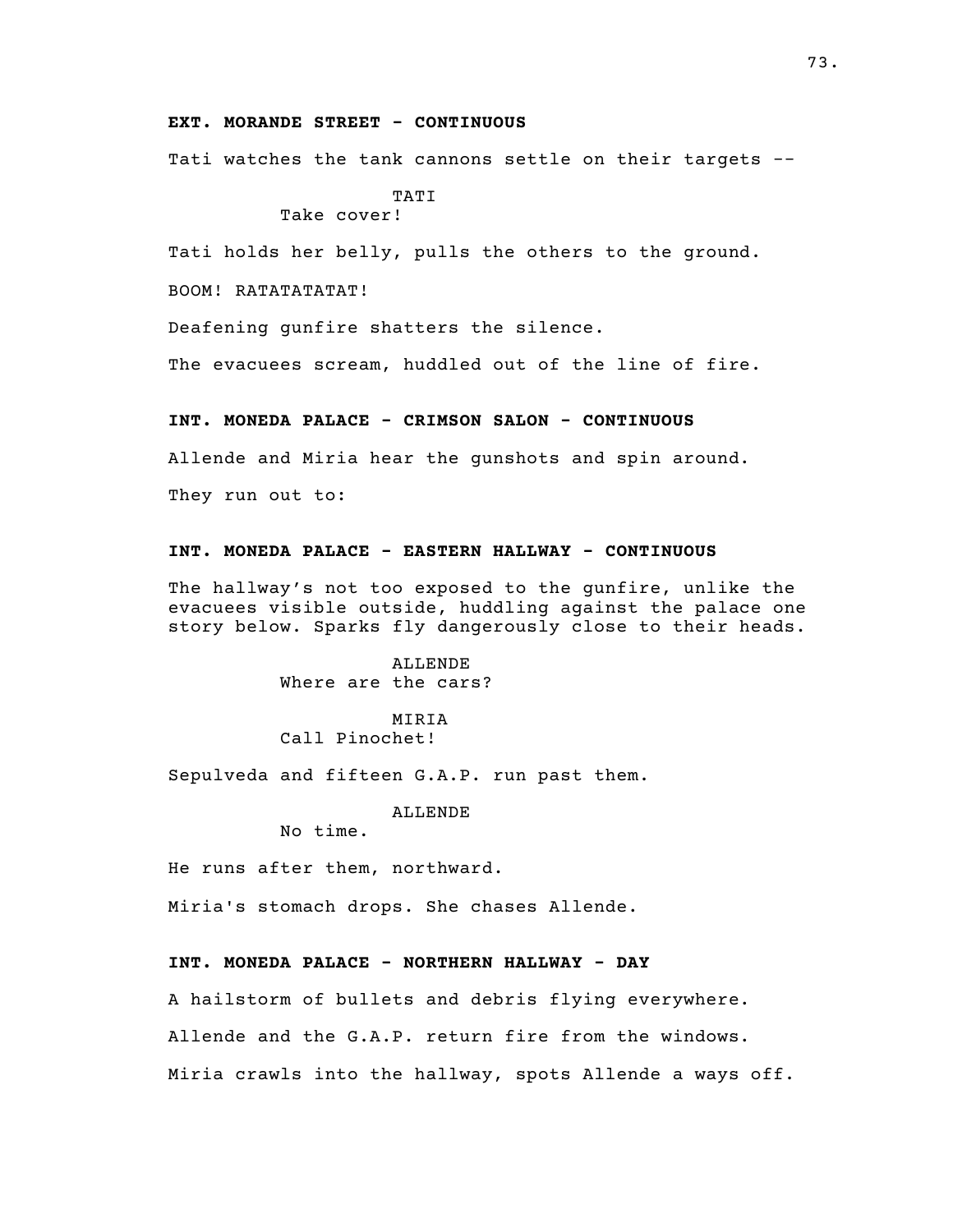ALLENDE Draw their fire to the west side! Away from Morande!

Sepulveda grasps his shoulder.

SEPULVEDA Sir, you shouldn't be here! Let us handle this!

ZING! A bullet shatters a window near Allende.

Allende sprays his AK-47 out the window with a primal scream.

## EXT. MORANDE STREET - DAY

Bullets zing and mortar fire shakes the ground under the women huddling against the palace walls.

It's a cacophony of screaming, gunfire, and debris.

### INT. MINISTRY OF DEFENSE - WAR ROOM - CONTINUOUS

Pinochet's turned on the other generals, spitting and screaming in their faces.

> GENERAL PINOCHET Who did this? Who ended the ceasefire?

He looks from one General to the next, trying to suss out the liar. The Generals all cower in fear, except for Leigh.

He smokes casually, next to the radio operators.

GENERAL PINOCHET (cont'd) You have no idea what you're doing, you fucking --

GENERAL LEIGH I'm getting the job done.

GENERAL PINOCHET We need the people behind us! They won't do that if we shoot at unarmed pregnant women!

GENERAL LEIGH The president's shooting back.

GENERAL PINOCHET

What?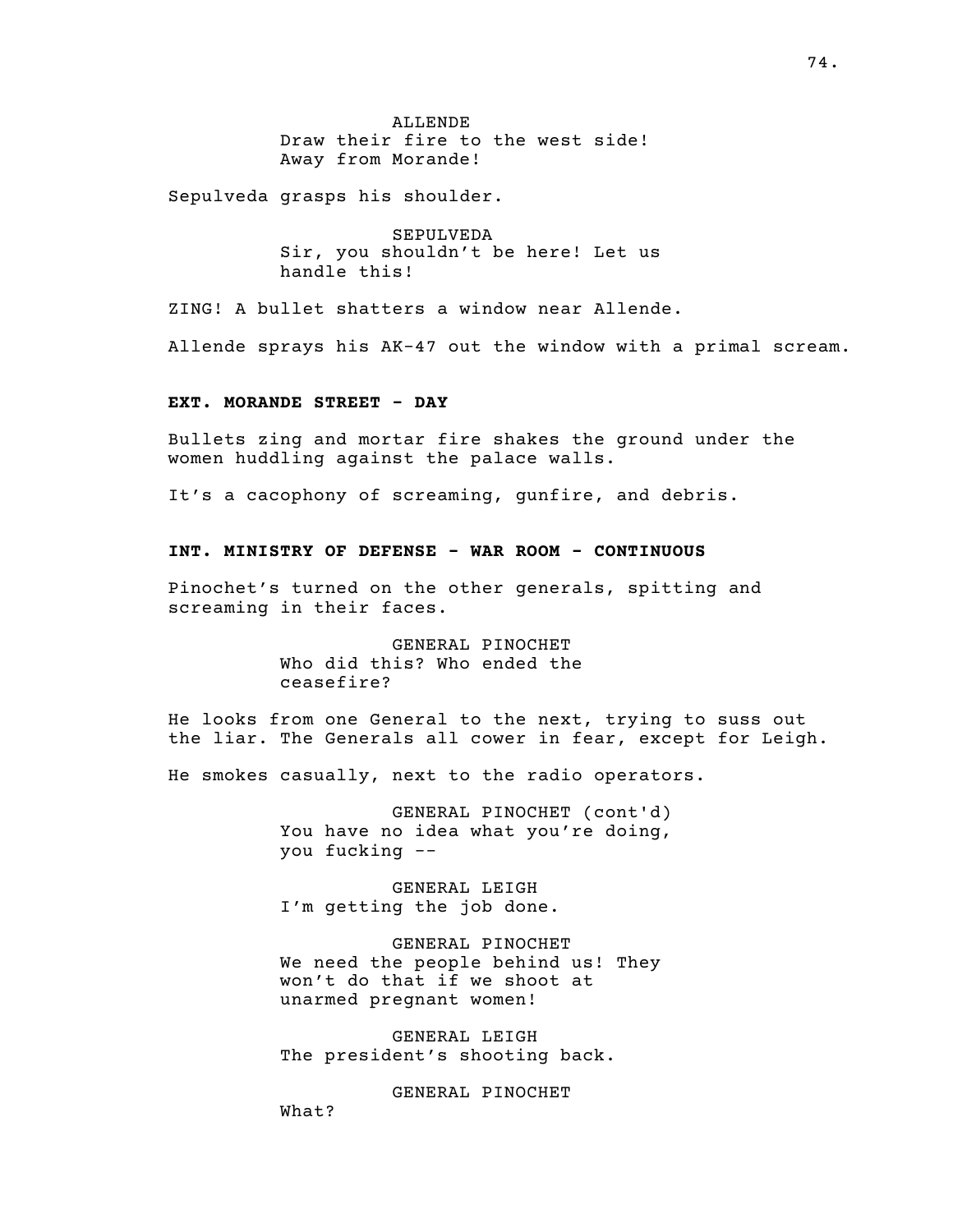Pinochet raises his binoculars again.

THROUGH BINOCULARS: Allende shoots wildly from a window, and then ducks inside to reload.

> GENERAL PINOCHET (cont'd) Son of a --

# INT. MONEDA PALACE - NORTHERN HALLWAY - CONTINUOUS

Miria continues crawling toward Allende.

A G.A.P. serviceman's head EXPLODES with blood in front of her.

She controls her gag reflex, keeps moving.

Another one gets hit behind her. Bleeds out. And another.

Allende tosses his AK-47 aside.

Miria reaches him, still on her belly.

MIRIA Chicho! Don't do this!

ALLENDE Have our people escaped?

MIRIA How the hell do I know?

Allende returns to his gun.

Miria tries to yank Allende away.

### INT. MINISTRY OF DEFENSE - WAR ROOM - CONTINUOUS

THROUGH BINOCULARS: Allende and Miria rush away from the fighting together.

Pinochet snarls, locks eyes with a smug Leigh.

GENERAL LEIGH I told you. She wants to die with him. (to radio operators) How long would it take to launch air strikes?

RADIO OPERATOR Forty-five minutes, give or take.

Pinochet watches Leigh warily, but doesn't say anything.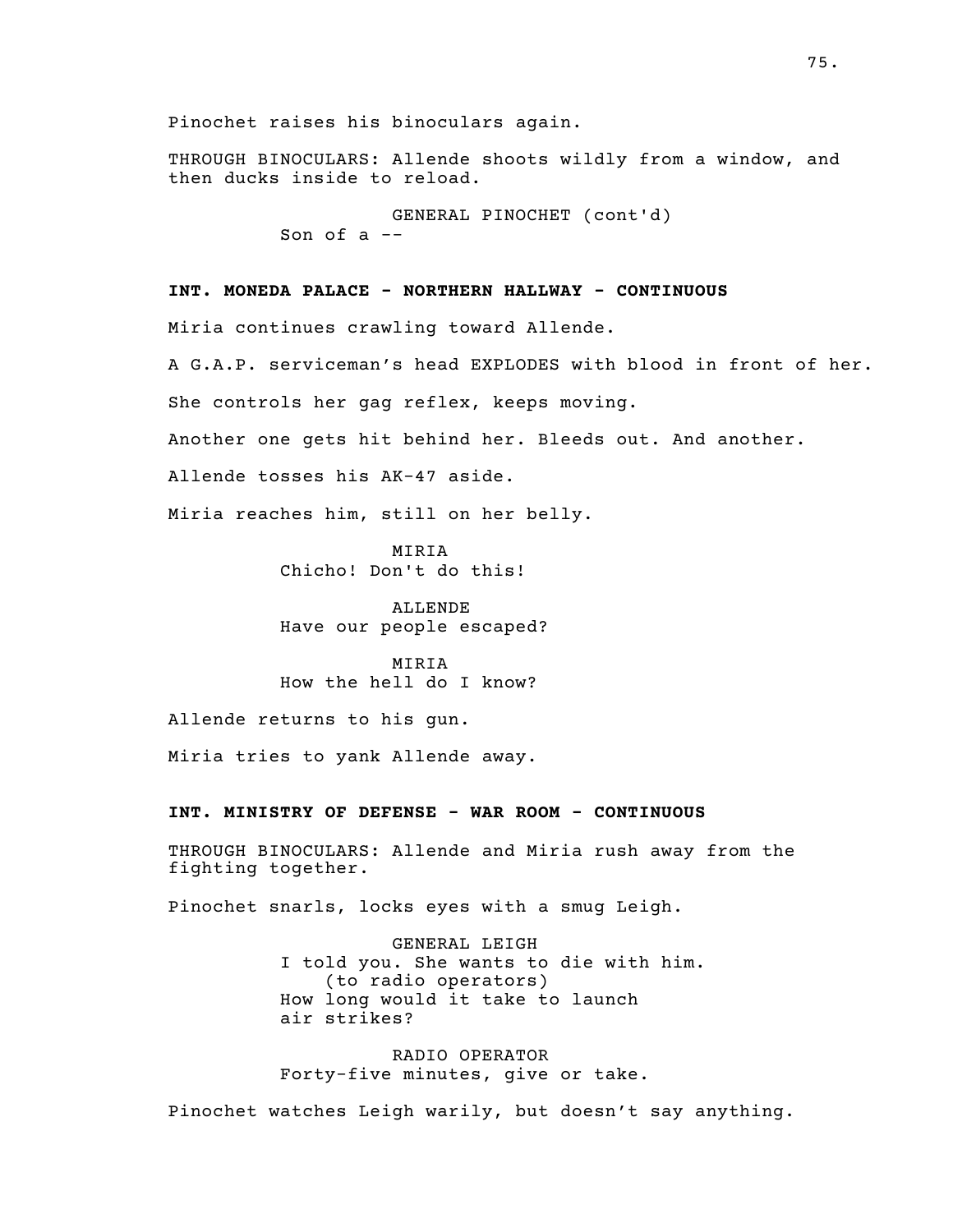He looks at a clock on the wall: 11:10 AM.

### EXT. MORANDE STREET - CONTINUOUS

The evacuees are still huddled against the palace. The gunfire is a little more distant now, not focused here.

Tati uses the opportunity to look around. She spots an exit.

TATI Come on, Public Works garage, let's go! Hurry up!

The evacuees burst off the wall.

Tati leads them across the street, until she spots:

Isabel, still frozen in place near Moneda, eyes shut tight, hands over her ears.

Soldiers shout, turn their guns back toward the evacuees.

TATI (cont'd) Isabel! We have to go!

Tati runs back and drags Isabel with her.

They all head toward the garage ramp under the Public Works building that Miria used earlier.

Allende appears in a window of the palace, spots them.

### INT. MONEDA PALACE - EASTERN HALLWAY - CONTINUOUS

Miria joins Allende at the window, and they both watch Tati and Isabel scurry out of sight, into Public Works.

> ALLENDE Oh thank god. They'll find a way out through the city somewhere.

Miria grabs him.

MIRIA What the hell is wrong with you?

ALLENDE

What?

She pulls him into a nearby office: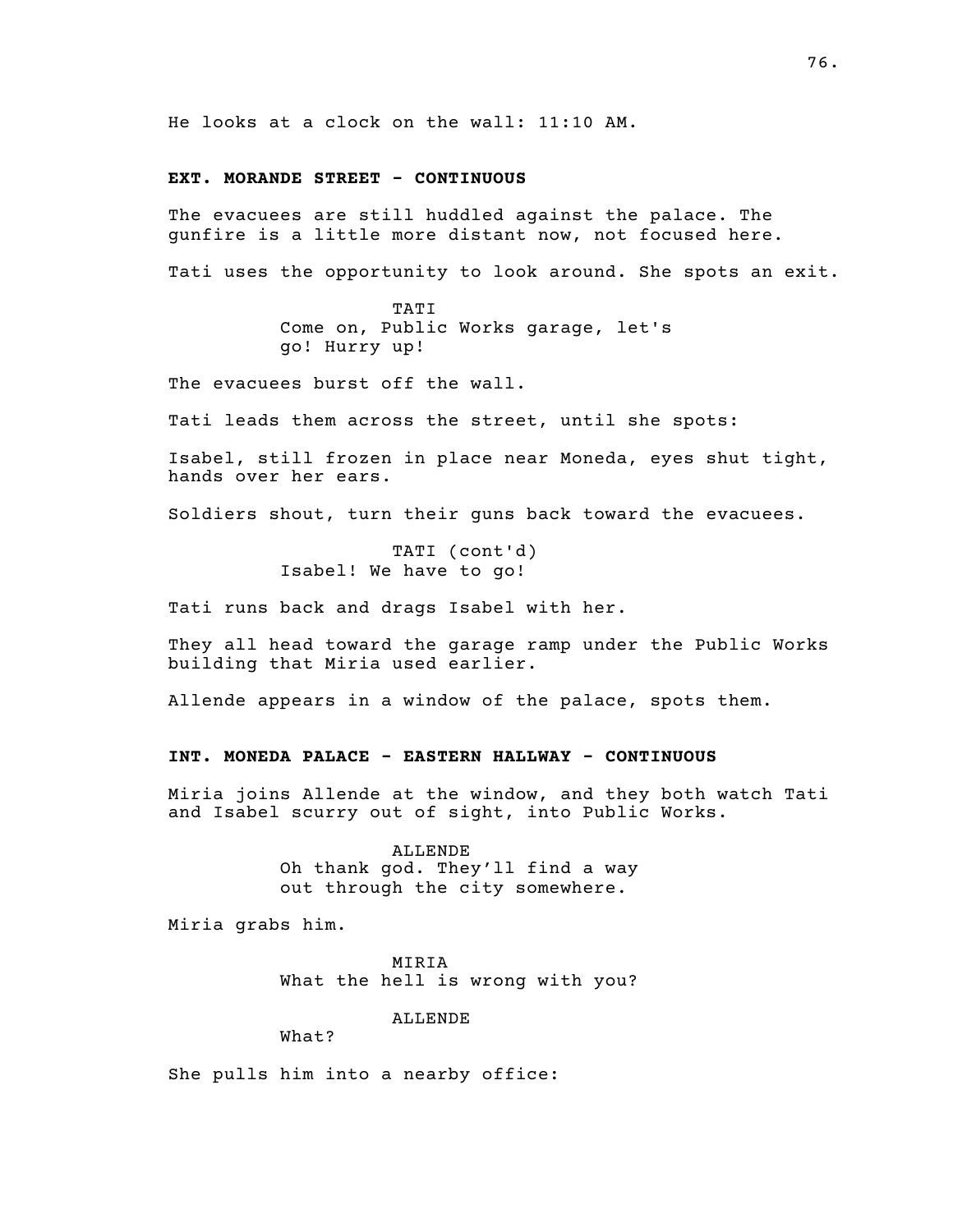# INT. MONEDA PALACE - EMPTY OFFICE - CONTINUOUS

She slams the door after they're inside.

ALLENDE

What's wrong?

MIRIA You almost got yourself killed!

ALLENDE They were shooting at our people! And my daughters!

MIRIA

And the G.A.P. were handling it fine without you!

ALLENDE Payita, this is a good thing!

MIRIA How! In what way!

ALLENDE Think what they'll write. The president risked his own life to save his people from the maniacs attacking the government. That's great for us.

Miria shakes her head.

MIRIA You need to call Pinochet.

ALLENDE Why? It would look like a peaceful transfer of power.

MIRIA Chicho, I don't like this. I stayed here to help you --

ALLENDE Payita, my mind is clear. For the first time today, I know how to  $win$   $--$ 

MIRIA You've already lost!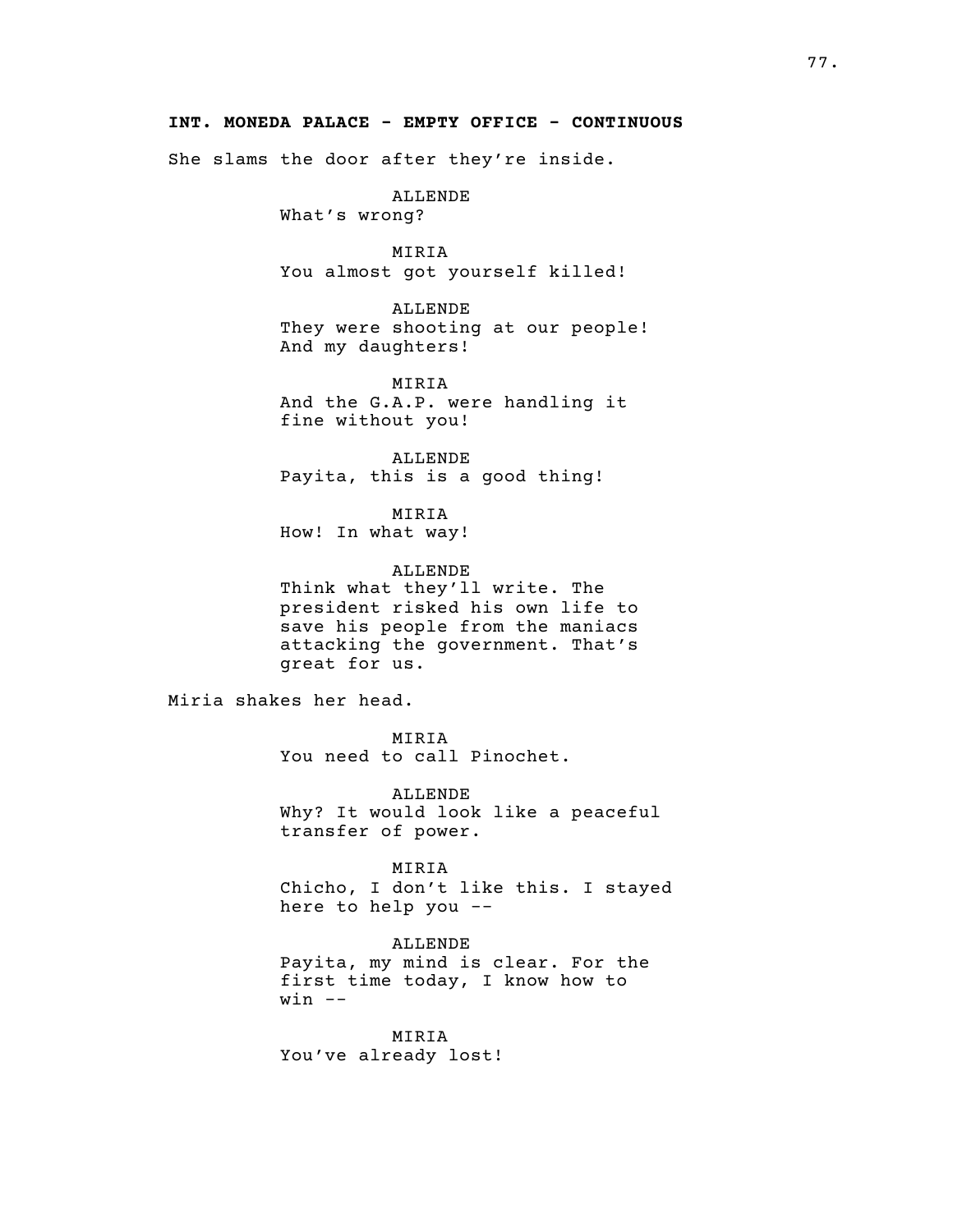ALLENDE (ignoring her) -- and I don't need any help. But your son --

MIRIA They won't touch him if you just stop.

ALLENDE You really believe that?

Miria's not so sure anymore. It scares her.

MIRIA Please, Chicho. Don't do this.

She tries to embrace him, but he steps away from her.

ALLENDE Go save your son.

Miria gazes at him through her tears, her heart breaking. Allende strides out of the room without another word. Miria starts to cry.

> OLD MIRIA (V.O.) He was right, of course. I'd been stupid. I should have admitted it, at least said goodbye properly.

But after a moment, Miria calms down. She wipes her tears.

INT. MONEDA PALACE - SUPPLY CLOSET - DAY

Miria finds a stash of guns, ammunition, and other supplies haphazardly thrown into the closet for the siege.

> OLD MIRIA (V.O.) But it was time to move on. No one else was going to save Enrique for me.

Miria heaves a bulletproof vest on, perches a helmet on her head, and then slings an AK-47 over one shoulder and an ammo belt over the other.

She lifts the gun to aiming position. Drops it. Aims it again, faster. Drops it. Aims it even faster.

This is insane. Is she really doing this?

She sees a grenade on the ground. Picks it up.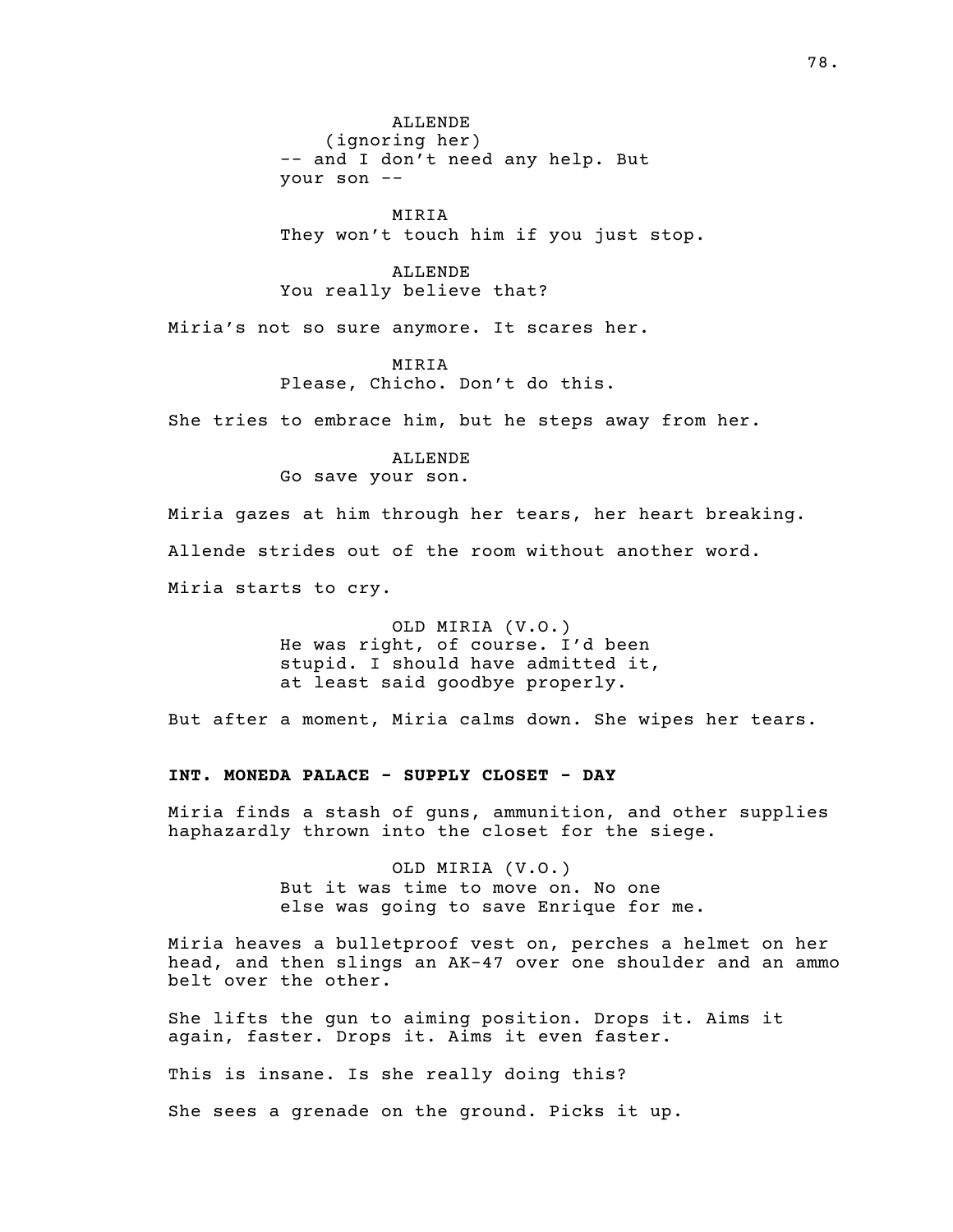She takes a deep breath, and then heads off on a mission.

# INT. MONEDA PALACE - CONFERENCE ROOM - DAY

Ministers pace back and forth -- the sounds of gunfire more muffled here -- while staffers sit around in varying states of terror.

Snippets of the dozens of conversations are intelligible:

MINISTER TOHA Unbelievable!

ADVISER PUCCIO On their own capitol!

MINISTER TOHA

At women!

Olivares and Vargas walk around, snap photos, take notes.

Vargas jumps at every little noise.

OLIVARES Hey, Vargas. How many American soldiers does it take to screw in a light bulb?

Nearby, Vergara provides the punchline instead of Vargas:

MINISTER VERGARA Only one, but he's got to do it from another continent with an eight-million dollar laser targeting system.

Vargas stops flinching for a moment to roll his eyes. He can't help but smile at Olivares and Vergara.

Joaquin sits with another STAFFER in the corner.

STAFFER Hope she made it out of the city.

JOAQUIN My uncle left last week. Wish I'd joined him.

Allende strides into the room, a spring in his step.

The ministers leap to their feet and crowd him.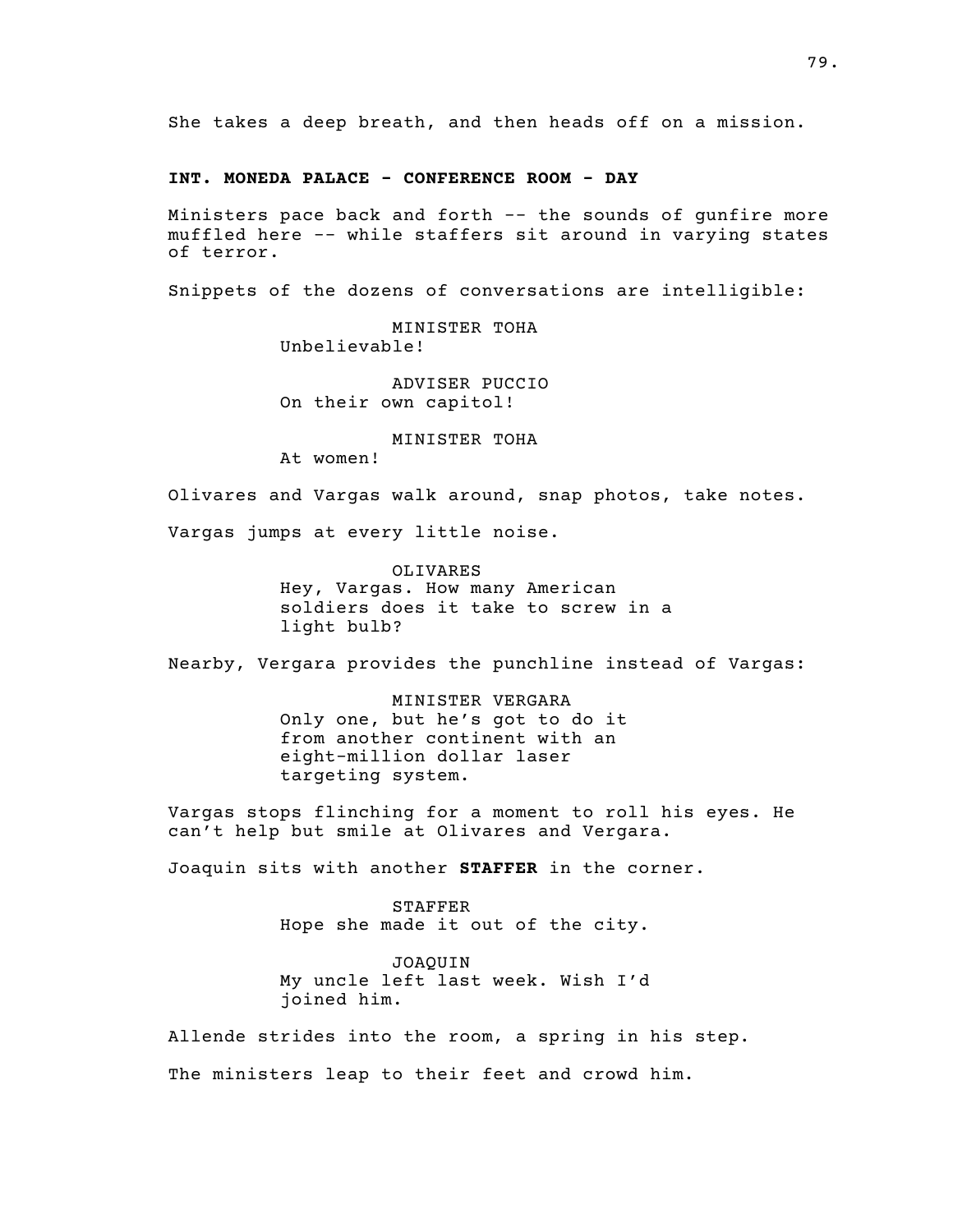MINISTERS AND ADVISERS  $(ad$  lib) Mr. President! You've got to surrender! You've got to negotiate! Someone's going to die!

Allende takes a seat and raises a hand for silence. The others take their seats. The staffers and aides stand.

> ALLENDE We've got no chance of winning --

MINISTER VERGARA So you've agreed to surrender?

ALLENDE -- but we can still win a moral victory.

MINISTER TOHA And what does that mean, exactly?

ALLENDE Get Pinochet on the phone.

Joaquin grabs the phone, dials.

JOAQUIN I have President Allende for General Pinochet.

The ministers look worried as Allende takes the phone.

GENERAL PINOCHET (V.O.) (over phone) Salvador? What's the meaning of this?

ALLENDE (into phone) You're one to talk! You just shot at my daughters, you son of a bitch!

# INT. MINISTRY OF DEFENSE - WAR ROOM - DAY

Pinochet and the other generals sit around the speakerphone.

GENERAL PINOCHET (into speakerphone) And you shot at our soldiers! Let's call it even!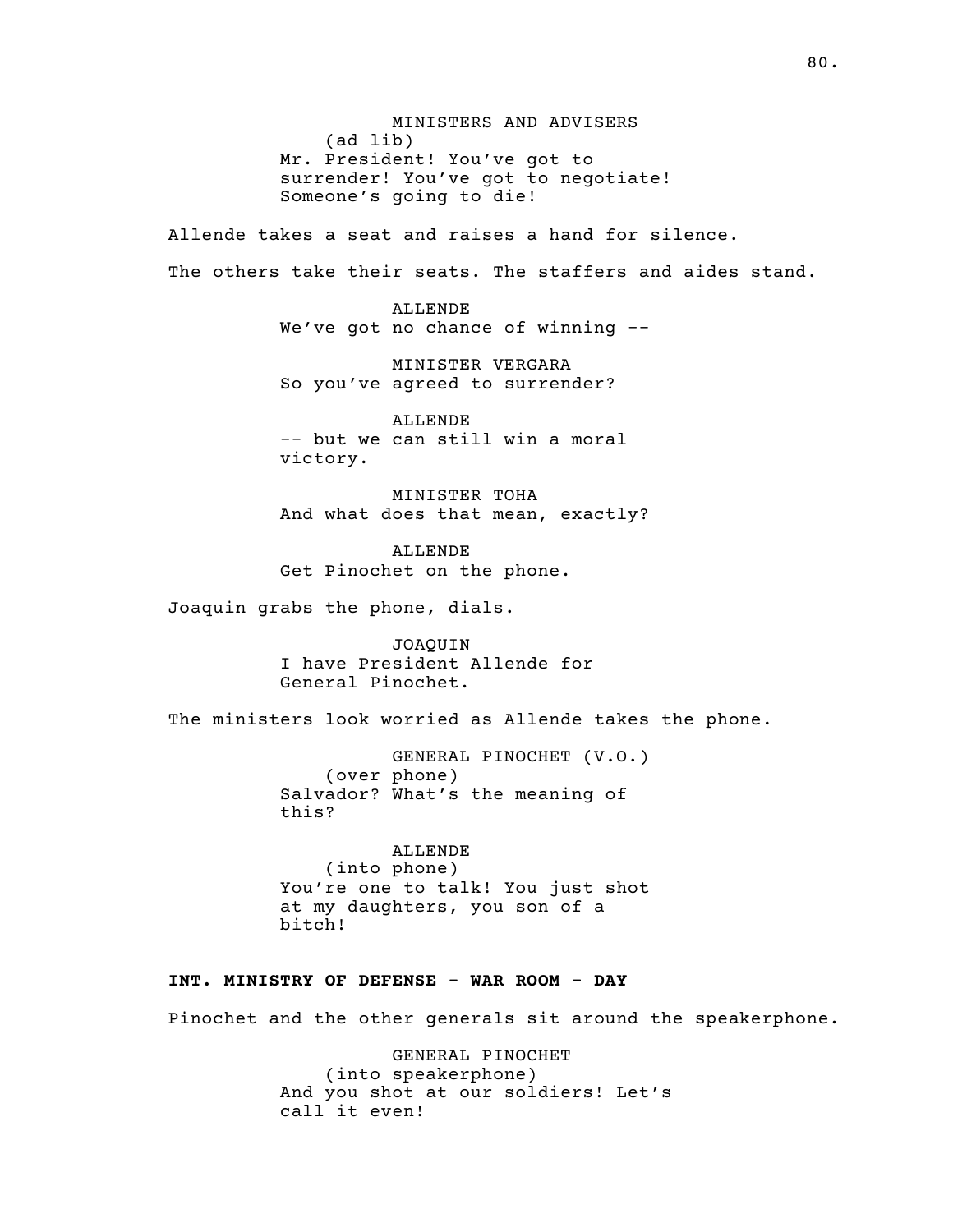ALLENDE (V.O.) (from speakerphone) There's a world of difference between the two!

Allende's ministers gesture desperately for him to calm down.

### INTERCUT PINOCHET AND ALLENDE

GENERAL PINOCHET You have no right to fire on our men!

ALLENDE No, we made a deal, Augusto! And you broke it!

Pinochet glares at Leigh: I told you.

ALLENDE (cont'd) How could I have ever trusted you? You son of a bitch. You god damn --

A light bulb goes off for Pinochet. He presses a button, puts Allende on hold.

> GENERAL PINOCHET He's provoking us. He wants us to escalate.

GENERAL LEIGH Then let's give him what he wants.

GENERAL PINOCHET No. How soon can we surround the presidential mansion?

RADIO OPERATOR At Tomas Moro? Give me one moment.

GENERAL LEIGH You played your game with his mistress and it didn't work. Now this?

RADIO OPERATOR The closest unit is three minutes away.

Pinochet takes Allende off hold. He's still ranting:

ALLENDE (V.O.) ( over speakerphone ) -- fascist pig, and you --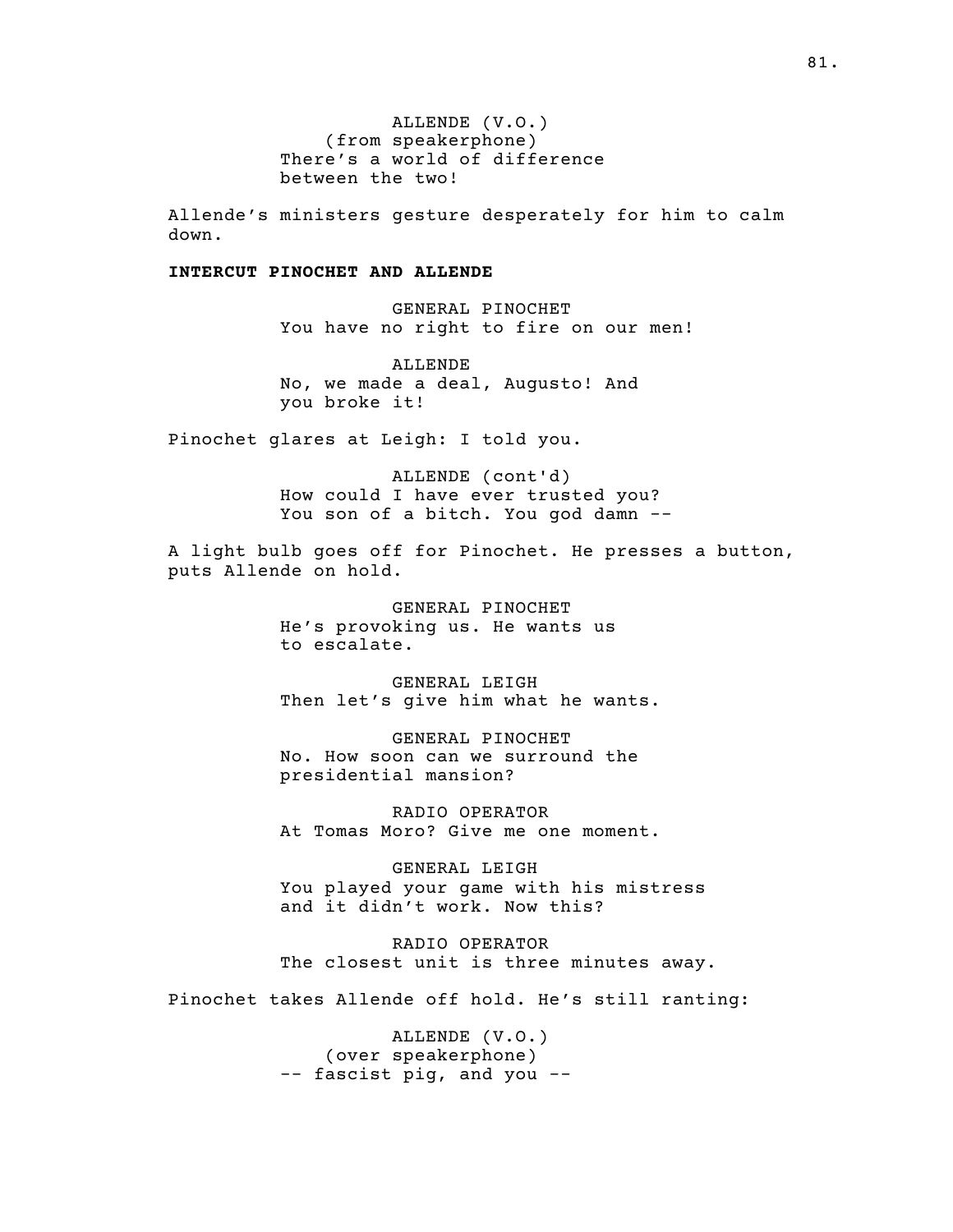GENERAL PINOCHET Salvador! Salvador, please! Can I say something?

INTERCUT PINOCHET AND ALLENDE

GENERAL PINOCHET (cont'd) The police are surrounding Tomas Moro as we speak.

Allende freezes.

ALLENDE Is that right?

GENERAL PINOCHET No one has to get hurt. But if we can't negotiate, we'll have to --

Allende presses a button, puts Pinochet on hold.

ALLENDE Get my wife on the phone. Hurry.

The aides spring into action.

Pinochet frowns. The speakerphone's interrupted him. He realizes:

> GENERAL PINOCHET He's trying to reach his wife. He's calling our bluff! (to radio operators) Cut the phone lines to Tomas Moro. Now!

The radio operators spring into action, getting messages to soldiers in the field.

Allende's aides dial furiously, trying a few different lines.

JOAQUIN Yes, Mrs. Allende?

Allende snatches the phone out of Joaquin's hand.

ALLENDE (into phone) Mi Tencha? Are you alright? Is everything ok?

HORTENSIA (V.O.) (over phone) Yes, yes. Everything's fine. What's the matter, Chicho? What's going --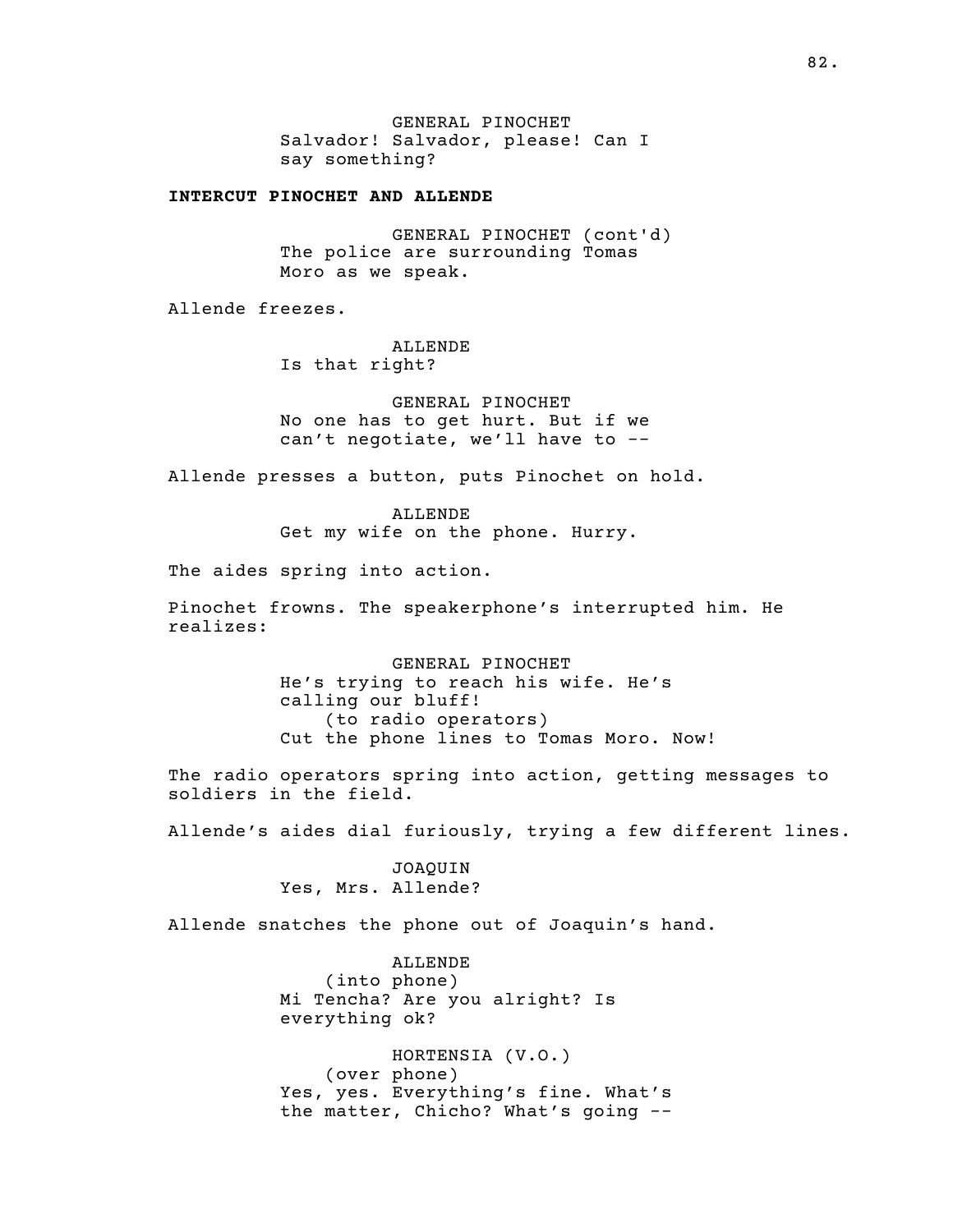ALLENDE Leave! Now! There are --

The line goes dead.

ALLENDE (cont'd) Tencha? Tencha?

# INT. TOMAS MORO MANSION - DAY

Hortensia looks at the phone, frowning. Carmen sits nearby.

HORTENSIA  $(into phone)$ Chicho? Can you hear me?

Carmen tries the phone as well:

CARMEN Papa? Hello? What did he say?

### INT. MINISTRY OF DEFENSE - WAR ROOM - DAY

The Radio Operator calls out to the Generals:

RADIO OPERATOR All lines to Tomas Moro have been cut.

Pinochet stares at the speakerphone, waiting...

Allende comes back on the line:

ALLENDE ( over speakerphone ) You sick son of a bitch, Augusto. There's no low you can't reach.

GENERAL PINOCHET Salvador, please --

ALLENDE My family's innocent. I'm the one you want.

GENERAL PINOCHET Then let's talk --

ALLENDE But they're willing to die for this, same as me. So do your worst.

Pinochet doesn't understand... He puts Allende on hold.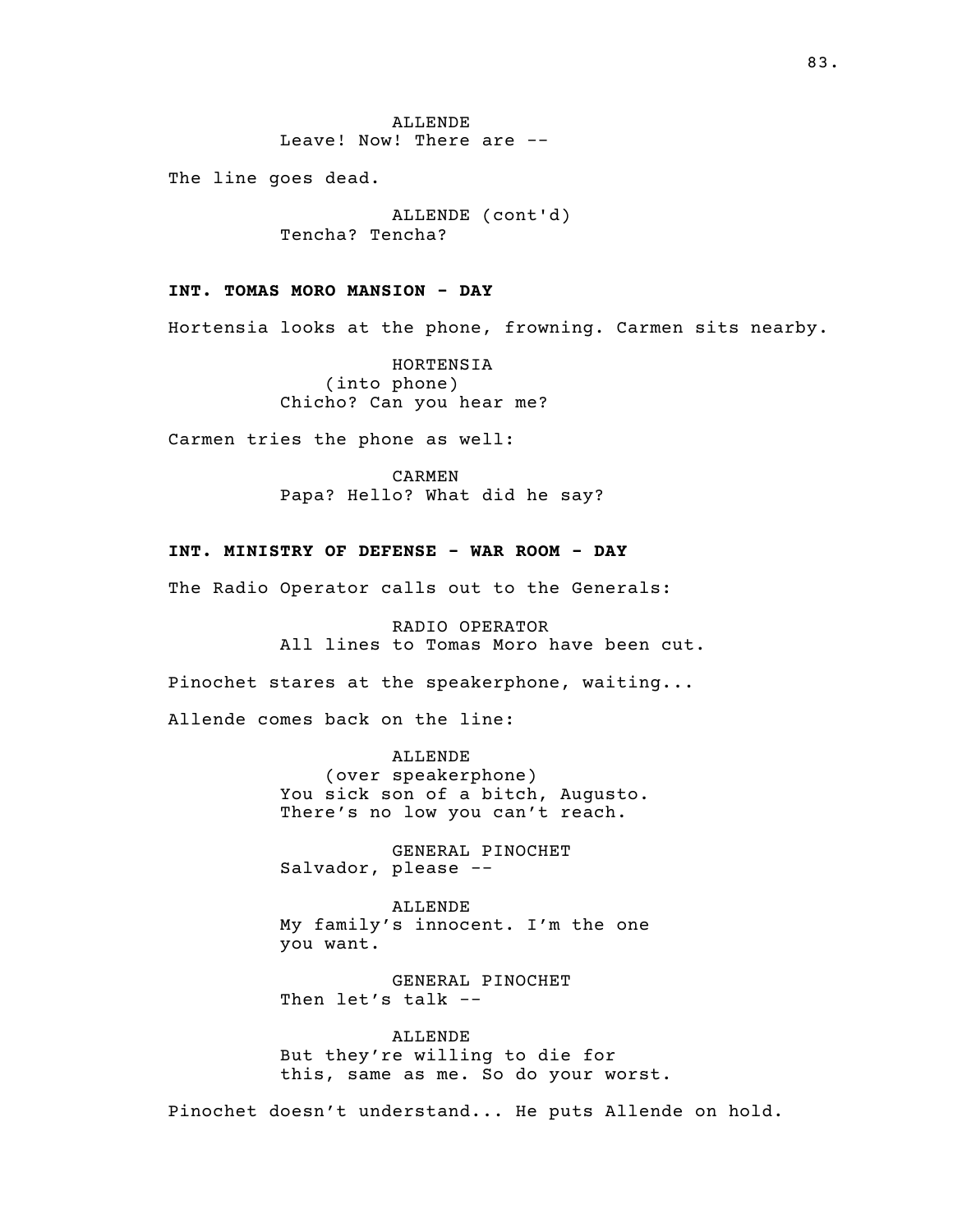RADIO OPERATOR Sir, the infantry unit's reached Tomas Moro.

# EXT. TOMAS MORO MANSION - DAY

From the safety of some distant underbrush, Hortensia and Carmen watch military jeeps and soldiers surround their home and search it.

The two armed G.A.P. SOLDIERS behind them keep watch.

RADIO OPERATOR (V.O.) They're saying the home is empty. The first lady and her daughters are gone.

Hortensia and Carmen turn away from their home soon enough, and the G.A.P. men quietly lead them away on foot.

# INT. MINISTRY OF DEFENSE - WAR ROOM

Pinochet slams a fist on the table.

GENERAL PINOCHET God damn it!

GENERAL LEIGH This is a waste of time.

GENERAL MENDOZA You're never going to get through to him.

But Pinochet's mind is working.

### INT. MONEDA PALACE - CONFERENCE ROOM - DAY

Allende waits for the speakerphone.

ALLENDE Augusto? Did you hang up?

GENERAL PINOCHET (V.O.) ( over speakerphone ) Do you want to know a secret, Salvador?

Pinochet's voice is different. More laid back. The urgency of a few moments ago has vanished.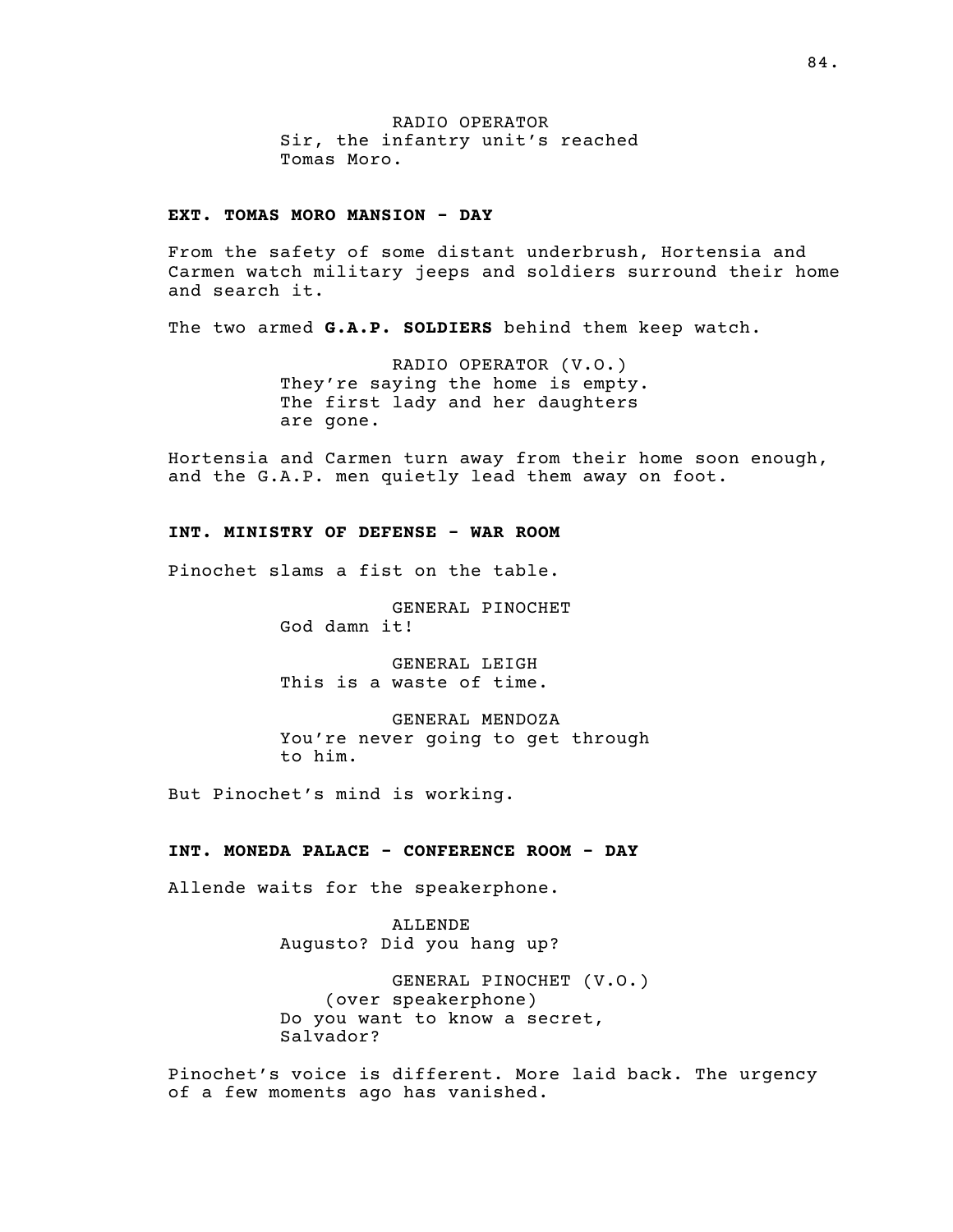It disarms Allende.

#### ALLENDE

A secret?

### INT. MONEDA PALACE - HALLWAY - DAY

Miria, still decked out in all her gear, opens a door, starts heading down the stairs and into the basement of Moneda. A sign at the bottom of the stairs reads:

"TUNNEL TO MINISTRY OF PUBLIC WORKS"

### INT. MINISTRY OF PUBLIC WORKS GARAGE - DAY

Miria emerges from the tunnel into the underground garage.

GENERAL PINOCHET Do you want to know who I've been chatting with, all morning?  $(b$ eat $)$ I'll give you a hint. You know her very well. She might even be in the room with you.

She heads towards the elevator, goes to press the call button, but hesitates.

She goes through another door, takes the stairs instead.

#### INT. MONEDA PALACE - CONFERENCE ROOM - DAY

Allende looks all around the room at his ministers, staffers, aides. Only men surround him.

> GENERAL PINOCHET (V.O.) ( over speakerphone ) She called me this morning, desperate, the poor thing. She said she could convince you to surrender.

Allende's eyes widen, starting to understand.

#### INT. MINISTRY OF PUBLIC WORKS - STAIRWELL - DAY

Miria climbs up the stairs, passing the second floor and approaching the third. Slowly. Quietly.

Pinochet's leering taunts continue: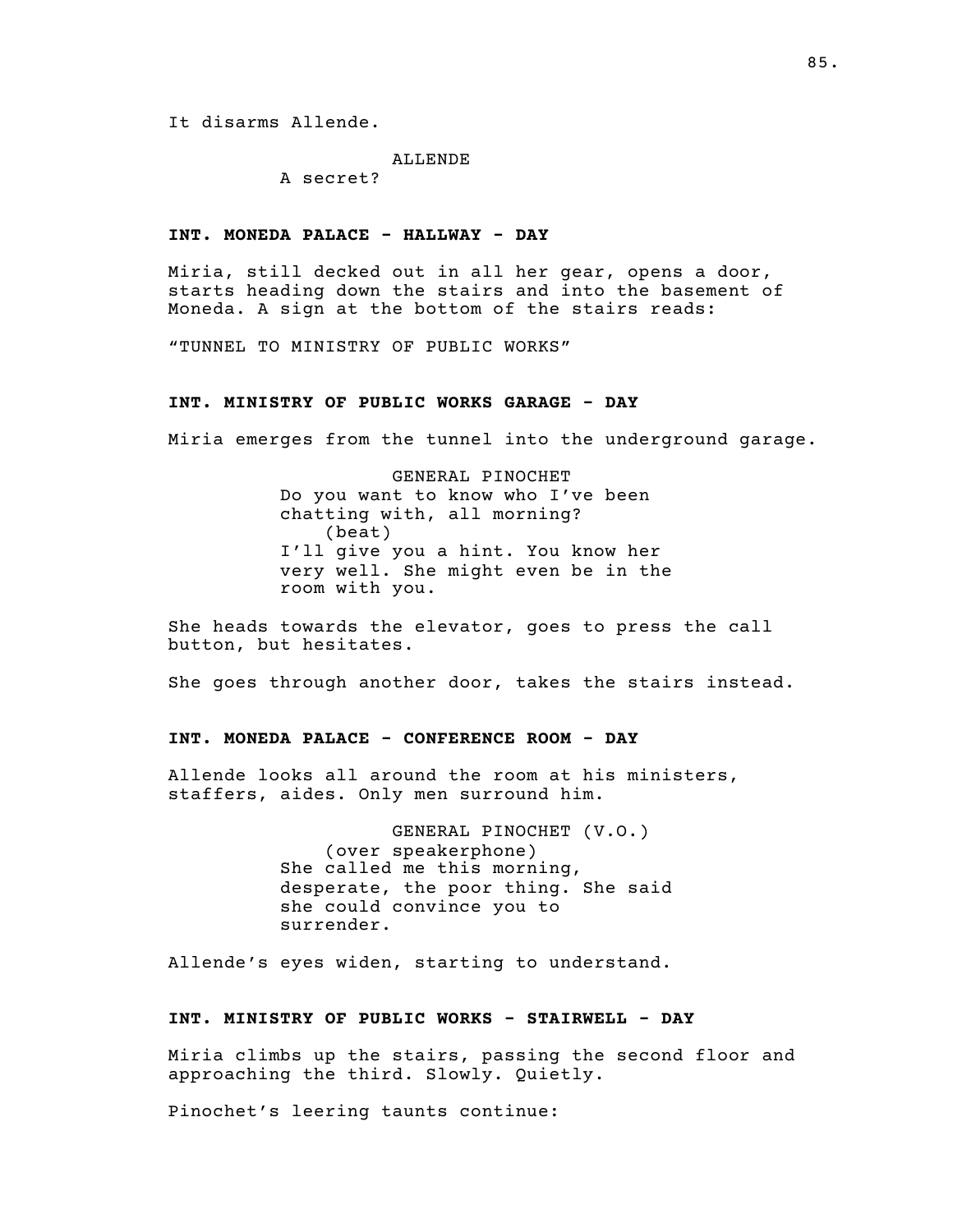GENERAL PINOCHET (V.O.) She said she was confident she could engineer a peaceful transfer of power.

Miria approaches the third floor door. A small window on it.

She peers through. Sees nothing. Coast is clear.

She opens the door as quietly as she can, can't help it creaking as she closes it behind her.

#### INT. MINISTRY OF PUBLIC WORKS - HALLWAY - DAY

Miria stalks down the hallway, checking every room she passes, turns a corner --

> GENERAL PINOCHET (V.O.) All she wanted in return was one small thing.

THERE'S ENRIQUE! There at the end of the hallway!

GENERAL PINOCHET (V.O.) (cont'd) Her son.

Enrique sees her, shakes his head frantically.

She heeds his warning, stops in her tracks.

Miria's breathing quickens. She looks around, her mind racing. What to do, what to do?

She pulls out her one grenade...

### INT. MONEDA PALACE - CONFERENCE ROOM - DAY

The ministers look around at one another, shocked by Pinochet's revelations.

Allende stays stone still, his blood boiling.

GENERAL PINOCHET (V.O.) ( over speakerphone) Wait, she didn't tell you about this? She... lied to you?

Allende puts Pinochet on hold.

ALLENDE  $(to the aides)$ Find her.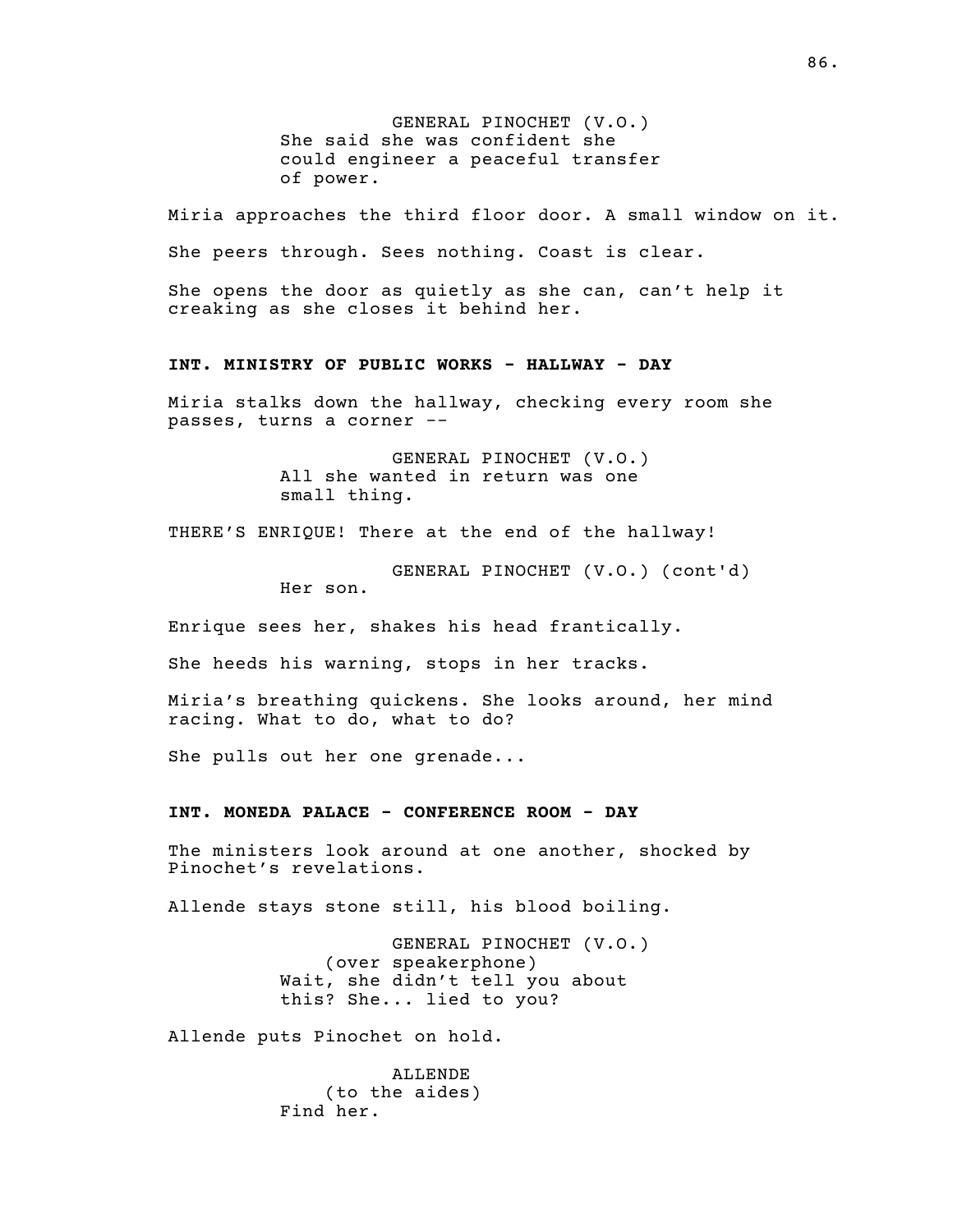JOAQUIN

Who?

ALLENDE Miria! She was headed to Public Works. Get her back!

Joaquin runs out.

#### INT. MINISTRY OF PUBLIC WORKS - THIRD FLOOR BULLPEN - DAY

BOOM! From somewhere inside the building on this floor.

Araya and his men burst out of the adjacent office, glare at the G.A.P. men and Navarro, but they haven't moved.

Araya and co. run off in search of the blast...

And Miria sneaks in through another entrance.

ENRIQUE

Mama!

MIRIA Enrique, mi hijo!

She runs to him, scoops him into a tight embrace.

The G.A.P. servicemen and the police sit up, hopeful.

CAPTAIN NAVARRO We don't have a lot of time. They'll be back any moment.

MIRIA Where are the keys?

Max points to the adjacent office.

MAX If they're anywhere, they'll be in there.

Miria rushes in:

Sure enough, she spots a large keyring and grabs it -- she remembers a little late to muffle the jangling of the keys.

She returns to the G.A.P., searching for the handcuff keys.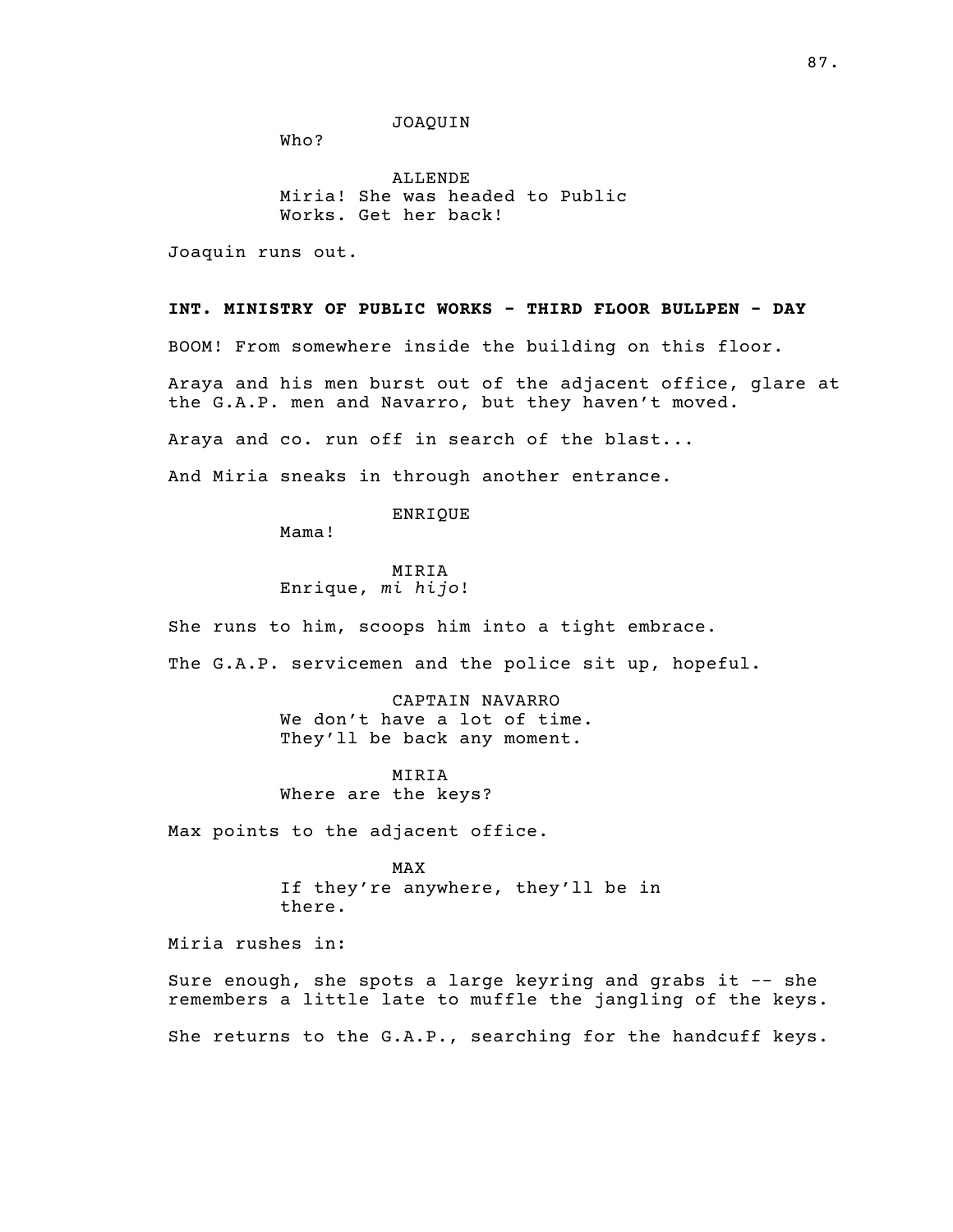CAPTAIN NAVARRO No, not that one. Keep going, I'll tell you which one. No, no, no. See that one. Yeah, try that. He nods toward one of the keys. Miria fishes it out and tries it on Enrique's cuffs. CLICK. Enrique comes free! He stands up. CAPTAIN NAVARRO (cont'd) Unlock me and then get out of here. Miria uncuffs Navarro. CAPTAIN NAVARRO (cont'd) Go. I'll get the rest. He takes the keys from her. MIRIA But  $--$ She wants to keep helping, but Enrique pulls her away. ENRIQUE He's got it. Let's get out of here, mama. MAX Enrique, good luck. They run for the doors. Grab the handle --RATATATAT! Gunfire rakes the ceiling. Everyone ducks for cover. Araya and his men stroll back into the room, guns raised. Fuck. SERGEANT ARAYA We just got orders to evacuate. He holds up his radio. Gestures for Enrique to join him. MIRIA Please, Sergeant. He's my son. But Araya shakes his head.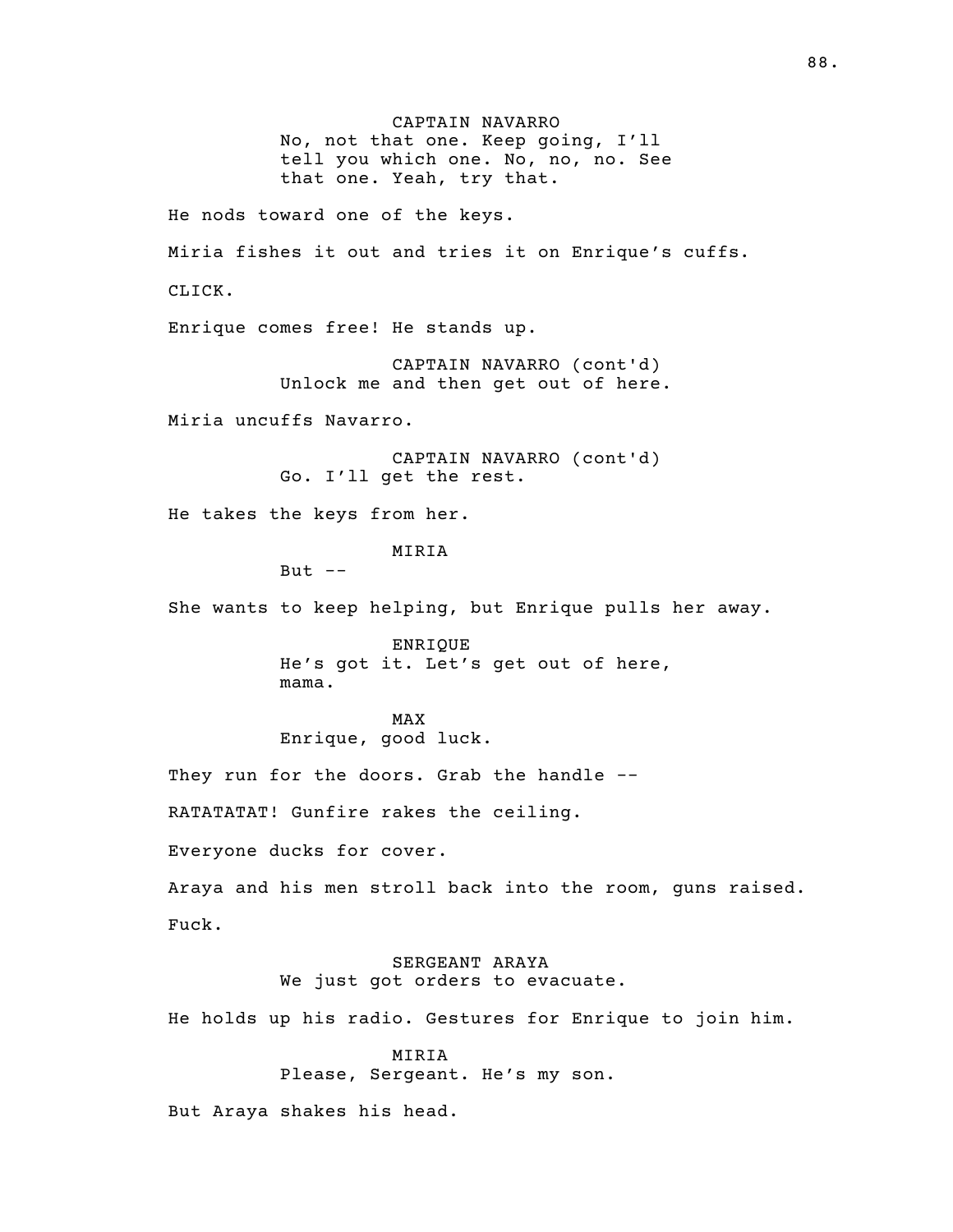Enrique has no choice. He tries to walk to Araya, but Miria clings to him, won't let him go.

> MIRIA (cont'd) No, please. Don't do this!

ENRIQUE Mama, it's alright.

Araya wrenches Enrique from her grasp, pulls him away.

### MIRIA

I'll do anything!

Miria pulls Araya close to her, slides her hand down to his  $--$ 

Araya grabs the AK-47 hanging around her neck and yanks it away before he pushes her off.

> MIRIA (cont'd) Then arrest me too! Take me with you! Please!

She proffers her wrists for handcuffs.

SERGEANT ARAYA

No.

His men finish rounding up the G.A.P. men for the evacuation and start trickling out.

Max doesn't resist. He's one of the first to be led out.

Araya keeps watching Miria, making sure she can't do anything but look on helplessly.

> MIRIA Where are you taking them? Where are they going?

No one answers. She's without a weapon, without a protest.

ENRIQUE Mama, go now.

Araya glances back --

Miria leaps forward

SHE FORCES THE MUZZLE OF HIS GUN TO HER OWN HEAD.

Everyone raises their guns, panicked.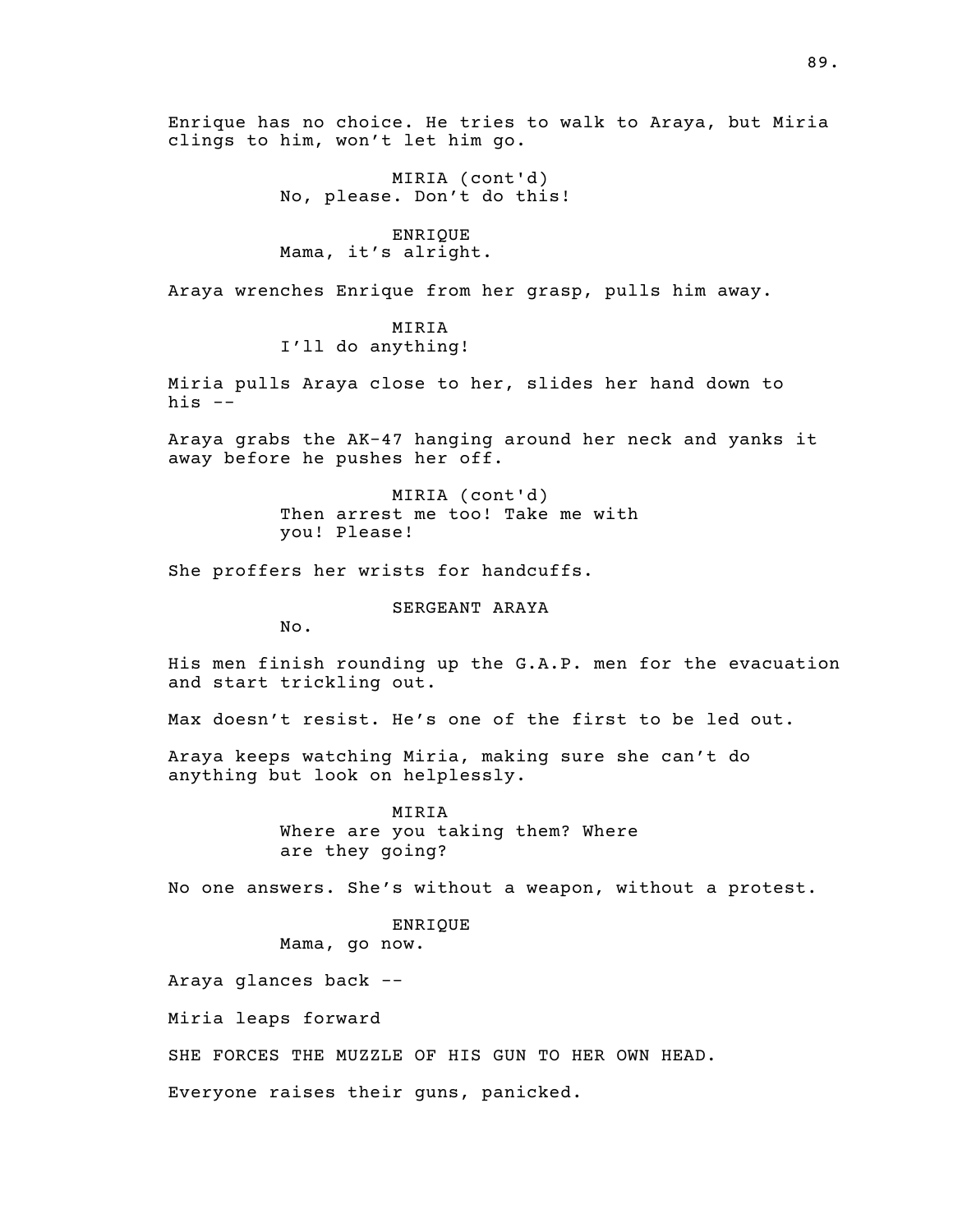MIRIA Kill me! But let him go. Please, Sergeant. I'm begging you.

ENRIQUE Mama, don't do this!

MIRIA It's ok, mi hijo. Everything's going to be ok.

Miria smiles at him, ready for the end. She closes her eyes. Enrique turns away, sobbing.

Araya considers. He gets a better grip on his gun, and...

YANKS the gun away from Miria.

SERGEANT ARAYA No.  $(to$  his men $)$ Hurry up, get them out.

MIRIA No. No! Kill me!

Enrique gets pushed toward the door. He watches his mother the whole way, no words left.

Miria runs toward him -- a GUT-PUNCH from Araya fells her.

MIRIA (cont'd) Mi hijo...

# INT. MONEDA PALACE - CONFERENCE ROOM - DAY

Allende continues shouting at Pinochet on the phone, ignoring the angry gestures of the remaining ministers in the room.

> ALLENDE (into phone) You've lost, Augusto!

GENERAL PINOCHET I could level the palace right now, you --

ALLENDE Then do it! Put your money where your mouth is and --

The ground shakes.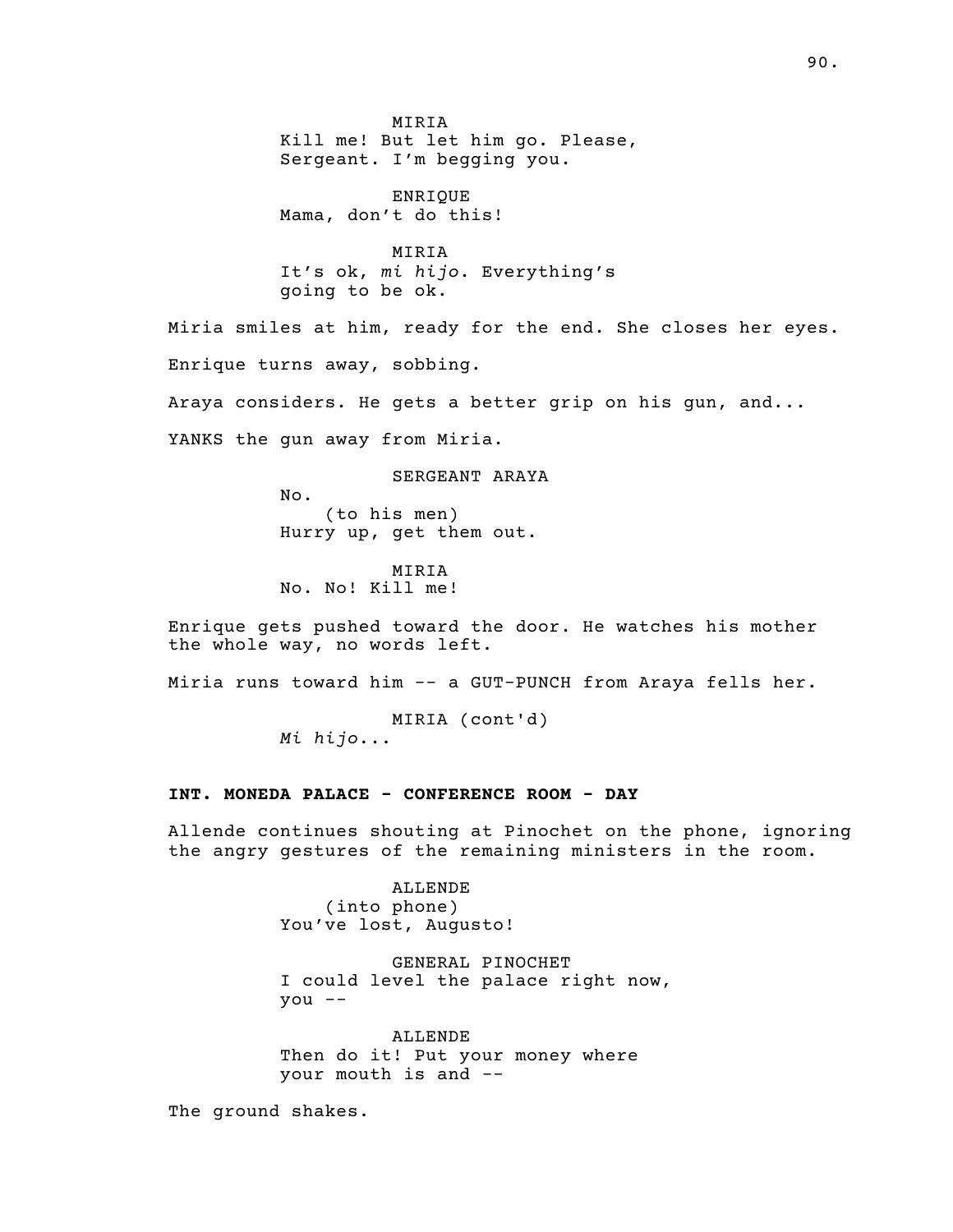Everyone looks around for a beat, and then....

# EXT. MONEDA PALACE - DAY

A HUGE EXPLOSION rips through the second floor of the palace, the most devastating blow it's suffered all day.

Fighter jets scream overhead.

INT. MINISTRY OF PUBLIC WORKS - THIRD FLOOR BULLPEN - DAY

The SHOCKWAVES throw everyone off balance.

Miria bolts toward Enrique --

She can't yank him free from Araya.

It becomes a messy, three-way wrestling match.

Just when it seems like Miria and Enrique have pinned Araya down, he slips free.

Just when they've grabbed his gun, he yanks it away and sprays the ceiling with bullets.

More jets roar over the city --

BOOM! BOOM! More bombs fall.

The thick smoke outside rolls across the windows, throwing Miria's fight into pitch black.

The occasional sliver of sunlight that breaks through exposes a sliver of the wrestling match.

The occasional STROBE of the gun going off also illuminates the tableaux.

Until finally the sounds of struggle stop.

The smoke clears, revealing...

Miria and Enrique, free of Araya...

And Araya pointing his gun at them.

ARAYA Either of you try anything else, I'll shoot both of you.

Enrique looks at his mother before he walks toward Araya.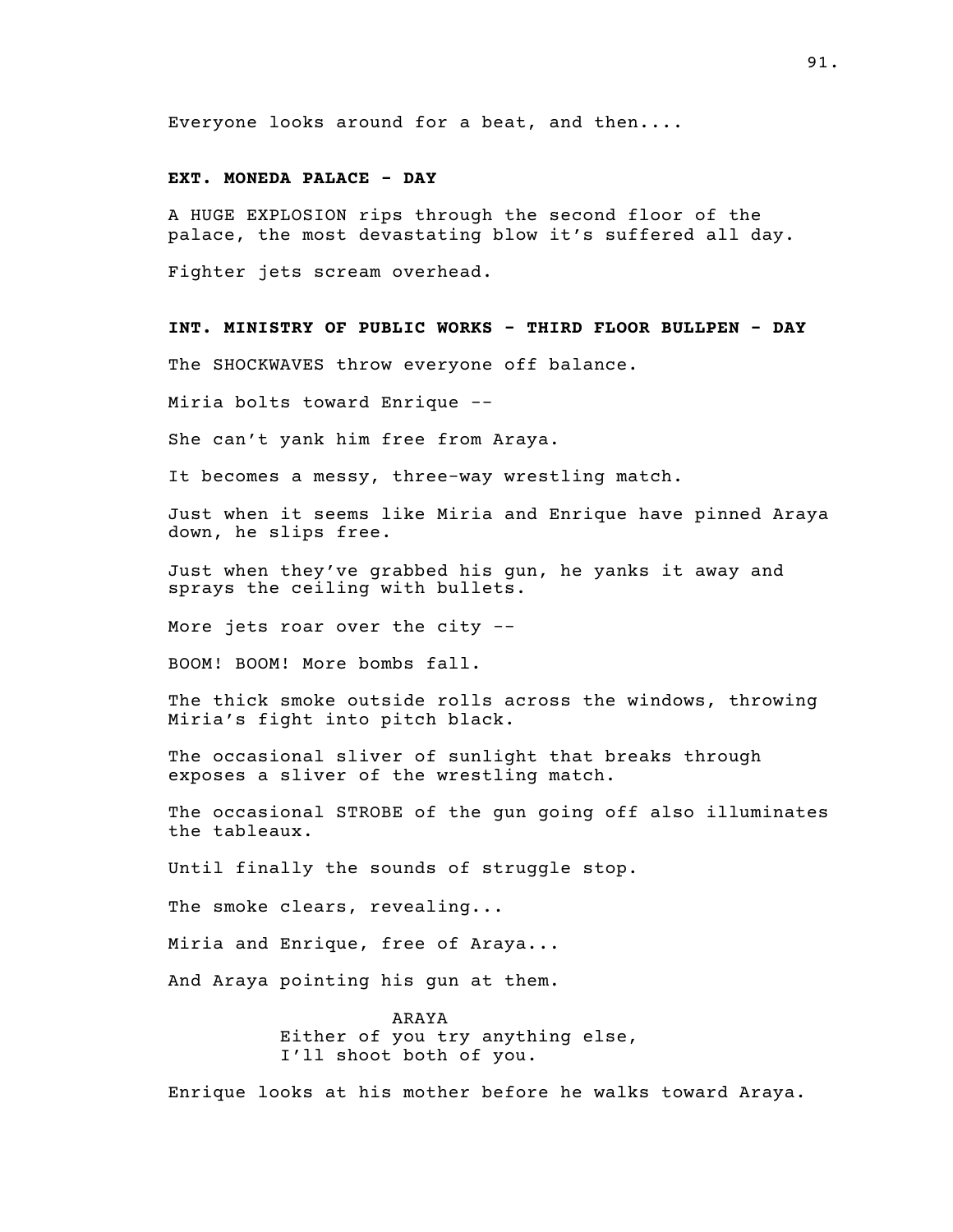ENRIQUE I'm sorry, mama.

MIRIA No, I'm sorry.

### ARAYA

Let's go.

Araya jams the muzzle of his gun into Enrique's back and walks him out.

> MIRIA I love you, Enrique. Never forget that.

Miria collapses to the floor, sobbing.

She turns toward the windows, stares at the smoking wreckage of the palace's upper floors.

> OLD PINOCHET (V.O.)  $(p$  relap) I did not order the air strikes!

### INT. DEPOSITION ROOM - DAY

Old Pinochet is adamant on this point:

FEDERAL PROSECUTOR The records indicate that you did.

OLD PINOCHET Bombing my own capitol? Who does that sound like to you?

# INT. MINISTRY OF DEFENSE - WAR ROOM - CONTINUOUS

As Merino and Mendoza watch the smoke and flame of Moneda smoke and flame through the window --

Pinochet glares at Leigh with pure hatred.

GENERAL PINOCHET It was a bluff, Leigh. A god damn bluff. A military maneuver, a tactic.

GENERAL LEIGH Fuck off. I just ended this.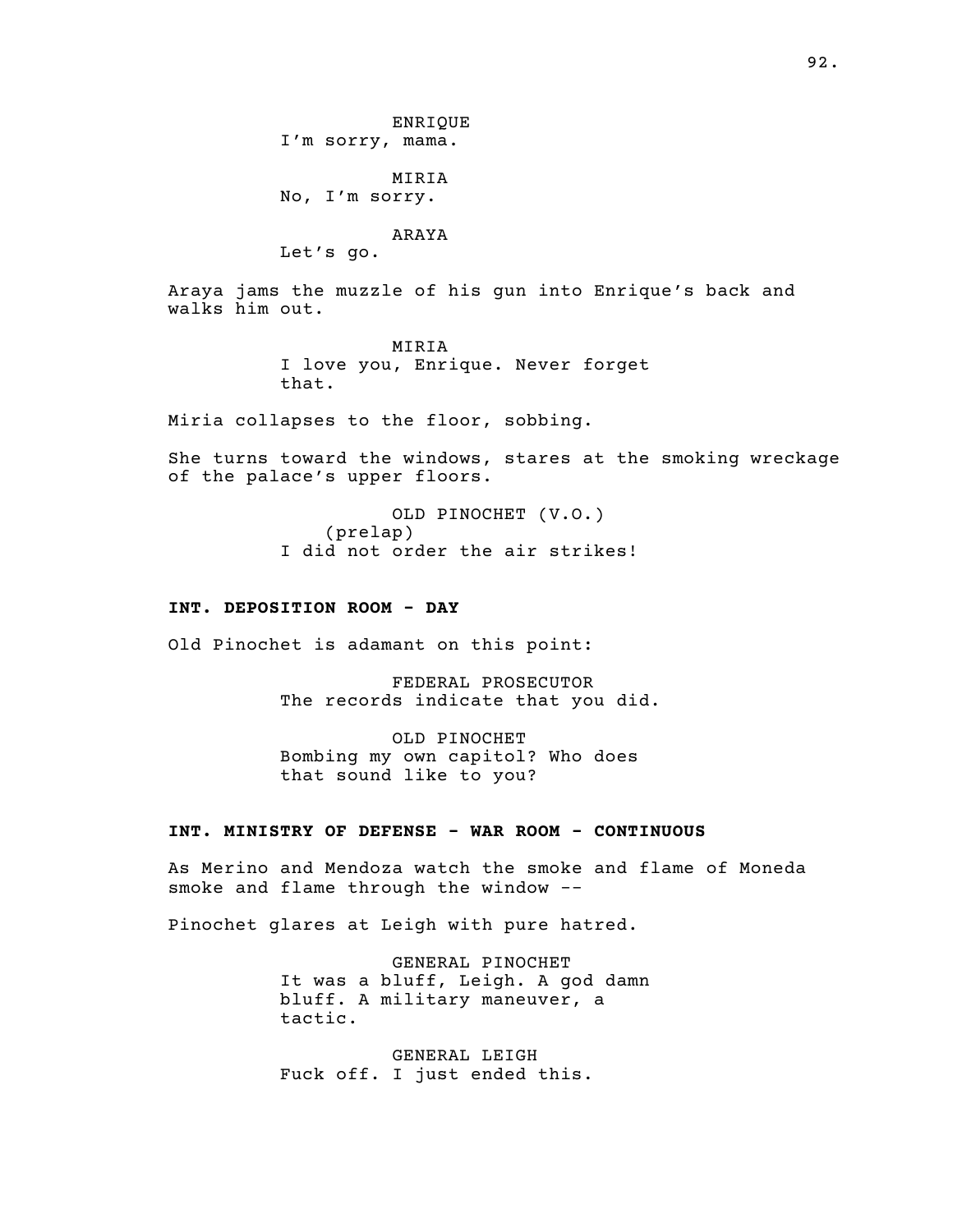GENERAL PINOCHET This is exactly what he wanted --

GENERAL LEIGH No, somebody had to do something about Allende while you were busy playing games with his mistress.

GENERAL PINOCHET You've made us the villains.

GENERAL LEIGH

I've won.

## INT. MINISTRY OF PUBLIC WORKS GARAGE - DAY

Miria emerges from the elevator and walks into the garage.

There are only a few cars left since Araya evacuated the G.A.P. men. Miria tries every car door there is, goes down the line quickly, desperately hoping --

One of the car doors opens --

JOAQUIN (O.S.)

Wait!

Joaquin comes running in from the Moneda tunnel.

MIRIA

Joaquin?

JOAQUIN I have to bring you back to Moneda.

MIRIA I have to find my son, they just took him --

JOAQUIN President's orders.

MIRIA The president's dead! They bombed him halfway to hell!

Joaquin hangs his head. It sinks in. For the both of them. They embrace, crying. Too much heartbreak for one day. But a radio crackles. A garbled voice comes through.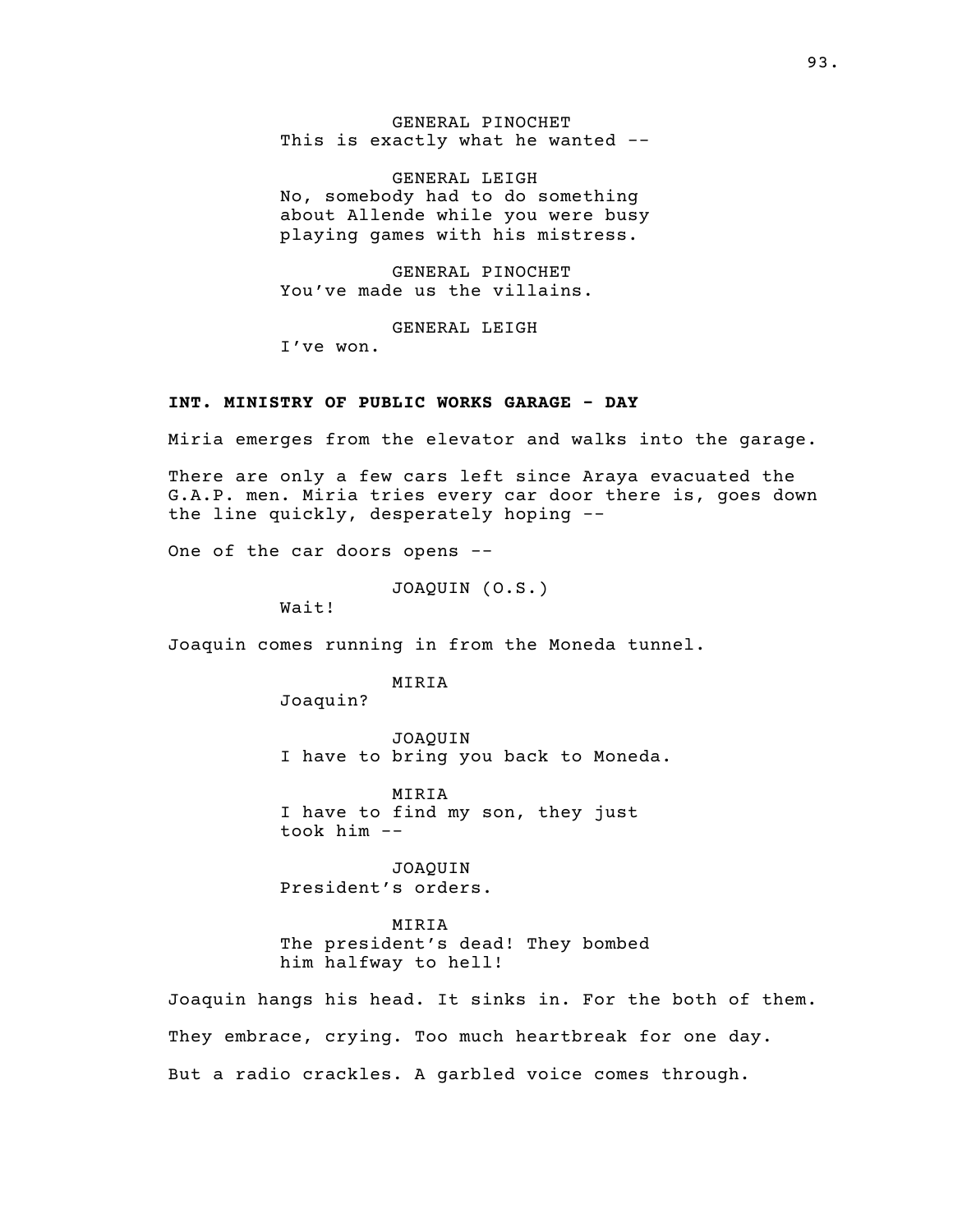MIRIA (cont'd) That's coming from the palace?

Joaquin nods, pulls the walkie off his belt, turns up the volume a bit.

They lean forward, listening...

Only static... only static...

ALLENDE (V.O.) ( over radio ) Only a dog shits in his own house, Augusto.

Miria CRIES OUT in joy and grabs Joaquin in a tight embrace, crying once again. Joaquin laughs with joy.

But when they break, they're not sure what to do.

JOAQUIN Go save your son. I'll tell them I couldn't find you.

But Miria hesitates.

OLD MIRIA (V.O.) I had no idea where they were taking my son, and I would've gotten arrested in minutes if I'd tried to find him like that.

Miria doesn't get in the car, shuts the door.

Joaquin stares at her, a little surprised.

OLD MIRIA (V.O.) (cont'd) But I thought if I could save Allende, maybe Pinochet would give my son back.

Miria puts a hand around his shoulder for support, and the two of them walk back to the tunnel to the palace.

After they've safely gone...

RATATATATAT. The small arms fire is back on around the palace, audible just outside the garage ramp.

### INT. MINISTRY OF DEFENSE - WAR ROOM - DAY

Chaos. Radios buzz, phones ring off the hook.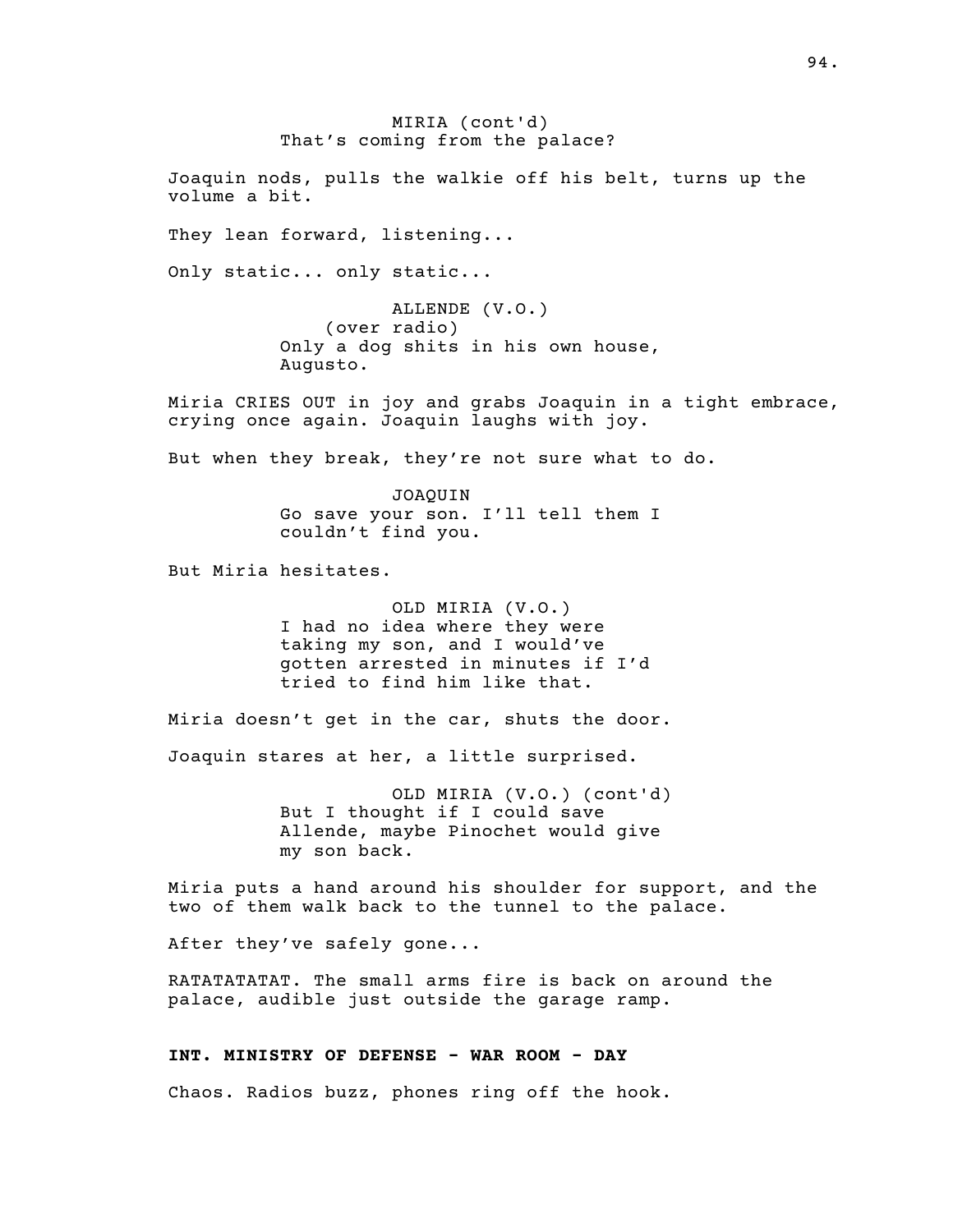Both radio operators and all four generals on phone calls, instructing various subordinates, including Pinochet.

> GENERAL PINOCHET (into phone) Tell Palacios to proceed with extreme caution! I want the president alive!

He hangs up, passes Leigh, corners him against a wall.

GENERAL PINOCHET (cont'd) Leigh! You're lucky he survived. We might not be completely fucked. But I promise you, if you cross me again, you will regret it.

Pinochet walks off.

### INT. MONEDA PALACE - HALLWAY - DAY

Fire and debris everywhere. Tear gas clouds. Shouting.

G.A.P. keep fighting at the windows, wearing gas masks. They pop up and down, fire a few shots each time.

Allende's right there next to them, channeling pure rage through the barrel of a gun.

Ministers Vergara and Puccio run up to Allende, no masks of their own, coughing profusely.

> MINISTER VERGARA Mr. President!

ADVISER PUCCIO There aren't enough gas masks to go around in the Toesca Lounge!

ALLENDE

Let's go!

Puccio and Vergara lead the president away from the fighting:

#### INT. MONEDA PALACE - CONFERENCE ROOM - DAY

A couple of staff MEDICS flit between thirty-odd wounded and wheezing ministers and staffers om the smoky room.

Allende takes off his own mask, gives it to a young staffer.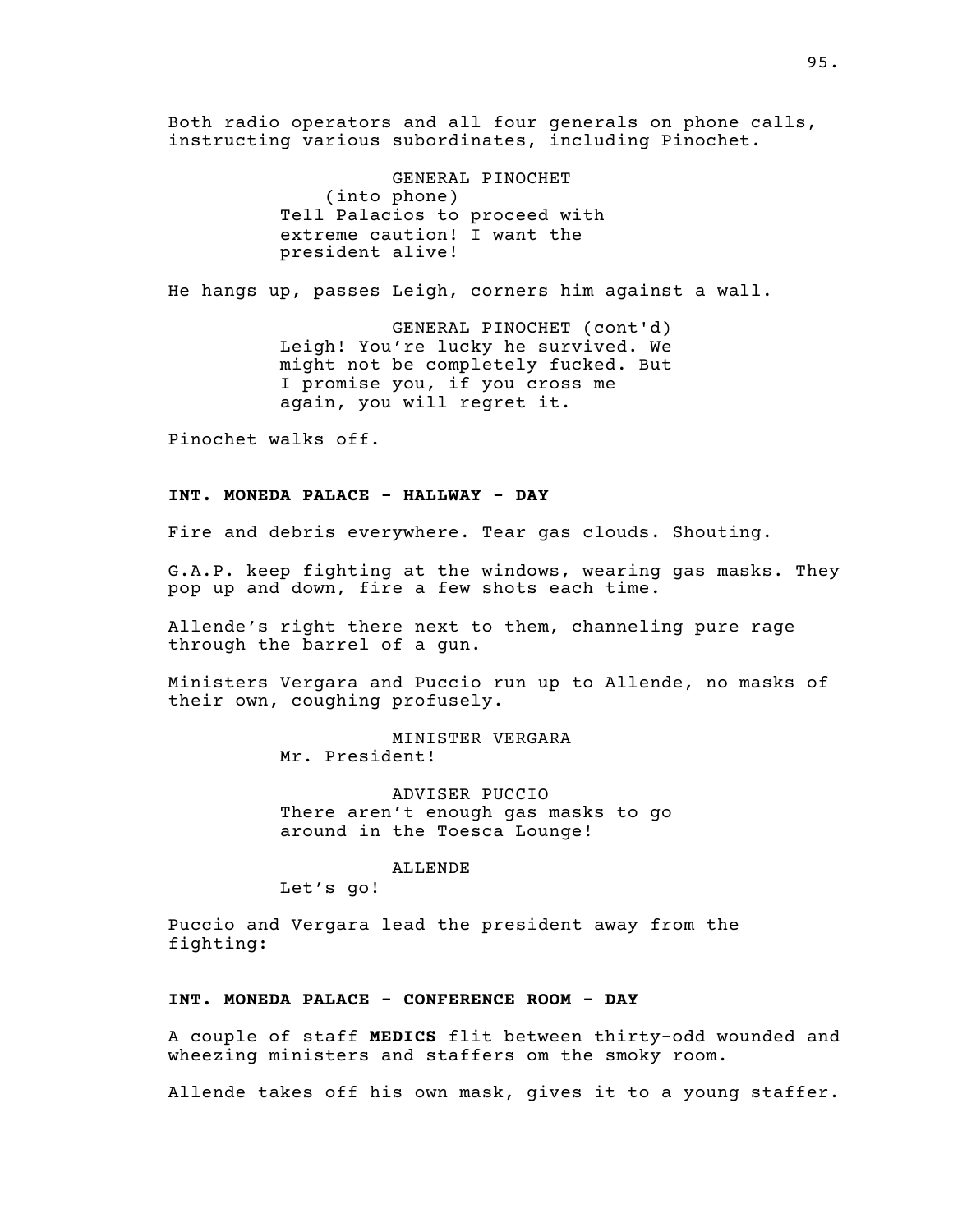ADVISER PUCCIO Sir. We've got to negotiate. This is suicide.

ALLENDE Wait, the Declaration of Independence!

MINISTER VERGARA What are you talking about?

ALLENDE We've got to remove it! It's in the Independence Salon! It'll get damaged!

Allende bolts. Puccio and Vergara take off after Allende.

MINISTER VERGARA Sir, come back!

In the corner of the room, Olivares and Vargas try to keep their cool. It's not working. Vargas snaps pictures of the wounded, the rubble.

Vargas's hand shakes, even when he snaps a photo.

OLIVARES Hey Vargas, what's the difference between a military coup and a peaceful transition of power?  $(b$ eat $)$ A lot of people die in a military coup. It really isn't a laughing matter.

Vargas chuckles again.

He doesn't notice Olivares is pale as a sheet himself.

Olivares sees a pistol lying on the ground next to an unconscious G.A.P. serviceman.

> OLIVARES (cont'd) Be right back. Need to use the bathroom.

He maneuvers around the wounded and slyly swipes the pistol.

But Vargas notices him tucking the gun into his pocket before he's left the room.

VARGAS

Olivares!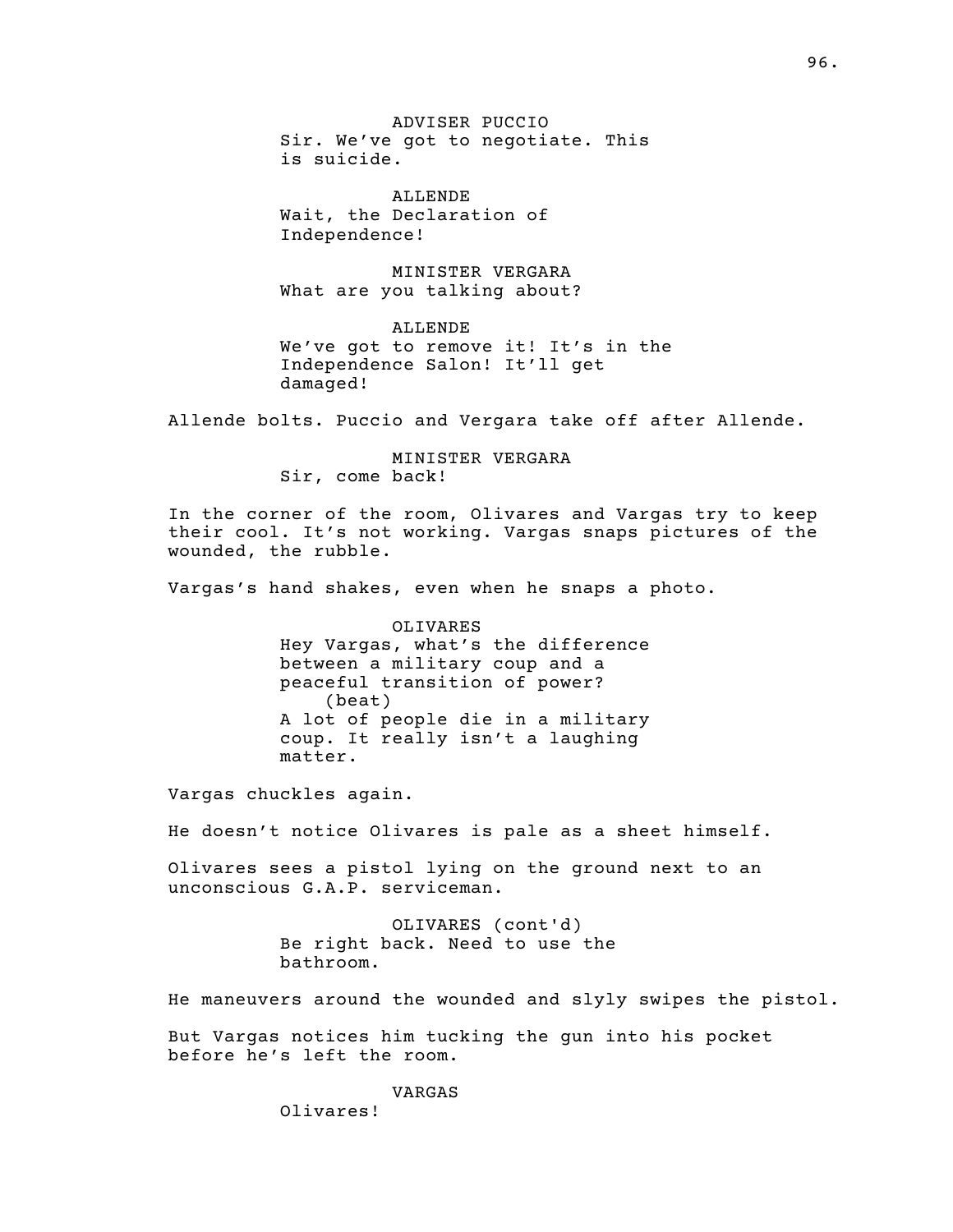Vargas runs after him.

### INT. MONEDA PALACE - INDEPENDENCE SALON - DAY

Allende rushes into the meeting room, navigating piles of debris from the caved-in roof.

It's quieter here, away from the gunfight.

Allende removes a framed document that's lucky not to be damaged. The Chilean Declaration of Independence.

Puccio and Vergara reach the door.

MINISTER VERGARA Mr. President! We are losing! We are dying!

ALLENDE

Fine.

ADVISER PUCCIO We've got to negotiate!

ALLENDE Yes, yes, fine.

MINISTER VERGARA

What?

ALLENDE We'll negotiate. But they can't repeal any of our legislation.

MINISTER VERGARA That's not a negotiation!

ADVISER PUCCIO Let's at least start the conversation. Let's talk to the junta.

ALLENDE Don't call them that. God damn traitors.

Puccio and Vergara head for the doors.

ALLENDE (cont'd) Wait. Has there been any word from the Cuban Embassy?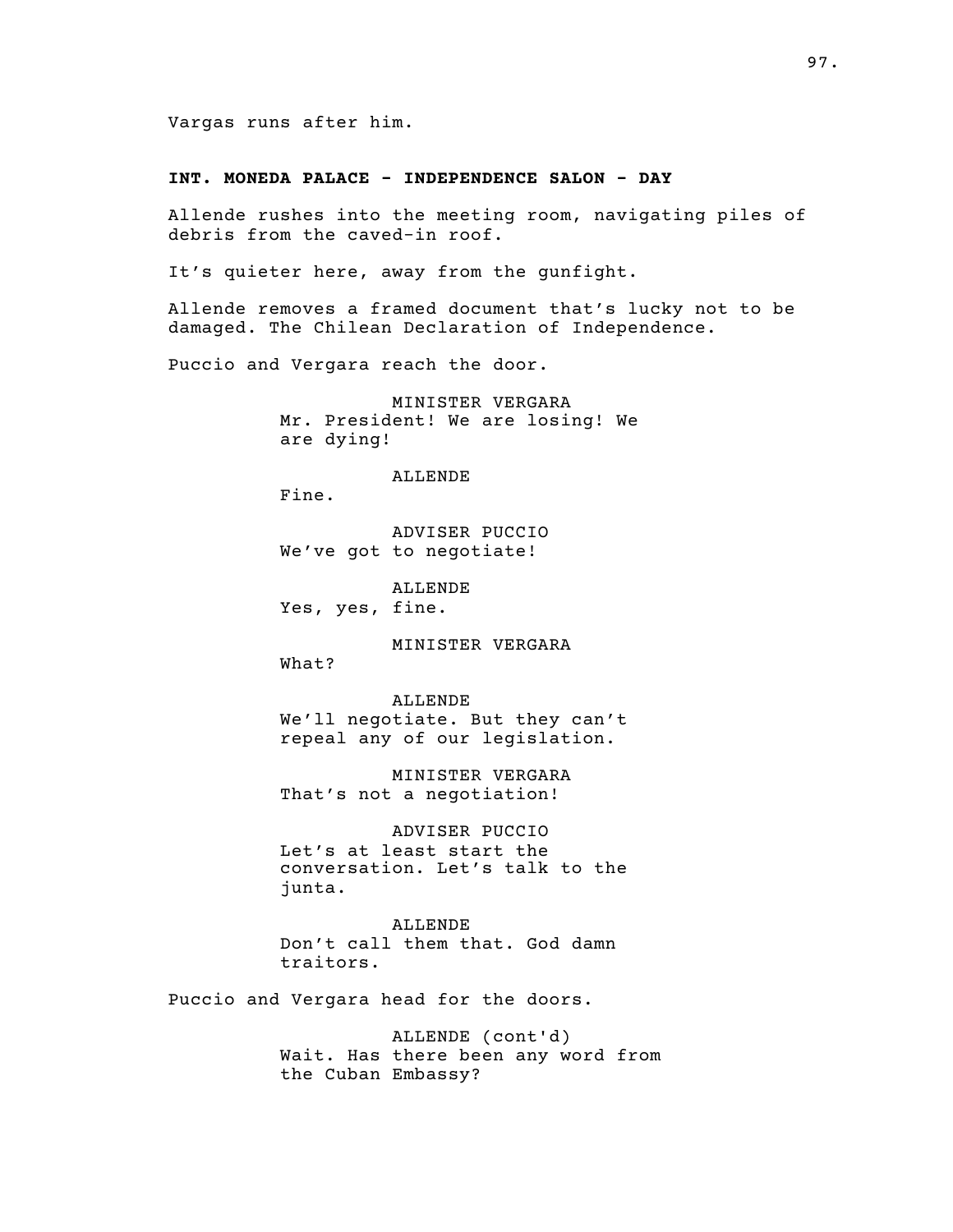MINISTER VERGARA I believe Tati and Isabel made it there.

ALLENDE Any word from my wife? Or from Carmen?

No response.

Allende nods stoically.

The ministers leave.

# INT. MONEDA PALACE - HALLWAY - DAY

Allende wanders the crumbling, flaming hallway, far from the gunfight, like a hallucinatory fever dream.

He still clings to the framed Chilean Declaration of Independence, the only thing he has left.

He tries to read its faded ink.

But it vanishes before his eyes, melts off the page --

He spots Miria coming up a staircase. He comes back to his senses. Remembers her betrayal, his anger.

> MIRIA Chicho! Oh my god! I thought I'd lost you!

She runs over and embraces him, but he doesn't return it, just stays still.

> MIRIA (cont'd) My son, they took him. I couldn't save him. I couldn't save Enrique.

She notices the scowl on his face. He doesn't see her crying.

MIRIA (cont'd) Chicho, what's wrong?

ALLENDE A peaceful transition of power?

MIRIA

What?

ALLENDE Don't be stupid.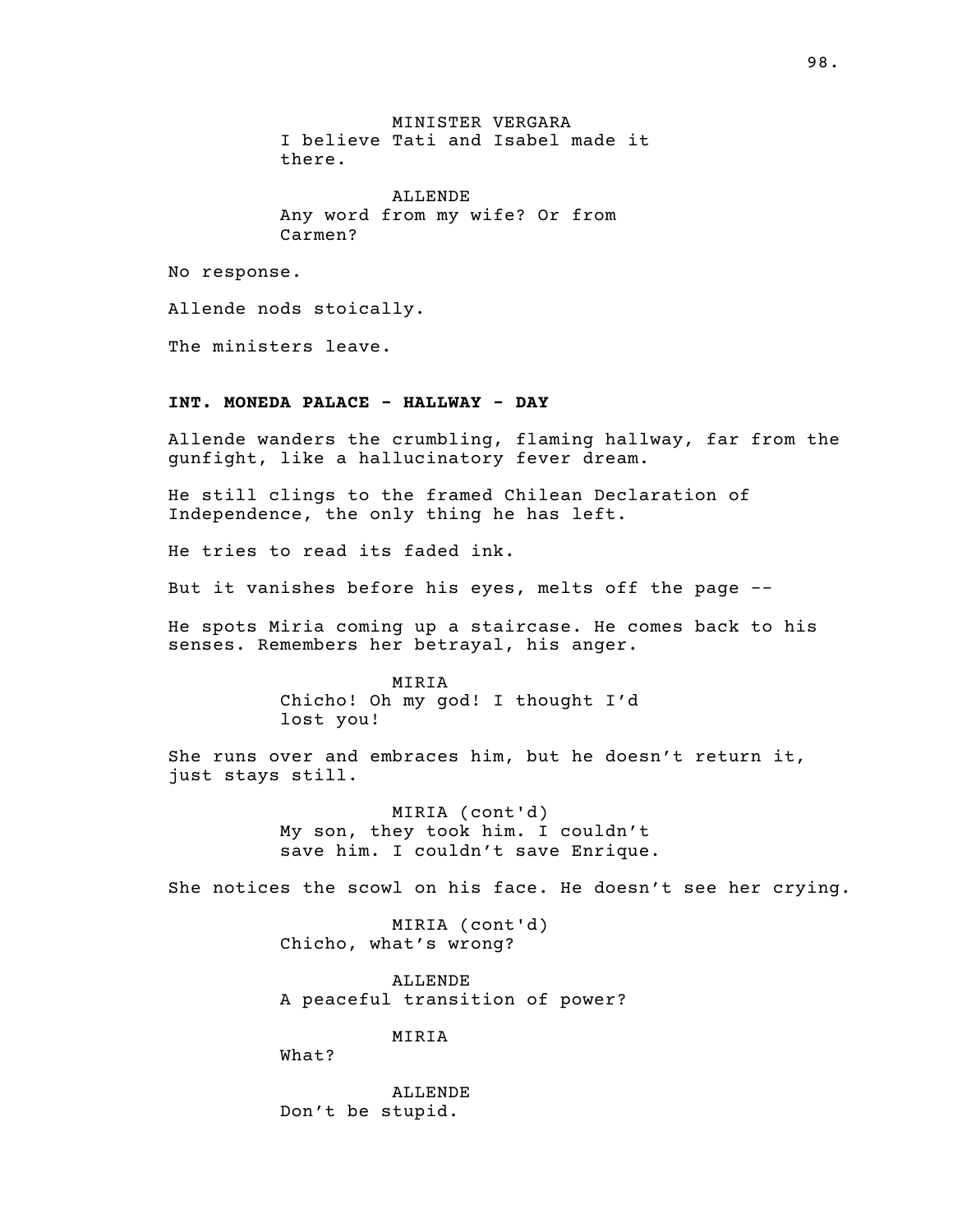MIRIA

What?

ALLENDE What you promised Pinochet!

The color drains from Miria's face.

#### MIRIA

What? He made me --

### ALLENDE

No wonder you never wanted to leave the palace. You had a mission to accomplish.

Allende walks towards her, makes her back up straight into a hallway that's caved in, a dead end of flaming debris.

> MIRIA No, you don't understand --

ALLENDE I'm trying to create a legacy here, and you've just been trying to erase it all day.

MIRIA You can have a longer legacy --

ALLENDE

And what about your son? Huh? You're letting him --

MIRIA I did all of this for him! All of it! Did Pinochet tell you that?

Allende stops, regards her.

MIRIA (cont'd) He blackmailed me. He promised he'd let Enrique go.

ALLENDE And you believed him?

Miria shrugs.

MIRIA Everything else had failed. Sepulveda, Navarro... You. What was I supposed to do? (MORE)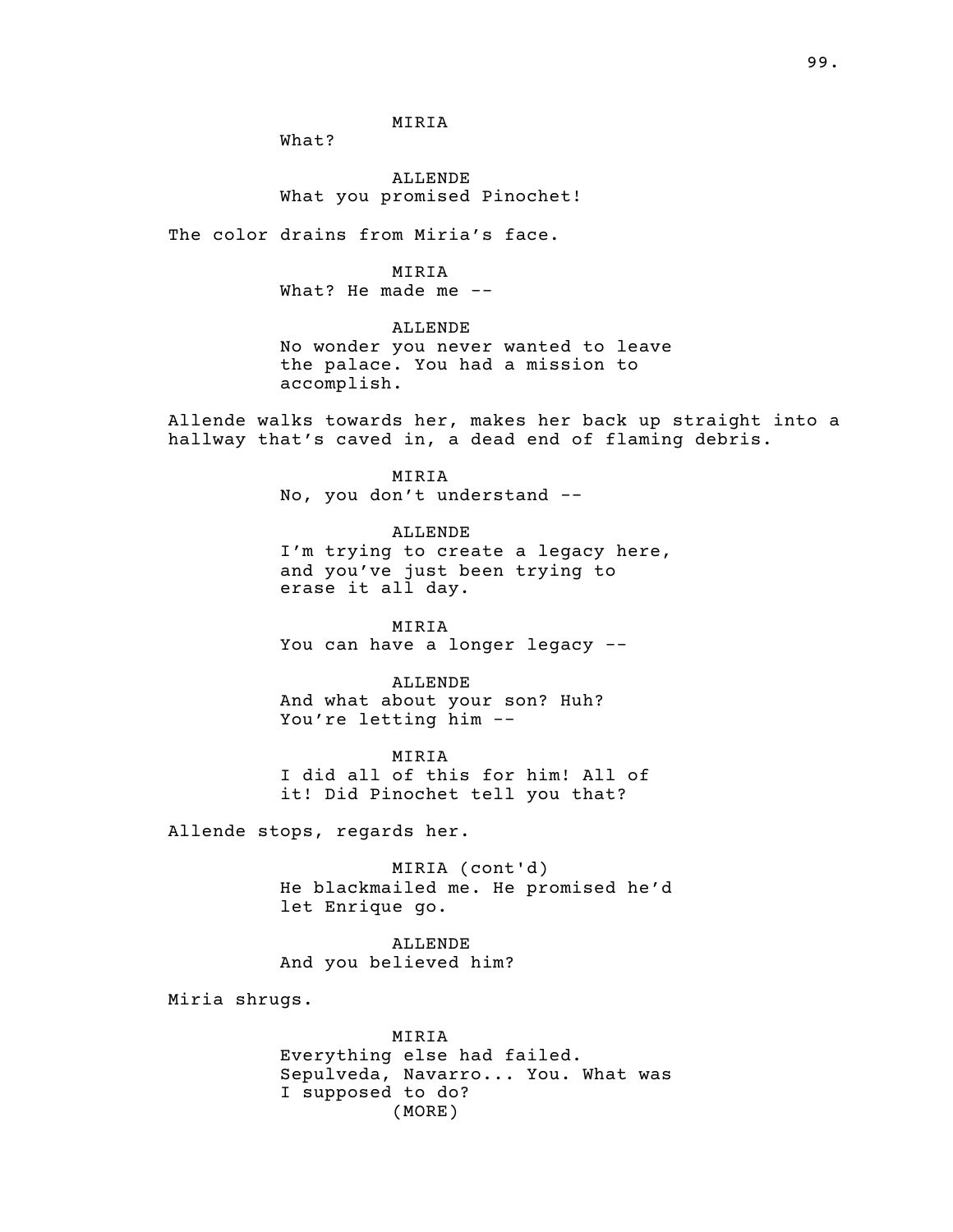I did all of this for Enrique. Not MIRIA (cont'd) to hurt you. I'm sorry.

Allende's heart melts for her.

BANG! A gunshot nearby.

Allende and Miria follow the sound to:

### INT. MONEDA PALACE - EMPTY OFFICE - DAY

They discover Olivares alone, slumped in a chair, pistol tucked under his chin. Blood runs down his shirt.

```
VARGAS (O.S.)
Olivares, no!
```
Vargas bursts into the room from behind them. He freezes when he spots the body. He melts into tears, collapses, crawls toward his friend.

All sounds fall away for Allende. Time stands still.

Vargas rocks back and forth, sobbing.

He rocks Olivares too, his dead stare, eyes locked.

Flames dance near the ceiling.

Shattered glass on the floor.

Miria clings to Allende, sobbing.

She's saying something, pulling him.

Slowly, gradually, he hears her:

MIRIA Stop this, Chicho. Please. Just come with me.

He follows her, to:

#### INT. MONEDA PALACE - HALLWAY - DAY

Miria leads Allende down the crumbling hallway. But he stops.

> ALLENDE I'm not a coward.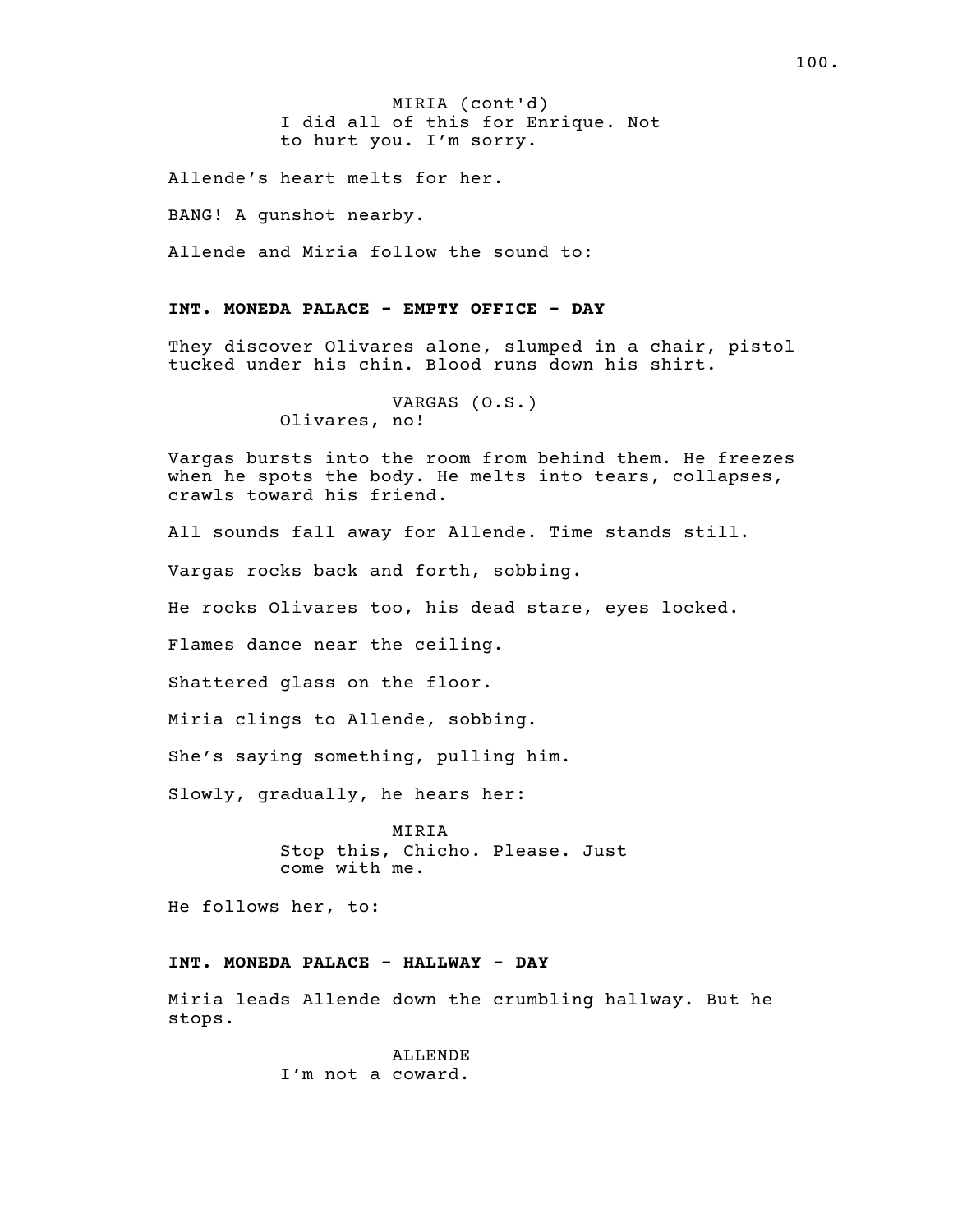MIRIA What coward could have braved this? And what hero bombs his own city? You won.

# ALLENDE

No,  $I$  --

MIRIA Yes, you did. You don't have to be a martyr. Olivares, he didn't have to be a martyr. None of us do.

Allende looks in her eyes and keeps following her.

## INT. MINISTRY OF DEFENSE - WAR ROOM - DAY

A couple of soldiers lead Vergara and Puccio into the War Room, sit them down with the generals.

> GENERAL PINOCHET So, the president's agreed to surrender, has he?

MINISTER VERGARA Under certain conditions.

Pinochet laughs, shaking his head.

GENERAL PINOCHET

No.

Puccio's taken aback, but Vergara hangs his head, knew this was coming.

> RADIO OPERATOR Sorry to interrupt. The President is calling.

Pinochet picks up a phone nearby.

GENERAL PINOCHET (into phone) No conditions. You surrender, or  $we$  --

ALLENDE (V.O.) (over phone) Alright Augusto, it's over.

GENERAL PINOCHET What's that?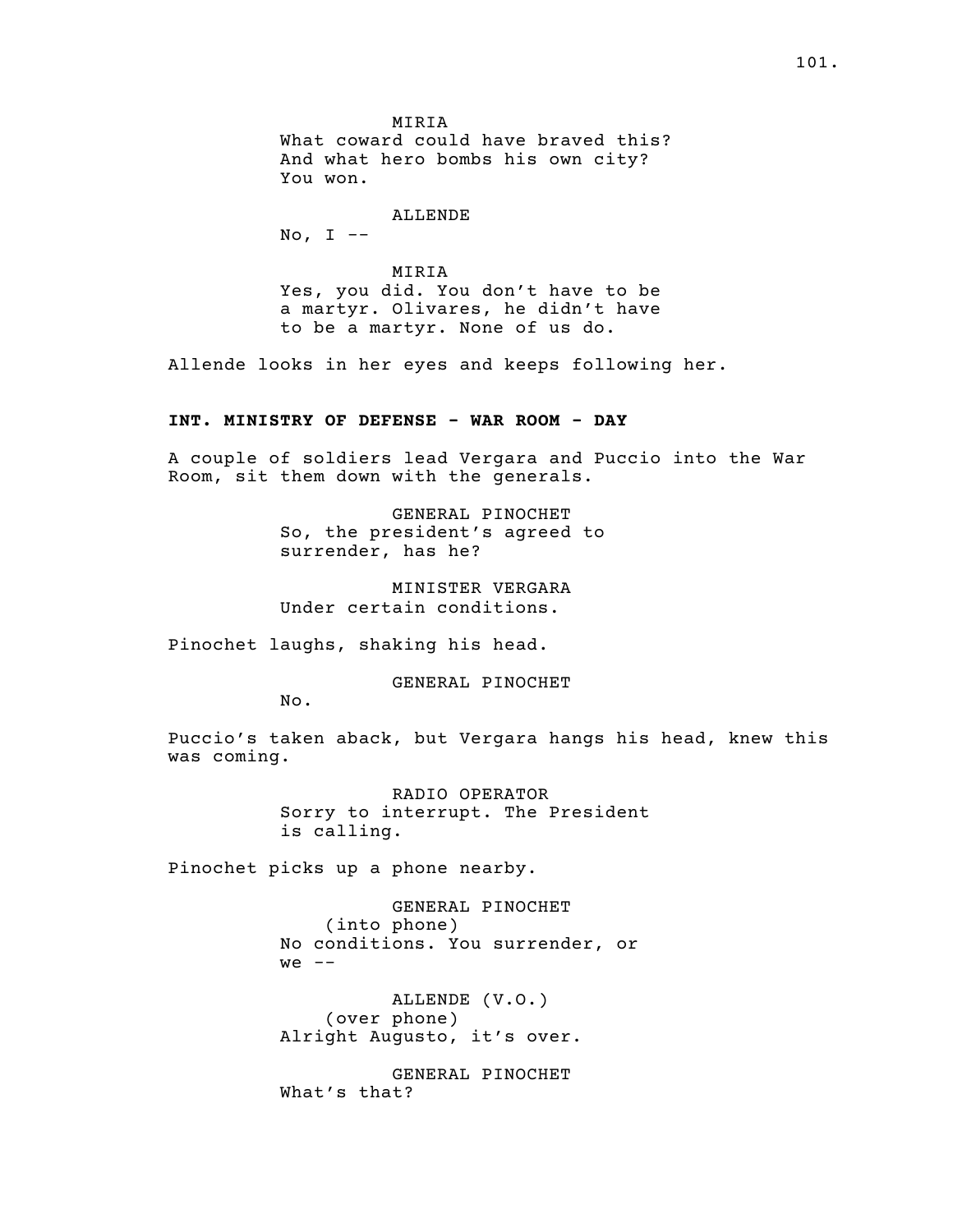ALLENDE (V.O.) I'm calling it off. Full and unconditional surrender.

GENERAL PINOCHET You're serious?

ALLENDE

Yes.

Pinochet pumps his fist.

GENERAL PINOCHET I'm glad you finally came to your senses.

ALLENDE (V.O.) Cease fire and we'll evacuate from the Morande Street door.

GENERAL PINOCHET You've got fifteen minutes. Come out with your hands on your head or we'll shoot.

Pinochet hangs up.

The clock reads 2:14 PM.

#### INT. MONEDA PALACE - EMPTY OFFICE - DAY

Allende hangs up the phone and Miria embraces him, keeps crying into his shoulder.

> ALLENDE Shhhh. It's ok. We're all ok.

> > MIRIA

Thank you.

ALLENDE

Of course. We're going to get Enrique back, you hear me?

MIRIA No, I mean, thank you for this. ( gesturing to the building ) All of it.

ALLENDE Thank you for destroying Moneda?

Miria laughs.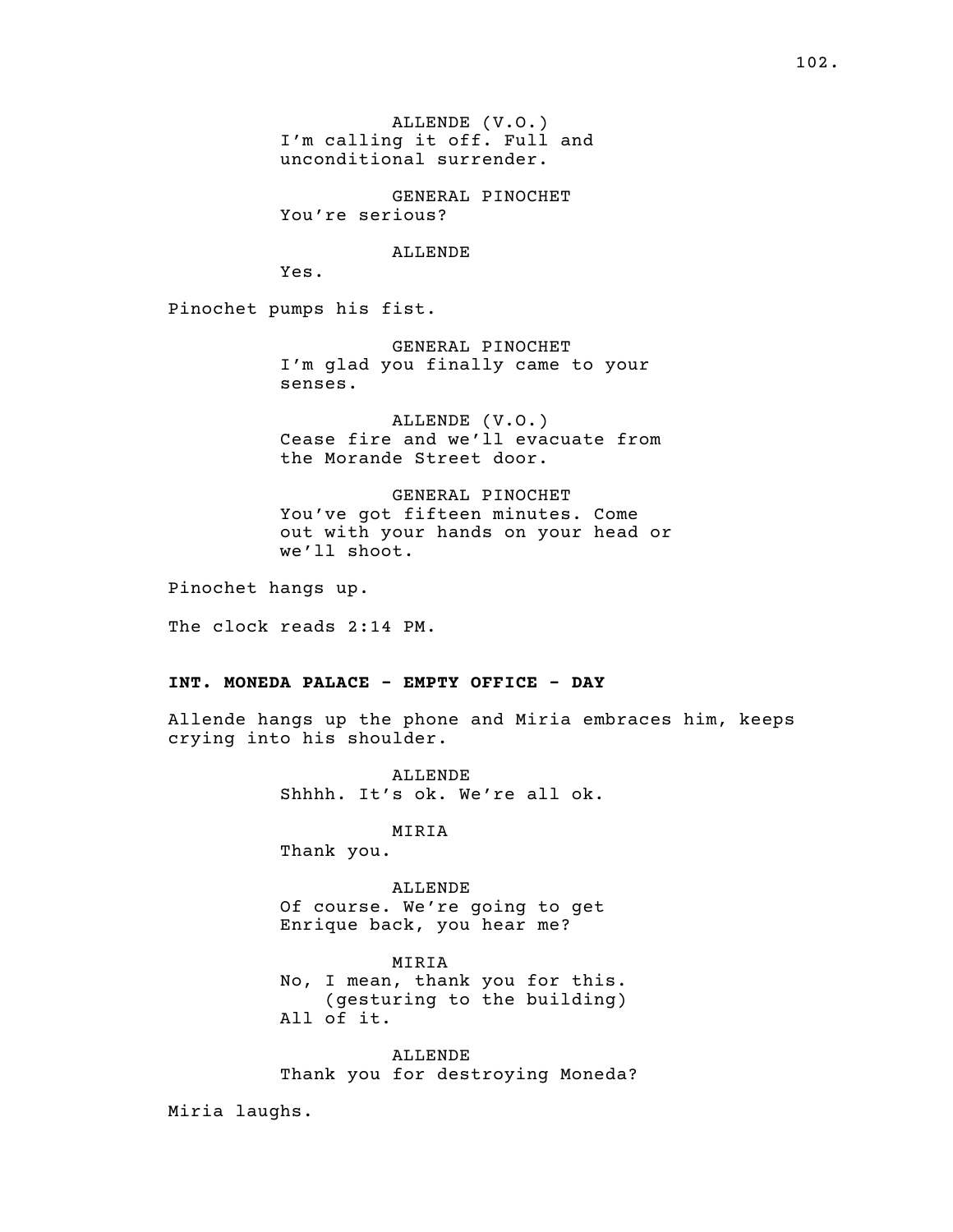MIRIA No! I mean, for what you --

ALLENDE I know. But you were always destined for greatness, Miria Contreras.

Miria laughs.

MIRIA Destined to fall in love with greatness, anyway.

They stare at one another for an eternity.

They kiss, knowing deep down that it's the last time, knowing they'll have to remember each others' touch by this moment, never wanting this to end.

# EXT. MONEDA PALACE - DAY

Ugly black smoke still mars the crumbling ruins of the palace. Tanks have moved in close.

Soldiers shout instructions to each other as they form up around the Morande Street door, waiting for the evacuation.

> OLD MIRIA (V.O.) Around two-thirty, we lined up to evacuate the palace.

### INT. MONEDA PALACE - INSIDE THE MORANDE STREET DOOR - DAY

The palace inhabitants line up along the staircase that leads down to the door. Around sixty after all the fighting.

At the front of the line, Miria shakes hands with Allende.

ALLENDE Thank you, Payita. For everything.

Miria is crying too much to speak. She manages a nod.

ALLENDE (cont'd) I want you to keep The Declaration of Independence. Make sure it's taken care of.

He shows her the folded up parchment in his jacket pocket, now removed from its frame.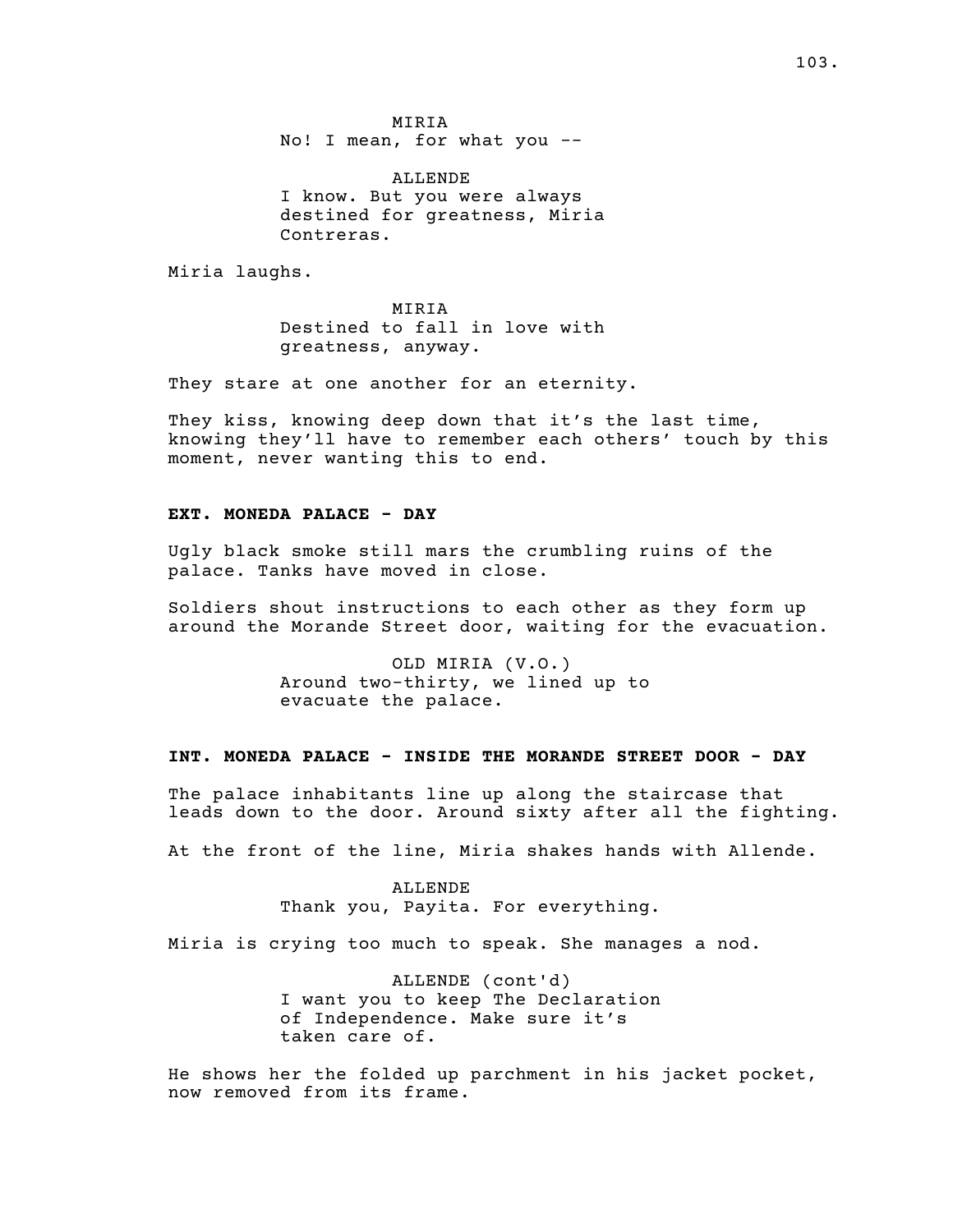He takes off the jacket, drapes it around Miria with the parchment still inside.

Allende continues to Joaquin behind Miria. Shakes his hand.

ALLENDE (cont'd) Thank you, Joaquin.

JOAQUIN It's been an honor, sir.

Allende continues up the stairs to thank each and every person, one-by-one, getting emotional over and over again.

> OLD MIRIA (V.O.) He knew all of their names, even the newest staffers. He knew what all of them did. He cried for every last one of them, and they all cried for him.

Once Allende's thanked the last person, he heads upstairs and disappears around a corner.

Miria's eyes never leave him...

Even when the door opens to the outside and CHAOS ensues.

Soldiers yank out the unarmed palace employees to get inside faster, squeezing through the crowd.

> OLD MIRIA (V.O.) (cont'd) When the doors opened, I saw a soldier follow Allende upstairs.

Miria keeps looking upstairs. A soldier runs up --

OLD MIRIA (V.O.) (cont'd) After he'd gotten to the top, I heard a --

BANG! A gunshot from upstairs.

But the soldier freezes on the steps, mid-ascent. He continues on and disappears around the corner.

Another soldier YANKS Miria out and --

# EXT. MORANDE STREET - DAY

Miria's thrown onto the ground next to Joaquin and some of the other aides. She's pale as a ghost.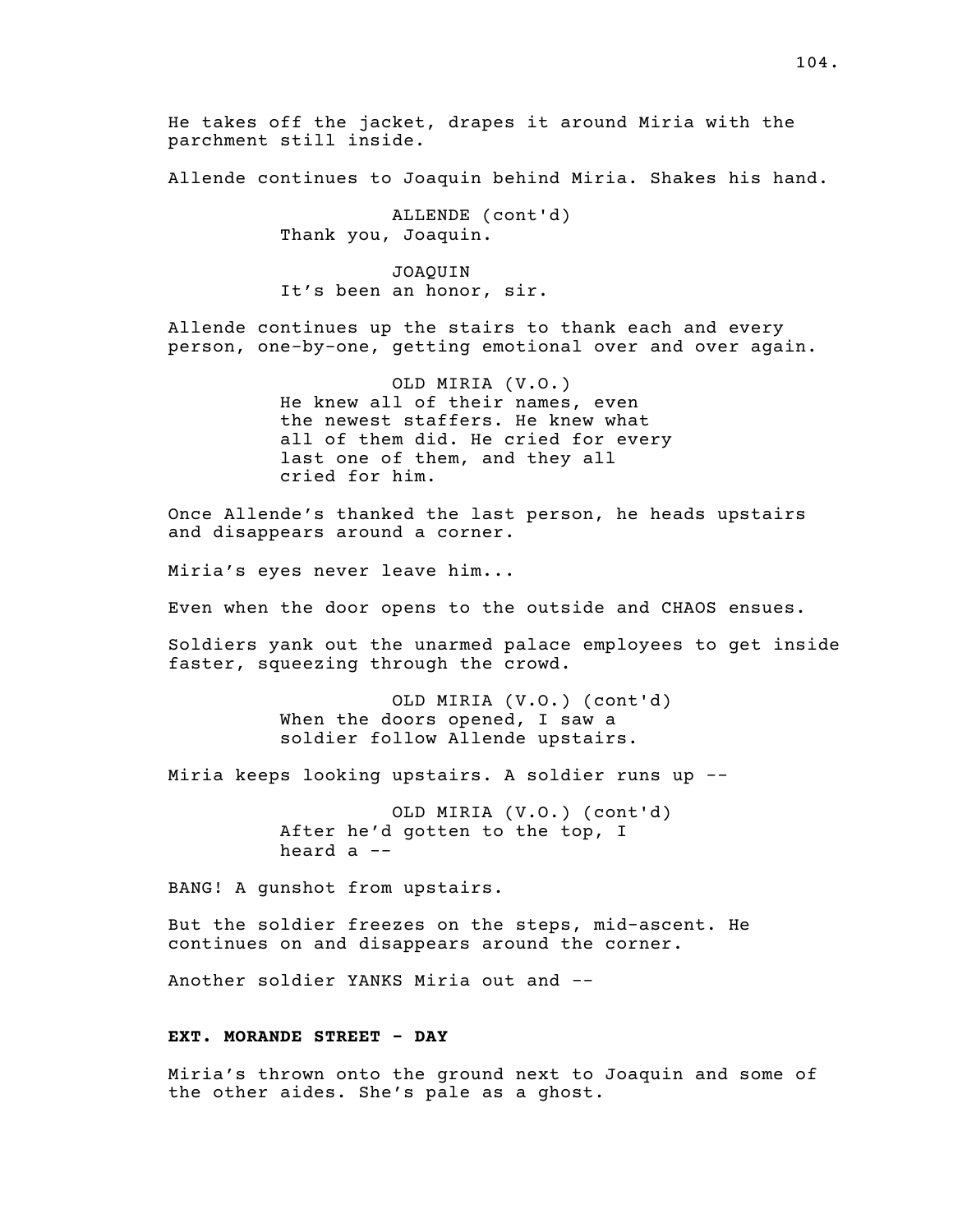### JOAQUIN They killed him. They killed him.

But Payita knows the truth.

Soldiers go down the line, frisking people and barking "HOSPITAL" or "BOOK HIM."

Joaquin and Miria lock eyes, no time to think about it --

They both scream in agony. Miria clutches her leg. Joaquin clutches his arm.

A BRASH SOLDIER suddenly lifts Miria up, pats her down.

BRASH SOLDIER

Hospital.

He finds the Declaration of Independence in Miria's pocket. He tries to read it, but the ink is faded.

> BRASH SOLDIER (cont'd) What's this?

Miria struggles to speak through her sobs, but it's unintelligible mumbling.

> MIRIA Please... it's the declaration... wait, don't  $--$

> BRASH SOLDIER Is this some sort of secret code?

The soldier pulls out a lighter. Miria gets more frantic.

MIRIA No! Please, no, don't do that! Please! It's important! You don't  $know$   $--$ 

He lights the corner of the parchment. She scrambles to get it back, but he holds it out of reach, laughing.

He tosses the burning parchment aside, and drags her off to an ambulance. He returns after depositing her inside.

### INT. MINISTRY OF DEFENSE - WAR ROOM - DAY

The generals all watch Moneda through the window.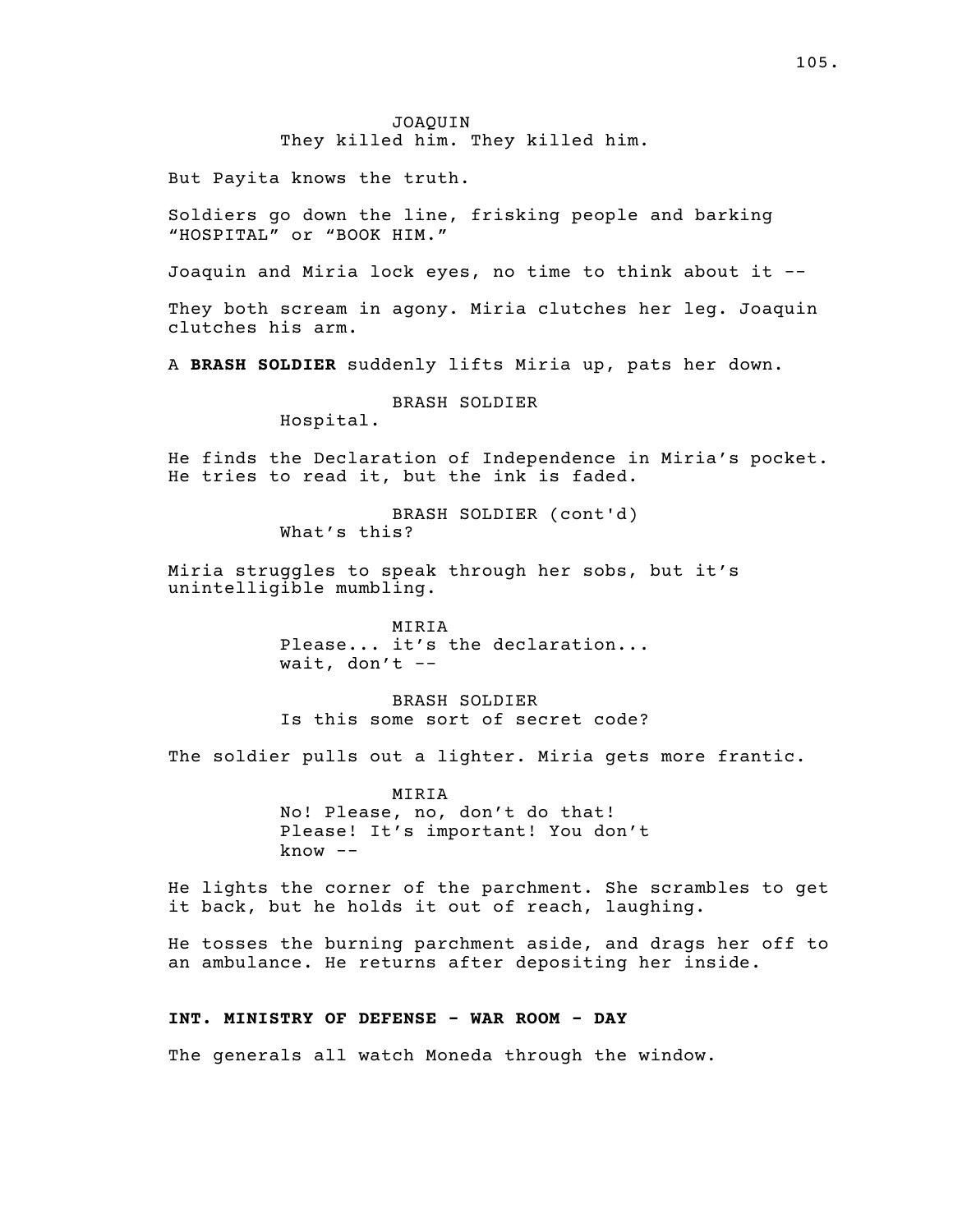GENERAL PINOCHET This is taking too long. Has General Palacios entered Moneda yet?

RADIO OPERATOR He's gone inside, yes.

After another moment.

RADIO OPERATOR (cont'd) I have General Palacios.

GENERAL PALACIOS (V.O.) (over radio) Mission accomplished. Moneda taken.

Manly grunts and cheers throughout the room, but Pinochet puts a hand up because Palacios says something else.

> GENERAL PALACIOS President dead.

Pinochet's jaw clenches.

The other generals glance at Pinochet, gauging his reaction, their celebration tempered.

### EXT. MORANDE STREET - DAY

As soldiers continue to sort out the palace employees, a black Lincoln town car pulls up to the palace.

Pinochet jumps out, looks frantically among the employees on the sidewalk, those in police cars.

> GENERAL PINOCHET Where is she? Where did she go?

### INT. AMBULANCE - DAY

Miria sits handcuffed in the back of the ambulance with a couple other mildly wounded staffers, bouncing as the ambulance drives through the city.

### INT. EMERGENCY ROOM - DAY

Miria is handcuffed to her bed in the insanely busy emergency room. She stares into the distance, shell-shocked.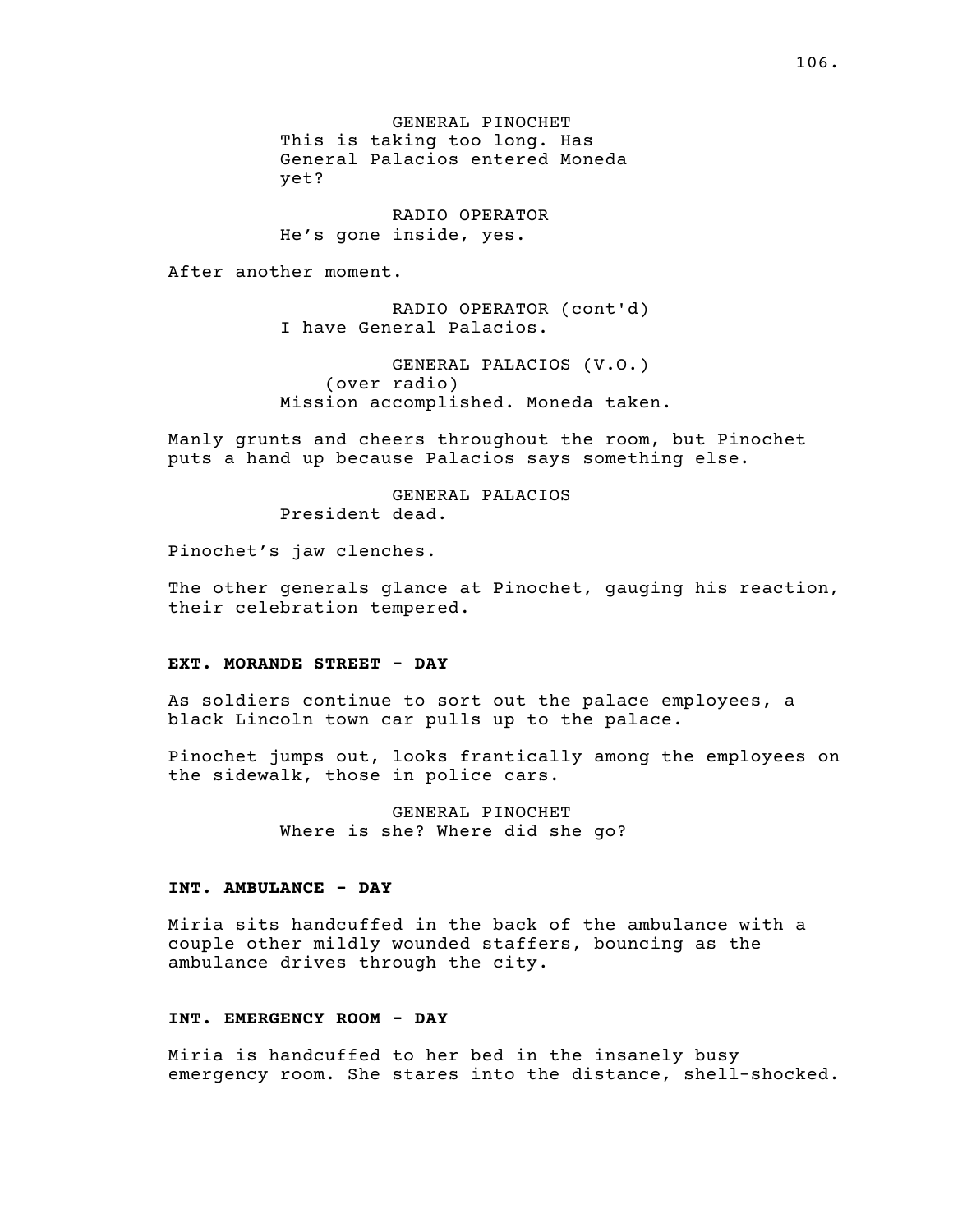OLD MIRIA (V.O.) I escaped with the help of some friends at the hospital.

A NURSE walks past, 40s, plain. She spots Miria and hugs her. They speak M.O.S. while Old Miria continues:

> OLD MIRIA (V.O.) (cont'd) But it wasn't easy.

# INT. EXAM ROOM - DAY

Payita lies in a body bag, and the nurse zips it closed over Payita's face.

> OLD MIRIA (V.O.) I was one of the most wanted people in the country.

# EXT. PARKING LOT - DAY

A couple of HOSPITAL EMPLOYEES heave Miria into the back of a truck filled with a bunch of other body bags.

# INT. TRUCK BED - DAY

Miria sits crushed under a handful of bodies as the truck bounces and bumps its way through the city.

#### EXT. CUBAN EMBASSY - DAY

The truck is parked outside a small two-story whitewashed apartment-come-office, with a tall iron gate around it. The Cuban flag flies over the gate.

An EMBASSY EMPLOYEE waits at the open gate, brow furrowed.

The hospital employees check the tags on the body bags, find Miria's bag, pull it out.

They carry her into the gate, and the Embassy Employee leads them into the building.

#### INT. CUBAN EMBASSY - FOYER - DAY

The hospital employees have left, and the Embassy Employee unzips the body bag on the floor.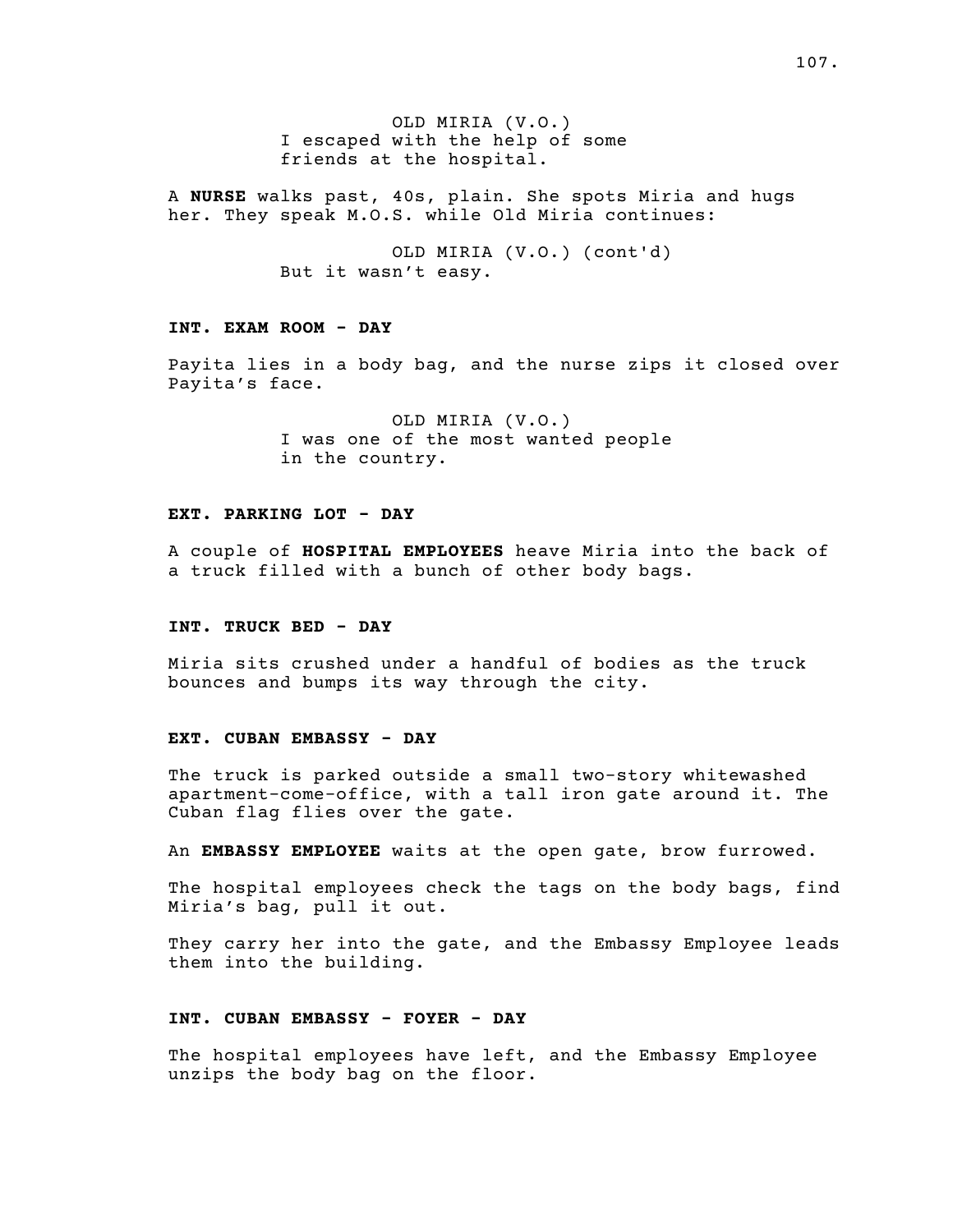EMBASSY EMPLOYEE You're safe now. You're at the Cuban Embassy.

Miria sits up, breathing quickly.

MIRIA Did the first family make it here?

At that moment, Tati and Isabel enter. When they spot Miria, they run to her and pull her into a teary embrace.

> MIRIA (cont'd) Your mother, and Carmen -- are they here?

Nearly on cue, Carmen and Hortensia enter as well.

Hortensia keeps her distance, but her eyes are red. She's clearly been crying.

When Tati and Isabel spot their mother, they quickly break from Miria, pretend they weren't weeping with her.

> OLD MIRIA (V.O.)  $(p$ relap $)$ They left the country a few days later. I had to stay behind.

## INT. SANTIAGO COURT OF APPEALS - DAY

Old Miria is completely spent at the end of this tale, but she's got a few more words.

> FEDERAL PROSECUTOR To save your son?

Old Miria nods.

#### OLD MIRIA

I moved between one house and the next, sleeping on couches, trying to lie low. I couldn't go and look for him myself, so I had to send Max to look for him. For some reason, the police saw fit to release him.

She gestures to her attendant in the gallery, with the salt and pepper hair. He's the older Max Marambio.

> FEDERAL PROSECUTOR Was he able to track down your son?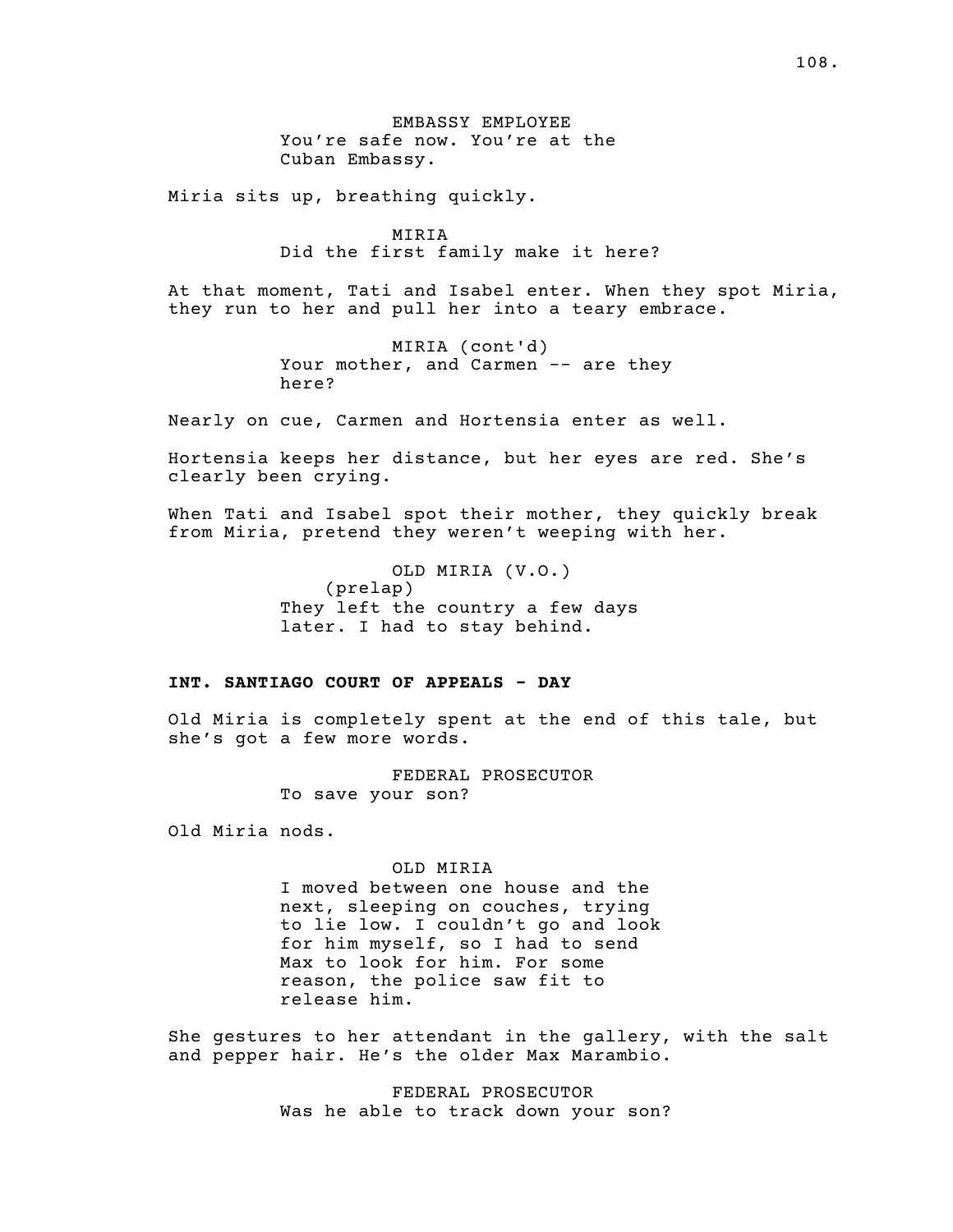Old Miria sighs.

## INT. MONEDA PALACE - DAY

Pinochet enters the palace and stalks upstairs, straight to:

### INT. MONEDA PALACE - INDEPENDENCE SALON - DAY

Pinochet walks into the room, where a few soldiers stand around the body of Salvador Allende, slumped on a couch.

An AK-47 sits in Allende's lap. A spray of blood on the wall behind his head.

His glasses have fallen to the ground, split cleanly along the bridge, lenses cracked and dirty.

> GENERAL PINOCHET Who did this? Huh? Who was it?

He glares at each and every soldier in turn, but they all shake their heads.

> SOLDIER 3 That's how we found him.

Pinochet looks at Allende, rage bubbling.

OLD PINOCHET (V.O.)  $(p$  relap) You see what he'd done? He knew no one would believe me.

# INT. DEPOSITION ROOM - DAY

Old Pinochet shouts as loud as his frail frame will let him:

OLD PINOCHET The whole world would think I'd done it! Salvador Allende framed me for his murder!  $(b$ eat $)$ He won his martyrdom.

### INT. DETENTION FACILITY - DAY

Pinochet stomps into a drab county jail, right past the receptionist without acknowledging her or any of the other employees he's shoving out of the way, straight into: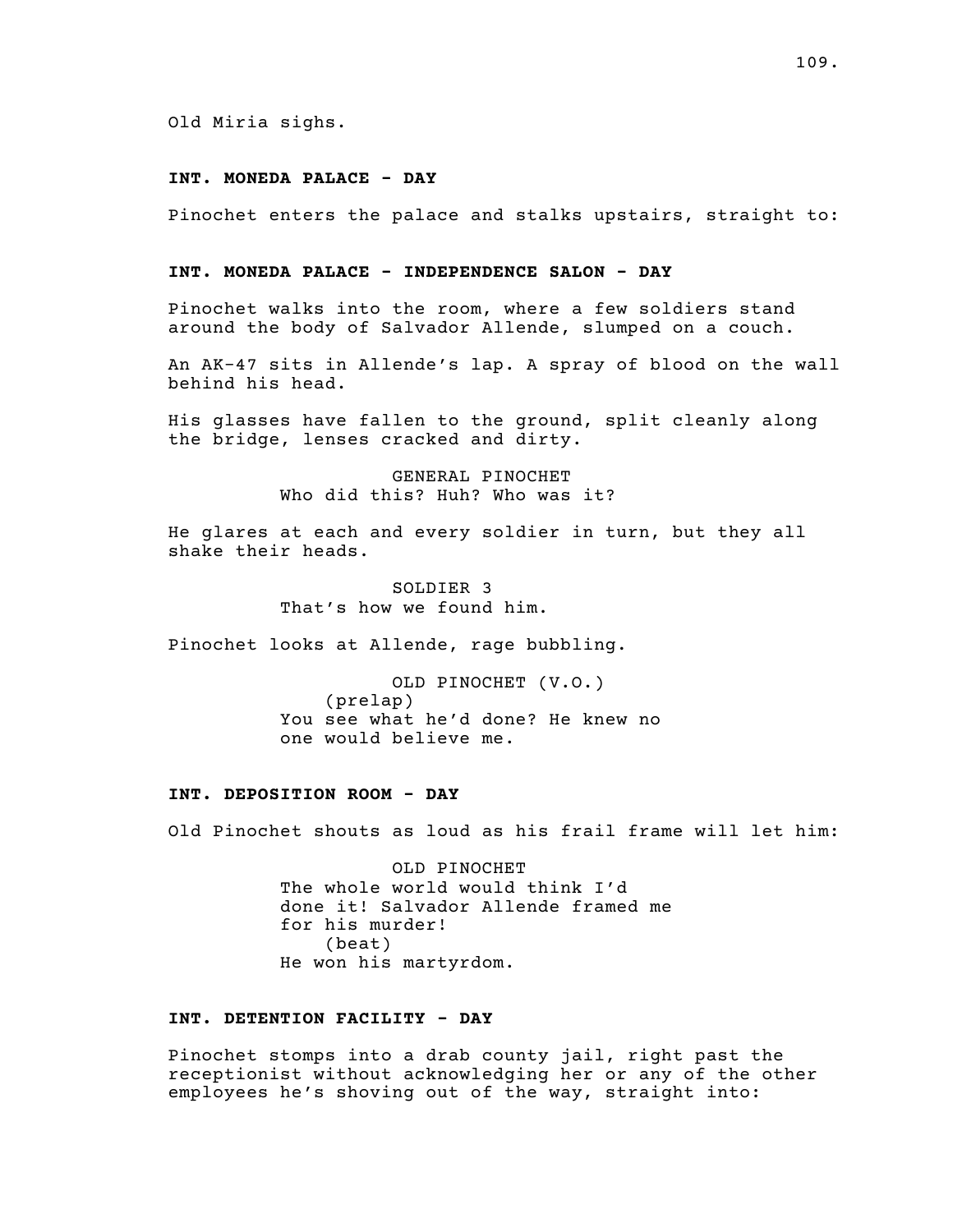### INT. DETENTION FACILITY - INTERROGATION ROOM - DAY

Enrique stands up when Pinochet bursts in.

Pinochet raises his pistol.

ENRIQUE Whoa! Wait wait  $-$ 

BLAM. BLAM. BLAM. BLAM. BLAM. CLICK. CLICK. CLICK. CLICK.

Pinochet throws his gun on the ground. It hits the floor before Enrique does.

Pinochet shakes with fury. Breathes heavily.

He storms out.

On the ground, Enrique's fingers relax. Blood pools around his hand.

> OLD MIRIA (V.O.) They say they found his body on the banks of the Mapocho River.

## INT. MORGUE - DAY

A stainless steel body cabinet slides open. A body lies on it, covered with a sheet. A pair of gloved hands roll back the fabric, revealing Enrique.

Miria, standing over him, lets out a horrible, anguished wail when she sees his lifeless face.

She hugs him, sobbing harder than she ever has in her life.

Max has to pull Miria back or else she'll climb in.

## INT. SANTIAGO COURT OF APPEALS - DAY

Old Miria stares at her feet in the witness stand.

OLD MIRIA (V.O.) I tried to save the man I loved so I could save my son. But I failed them both.

### INT. DEPOSITION ROOM - DAY

Old Pinochet still holds his head high.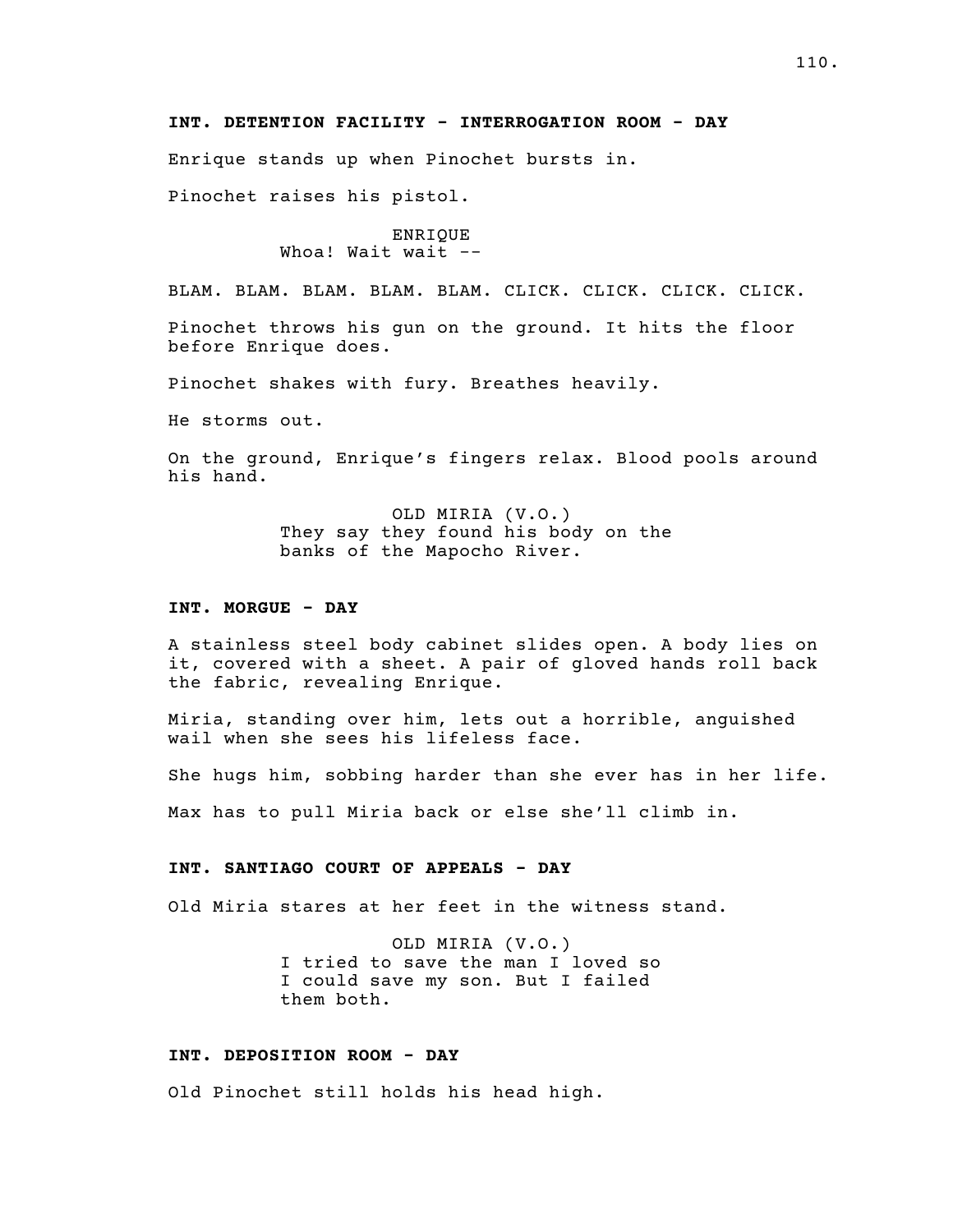FEDERAL PROSECUTOR Were you in any way responsible for or aware of the extrajudicial murder of Enrique Ropert Contreras?

Pinochet shakes his head.

OLD PINOCHET I don't remember anybody by that name.

FEDERAL PROSECUTOR You've been less than accurate in your other recollections. Records indicate you ordered the infantry to open fire on the palace for the first time. And that you also ordered air strikes on the presidential mansion.

But Old Pinochet just shakes his head.

### INT. SANTIAGO COURT OF APPEALS - DAY

Old Miria glares at Pinochet, fury etched into her face.

OLD MIRIA I know you blame Allende for this! For the way they look at you! The way they call you a monster!

DEFENSE ATTORNEY Objection!

OLD MIRIA You could have resisted, you could have changed, but you didn't.

Judge Guzman BANGS his gavel.

JUDGE GUZMAN  $(banding)$ Ms. Contreras!

But Old Miria won't be stopped. Pinochet's finally looking at her, finally listening.

> OLD MIRIA I changed. I let my son die, but here I am, confessing. You can change too!

BANG BANG BANG! Judge Guzman glares at them over his gavel.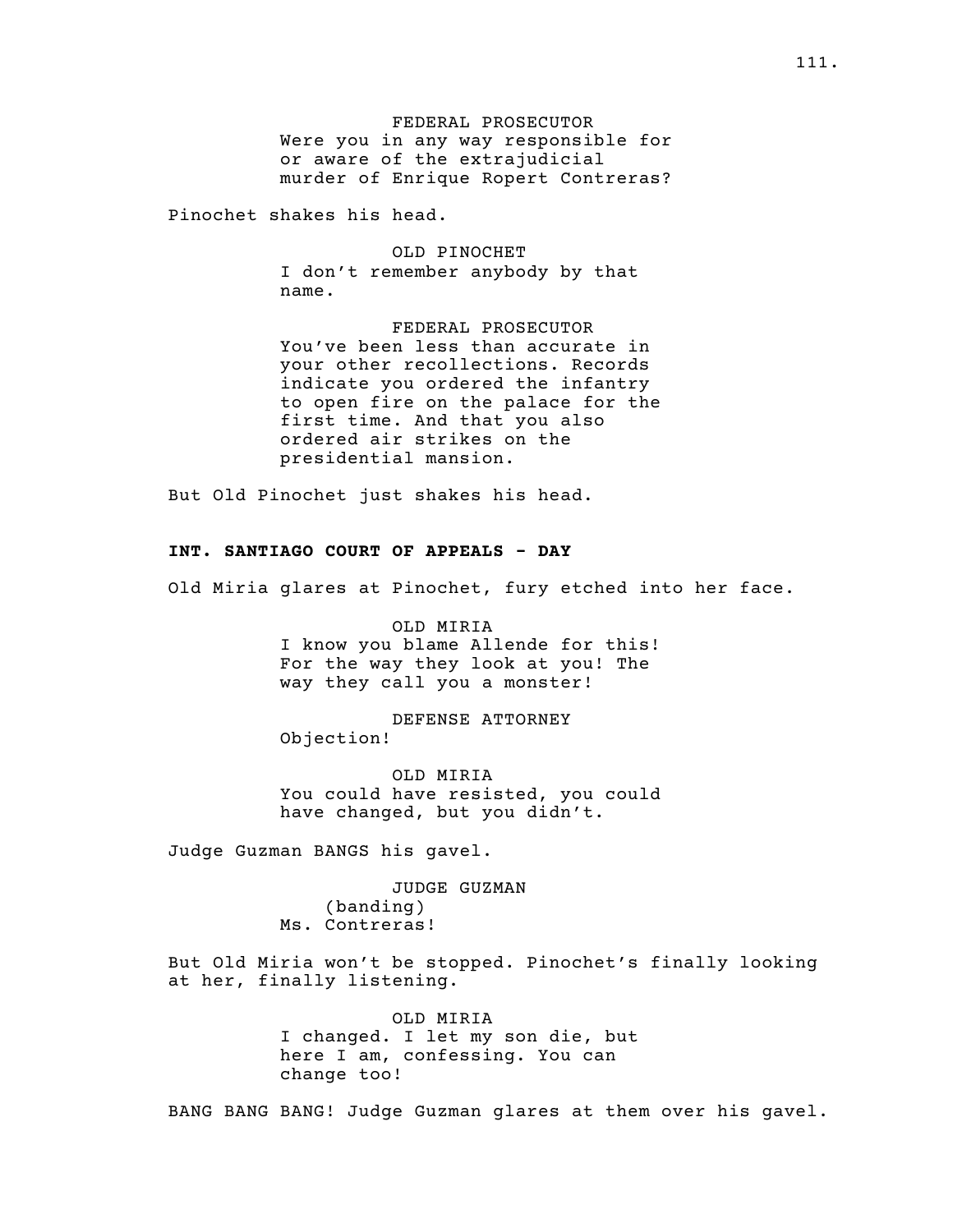JUDGE GUZMAN Ms. Contreras! You will stop right now or I'll hold you in contempt of court.

Old Miria finally sits silent.

But Pinochet can't un-hear her words. Can't stop thinking about what she said.

> FEDERAL PROSECUTOR One thing still doesn't make sense to me. If Pinochet ordered the army to kill Allende, as you say, why did he retaliate against you? What was his motive? You held up your end of the bargain.

Old Miria says nothing.

FEDERAL PROSECUTOR (cont'd) Was it, as you say, an unconscionable execution? Or was it the final act of a man hellbent on becoming a martyr?

Old Miria studies Old Pinochet.

She looks at the ground. Nods.

FEDERAL PROSECUTOR (cont'd) What was that, Ms. Contreras?

The entire court is silent. This is the moment they've all been waiting for:

> OLD MIRIA Pinochet did not kill Allende.

The entire court bursts into murmurs.

OLD MIRIA (cont'd) I couldn't give him Allende alive.

JUDGE GUZMAN Silence in the court, please.

The murmurs quiet down.

FEDERAL PROSECUTOR You're confirming that Allende took his own life?

Old Miria nods.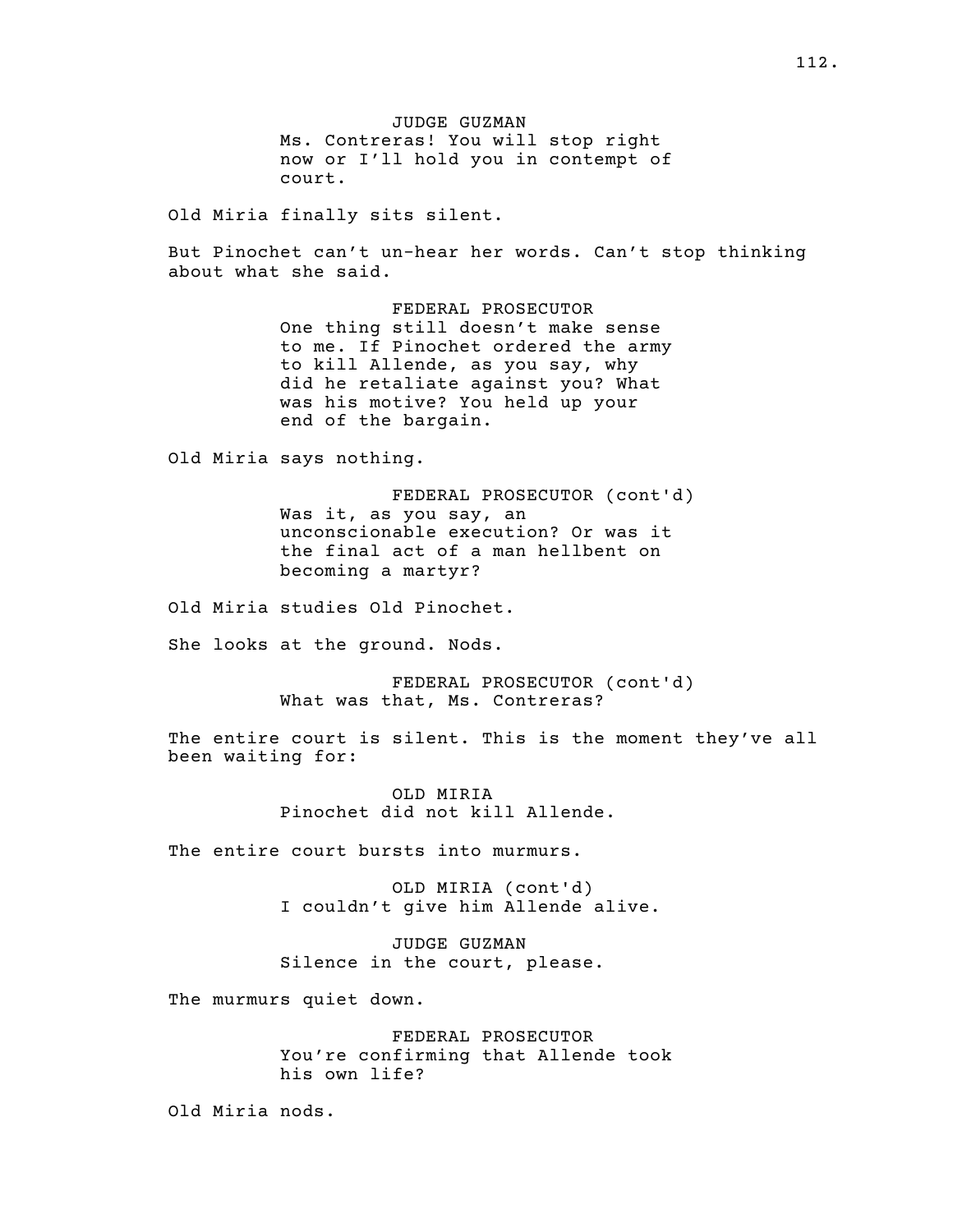FEDERAL PROSECUTOR (cont'd) Just one more question. You held onto that secret for almost thirty years. Was it worth it?

OLD MIRIA It was, once. To give the people a martyr to fight for. But today is for my son.

FEDERAL PROSECUTOR No further questions.

JUDGE GUZMAN Very well. Thank you, Ms. Contreras. You are dismissed.

The older Max helps Old Miria down from the witness stand.

JUDGE GUZMAN (cont'd) The court will take a short recess and then reconvene to hear complaint number seventy-three.

He bangs his gavel.

The whole crowd watches Miria as she and Max leave.

### INT. DEPOSITION ROOM - DAY

Old Pinochet looks as spent as Old Miria does.

FEDERAL PROSECUTOR Do you have anything else to say?

Old Pinochet just stares at the ground.

SUPERIMPOSE:

"Augusto Pinochet was declared unfit for trial due to his failing health, and died in 2006 with over three hundred charges pending against him."

"He ruled Chile for fifteen years before holding democratic elections that unseated him from power. Today, Chile's democracy is ranked alongside that of the United States."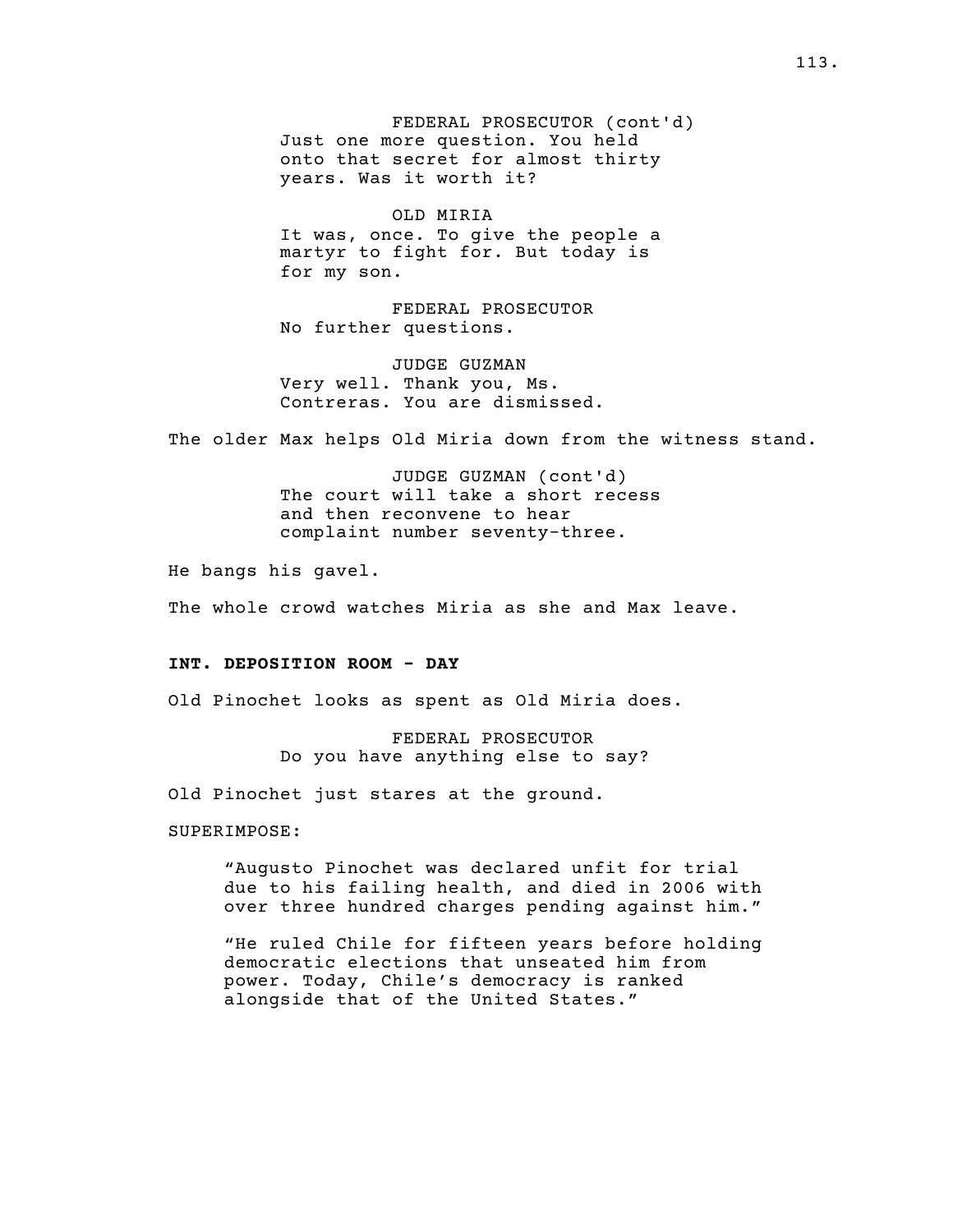### INT. AIRPLANE - DAY

The Allende women, Hortensia, Carmen, Isabel, and Tati - still pregnant -- stare out the windows of the plane as it departs. They watch their homeland recede into the distance.

SUPERIMPOSE:

"Allende's family escaped Chile with the help of the Mexican government and found a home in Cuba. Isabel and Carmen survive the family."

"Isabel has since returned to Chilean politics as the head of the socialist party. Her second cousin of the same name is a noted author."

### EXT. COURTHOUSE STEPS - DAY

Old Miria exits the modernist-styled courthouse with older Max, stops at the top of the steps.

> ALLENDE (V.O.) (radio filter) I have faith in Chile and its destiny. Other men will overcome this grey and bitter moment when treason seeks to prevail.

She's flooded with memories, quick bursts of images:

- In the back of a car, Miria and Allende's hands clasped together. Rioters bang on the windows.

- Police drag Enrique away from Miria, just outside Moneda.

- Miria witnesses bombs falling on Moneda.

Old Miria and Max walk down the steps, passing through throngs of reporters and onlookers as though floating.

> ALLENDE (V.O.) (cont'd) (radio filter) Go forward knowing that, sooner or later, the great avenues of democracy will open again and free men will come together to build a better society.

- Miria answers the door to Allende. She grins.

- Miria takes Enrique's hand as he drives. He smiles at her.

- Miria removes Allende's helmet, giggling.